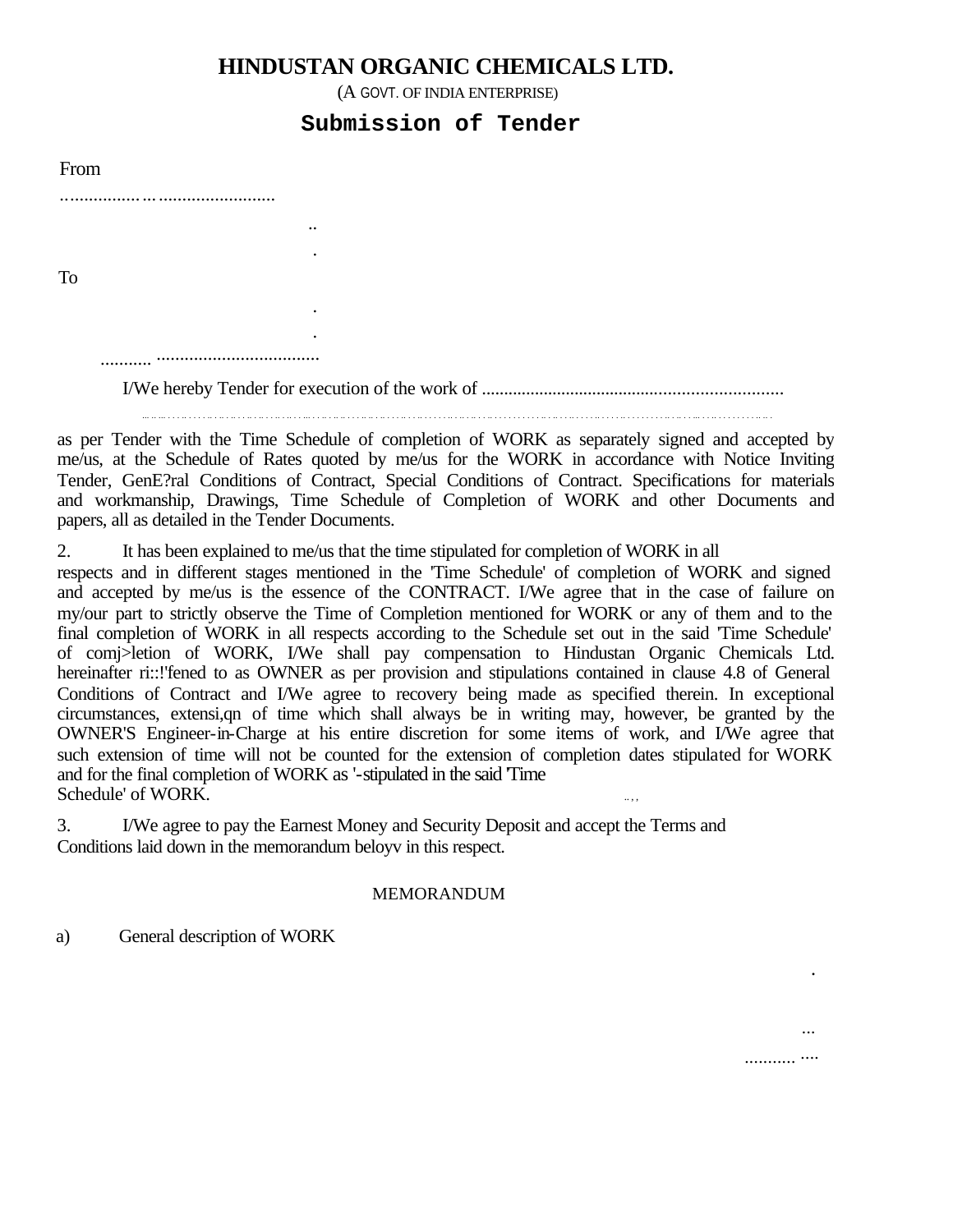b) Tendered Amount Rs .................................................................... (Rupees............................................... .................................................................... ..... c) Earnest Money **RS** ... (2015) .................................................................... . (Rupees ................................ e) The Earnest Money Is payable In the manner set out in .Para 5 below. The Earnest Money, if the Tender is accepted, will be retained against the Security Deposit, when Earnest Money is paid In the form of demand draft only. Ten Percent *(10%)* of. the CONTRACT PRICE which will be paid in the manner set out In clause 4.4 of the General Conditions of Contract. ONE (1) Week from the date of receipt of Letter of Acceptance of the Tender. d) Security Deposit Mobillsation Time

4. Should this Tender be accepted, I/We hereby agree to abide by and fulfil all Terms and Conditions to above and In default thereof, to forfeit and pay to the OWNER or Its Successors or Its Authorlsed Nominees such sums of money as are stipulated In Condition contained In General Tender Notice and Tender Document.

5. I/We hereby..............pay...............the.............Earnest in Letterone Guarantee Bond Ref (Rupees............................. .... Limited, Ambalamugal. . (Name and office of any Nationallsed Bank) In favour of Hindustan Organic Chemicals.............

6. If I/We fall to commence the WORK specified in the Memorandum In Para~.a) above, or I/We fall to deposit the amount of Security Deposit specified In Memorandum In (3) above, I/We agree that the said OWNER of Its Successors 'wlthout prejudice to any other right or remedy be . at liberty to forfeit the said Earnest Monay In full, otlierwise the said Earnest Money shall be retained by OWNER towards the -Security Deposit specified In (3) above. The said OWNER shall be at liberty to cancel the Notice of Tender If I/We fall to deposit the Security Amount as aforesaid or to execute an Agreement or to start WORK as stipulated In the Tender Document.

I/We enclose herewith evidence of my/our experience of execution of Works of similar nature and magnitude carried out by me/us in the prescribed proforma and also Income-Tax and Sales **With Life Certificates.** Dated the...............................day of. ., *................20..............* Name in Block Letters **Address** 

Signature of Tenderer (s) with seal of the firm.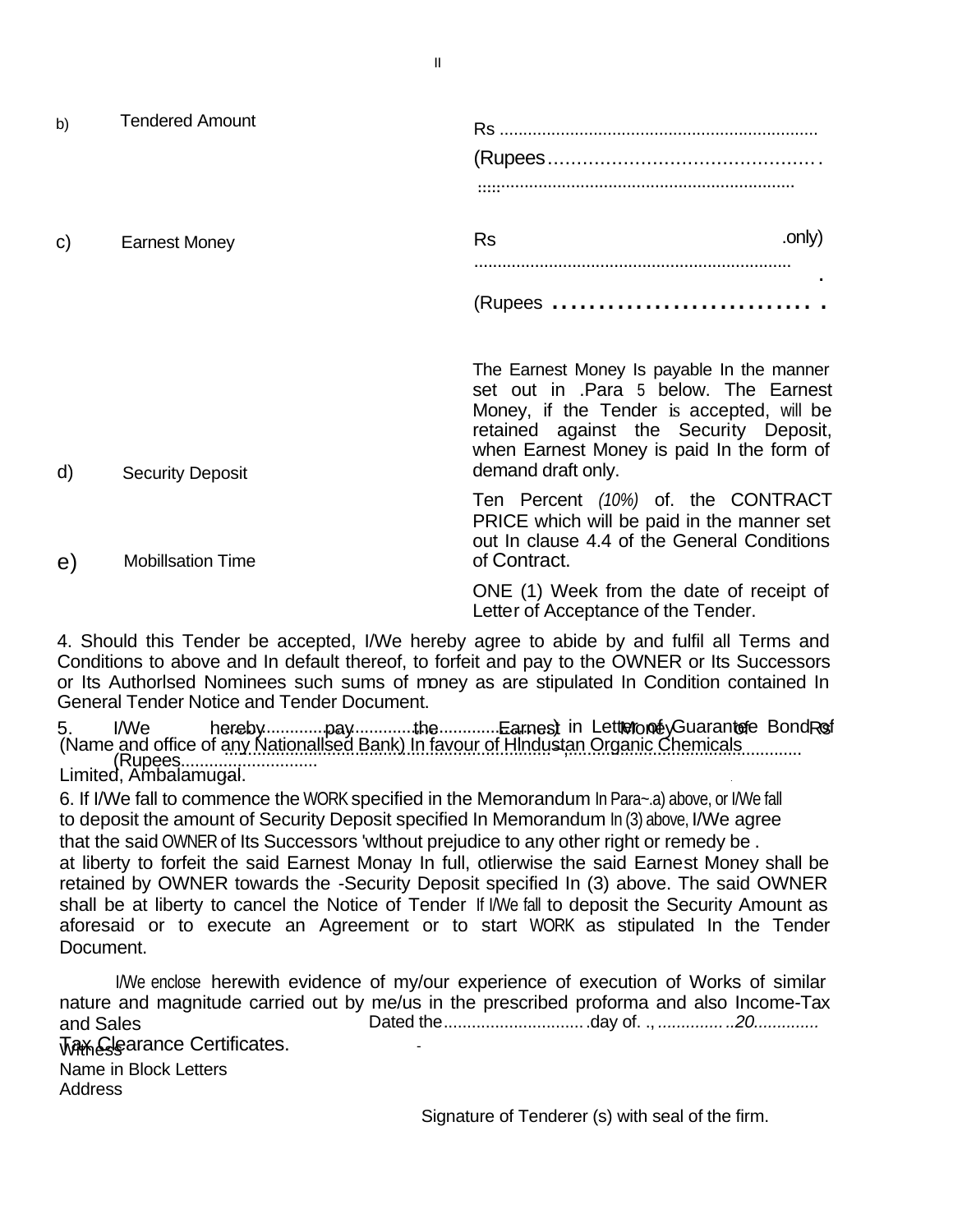*I*  '"'

# **GENERAL CONDITIONS OF CONTRACT**

## IN DEX

| Article 1  |                                               | Definitions and Interpretations                                                                                                                                                                                                                                                                                                                                                                                                                                               | $1 - 3$   |
|------------|-----------------------------------------------|-------------------------------------------------------------------------------------------------------------------------------------------------------------------------------------------------------------------------------------------------------------------------------------------------------------------------------------------------------------------------------------------------------------------------------------------------------------------------------|-----------|
| Article 2  |                                               | <b>GENERAL INFORMATIONS,</b>                                                                                                                                                                                                                                                                                                                                                                                                                                                  | $4-5$     |
|            | 2.1<br>2.2<br>2.3<br>2.4<br>2.5<br>2.6<br>2.7 | Location of SITE and Accessibility<br>Scope of Work<br><b>Water Supply</b><br><b>Power Supply</b><br>Land for CONTRACTOR'S Field Office, Godbwn and Workshop<br>Land for Residential Accommodation<br>Safety Standards for Temporary Buildings                                                                                                                                                                                                                                |           |
| Article 3. |                                               | <b>GENERAL INSTRUCTIONS TO TENDERERS</b>                                                                                                                                                                                                                                                                                                                                                                                                                                      | $6 - 10$  |
|            | 3.1<br>3.5 Validity<br>3.12                   | <b>Submission of Tender</b><br>3.2 Documents<br>3.3 Transfer of Tender Document<br>3.4 Earnest Money<br>3.6 Addenda/Corrigenda<br>3.7 Right of OWNER to accept or reject Tender 3.8<br><b>Security Deposit</b><br>3.9 Time Schedule<br>3.10 Collection of Data- Tenderer's responsibility 3.11<br><b>Retired Government or Company Officers</b><br><b>Signing of CONTRACT</b><br>3.13 Field Management<br>3.14 Co-ordination of WORK<br>3.15 Furnishing Information / Records |           |
| Article 4. |                                               | <b>GENERAL OBLIGATIONS</b>                                                                                                                                                                                                                                                                                                                                                                                                                                                    | $11 - 23$ |
|            | 4.1<br>4.2<br>4.3<br>4.4<br>4.5               | Interpretation of Contract Document Special<br><b>Conditions of Contract CONTRACTOR to</b><br>obtain his own Information Security Deposit<br><b>Time of Performance</b><br><b>Force Majeure</b>                                                                                                                                                                                                                                                                               |           |

4.6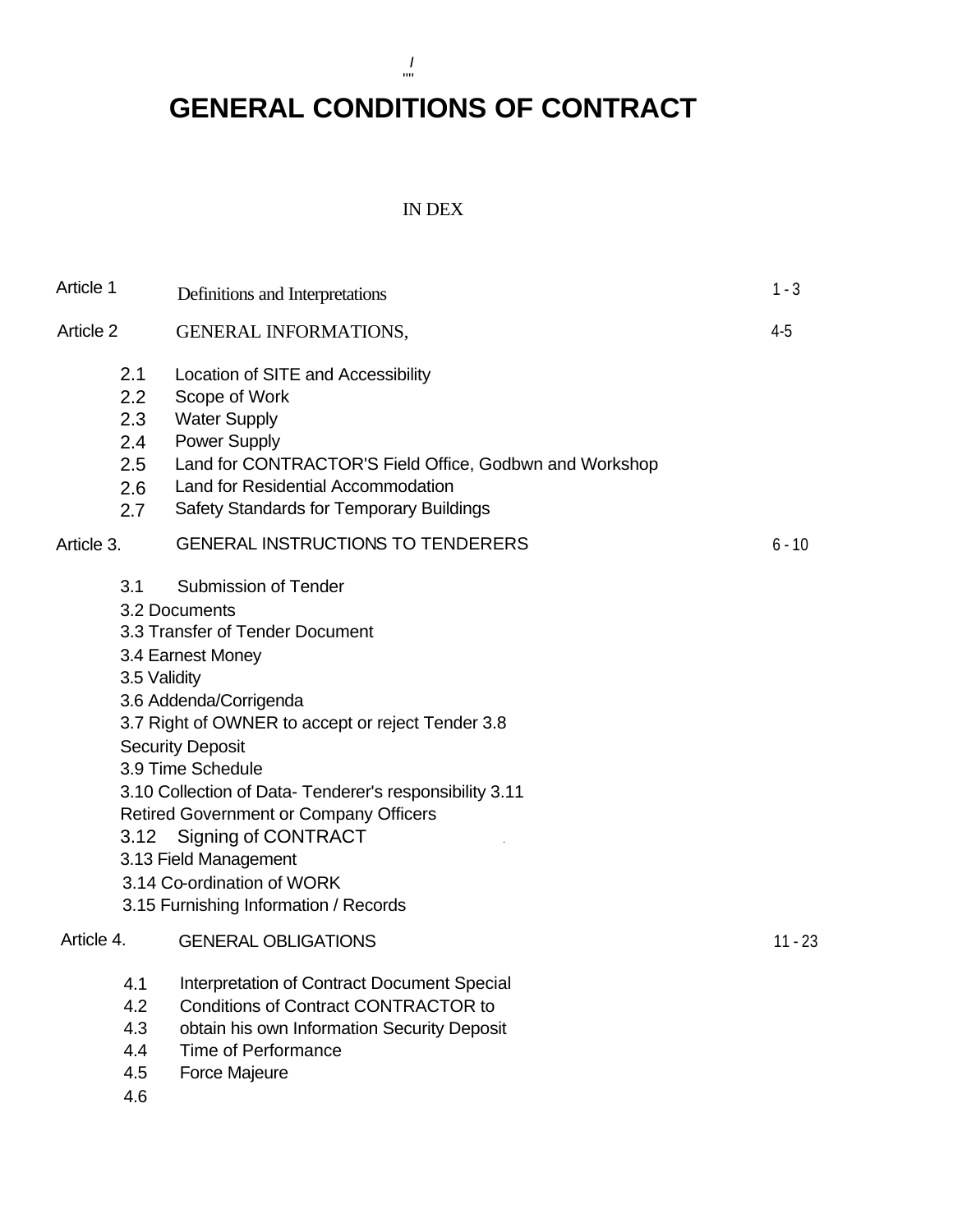- 4.7 Extension of Time
- 4.8 Penalty for Delay
- 4.9 Penalty for Breach
- 4.10 Penalty-Reasonable Compensation
- 4.11 Forfeiture of Security Deposit
- 4.12 Action when whole of Security Deposit is Forfeited
- 4.13 Liability to pay Compensation if action not taken under Clause 4 - 11 No
- 4.14 Compensation for Alternation.in or Restriction of Work
- 4.15 Change in Constitution
- 4.16 If the CONTRACTOR dies
- 4.17 Employees of the OWNER not Individually Liable
- 4.18 OWNER not bound by personal Representation
- 4.19 CONTRACTOR'S office at SITE;..
- 4.20 CONTRACTOR'S Subordinate ~taff and their Conduct
- 4.21 Subletting of WORK
- 4.22 Power of Entry
- 4.23 CONTRACTOR'S responsibility with other Agencies
- 4.24 Other Agencies at SITE
- 4.25 **Notice**
- 4.26 Rights of variol:Js interests
- 4.27 Right of OWNER to determine/terminate CONTRACT
- 4.28 Patents and Royalties
- 4.29 Liens
- 4.30 Payment to next of kin in case of death of Contractor's Employee Return
- 4.31 to Record Relating to Contractor's Persons
- 4.32 **Strikes**
- 4.33 **Discipline**

#### Article 5 **PERFORMANCE OF WORK**

- 5.1 Execution of WORK
- 5.2 Co-ordination and Inspection of WORK
- 5.3 Work in monsoon and Dewatering
- 5.4 Work on Sundays and Holidays
- 5.5 General Conditions for Construction and Erection Work Drawings to
- 5.6 be Supplied by OWNER
- 5.7 5.8 Drawings to be Supplied by the CONTRACTOR
- 5.9 Setting out Work
- 5.10 Responsibility for Level and Alignment
- 5.11 Materials to be supplied-by CONTRACTOR
- 5.12 Stores Supplied by OWNER
- 5.13 Conditions for Issue of Materials
- 5.14 Materials Procured with Assistance of OWNER and/or Consultant
- 5.15 Materials Obtained from Dismantling Articles of Value Found

24 - 35

I

I

 $\frac{1}{1}$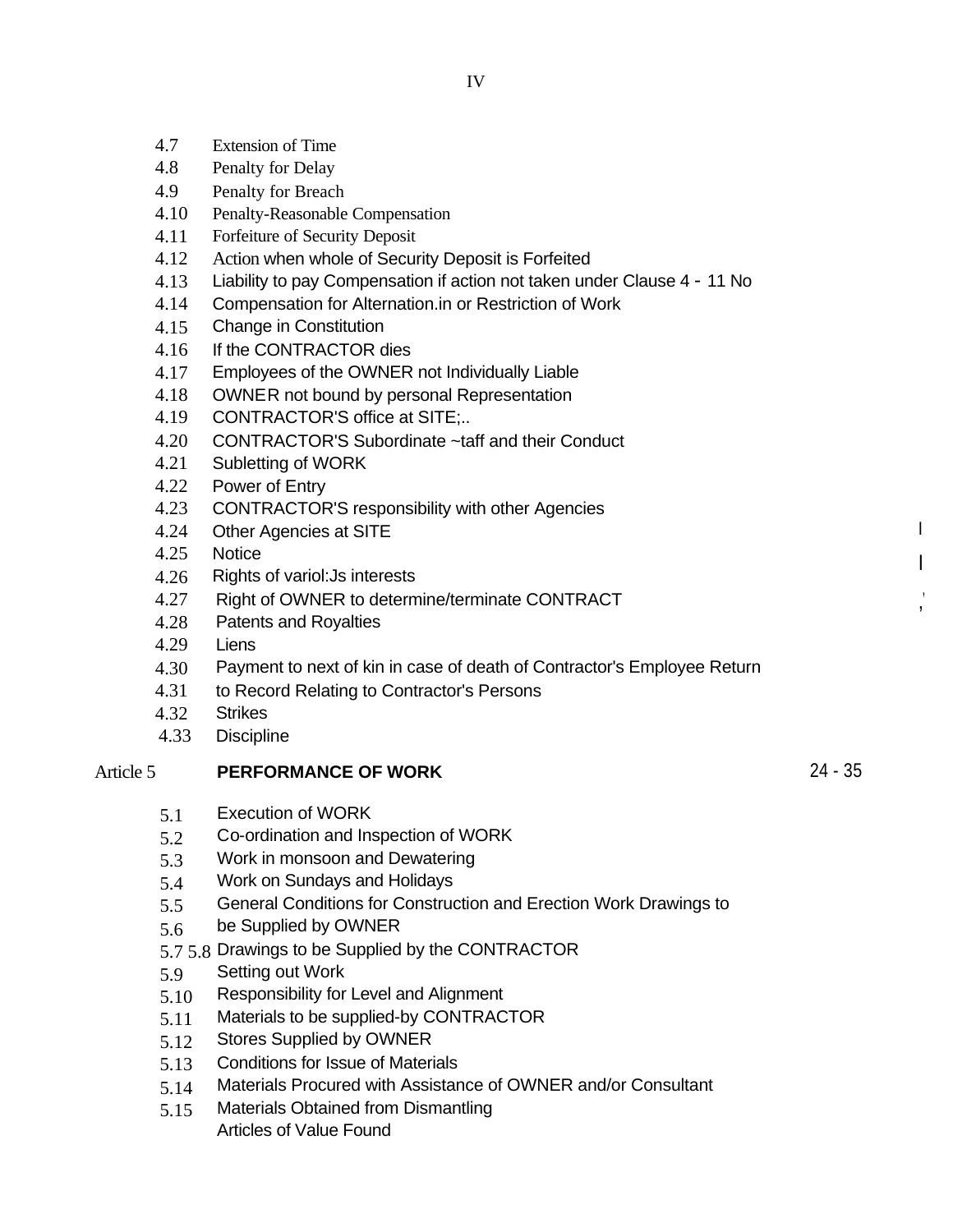| 5.16<br>5.17<br>5.18<br>5.19<br>5.20<br>5.21<br>5.22<br>5.23<br>5.24<br>5.25<br>5.26<br>5.27<br>5.28 | Discrepancies between Instructions<br>Alterations in Specifications and Designs and Extra Work<br>Action where no Specifications Issued<br><b>Abnormal Rates</b><br>Inspection of WORK<br>Assistance to the Engineer-in-Charge and lor Consultant<br>Tests for Quality of Work<br>Samples<br>Action and Compensation in case of bad work Suspension of<br><b>WORK</b><br>OWNER may do part of WORK<br>Possession prior to Completion<br>Period of Liability |           |
|------------------------------------------------------------------------------------------------------|-------------------------------------------------------------------------------------------------------------------------------------------------------------------------------------------------------------------------------------------------------------------------------------------------------------------------------------------------------------------------------------------------------------------------------------------------------------|-----------|
| Article 6                                                                                            | <b>CERTIFICATES AND PAYMENTS</b>                                                                                                                                                                                                                                                                                                                                                                                                                            | $36 - 40$ |
| 6.9<br>6.10                                                                                          | 6.1 6.2 Schedule of rates and payments<br>6.3 6.4 Procedure for measurement billing of work in progress<br>6.5 6.6 Lumpsum in Tender<br>6.7 6.8 Running Account Payments to be Recorded as Advances<br>Notice of claim for additional payment.<br>Payment of CONTRACTOR'S Bill<br><b>Receipt for Payment</b><br><b>Completion Certificate</b><br><b>Final decision and Final Certificate</b><br>Certificates and Payments no evidence of completion         |           |
| Article 6 A                                                                                          | SPECIAL CONDITIONS OF CONTRACT                                                                                                                                                                                                                                                                                                                                                                                                                              | $41 - 46$ |
| Article 7                                                                                            | <b>TAXES AND INSURANCE</b>                                                                                                                                                                                                                                                                                                                                                                                                                                  | $47 - 48$ |
| 7.1<br>7.2<br>7.3                                                                                    | Taxes, Duties, Octroi etc.<br>Insurance . Damage to<br>Property                                                                                                                                                                                                                                                                                                                                                                                             |           |
| Article 8                                                                                            | <b>LABOUR LAWS</b>                                                                                                                                                                                                                                                                                                                                                                                                                                          | $49 - 51$ |
| 8.3<br>8.4<br>8.5<br>8.6<br>8.7<br>8.8                                                               | 8.1 8.2 Labour Laws<br>Implementation of Apprentices Act, 1961<br><b>CONTRACTOR to idemnify OWNER</b><br>Health and Sanitary Arrangements for Workers<br>Employment of adult and female Persons<br>Employee's State Insurance Act.<br>Workmen's Compensation and Employee's Liability Insurance Any<br>other Insurance Required under law of regulation or by Own.er                                                                                        |           |

 $\sim$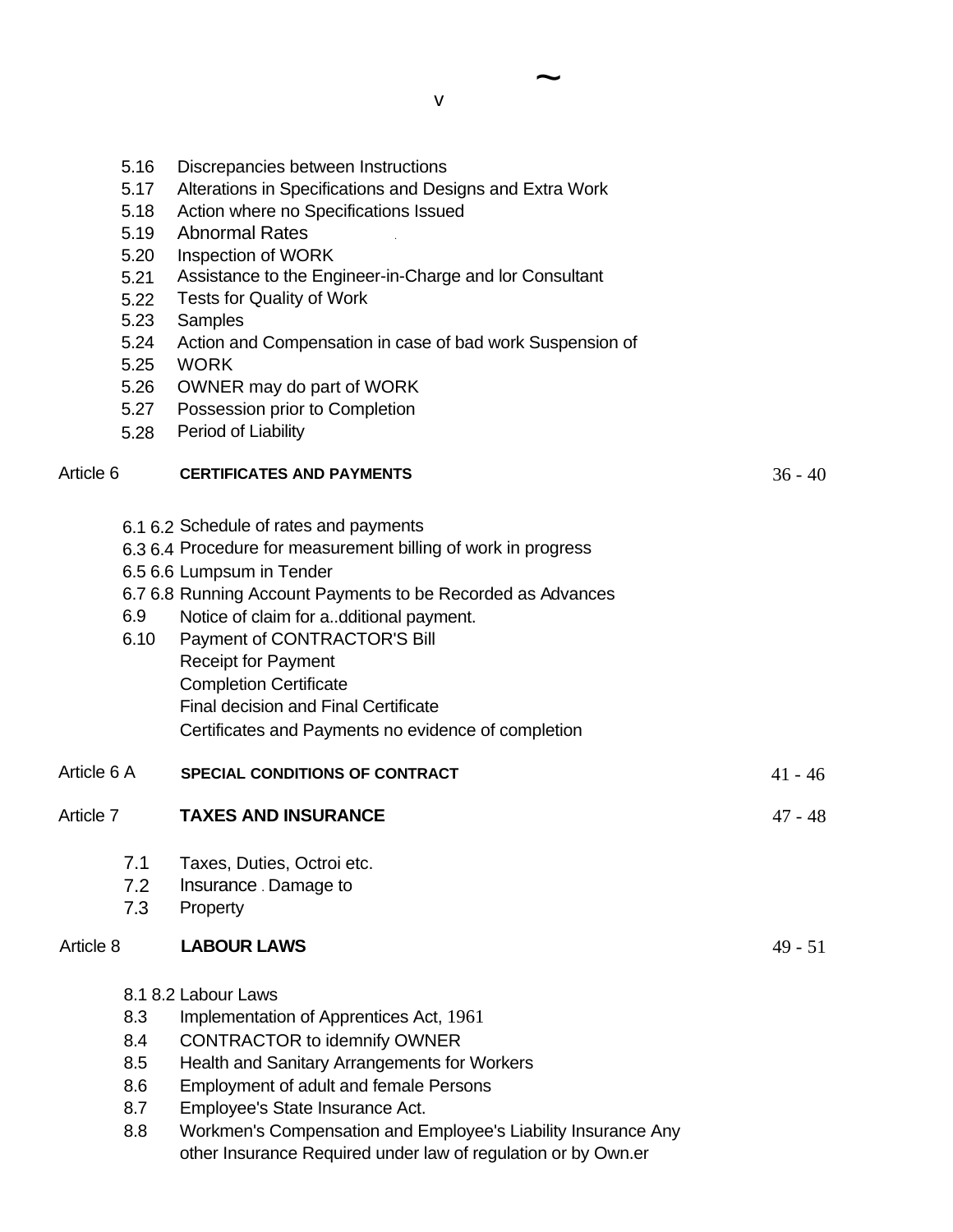| Article 9                          | <b>SAFETY REGULATIONS</b>                                                                                                                                                                                                                                                                                                                       | $52 - 54$ |  |
|------------------------------------|-------------------------------------------------------------------------------------------------------------------------------------------------------------------------------------------------------------------------------------------------------------------------------------------------------------------------------------------------|-----------|--|
| 9.1<br>9.2                         | <b>CONTRACTOR to Follow Safety Codes</b><br><b>Safety Regulations of OWNER</b>                                                                                                                                                                                                                                                                  |           |  |
| Article 10                         | <b>ARBITRATION</b>                                                                                                                                                                                                                                                                                                                              | 55        |  |
| Article 11                         | <b>LAW GOVERNING THE CONTRACT AND JURISDICTION OF COURTS 56</b>                                                                                                                                                                                                                                                                                 |           |  |
| Attachments: PROFORMA OF AGREEMENT |                                                                                                                                                                                                                                                                                                                                                 |           |  |
|                                    | Proforma of Bank Guarantee<br>Proforma of Guarantee Against Advance Payment<br>Proforma of Indenture for Secured Advances<br>Proforma of Information about Tenderer Proforma of<br>Details of Experience<br><b>Proforma of Concurrent Commitments</b><br>Proforma of Equipment to be deployed for WORK<br>Proforma for Schedule of Labour Rates |           |  |
| Article 12                         | <b>CONSTRUCTION POWER AND WATER SUPPLY</b>                                                                                                                                                                                                                                                                                                      | 74        |  |
|                                    | $10.4$ Obligation of Ourors                                                                                                                                                                                                                                                                                                                     |           |  |

- 12.1 Obligation of Owner
- 12.2 Obligations of Contractor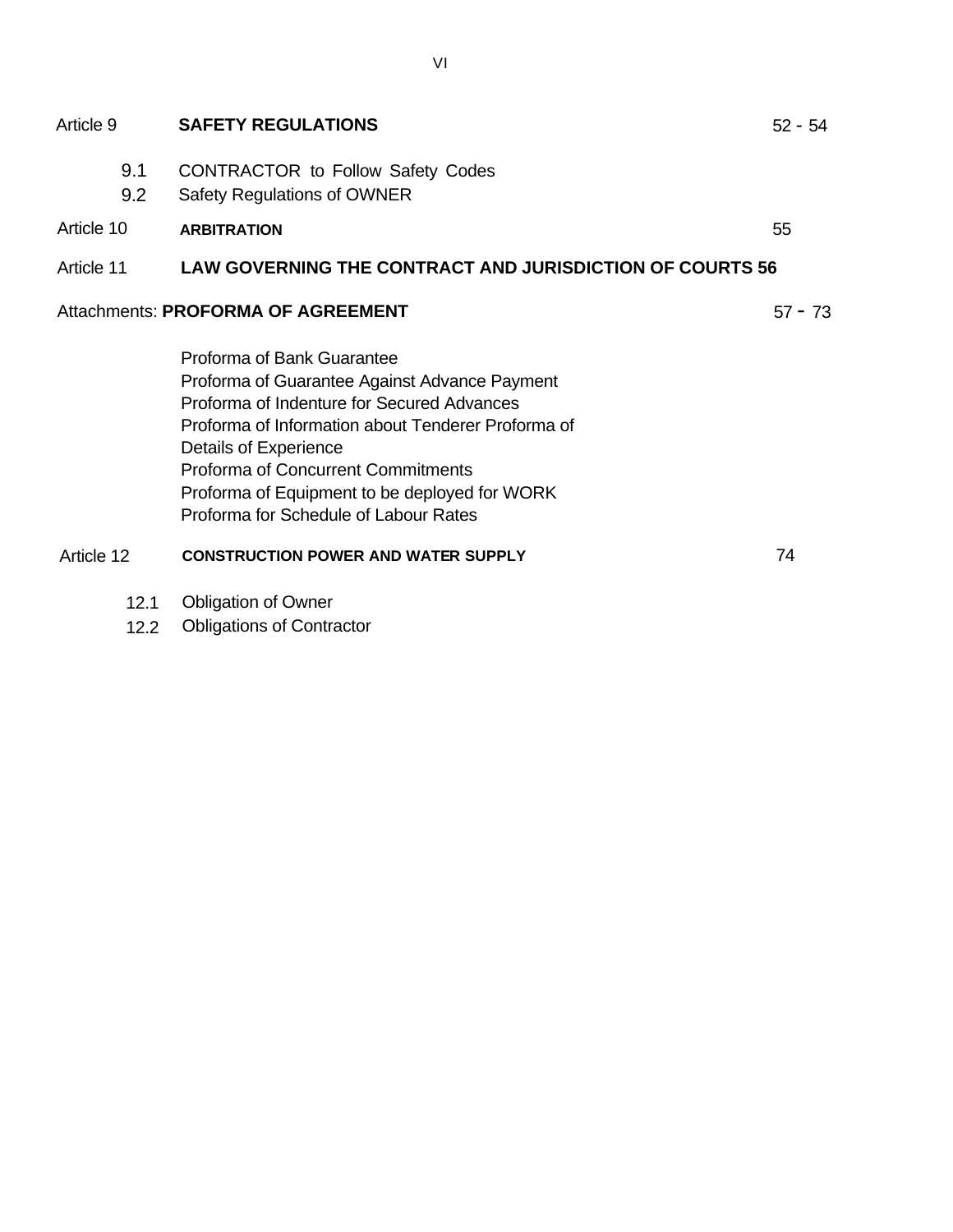## ARTICLE - <sup>I</sup>

## **DEFINITIONS AND INTERPRETATIONS**

111 the CONTRACT (as hereinafter defined) the following words and expressions shall have the meanings hereby assigned to them except where the context otherwise requires.

## **COMPANY**

- 1.1 The term "Company" and OWNER means Hindustan Organic Chemicals Limited and includes its Managing Director and lor any other officer of the Company concerned with implementation of this work in Kerala and any other person or Officer authorised by the Company to represent it.
- 1.2 The "CONTRACTOR" shall mean the person or persons, firm or company whose Tender has been accepted by OWNER and includes the Contractor's Legal Representatives, his Successors and permitted Assigns.
- 1.3 IICONSULTANTS" shall mean those who are the Consulting Engineers to the OWNER for this Project for the time being as would be notified from time to time.
- 1.4 The "Tender" shall-. mean the tender submitted by the CONTRACTOR for acceptance by OWNER.
- 1.5 The IICompany Representative / Owner's Representative" shall mean the person designated as such by the COMPANY/OWNER and shall include his Authorised Nominee or Agent provided, however that the Company/Owner's Representative to be so designated by COMPANY/OWNER may be one person for certain aspects of this Agreement and another person for other aspects of WORK covered by this CONTRACT.
- 1.6 The uPROJECT MANAGER" shall mean the Managers-in-Charge of this Project designated by OWNER or his successor or his Authorised Nominee'.
- 1.7 The UEngineer-in-Charge" shall mean the person nominated from time to time by OWNER and shall include those who are expressely authorised by OWNER to act for and on its. behalf for operation of this CONTRACT. .
- 1.8 "Engineer-in-Charge's Representative" shall mean any Resident Engineer or Assistant to the Engineer-in-Charge appointed from time to time by the Engineer-in-Charge to perform the duties set forth in the Tender Document whose authority shall be notified in writing to the CONTRACTOR by the Engineer-in-Charge.
- 1.9 The "Sub-Contractor" shall mean any person or trrm or Company (other than the CONTRACTOR) to whom any part of WORK has been entrusted by the CONTRACTOR, withwritten consent of the Engineer-in-Charge, and the Legal Representatives, Successors and permitted Assigns of such person, firm or company.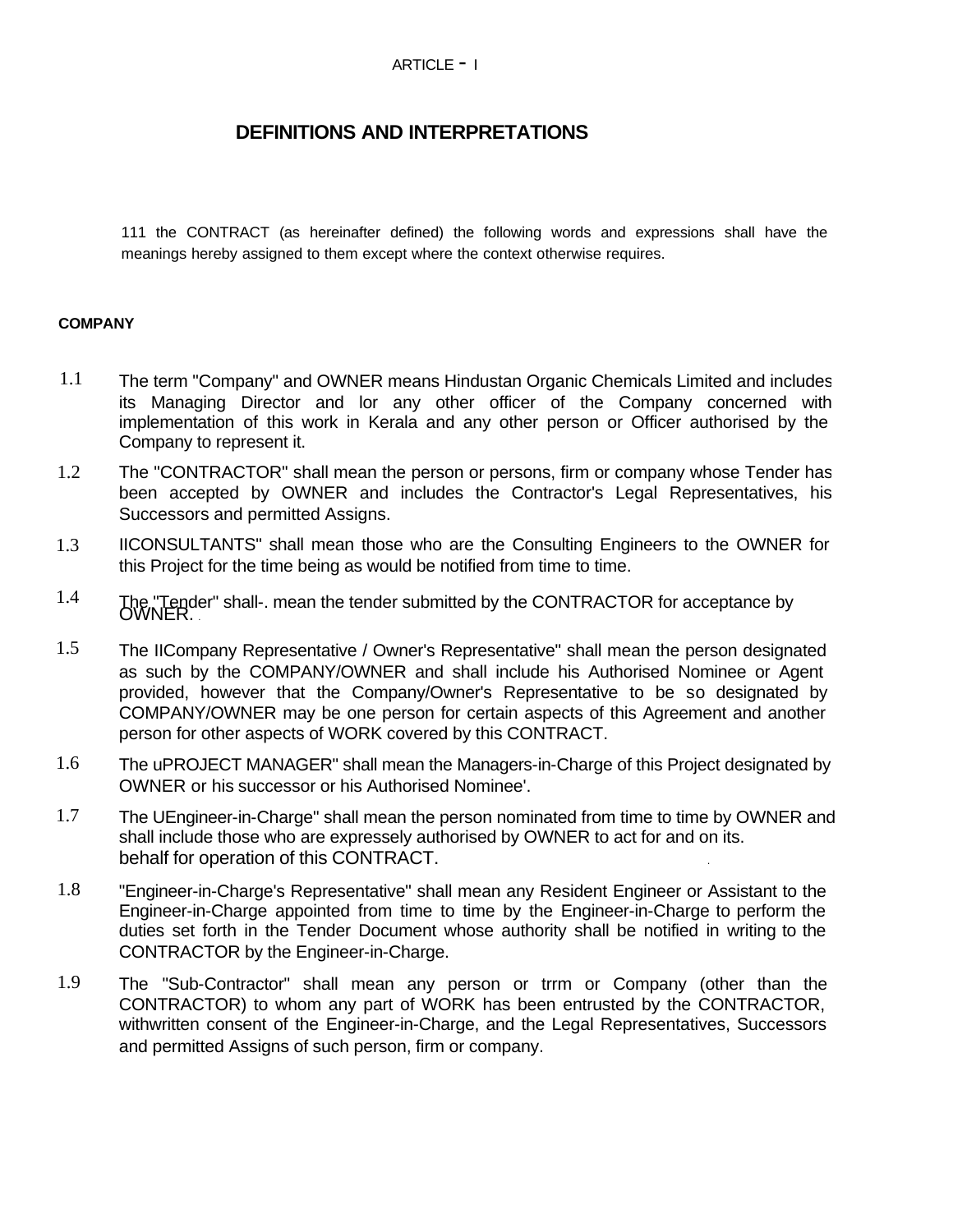- 1.10 The "WORK" shall mean and include all works to be executed in accordance with the CONTRACT or part thereof as the case may be and shall include all extras, additional, altered, or substituted works as required for the purpose of the CONTRACT.
- 1.11 The "CONTRACT" shall mean the agreement between OWNER"and the CONTRACTOR for the execution of the WORK including therein all documents such as the Invitation to Tender, Instructions for Tenderers, General Conditions of Contract, Special Conditions of Contract, specifications, General Requirements, Time Schedule, Prices, Letter of Acceptance of Tender, Agreed Variations, if any Tender and other drawings etc.
- 1.12 The "Contract Document" shall mean collectively the Tender Document, Designs, Specifications, Schedule of Rates/Prices, Letter of Acceptance of Tender, Agreed Variations, if any and other documents constituting the Tender and acceptance thereof.
- 1.13 "CONSTRUCTIONAL PLANT/EQUIPMENT" shall mean all Appliances/Equipment or things of whatsoever nature required in or for the execution, completion or maintenance of the works or temporary works (as hereinafter defined) but does not include materials or other things intended to form or forming part of the permanent work.
- 1.14 "TEMPORARY WORK" shall mean all temporary works of every kind required in or about the execution, completion or maintenance of the WORK.
- 1.15 "SPECIFICATIONS" shall mean all directions, various technical specifications, provisions and requirements attached to the CONTRACT, which pertain to the method and manner of performing the WORK to the quantities and qualities of the WORK and materials to be furnished under the CONTRACT for the WORK as may be amplified or modified from time to time by Construction Drawings for the performance of the CONTRACT in order to provide the unforeseen conditions or in the best interests of the WORK. It shall also include the latest edition including all addenda, corrigenda of relevant Indian Standard Specifications and other relevant Codes.
- 1.16 "DRAWINGS" shall inctude maps, plans, sketches and tracings or prints thereof with any modifications approved in writing by the Engineer-in-charge and such other Drawings as may, from time to time, be furnished or approved in writing by the Engineer-in-charge.
- 1.17 "SITE" shall mean the land and waters and other places on, under, in or through which the WORK is to be carried out and any other lands, water or places provided by OWNER for the purpose of the CONTRACT together with any other places design in the CONTRACT as forming part of the SITE.
- 1.18 "Notice in Writing or Written Notice" shall mean a note written, typed or printed form sent (unless delivered personally) or otherwise proved to have been received by registered post to the last known private or business address or registered office of the CONTRACTOR and shall be deemed to have been received in the ordinary course of post it would have been delivered.
- 1.19 The "COMPLETION CERTIFICATE" shall mean certificate to be issued by the Engineerin-Charge when the WORK has been completed to his satisfaction.
- 1.20 The "FINAL CERTIFICATE" in relation to the WORK shall mean the certificate regarding the satisfactory compliance the various provisions of the CONTRACT by the CONTRACTOR issued by the Engineer-in-Charge and/or the consultant as the case may be after the Period of liability is over.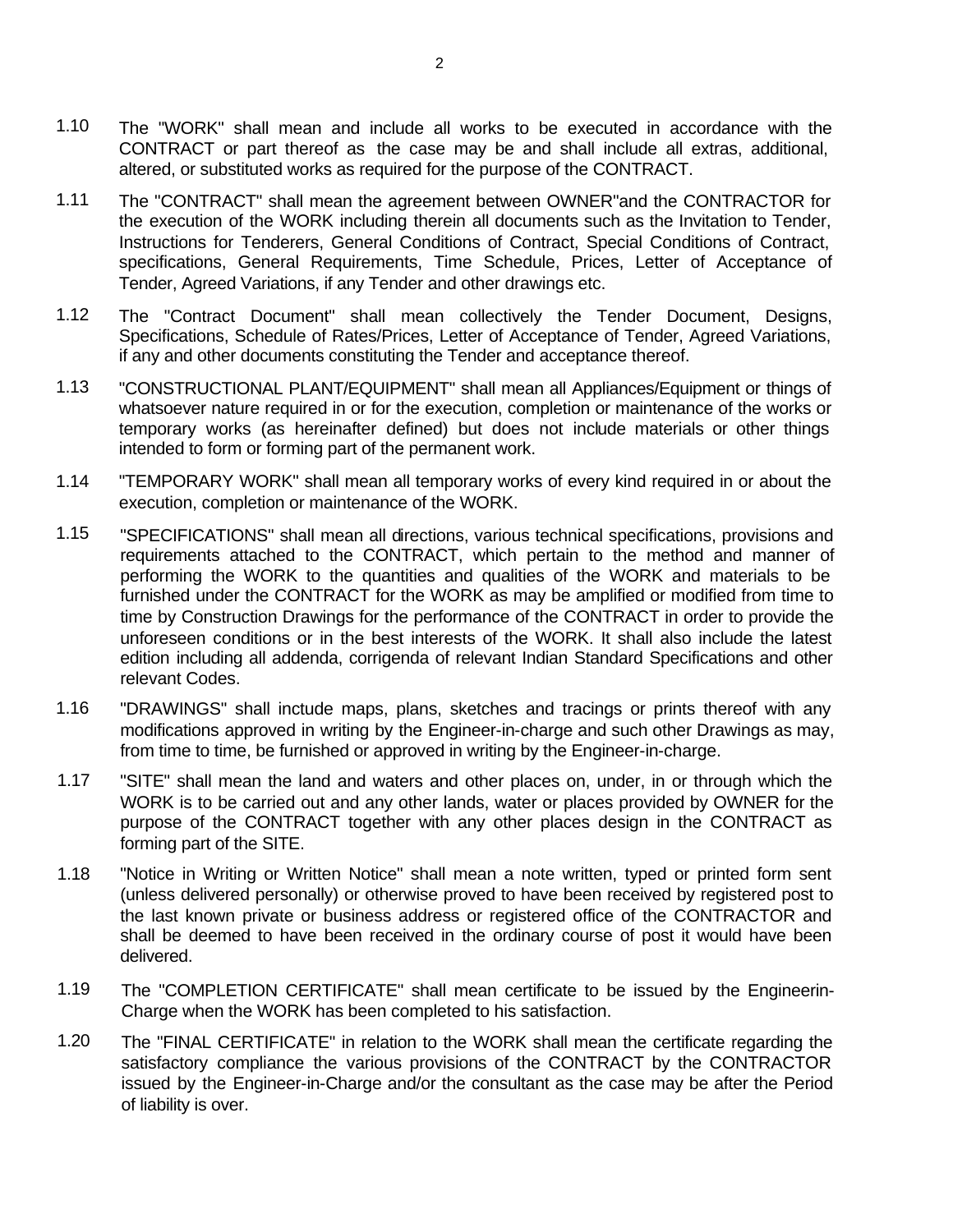- 1.21 II Approved'" shall mean approved in writing including subsequent written confirmation of previous verbal approval and "Approval" means approved in writing including as aforesaid.
- 1.22 The "Period of Liability" in relation to a WORK means the specified period from the date of completion of WORK as indicated in completion certificate up to the date of issue of final certificate during which the CONTRACTOR stands responsible for rectifying all defects that may appear in the WORK.
- 1.23 The "Alteration/Variation Order" means an order given in writing by the Engineer~in-Charge to effect additions to or deletions from and alterations in the WORK.
- 1.24 "Letter of Acceptance" shall mean an intimation by a Letter to tenderer that the Tender has been accepted in accordance with the provisions contained therein.
- 1.25 HOC premises shall include the entire area acquired for plant & township or may be acquired for the purposes of its plant.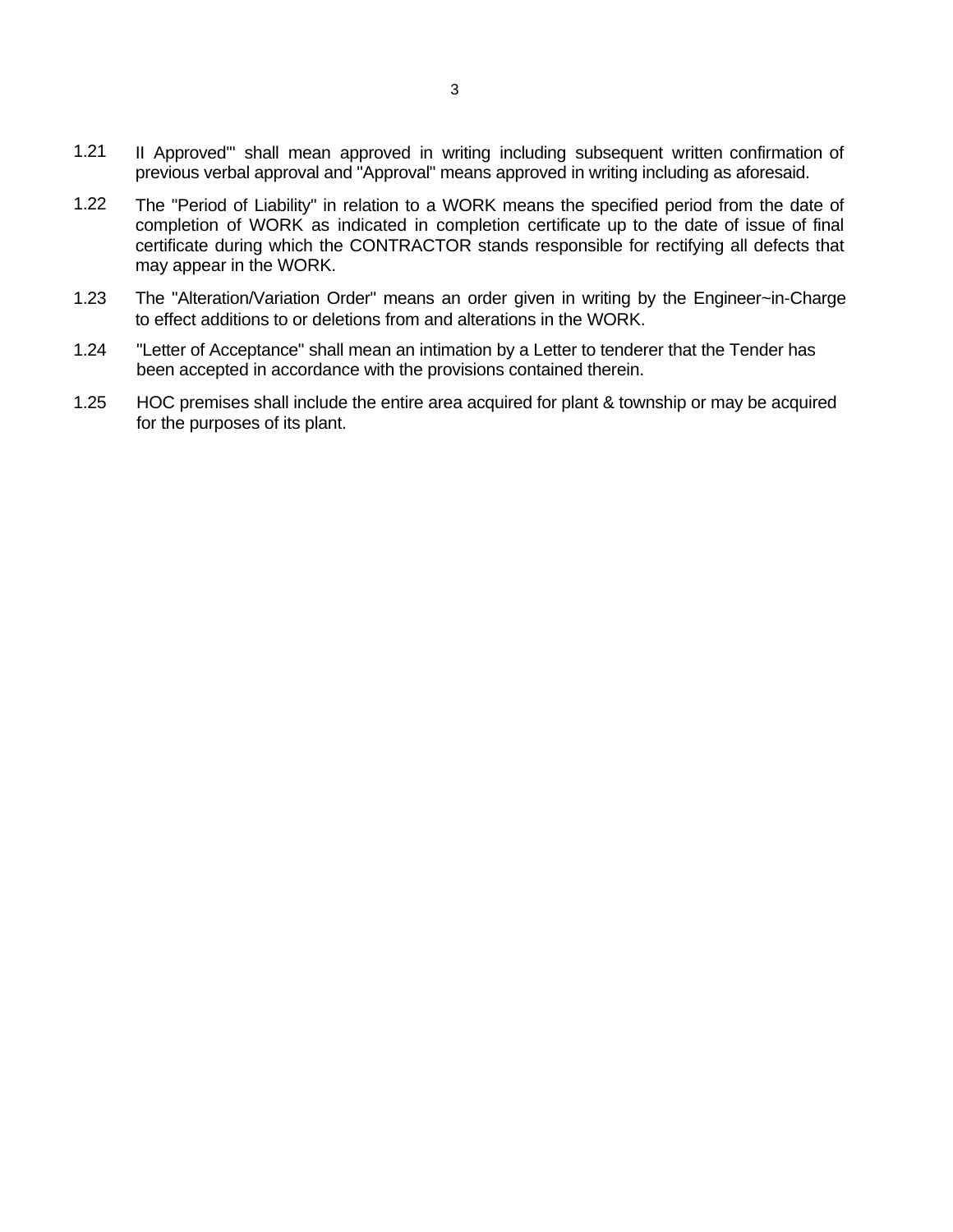### ARTICLE - 2

4

## **GENERAL INFORMATION'**

## 2.1 **LOCATION OF SITE AND ACCESSIBILITY**

The SITE for THIS WORK is within HOC premises at Ambalamugal, 15 Km. from Cochin, in Kerala State. It is served by all weather roads. The intending Tenderer should inspect the SITE and make himself familiar with site conditions and available Communication Facilities. The Site may also mean HOC Township at Irimpanam.

Entry into the HOC Premises is restricted. Only pass and permit holders as also vehicles with special permits only are permitted within the boundary. Inside the premises access to various workspot is also further regulated by permits issued for each area.

Non availability of access roads and/or railway sidings or permits for entry of Vehicles & Equipment to any specific area shall in no case be the cause to condone any delay in the execution of the works or be the cause for any claims or extra compensation. '

### 2.2 **SCOPE OF WORK,**

The scope 'Of work is defined in the Special Conditions of Contract and Specution tends maintenance of the WORK till completion. All materials that go with the WORK The CONTRACTOR shall provide all necessary materials. Equipment and labour etc. for the shall be approved by Engineer-in-Charge and/or Consultant prior to procurement and use.

### 2.3 **WATER SUPPLY**

OWNER and Consultant at their discretion may el'1deavour to, provide water to the CONTRACTOR at the OWNER'S source of supply, at one point, provided the CONTRACTOR makes his own arrangement for the distribution pipe net works from source of supply and such distribution pipe net works shall have the prior approval of Engineer-in-Charge and/or Consultant so as not to interfere with the layout and progress of other Construction Work. However, OWNER does not guarantee the Supply of water and this does not relieve the' CONTRACTOR of his responsibility in making his own arrangement and for the timely completion of the WORK as stipulated.

## **2.4 POWER SUPPLY**

OWNER and Consultant at their discretion may endeavour to provide power supply at the nearest substation (one point) from where the CONTRACTOR will make his own arrange ments for temporary distribution. All the Work will be done as per lEA regulations and passed by the Engineer-in-Charge and/or Consultant. The temporary lines will be removed forthwith after the completion of the WORK or if there is, any hindrance caused to other Works due to the alignment of these lines, the CONTRACTOR will re-route or remove the temporary lines at his own cost. '

OWN ER shall not, however, guarantee the supply of electricity and no compensation for any failure or short supply of electricity will be entertained.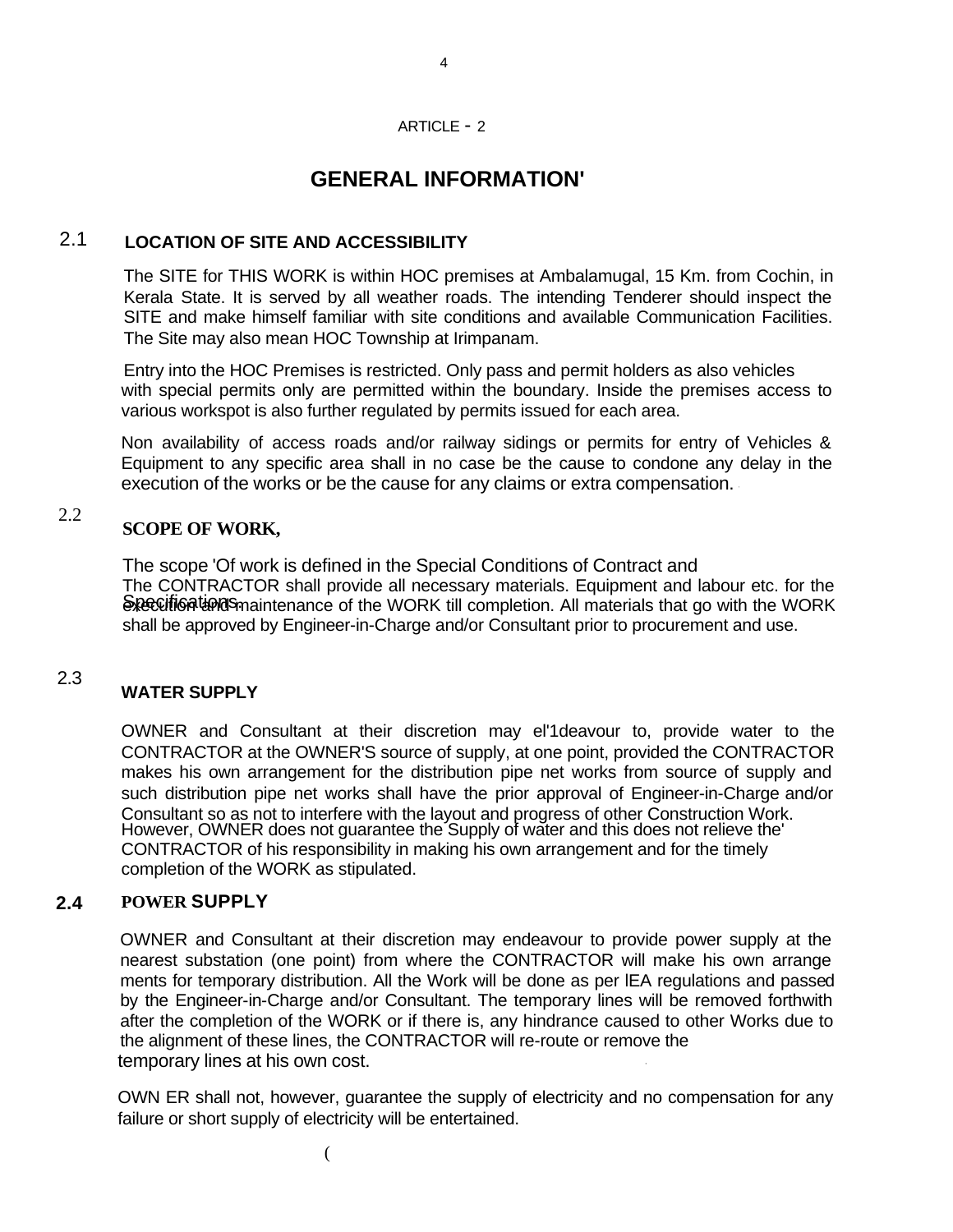## 2.5 **LAND FOR CONTRACTOR'S FIELD OFFICE, GODOWN AND WORKSHOP**

OWNER and Consultant will at their own discretion and convenience and for the duration of the execution of the WORK make available near the SITE, land for construction of CONTRACTOR'S field office, godwons, workshops and assembly yard required for the executions of the CONTRACT. The CONTRACTOR shall at his own cost construct all temporary buildings and provide suitable water supply and sanitary

arrangement approved by the Engineer-in-Charge and/or Consultant. The OWNER. and Consultant may during the execution of the work, require the Contractor to shift all or any of such temporary buildings from one place to another, and the Contractor shall then

do so at his own cost.

On Completion of the WORK undertaken by the CONTRACTOR, he shall remove all Temporary Works erected by him and have the SITE cleaned as directed by Engineer-in-Charge and/or Consultant. If the CONTRACTOR shall fail to comply with these requirements the Engineer-in-Charge and/or Consultant may at the expenses of the CONTRACTOR remove such surplus and rubbish materials and dispose of the same as he deems fit and get the SITE cleared as aforesaid, and the CONTRACTOR shall forthwith pay the amount of all expenses so incurred and shall have no claims in respect of

. any such surplus material, disposed of as aforesaid. But OWNER and Consultant reserves the right to ask the CONTRACTOR and time during the pendency of the CONTRACTOR to vacate the land by giving seven (7) days notice on security reasons or on national interest othE;Hwise.

## 2.6 **LAND FOR RESIDENTIAL ACCOMMODATION**

It will not be possible for OWNER to provide land for residential accommodation for staff and labour of the. CONTRACTOR. CONTRACTOR will have to make his own arrangement at his cost for land for the purpose of residential accommodation for his staff and labour.

## 2.7 **SAFETY STANDARDS FOR TEMPORARY BUILDINGS**

All temporary buildings, sheds, workshops, field station, etc. shall be constructed in conformation with the safety and security regulations of the OWNER as regards location and type of structures. Roofing and cladding with grass or paddy straw or coconut leaf will not be permitted wihtin the OWNER'S Premises.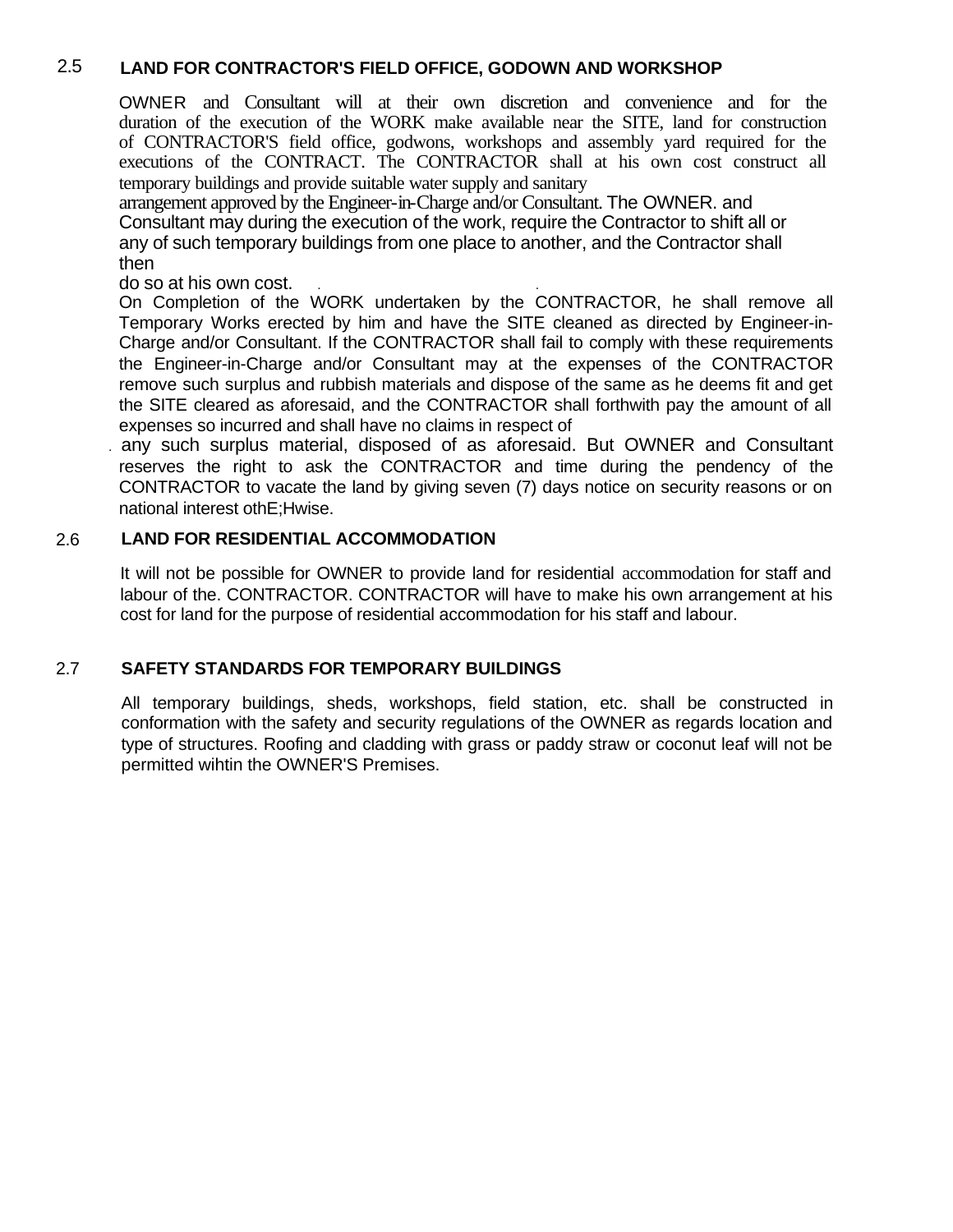## ARTICLE - 3

## **GENERAL INSTRUCTIONS TO TENDERERS**

#### 3.1 **SUBMISSION OF TENDER**

- 3.1.1 Following Document will be issued to the Tenderers:
	- i) One complete set of Tender Document including Drawings marked "ORIGINAL"
	- ii) One complete set of Tender Document including Tender. Copy without drawing. Document mentioned at (i) above shall be submitted 'along with quotation. Document mentioned 'at (ii) above may be retained by the Tenderer for reference.
- 3.1.2 Addenda/Corrigenda to this Tender document, if issued, must be signed and submitted. along with the' Tender Document. The Tenderer should write clearly the revised quantities in Schedule of Rates of Tender Document and should price the WORK based on revised quantities when amendments for quantities are issued in addenda.
- 3.1.3 Tenderers are advised to submit quotation based strictly on the Terms and Conditions and Specifications contained in the Tender Document and not stipulate any deviations. Should it, however, become unavoidable, deviations should be stipulated with reference to the clause and page number of Tender Document. OWNER and Consultant reserves the right to evaluate quotations containing deviations after adding the cost for such deviations.
- 3.1.4 Tenders should be submitted in double sealed envelope with the name of WORK Superscribed thereon and with the note "QUOTATION DO NOT OPEN" written Prominently. The full name, Postal address, telegraphic address and telex/telephone no. of the Tenderers shall be written on the bottom left hand corner of the sealed cover.
- 3.1.5 All informations, correspondence letters and details accompanying the Tender Document. and all further correspondence in connection with the Tender shall be submitted in FIVE copies.

#### 3.2 **DOCUMENTS**

- 3.2.1 The Tenders, as submitted, will consist of the following
	- i) Complete set of Tender Document marked "ORIGINAL" as sold duly filled in and signed by the Tenderer as prescribed in different clauses of the Tender Document.
	- Earnest Money in the manner specified in clause 3.4 hereof.
	- ii)
	- Po~r of Attorney or Photostat copy or a true copy' thereof duly attested by a Gazetted iii)

Officer in case an authorised representative has signed the Tender, as required by  $clau$   $\approx$   $6.2.5$  hereof.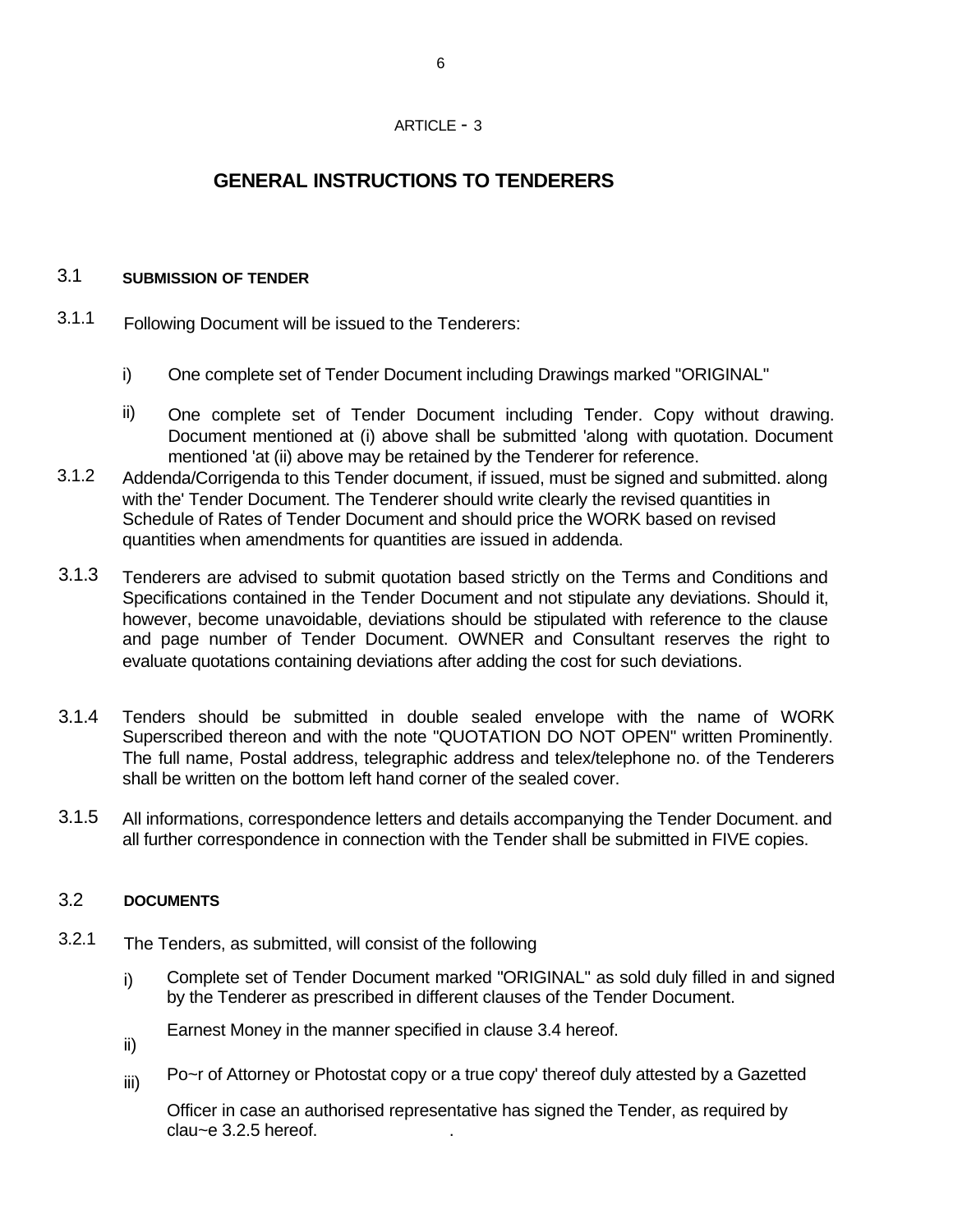- iv) Income tax clearance certificate and sales tax clearance certificate in original or true. copies duly attested. by Government Gazatted ()ffic~r.
- Inforr~ation regarding Tenderer in the proforma enclosed. v)
- Details of work of similar type and magnitude carried out by the Tenderer in ttie
- vi) proforma enclosed.
- vii) Organisation chart giving details of field management at SITE the Tenderer proposes to have for this WORK including bio-data of the Site-in Charge and key personnel.
- viii) Details of CONSTRUCTION PLANT and EQUIPMENT available with the Tenderer for using in this WORK as per the proforma enclosed.
- ix) Solvency Certificate from a Nationalised Bank indicating amount to which the Tenderer is solvent prove the financial ability to carry out the WORK tendered for.
- Details of concurrent commitments of Tenderer as per proforma enclased. , x)
- xi) Copies .of dacuments shawing annual turnaver of the Tenderer.
- xii) Exceptions and deviations, if any, with reference to' the clause na, and page no. .of Tender. .
- xiii) A tentative programme far the execution and completion of work within the time specified.
- xiv) Any other technical information the Tenderer likes ta furnish.
- 3.2.2 All signatures in Tender Document shall be dated, as well as all the pages of all sections

. Tender Dacument shall be initialled at the lawer right hand carner and signed wherever required in the tender papers by the Tenderer or by a persan halding pawer .of attorney

3.2.3 Tabeh dreshde teim stacsigh quot te hialf Enfglish The atterier tig tures sub missions on Trearder the rates and amaunts tendered by him in the Schedule of Rates forming part of the Tender document, in such a way that interpalation is not 'possible. The amaunt for ....................................... each item shauld be warked out and entered and requisite tatal given .of all items, both in figures and in wards. The. tendered amaunt for the WORK shall be entered in the Tender and duly signed by the Tenderer.

If same discrepancies are faund between the rates given in words and figures .of the amaunt shown in the Tender, the fallowing pracedure shall be fallawed :

- $i)$  When there is a difference between the rates in figures and words, the nite which correspands to the amount warked aut by the Tenderer shall be taken as correct.
- When the rate quated by the Tenderer in figures and words tallies but the amaunt is incorrect, the rate quoted by the Tenderer shall be taken as correct. ii)
- When it is nat passible ta ascertain the correCt rate as prescribed abave, then the rate in words shall be adopted. iii)
- 3.2.4 All corrections, and alterations in'the entries .of Tender papers will be signed in full by the Tenderer with d~te. . No erasures ~r aver-writing are permissible.

of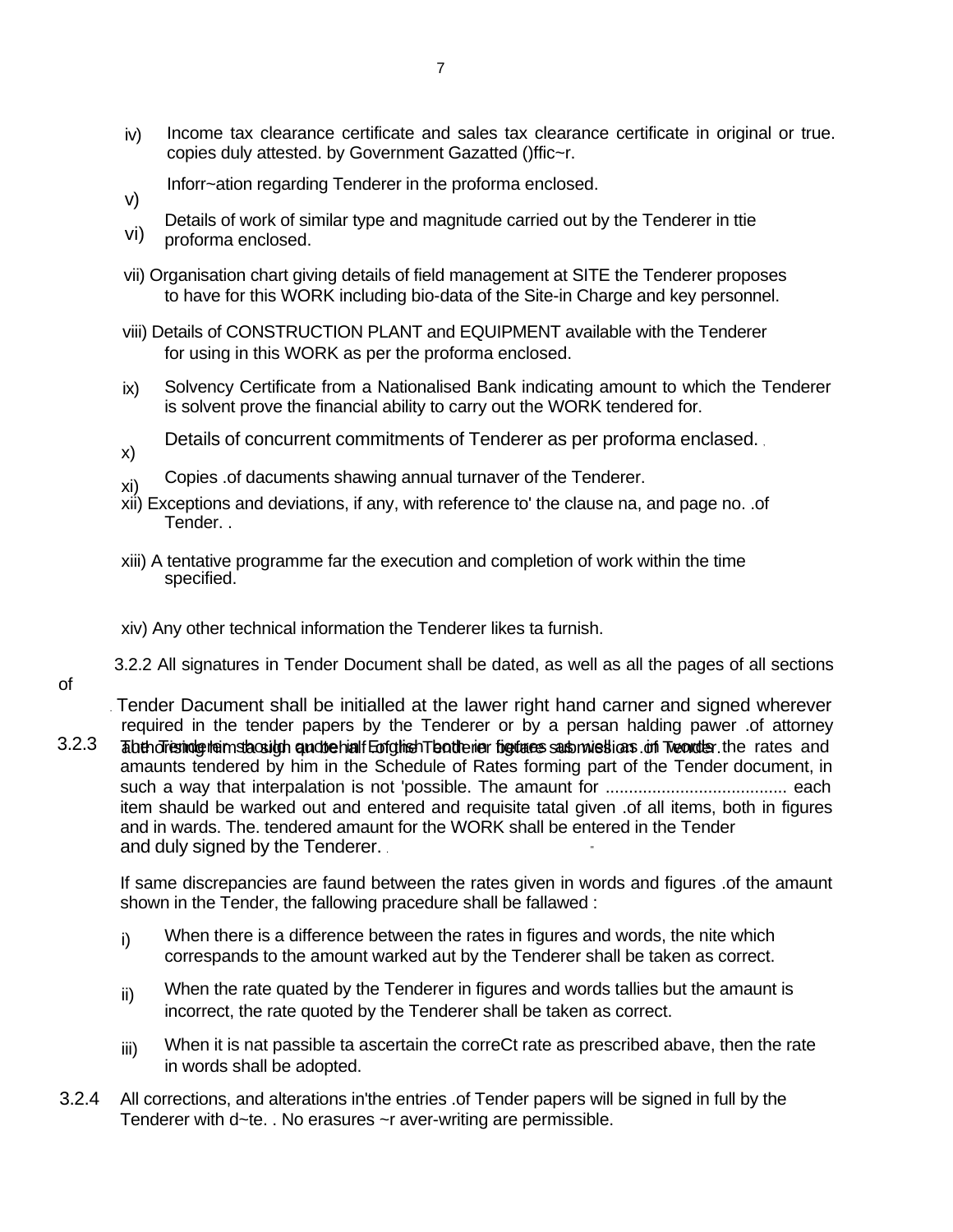3.2.5 The Tender shall contain the name, residence and place of business *or* person or persons making the Tender and shall be signed by the Tenderer with his usu~1 signature. Partnership firms shall furnish the full names of all partners in the Tender. It should be signed in the partnership's name by all the partners or by duly authorised representative followed by the name and designation ofthe person signing. Tender by a corporation shall be .signed by an authorised representative, and a Power of Attorney in that behalf shall accompany the Tender. A copy ofconstitl,ltion of the firm with names of all partners shall be furnished.

When a Tenderer signs a Tender in a language other than English, the total amount tendered should, in addition be written in the same language: . The signature should be attested by at least one witness. .

- 3.2.6 Witness and sureties shall be persons of status and property and their names, occupation and address shall be stated below their signature.
	- 3.2.7 The Tenderer should enclose documents to show that he has previous experience in similar type of works and has successfully completed in the recent past works of this nature, . together with the names and addresses of Owners, time sched'ule, location of sites and value of contracts. .

### 3.3 **TRANSFER OFTENDER DOCUMENT**

Transfer of Tender Document purchased by one Tenderer to another is not permissible.

#### 3.4 **EARNEST MONEY**

The Tenderer must pay Earnest Money as given in the Notice inviting Tenders failing which the Tender will be rejected. The Earnest Money can be paid in Crossed Demand Drafts, Bank Guarantees of Nationalised Banks in favour of Hindustan Organic Chemicals Limited,

Ambalamugal, Cochin payable at State Bank of India, Ambalamedu. \ .

Note. The Bank Guarantee so furnished by the Tenderer shall be in the proforma prescribed by the OWNER and shall be valid for a period of six (6) months from the date of opening of the Tender. No interest shall be paid by the OWNER on the Earnest Money deposited by the Tenderer. The Earnest Money of unsLlc~esstul Tenderer will be refunded within a reasonable period of time after award of CONTRACT.

The Earnest Money deposited by successful Tenderer shaH be. forfeited if the Tenderer fails to deposit the requisite Initial Security Deposit as per clause 3.8 hereof and lor fails to start work within a period of Twenty one (21) days or fails to execute the agreement within Ten (10) days of the receipt by him of the notification of acceptance of- Tender. Earnest Money submitted by successful Tenderer shall be returned to him only after he deposits the requisite Initial Security Deposit as per clause 3.8 hereof. .

### 3.5 **VALIDITY**

/

Tender submitted by Tenderers shall remain valid for acceptance for a period of six (6) months from the date of opening of the Tender. Tenderers shall not be entitled during the said period of six (6) months, without the consent in writin.g of the OWNER, to revoke or cancel his Tender or to vary the Tender given or any term thereof. In case of Tenderer revoking or cancelling his Tender or varying any term in regard thereof without the consent of OWNER in writing, the Tenderer shall forfeit Earnest Money paid by him along with Tender...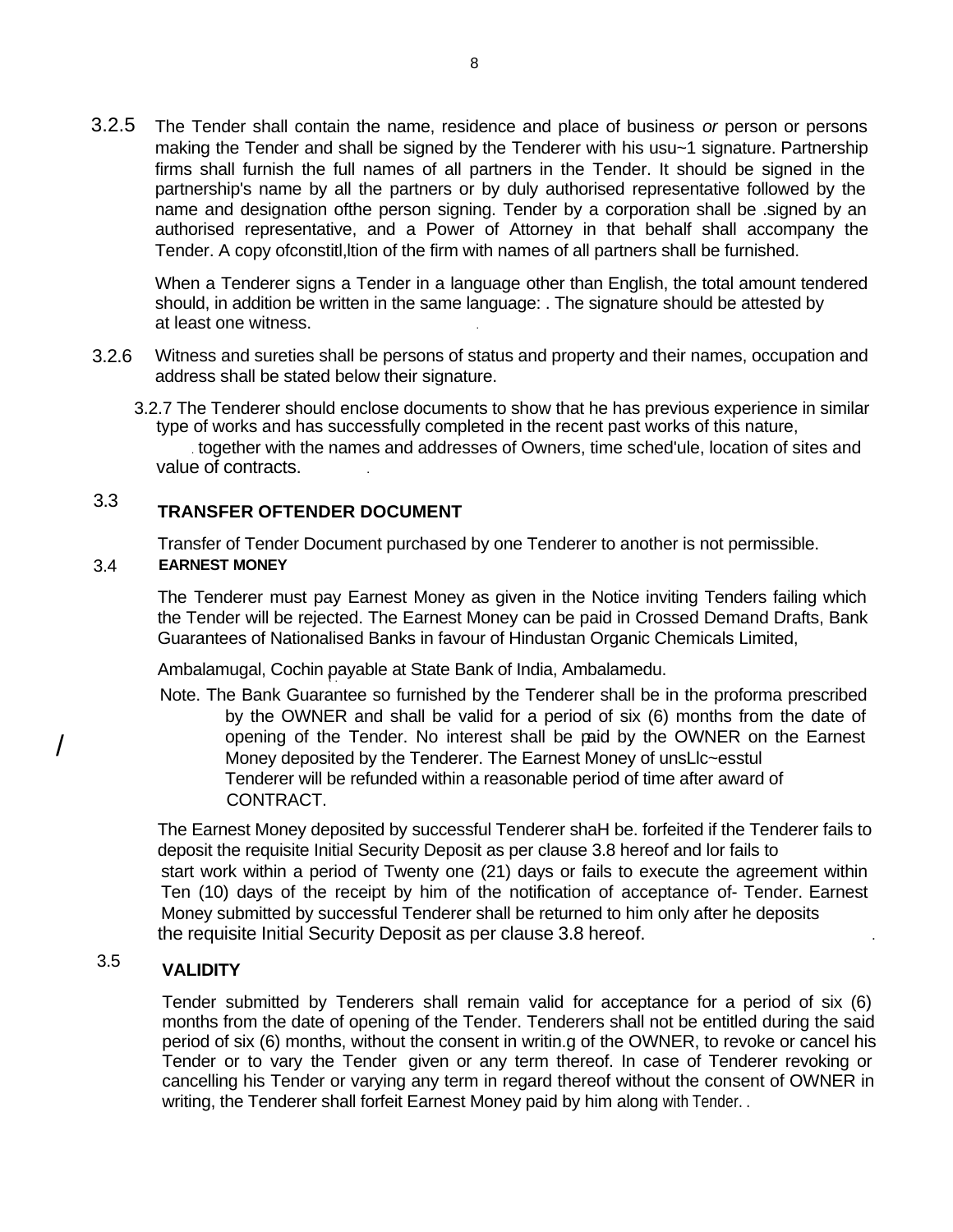### 3.6 **ADDENDA** *I* **CORRIGENDA**

- 3.6.1 Addenda/Corrigenda to the Tender Document may be issued upto the date of opening of the Tenders to clarify documents or to reflect modification in the design or CONTRACT Terms.
- 3.6.2 Each addendum/corrigendum issued by the PROJECT MANAGER and/or Consultant will be distributed in dL1plicate to each person or organisation to whom a set of Tender Document has beer, issued. Each recipient will retain one (1) copy of each addendum/ corrigendum for subinission along with his Tender and ,the second copy will be 'utilised for -his reference. However, Tenderer will send a letter to the PROJECT MANAGER and Consultant as acknowledgement of receipt of the same. All addenda/corrigenda issued by the PROJECT MANAGER and/or Consultant shall become part of Tender Document.

#### 3.7 **RIGHT OF OWNER TO ACCEPT OR REJECT TENDER**

The right to accept the Tender will rest with the OWN~R. The OWNER however, does not bind itself to accept the lowest Tender, and reserves to itself the authority to reject any or all the Tenders received without assigning any reason whatsoever. The WORK may be split up entirely if considered expedient. Notwithstanding the invitation of the tender, the OWNER may at its discretion award the whoie or part of the work after negotiation with any of the tenderers. No tenderer shall have a right to be invited or participated in such negotiations.

Tenders in which any of the particulars and prescribed information are missing or are incomplete in any respect and/or the prescribed Conditions are not fulfilled are liable to be rejected.

Canvassing in connection with Tenders is strictly prohibited and Tenders submitted by the Tenderer who resort to canvassing will be liable to rejection. .

Tenders containing uncalled for remarks or any additional conditions are liable to rejection.

#### 3.8 **SECURITY DEPOSIT**

The person/persons whose Tender may be accepted (hereafter called the CONTRACTOR) shall within Ten (10) days of the receipt by him of the. notification of the Acceptance of the Tender, shall remit the Initial Security Deposit of 21/2% of the accepted value of the Tender to Hindustan Organic Chemicals Limited in the manner stipulated in clause 4.4 of General Conditions of Contract.

### 3.9 **TIME SCHEDULE**

The time allowed for carrying out the WORK is as shown in the Document. This shall be signed and submitted along with the Tender. Requests for revision for construction time . after Tenders are opened will not be received for consideration.

### 3.10 **COLLECTION OF DATA - TENDERER'S RESPONSIBILITY**

The Tenderer shall visit the SITE and acquaint himself fully of the SITE Conditions. The tenderer shall also satisfy himself about the supply of labours, likely labour demands and problems etc. No claims whatsoever will be entertained on the plea of ignorance or difficulties involved in the execution of the work or carriage of materials on account of the. SITE, SITE conditions, or supply of labourers or labour demands or problems.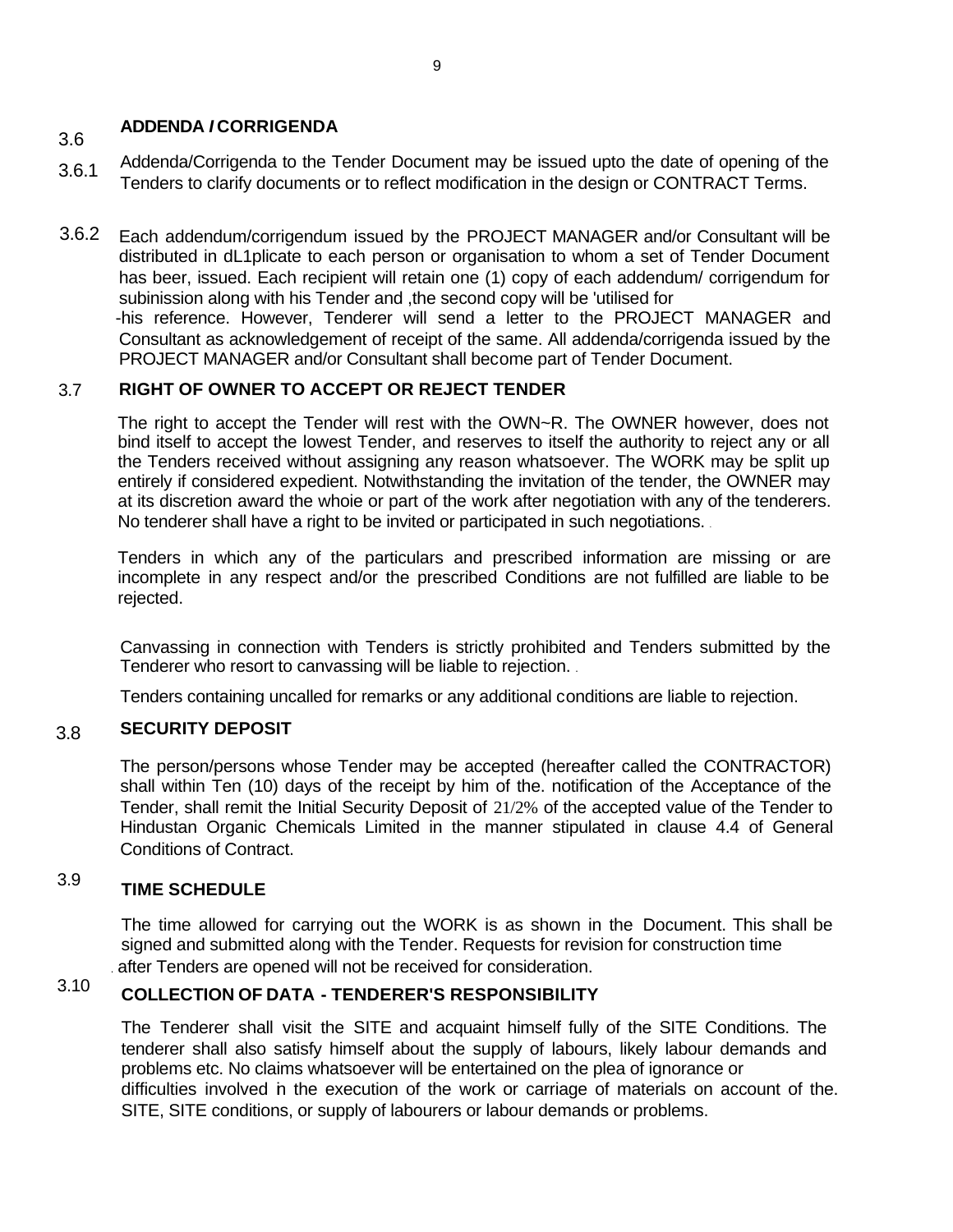### 3.11 **RETIRED GOVERNMENT OR COMPANY OFFICERS**

No Engineer of Gazetted rank or other Gazetted Officer, employed in Engineering or Administrative duties in Engineering Department of the State/Central Government or of' the OWNER is allowed to work as a Contractor for a period of two (2) years after his retirement from Government Service,. or from the employment of the OWNER without the previous written permission of the OWNER. The CONTRACT, if awarded, is liable to be cancelled if either the CONTRACTOR or any of his employees is found at any time to be such a person, who had not obtained the permission of the State/Central Government or of the OWNER as aforesaid before submission of Tender, or engagement in the CONTRACTOR'S service as the case may be.

#### 3.12 **SIGNING OF CONTRACT**

The Successful Tenderer shall be required to execute an Agreement in the proforma attached to the Tender Document within Ten (10) days ofthe receipt by him of the notification of Acceptance of Tender. In the event of failure on the part of the successful Tenderer to sign the Agreement within the above stipulated period, the Earnest Money or his Initial Deposit will be forfeited and the Acceptance of the Tende~ shall be considered as cancelled.

#### 3.13 **FIELD MANAGEMENT**

- 3.13.1 The field management will be the responsibility of the Engineer-in-Charge and/or Consultant. The Engineer-in-Charge and/or Consultant may also authorise his representative to perform his duties' and' functions.
- 3.13.2 Clause 5.20 of the General Conditions of Contract shall be referred to in this connection.

#### 3.14 **CO-ORDINATION OF WORK**

The Engineer-in-Charge and/or Consultant as the case may be shall co-ordinate the works of various Agencies engaged at SITE to ensure minimum disruption of work carried out by different Agencies. It shall be the responsibility of the CONTRACTOR to plan and execute the WORK strictly in accordance, with site instructio'1s to avoid hindrance to the Work being executed by other agencie~. .

#### 3.15 **FURNISHING INFORMATION IRECORDS**

The contractor shall comply with the instructi.ons of HOC (the Company) from time to time and shall furnish the required information/records/data as and when called for, at his own cost.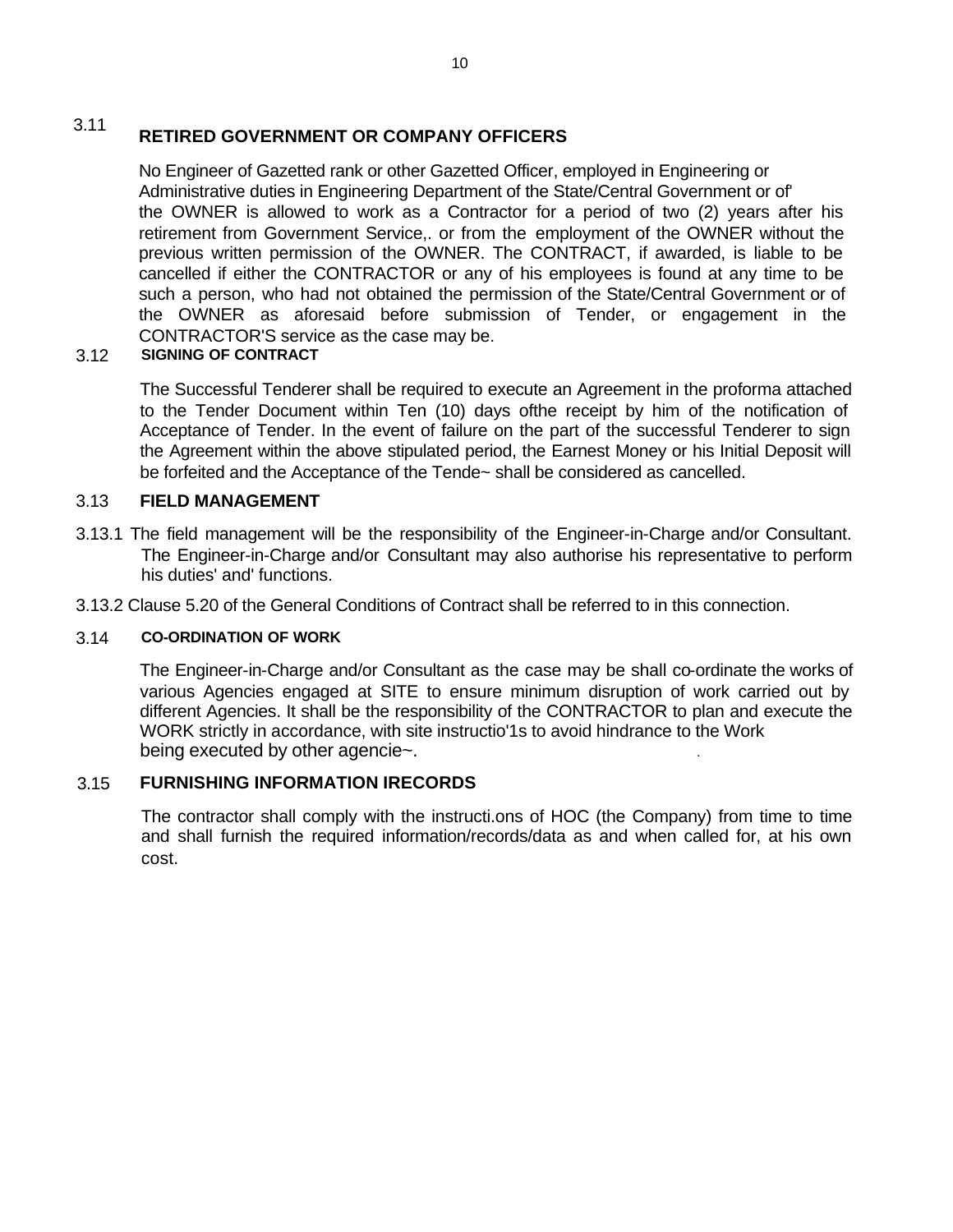## ARTICLE - 4

## **GENERAL OBLIGATIONS**

#### 4.1 **INTERPRETATION OF CONTRACT DOCUMENT**

- 4.1.1 Except and to the extent otherwise provided by the CONTRACT, the provisions of the General Conditions of Contract and Special Conditi.onsshall prevail over those of any other documents forming part of the CONTRACT. Several documents forming the CONTRACT are to be taken as mutually explanatory. Should there be any discrepancy, inconsistancy, error or omission in the CONTRACT or any of them the matter may be referred to Engineer-in-Charge and/or Consultant who shall give his decisions and issue to the CONTRACTOR instructions directing in what manner the WORK is to be carried out. The decision of the Engineer-in-Charge and/or Consultant shall be final and conclusive and the CONTRACTOR shall carry out WORK in accordance with the decision. Should any question arise as to the interpretation of any drawing, the interpretation given by the Engineer-in-Charge shall be final and binding on the contractor. Should there be any inconsistency among general conditions and speci~1 conditions of Contract, Special Conditions of Contract shall prevail over the General Conditions.of Contract.
- 4.1.2 Works shown upon the Drawing but not mentioned in the Specifications or described in the Specifications without being shown 6n the drawings shall nevertheless be held to be included the same manner as if they had been specifically shown upon the Drawings and described in the Specifications.
- 4.1.3 All headings and marginal notes to the clauses of these General Conditions of Contract or to the Spec:ifications or to any other part of Tender Document are solely for the purpose of giving a concise indication and not a summary of the contents thereof and they shall never be deemed to be part thereof or be used in the interpretation or construction thereof of the CONTRACT.
- 4.1.4 In this Contract Document unless otherwise stated specifically the singular shall include the plural and vice versa wherever the context so requires. Words importing persons shall include relevant corporated companies/registered associations/body of individuals/firm of partnership.

## **SPECIAL CONDITIONS OF CONTRACT**

- 4.2
- 4.2.1 Special Conditions of Contract shall be read in conjunction with the General Conditions of Contract Specifications of work, Drawings and any other documents forming part of this CONTRACT wherever the context so requires.
- 4.2.2 Notwithstanding the sub-division of the documents into these separate sections and volumes every part of each shall be deemed to be supplementary to and complementary of every other part and shall be read with and into the CONTRACT so far as it may be practicable. to do so.

4.2.3 Where any portion of the General Conditions of Contract is repugnant to or at variance with any provisions of the Special Conditions of Contract, then, unless a different intention appears the provisions of the Special Conditions of Contract shall be deemed to over-ride the provisions of the General Conditions of Contract and shall to the extent of such repugnancy, or variations prevail. .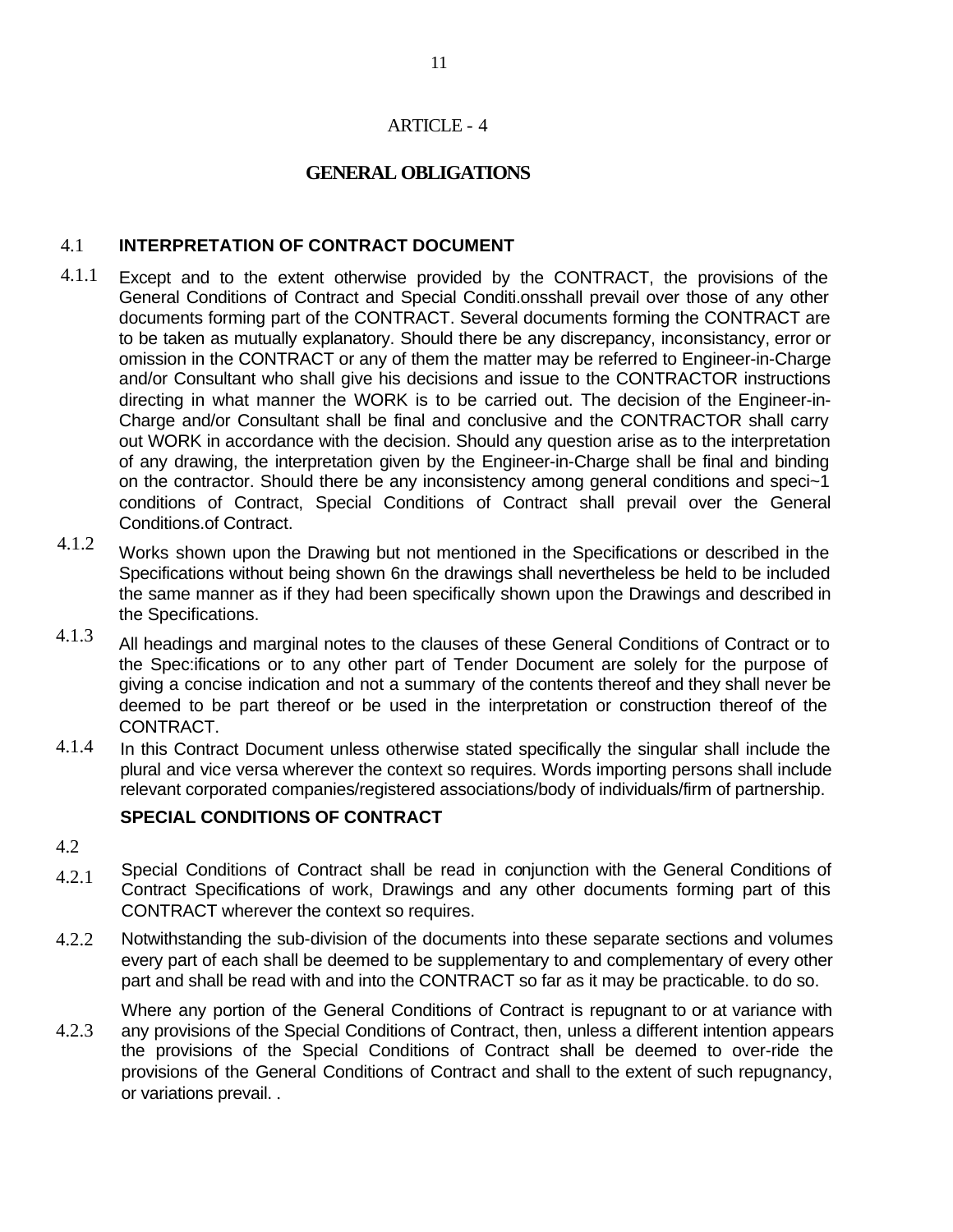- 4.2.4 Wherever it is mentioned in the Specifications that the CONTRACTOR shall perform certain Work or provide certain facilities, it is understood that the CONTRACTOR shall do so at his cost.
- 4.2.5 The Materials, Design and Workmanship shall satisfy the relevant Indian Standards, Specifications contained herein and Codes referred to. Where the Specifications stipulate requirements in addition to those contained in the standard Codes and Specifications, these additional requirements shall be satisfied. .

### 4.3 **CONTRACTOR TO OBTAIN HIS OWN INFORMATION**

The CONTRACTOR in fixing his rate shall for all purpose whatsoever be deemed to have himself independently obtained all necessary information for the purpose of preparing the Tender. The correctness of the details, given in the Tender Document to help the CONTRACTOR to make up the Tender is not guaranteed.

The CONTRACTOR shall be deemed to have examined the Contract Document, to have generally obtained his own information in all matters whatsoever that might affect the carrying out the WORK at the scheduled Rates and to have satisfied himself to the sufficiency of his Tender. Any error in description of quantity or omission therefrom shall not vftiate the CONTRACT or release the CONTRACTOR from executing the WORK comprised in the CONTRACT according to Drawings and Specifications at the Scheduled Rates. He is deemed to have known. the scope, nature and magnitude of the WORK and the requirements of Materials and Labour involved etc and as to what all WORK he has to complete in accordance with the CONTRACT whatever be the defects, omissions or errors that may be found in the Contract Document. The C.oNTRACTOR shall be deemed to have visited surroundings, to have satisfied himself to the nature.of all existing structures, if any, and also as to the nature and the conditions of the Railways, roads, bridges and culverts means of transport and communications, whether by land water or air, and as to possible interruptions thereto and the access and egress from the SITE, to have made

enquiries, examined and satisfied himself as to the sites for obtaining sand, stones, bricks. and other materials, the Sites for disposal of surplus materials, the available accommodation as to whatever required, Depots and such other Buildings as may be necessary for executing and completing the Work to have local independent enquiries as to the sub-soil, subsoil water and variations thereof storms, prevailing winds, climate conditions and all other similar matters effecting the WORK. He is deemed to have acquainted himself as to his liability for payment of Government taxes customs duty and other charges. He is also deemed to have satisfied himself about the supply of Labour, their wages and trends in wages likely labour-demands and problems.

Any neglect or failure on the part of the CONTRACTOR in obtaining necessary and reliable information upon the ,foreg?ing or any other matters affecting the CONTRACT shall not relieve him from any risks ,or liabilities or the entire responsibility from completion of the WORK at the scheduled rates and time in strict accordance with the Contract Document. No verbal agreement of inference form conversation with any officer or employee of the OWNER either before or after the execution of the Contract Agreements shall in any way affect or modify any of the term or obligations herein contained.

#### 4.4 **SECURITY DEPOSIT**

4.4. 1 A sum of Ten percent (10%) of the accepted value of the Tender shall be deposited by the person/persons (hereafter callee) the CONTRACTOR) as Security Deposit with the OWNER. This may be deposited initially at Two and half percent (21/2) of the value of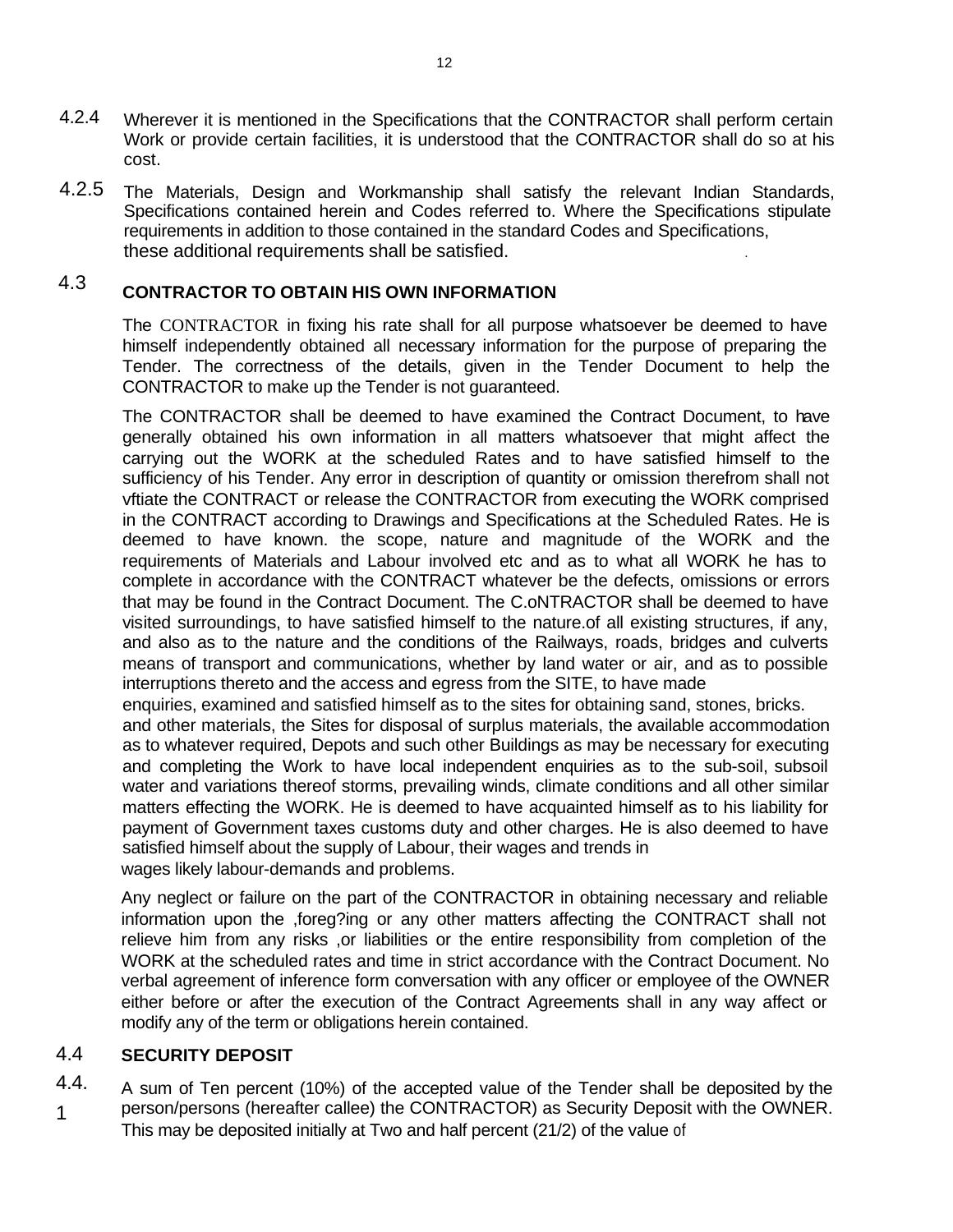CONTRACT (referred as initial Security Deposit) within 10 (Ten)'days of receipt by him of the notification of Acceptance of Tender and the balance Seven and a half percent (71/2) will be recovered in instalments through deductions at the rate of Ten percent (10%) of the value of each running account bill till the total Security Deposit amount is collected, after which no further d.eductions from Bills will be made on this account, subject to CI 4.4.3

below. However, if the value of WORK as per actual execution exceeds the accepted value of tender Le. value given in the letter of Acceptance of Tender, further recoveries towards Security Deposit shall be effected at Ten percent (10%) of the value in excess of the accepted value of the Tender from running Bills and final Bill. Similarly if the value as per actual execution is less than the accepted value of Tender, recovery towards Security Deposit, effected in the running Bills, in excess ofTen percent (10%) of the value of WORK as per actual execution shall be refunded to the CONTRACTOR along with the final bill.

Alternatively, the CONTRACTOR may, at his option, deposit the full amount of Ten percent (10%) of the accepted value of the Tender towards the Security Deposit within Ten (10) days of receipt by him of the notification accepting his Tender.

CONTRACTOR can furnish the initial or Total Security Deposit.amount through a Bank Guarantee from any Nationalised Bank in the prescribed form in favour of Hindustan Organic Chemicals Limited. .

## 4.4.3

If the CONTRACTOR/Subcontractor or their employees shall break, deface or destroy any Property belonging to the OWNER and/or consultant or others during the execution of the' CONTRACT, the same shall be made good by the CONTRACTOR at his own expenses and in default thereof the Engineer-in-Charge may cause the same to be made good by other AgenCies and recover expenses from the CONTRACTOR (for which the certificate of the Engineer-in-Charge shall be final).

4.4.4

4.4.2

.

All Compensation or other sums of money payable by the CONTRACTOR to the OWNER under terms of his CONTRACT may be deducted from or paid by the sale of a sufficient part of his Security Deposit or from any sums which may be due or may become due to the CONTRACTOR by the OWNER or any account whatsoever and in the event of his Security Deposit being reduced by reasons of, any such deductions or sale of aforesaid, the CONTRACTOR shall within Ten (10) days thereafter make good in the form of Bank Guarantee in prescribed proforma any sum or sums which may have been deducted from or realised by sale of his Security Deposit, or any part thereof. No interest shall be payable by the OWNER for any sum deposited as Security Deposit.

#### 4.5 **TIME OF PERFORMANCE**

4.5.1 The WORK covered by this CONTRACT shall be commenced within twenty one (21) days' after the receipt of the letter of Acceptance of Tender and be completed in stages on or before the dates as mentioned in the Times Schedule of completion of WORK. The CONTRACTOR should bear in mind that time i~ the essence of this Agreement. Request for revision of Construction time afterTenders are opened will not receive any consideration.

### 4.5.2 **TIME SCHEDULE**

The general Time Schedule of Construction is given in the Tender Document. CONTRACTOR should submit a detailed monthly or weekly construction programme for the approval of the Engineer-in-Charge or Consultant as the case may be within one (1) month of receipt of Letter of Acceptance of Tender. The WORK shall be executed strictly as per the Time Schedule given in this Document. The period of construction given includes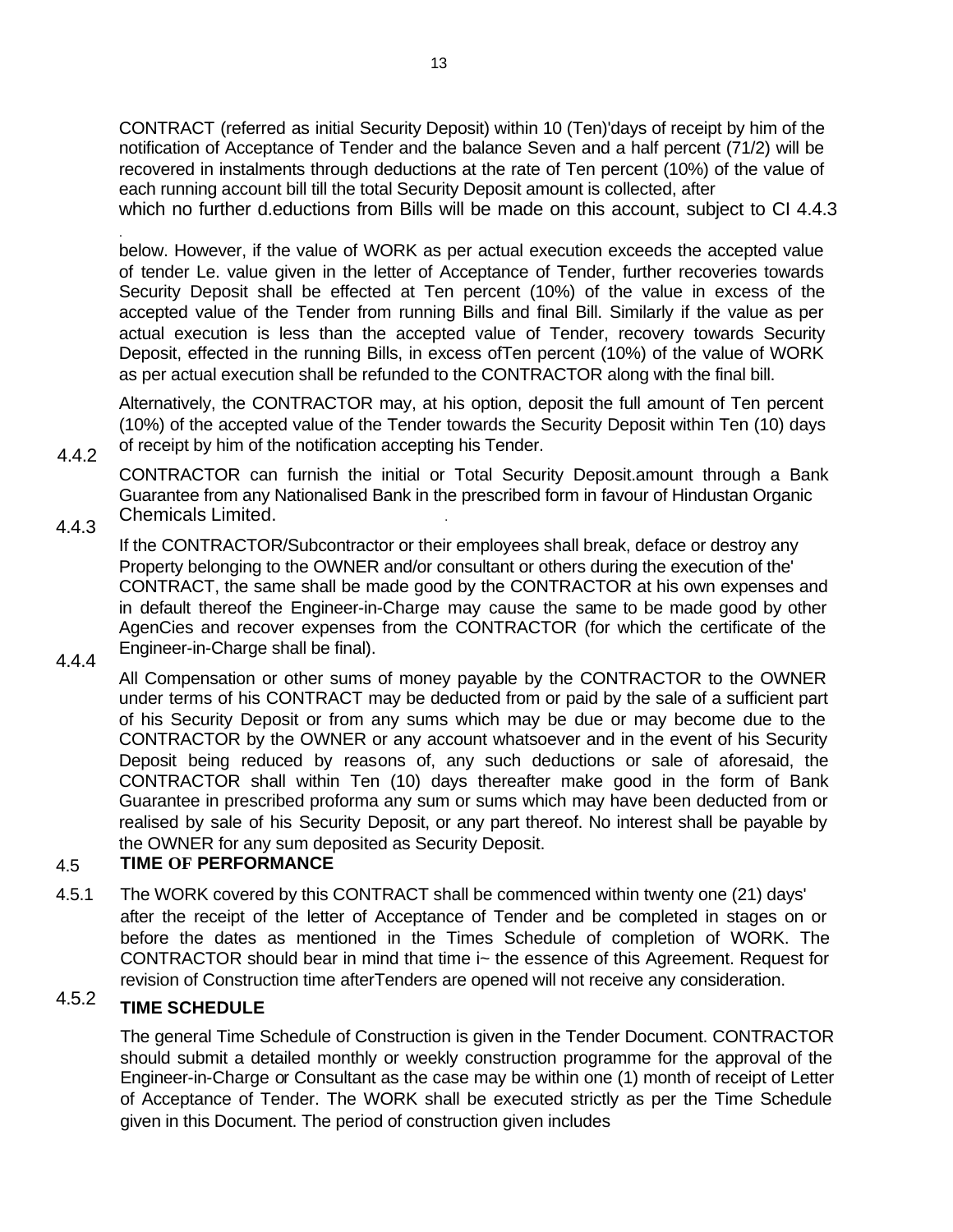the time required for testing, rectifications, if any, resting and completion in all respects to the entire satisfaction of the Engineer-in-Charge and/or Consultant as the case may be, . and incompliance with all statutory requirements.

#### 4.6 **FORCE MAJEURE**

Any delays in or failure of the performance of either party hereto shall not constitute default hereunder or give rise to any claims for compensation or damages, if any, to the extent such delays or failure of performance is caused by occurrences such as Acts of God or the Public enemy, expropriation of confiscation of facilities by Government authorities, compliances with any order or request of any Governmental authorities, acts of war, rebellion. or sabotage or fires, floods, explosions, riots or illegal strikes. The contractor shall not be entitled to any escalation in rates of wages or cost of materials or otherwise due to any such

delay'or failure of the performartce of the work:

#### 4.7. **EXTENSION OF TIME**

If the CONTRACTOR shall desire and extension of the time for completion of work on the grounds of his having been unavoidably hindered in its execution or on any other grounds, he shall apply in writing to the Engifleer-in-Charge and/or Consultant within ten (10) days of the date of the hindrance on account of which he desires such extension as aforesaid

. and the Engineer-in-Charge and/or CO[lsultant shall, if in his opinion (which shall be final) reasonable grounds have been shown therefore, authorise such extension of time as may, in his opinion, be necessary or proper. The Contractor shall not be entitled to any escalation in rates of wages or cost of materials or otherwise by reasons of'the extension of time for the WORK. Notwithstanding any request or application for extension of time the contractor shall not stop or discontinue the work, but shall continue the work, maintaining the normal rate of progress.

#### 4.8 **PENALTY FOR DELAY**

- 4.8.1 Time is the essence of the CONTRACT. In case the CONTRACTOR fails to complete the WORK within the stipulated period, he shall be lable to pay a penalty of 1 % of the value of CONTRACT of per week of the delay subject to a maximum 10% of the value of the CONTRACT. Notwithstanding any extension of time agreed to as provided in clause 4.7 time shall be the essence of the contract.
- 4.8.2 To ensure good progress during the execution of .the WORK the CONTRACTOR shall be . bound, in all cases in which the time allowed for any Work exceeds one (1) month, to complete, one fifth of the WORK bef~re one-fourth of the time allowed under the CONTRACT has elapsed, three-eight of the WORK before one half of such time has elapsed and three fourth of the WORK before three-fourth of such time has elapsed. In th $\sim$  event of the CONTRACTOR failing to comply with this condition, he' shall bel!able to pay as PENALTY an amount as stipulated above. The penalty so paid shall not. relieve the CONTRACTOR from his obligatipns to complete the WORK or from any other obligations and liabilities under the CONTRACT.

#### 4.9 **PENALTY FOR BREACH**

In case of breach of any of the terms under this contract the Company will have right to shutout from work place any or all persons belonging to the contractor and/or impose fine on each count upto 10% of value of the contract or Rs. 1000/- whichever is more, recoverable from his deposits or bills or any money that may become due to him later. In case the deposits bills/money are not sufficient to effect recovery the contractor shall replenish the funds within one week of receipt of demand/claim from the Company. In case of subsequent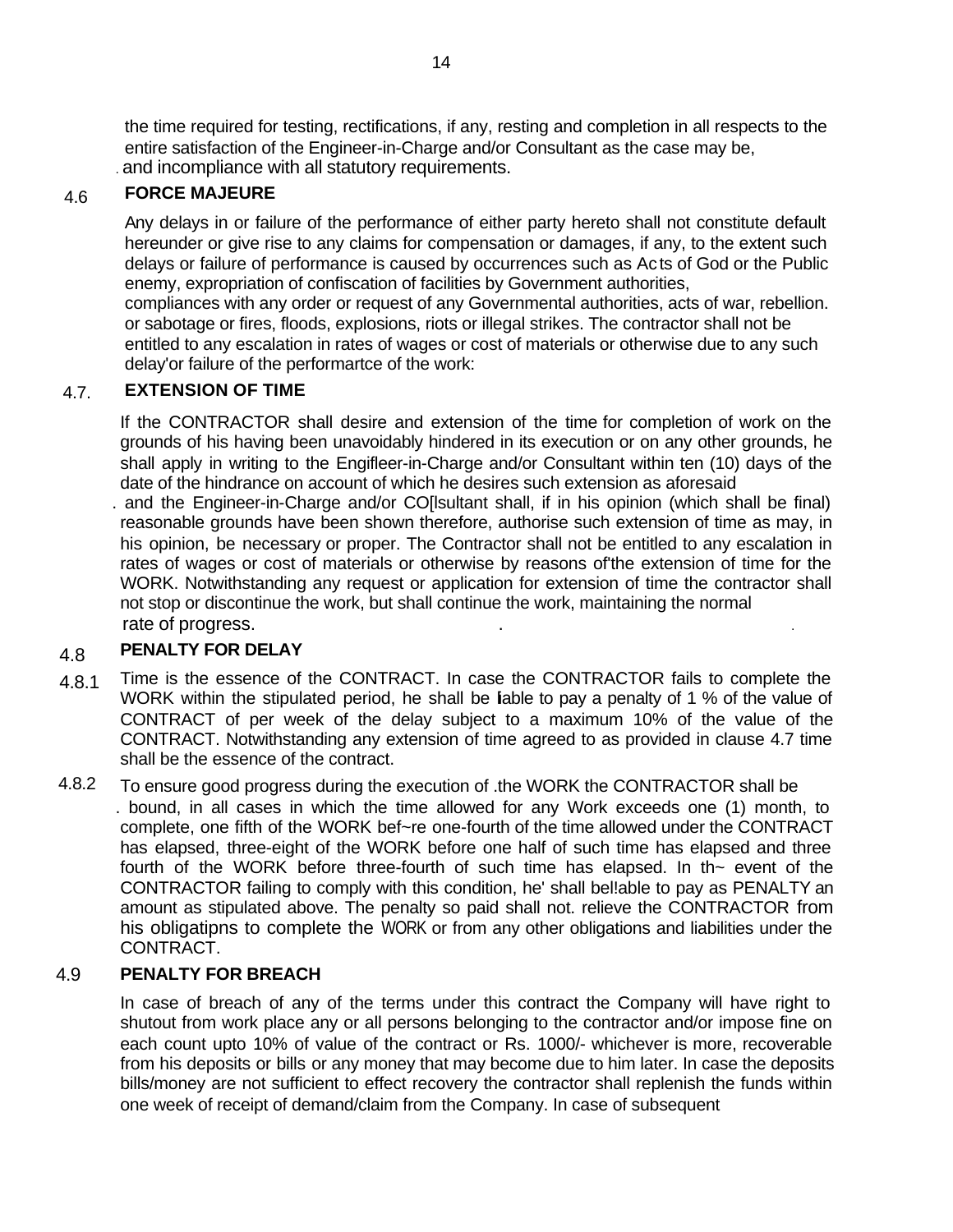breach, contract may be terminated at the risk, cost and consequences of the contractor' who will bear extra cost that may be incurred by the Company in getting the remaining work done departmentally or through any other agency.

#### 4.10 **PENALTY.. REASONABLE COMPENSATION**

All sums payable by way of penalty under any of the conditions shall be considered as reasonable compensation without reference to the actual loss or damage which shall have been sustained.

### 4.11 **FORFEITURE OF SECURITY DEPOSIT**

thereof.

Whenever any claim against the CONTRACTOR for the payment of a sum of money arise out of or under the CONTRACT. The OWNER shall be entitled to recover such sum by appropriating or whole the Security Deposit of the CONTRACTOR. In the event of the Security being insufficient or if no Security has been taken from the CONTRACTOR then the balance of the total sum recoverable,as the case may be, shall be deducted from any sum then due or which at any time thereafter may become due to the CONTRACTOR. The CONTRACTOR shall pay to the OWNER on demand any balance remaining due..

### 4.12 **ACTION WHEN WHOLE OF SECURITY DEPOSIT IS FORFEITED**

In any case in which under any clause or clauses of this CONTRACT the CONTRACTOR shall have forfeited the whole of his Security Deposit (whether paid in one sum or deducted by instalments) or have committed a breach of any of the terms contained in this CONTRACT the OWNER shall have power to'adopt anyone or more of the following courses as he may deem best suited to its interest.

- (a) To rescind the CONTRACT (of which rescission notice in writing to the CONTRACTOR under the hand of the OWNER shall be conclusive evidence) in which case the Security Deposit of the CONTRACTOR shall stand forfeited and be absolutely at the disposal of the OWNER. .
- To employ labour paid by the OWNER and to supply materials to carry out the WORK, or any part of the WORK, debiting CONTRACTOR with the cost of labour, cost of tools and plants and Equipment charges, the cost of the materials for which a certificate of the Engineer-in-Charge and lor Consultant shall be final.and conclusive against the CONTRACTOR and Ten percent (10%) of costs as above to cover all . (b)

departmental charges, and crediting him with the value of the work done, in all respects in the same manner and at the same rates  $a<sub>z</sub>$  'if it had been carried out by the CONTRACTOR under the terms of CONTRACT. The certificate of Engineercin Charge and/or Consultant as to the value, of the Work done shall be final and conclusive against the CONTRACTOR.

To measure up the Work of the CONTRACTOR and to take such part thereof as shall be unexecuted out of his hand to give it to another Contractor to complete in which case any expenses which maybe incurred in excess of the sum which would have been paid to CONTRACTOR, if the WORK had been executed by him (the certificate in writing of the Engineer-in-charge and/or Consultant of the excess amount shall be final and conclusive) shall be borne and paid by the CONTRACTOR and may be deducted from any money due to him the OWNER under the CONTRACT or otherwise or from his Security Deposit or from the proceeds of sale thereof of a sufficient part (c)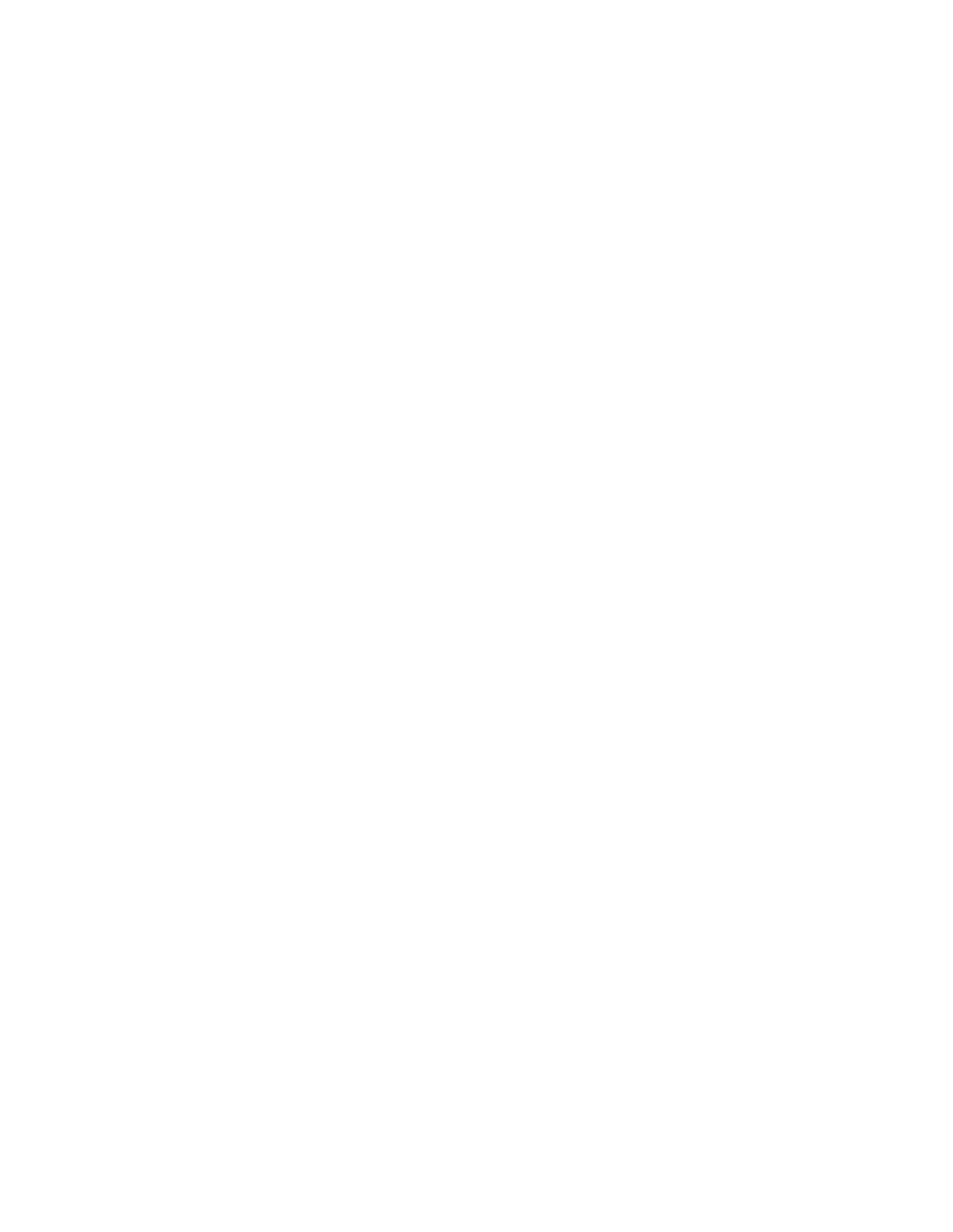In the event of any of the above courses being adopted by the OWNER, the CONTRACTOR, shall have no claim whatsoever to compensation for any loss sustained by him by reason of his having purchased or procured any materials or entered into any agreements or made any advances on account of or with a view to the execution of the WORK of the performance of the CONTRACT. In case the CONTRACT shall be rescinded under the provision aforesaid the CONTRACTOR shall not be entitled to recover or be paid any sum for any WORK actually performed under this CONTRACT unless the Engineer-in-

Charge and/or Consultant will certify in writing the performance of such Work, and the value payable in respect thereof and he shall only be entitled to be paid the certified.

 $4.1-$ LIABILITY TO PAY COMPENSATION IF ACTION NOT TAKEN UNDER CLAUSE 4.11

In any case in which any of the powers conferred upon the OWNER by Clause 4.11 thereof shall have become exercisable and the same had not been exercised, the non-exercise thereof shall not constitute a waiver of any of the conditions hereof and such powers shall notwithstanding be exercisable in' the event of any further case of default by the CONTRACTOR for which by any clause or clauses hereof he is declared liable to pay compensation amounting to the whole of his Security Deposit, and the liability of the CONTRACTOR for past and future compensation shall' remain unaffected. In the event of the OWNER putting in force the power under sub clause(a), (b) or (c) vested in him under the preceding clause he may, if he so des.ires, take possession of all or any tools & plants, materials and stores, in or upon the WORK or the SITE thereof belonging to the CONTRACTOR or procured by him and intend.ed to be used for the execution of the WORK or any part thereof paying or allowing for the same in account atthe contract rates or in the' case of these not being applicable at current mar'ket rates to be certified by the Engineer in-Charge and/or Consultant whose certificate thereof shall be final, otherwise the Engineerin-Charge and/or Consultant may give notice in writing to the CONTRACTOR or his Clerk or Works foreman or other authorised agent, requiring him to remove such tools, plant, materials or stores from the premises (within a time to be specified in such notice) and in the event of the CONTRACTOR failing to comply with any such requisition, the Engineerin-Charge and/or Consultant may remove them at the CONTRACTOR'S expense or sell them by auction or private sale on account of the CONTRACTOR and at his risk in all

respects without any further notice as to the date, time or place of sale and the certificate of the Engineer-in-Charge and/or Consultant as to the expense of any such removal and the amount of the proceeds and expense of any such sale shall be final and conclusive

### 4.14 against the Cc:>,NTRACTOR.

NO COMPENSATION FOR ALTERATION IN OR RESTRICTION OF WORK

If at any time from the commencement of the WORK the OWNER for any reason whatsoever not require the whole or part thereof as specified in the Tender to be carried out the,

Engineer-in-Charge and 'or Consultant shall give notice in writing of the fact to the CONTRACTOR, who shall have no claim to any payment or compensation whatsoever on account of 'any profit or advantage which he might hElVe derived from the execution of the WORK in full, but which he did not derive in consequence of the full amount of the WORK not having been carried out, neither shall he have any claim for compensation by reason of any alterations, having been made in the orig~nal specifications, Drawings Designs and Instructions which shall involve any curtailment of WORK as originally contemplated.

#### 4.15 CHANGE IN CONSTITUTION

Where the CONTRACTOR is a partnership firm the prior approval, in writing of the OWNER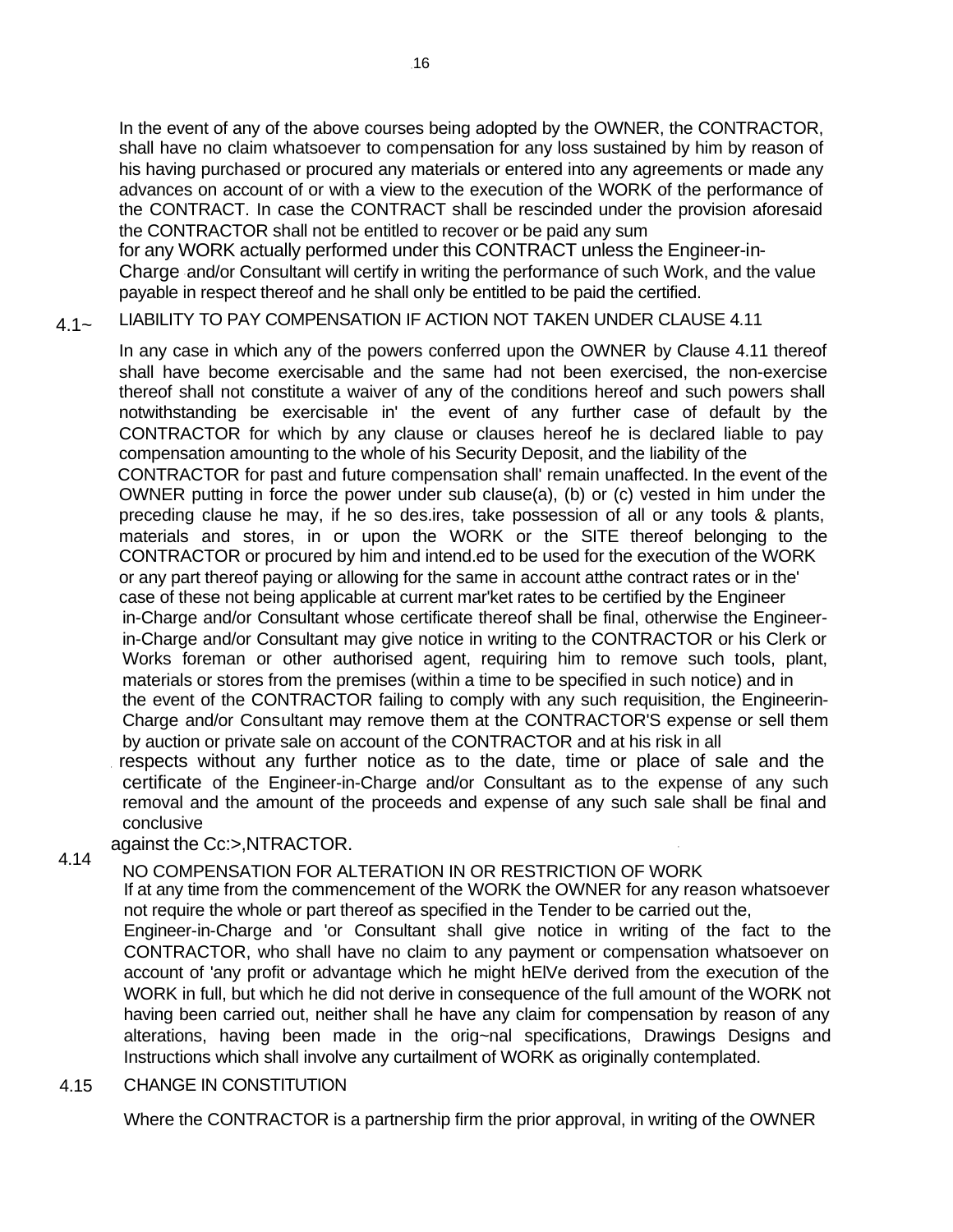shall be obtained before any change is made in the constitution of the firm. Whete the CONTRACTOR is an individual or a Hindu undivided family business concern, such approval

. as aforesaid shall,' likewise be obtained before such CONTRACTOR enters into any agreement with other parties, where under the reconstituted firm would have the right to

, carry out the WORK hereby undertaken by the CONTRACTOR.' In either case if prior 'approval as aforesaid is not obtained, the CONTRACT shall be deemed to have been allotted in contravention of clause 4.20 hereof and the same action may be taken and the

same consequence shall ensue as provided in the said clause.

## IF THE CONTRACTOR DIES

Without prejudice to any of the, 'rights or' remedies under this CONTRACT, if the CONTRACTOR dies, the OWNER shall have the option of terminating the **CONTRACT** 4.16

without compensation to 'the CONTRACTOR.

## EMPLOYEES OF THE OWNER NOT INDIVIDUALLY LIABLE

No Director, or Official or employee of the OWNER and/or Consultant shall In any way 4.17

personally bound or liable for the acts or obligations of the OWNER. and/or Consultant under the CONTRACT or answerable for any default or ,omission In. the observance or

performance of the acts, matters or things which are herein contained. '

#### , ,,' , OWNER NOT BOUND BY, PERSONAL REPRESENTATION 4.18

, :The CONTRACTOR shall not be entitled to any Increase on th~ Schedule Rates or any

other right or claim whatsoever by reason of any representation, explanation or statement or alleged repre\$e~tatlon, proml,e or guarantees given or alleged to have been glv!3n to him by any person.-

## 4.19

## CONTRACTOR'S OFFICE AT SITE

, ,

The CONTRACTO.R shall 'provide and maintain an office 'at the ,SITE for accommodation of his agent aind staff al')d such office shall be open at all reasonable hours to receive

Instru'ctlons, notices, ,or other communications. Such. office, shall be dismantled at , i.e., the contract of the contract of the contract of the contract of the contract of the contract of the contract of the contract of the contract of the contract of the contract of the contract of the contract of the c contractor's cost.

ACCOMMODATIO'N

, .,' 'I It Is strictly forbidden to ,use ,any rooms on the site as living or sleeping quarters. The contractor shall provide at his own cost appropriate accommodation for his personal outside . the Jo~ site. Such accommodation shall be In accordance with the applicable regulations.

## 4.20 CONTRACTOR'S, SUBORDINATE STAFF AND THEIR .CONDUCT .

4.20.1' 'The CONTRACTOR, on or after award of the WORK ~hali nan1~ "and' depute a qualified engineer having sufficient experience In carrying outWORK of similar nature, to whom the equlpments, materials, If any, shall be 'Issued and Instructions of Works given.', The

CONTRACTOR shall also provided to the satisfaction of the Englneer-In-Charg,e and/or'

Consultant sufficient and qualified staff to superintend the execution of the WORK" competent subagents,' foremen and leading hands including those specially qualified by previous experience to supervise the types of Works comprised In the CONTRACT In such manner as, will ensure work of the best quality, expeditious working. Whenever In t~e

opinion of the Englneer-In-Charge and/or Consultant additional properly qualified. supervisory staff Is considered necessary, they shall be employed by the CONTRACTOR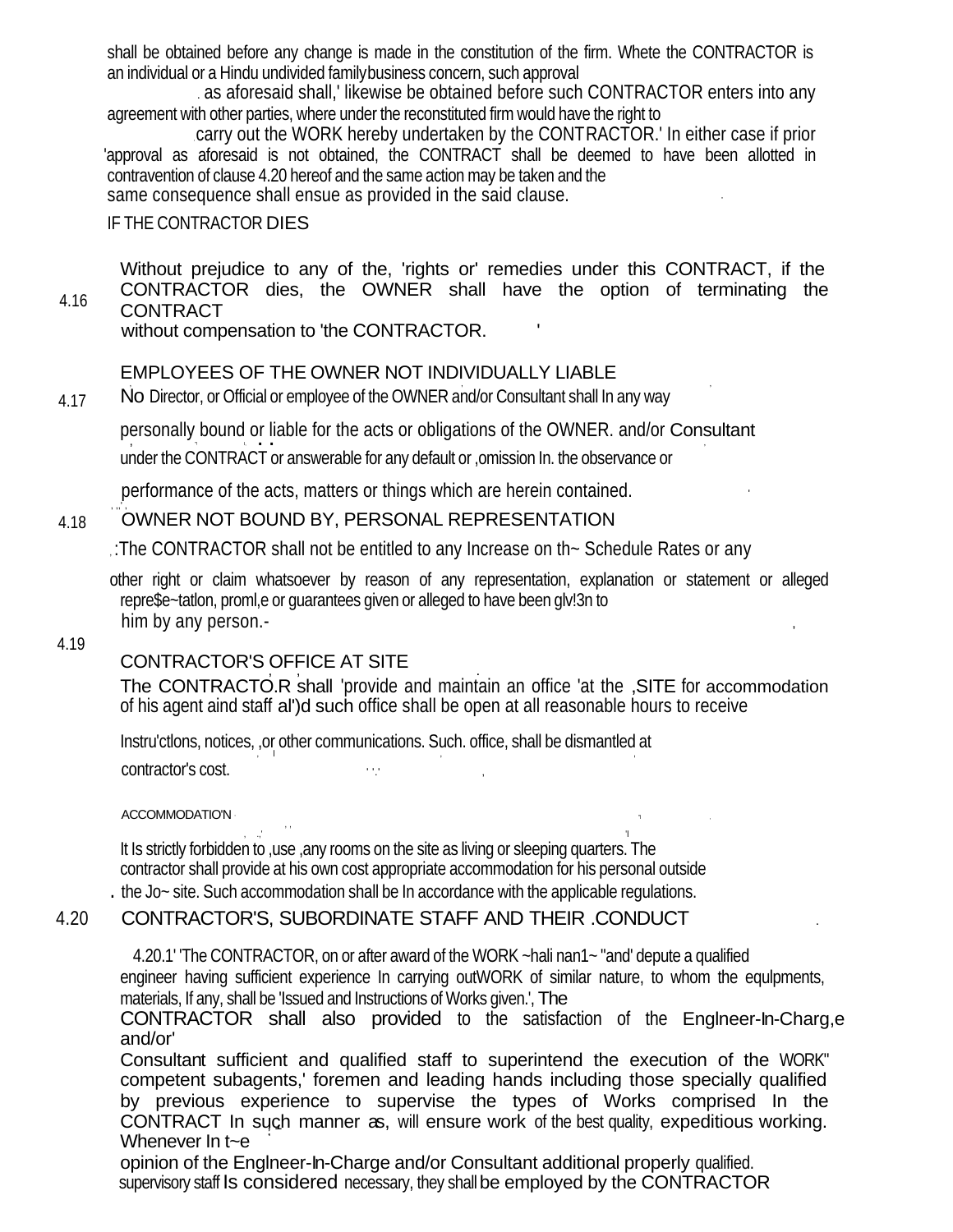satisfaction of the Engineer-in-Charge and/or Consultant that Sub CQntractors, if any, shall provide competent and efficient supervision, over the Work entrusted to them.

4.20.2 If and whenever any of the CONTRACTOR'S or Sub-Contractor's agents, Sub agents, assistants foremen or other employees shall in the opinion of the Engineer-in-Charge and/ or Consultant be guilty of any misconduct or be incompetent or insufficiently qualified or negligent in the performance of their duties or that in' the opinion of the OWNER or the Engineer~in-Charge and/or Consultant it is undesirable for'administrative or any other reason for such person or persons to be employed in the WORK, the CONTRACTOR if so directed by the Engineer-in-Charge and/or Consultant, shall at once remove such person or persons from employment thereon. Any person or persons so -removed from the WORK shall not again be employed in connection with the WORK without the written permission of the Engineer-in-Charge and/or Consultant. Any person so removed from the WORK shall be immediately replaced at the expense of tne CONTRACTOR by a qualified and competent substitute. Should the CONTRACTOR be requested to repatriate any person removed

from the WORK, he shall do so and shall bear all costs in connection herewith. . , .

- 4.20.3 Drinking of alcoholic beverage on the job site is strictly forbidden. The CONTRACTOR shall be re\$ponsible for the proper behaviour of all the staff, foremen,workmen, and others and shall exercise a proper degree 'of control over them and in particular and without prejudice to the said generality, the CONTRACTOR shall be bound to prohibit and prevent any employees from trespassing or acting in any way detrimental or prejudicial to the interest of the community or of the properties or occupiers of land and properties in the neighbourhood and in the event of such employee so trespassing, the CONTRACTOR shall be responsible therefore and relieve the OWNER of all consequent claims or actions . for damages or injury or any other grounds whatsoever. The decision of Engineer-in-
	- Charge and/or Consultant upon any matter arising under this clause shall be final.
- 4.20.4 If and wh-en required by the OWNER all CONTRACTOR'S personal entering upon the OWNER'S premises shall be properly identified by badges of a type acceptable to the OWNER which must be worn at all times on OWNER'S premises.

#### 4.21 **SUB LETTING OF WORK**

i) No part of the CONTRACT n()r any share or interest therein shall in any manner or degree be transferred, assigned or sublet by the 'CONTRAOTOR directly or in-directly to any person, firm, or corporati~n whatsoever except as provided for in the succeeding

sub clause, without the consent in writing, of the OWNER

- The OWNER and or Consultant may give written consent to sub-contract for the execution of any part of the WORK at the SITE, being entered into by the CONTRACTOR provided each individual sub-contract is submitted to the Engineer in-Oharge and/or Consultant before bein~:,ent~red into and is approved by him. ii)
- Hi) At the commencement of every month the CONTRACTOR shall furnish to the Engineerin-Charge and/or Consultant list of all Sub-Contractors or other person or firms engaged by the CONTRACTOR ,or workin'g at the SITE during the previous month with particulars of the general nature of the ~ub-contract of WORK.
- iv) Notwithstanding any scib-Ietting with such approval as aforesaid and notwithstanding that the Engineer-in-qharge and/or Consultant shall have received copies of any sub-contractors the, CONTRACTOR shall be and shall remain solely responsible for. the quality and proper and expeditious execution of the WORK and the performance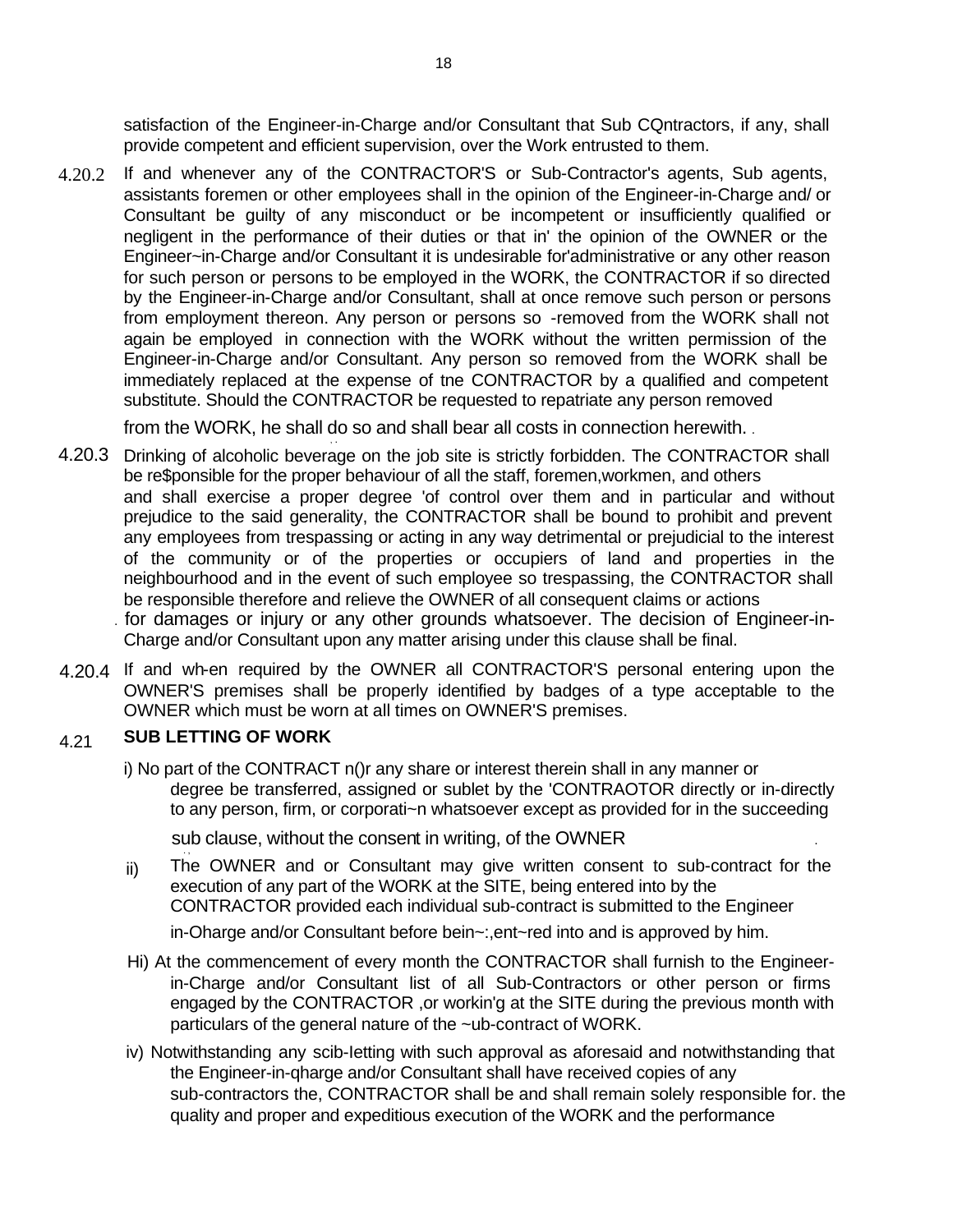of all the conditions of the CONTRACT in all respects as if such subletting or sub Contracting had not taken place, and as if such WORK had been done directly by the CONTRACTOR.

- v) The Contractor shall idemnify and keep harmless the Owner in respect of any claim. whatsoever arising on account of the delay, default, failure, or violation of the provision of this Contract by the Sub-Contractor or his employees and the owner may at its discretion deduct from the bills payable to the Contractor any sum adjudged by the owner to be the loss, compensation or damage due to the delay, default, failure or violation by the subcontractor as aforesaid. The decision of the owner in this respect shall be final and binding on the Contractor.
- If any Sub-Contractor engaged upon the WORK. at the SITE executes any Work which in the opinion of the Engineer-in-Charge and/or Consultant is not in accordance with the Contract Document, the OWNER may be written notice to the CONTRACTOR request him to terminate such sub-contract and the CONTRACTOR upon the receipt of such notice shall terminate such sub-contract and disl1)iss the Sub-Contractors and the latter shall forthwith leave the WORK failing which the OWNER and/or Consultant shall have the right to remove such sub-contractors from the SITE. vi)
- No action taken by the OWNER and/or Consultant under the clause shall relieve the CONTRACTOR of any of his liabilities under the CONTRACT or give rise to any right. to compensation extension of time or otherwise falling which the OWNER and/or Consultant shall have the right to remove such sub-Contractor's from the Site. vii)

### 4.22 **POWER OF ENTRY**

If the CONTRACTOR shall not commence the WORK in the manner previously described in the Contract Document or if shall at any time in the opinion of the Engineer-in-Charge and/or Consultant. .

- fail to carry out the WORK in conformity with the Contract Document, or . . i)
- fail to carry out the WORK in accordance with the time Schedule, or ii)
- substantially suspend Work or the Work for a period of fourteen (14) days without authority from the Engineer-in-Charge and/or Consultant, or . Hi)
- fail to carry out and execute the WORK to the satisfaction of the Engineer-in-Charge and/or Consultant, or iv)
- fail to supply sufficient or suitable constructional plant, temporary works, labour,. materials or things, or v)
- vi) commit or suffer, or permit any other breach of any of the provisions of the CONTRACT on his part to be performed or- observed or persist in any of the above mentioned breaches of the CONTRACT for fourteen (14) days after notice in writing shall have been given to the CONTRACTOR by the Engineer-in-Charge and/or Consultant requiring such breach to be remedied, or,
- vii) if the CONTRACTOR shall abandon the WORK, or

viii) if the CONTRACTOR during the continuance of the CONTRACT shall become bankrupt, make any arrangement or composition with his creditors, or permit any execution to be levied or go into liquidation whether compulsory or voluntary not being merely a voluntary liquidation for the purpose of amalgamation or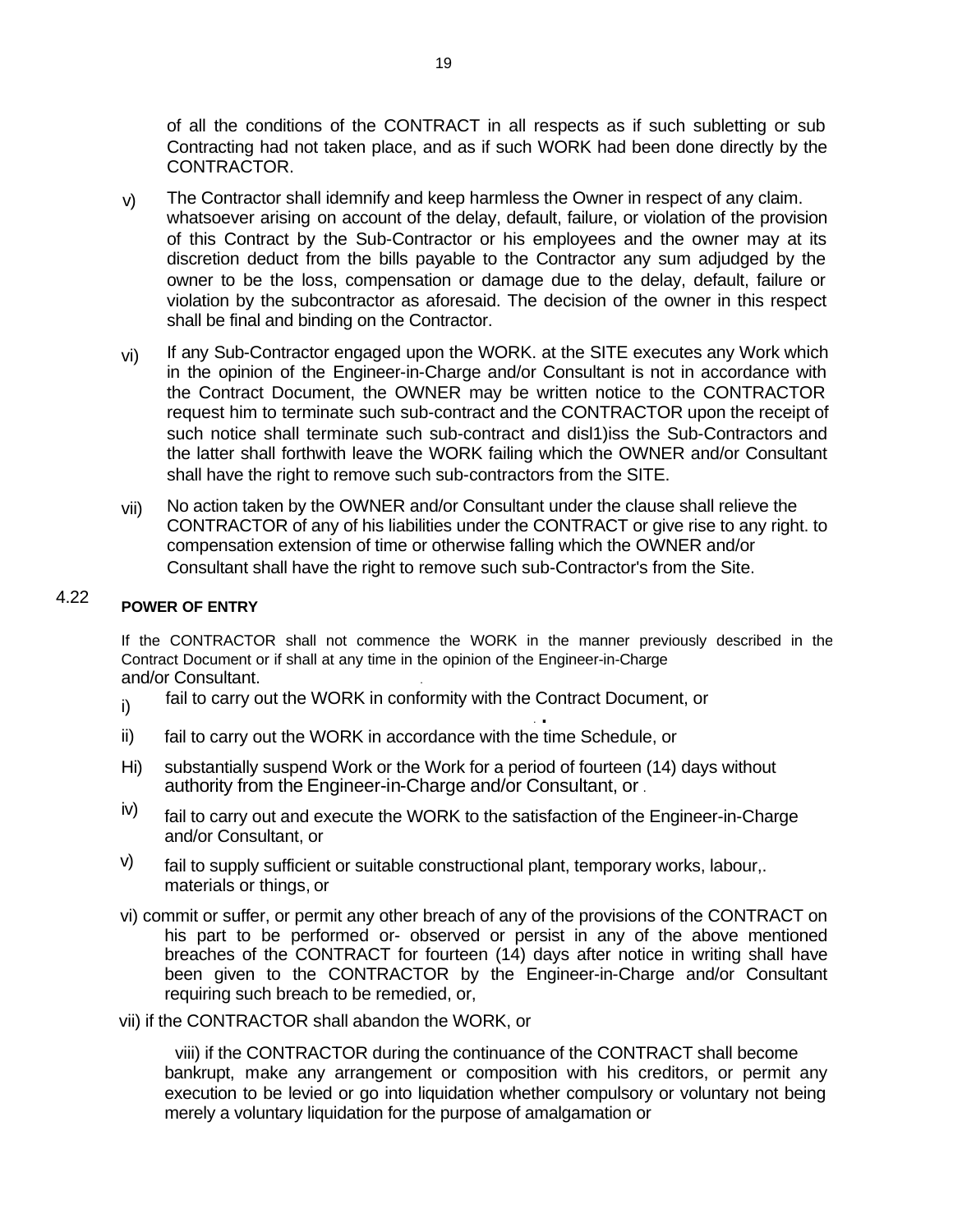reconstruction then in any such case the OWNER shall have the power to enter upon the WORK and take possession thereof and of the materials temporary works, constructional plant, and stock therein, and to revoke the CONTRACTOR'S licence to use the same, and to complete the WORK by his Agents, other Contractors or Workmen or to relet the same upon any terms "and to such other person, firm or corporation as the OWNER in his absolute discretion may think proper to employ and for the purpose aforesaid to use or authorise the use of any materials, temporary works, constructional plant, and stock as aforesaid, without making payment or allowance to the CONTRACTOR for the said materiflls other than such as may be certified in writing by the Engineer-in-Charge and/or Consultant to be reasonable,

--J

and without making any payment or allowance to the.CONTRACTOR for the use of the temporary said .works constructional plant and stock are being liable for any loss or da"mage thereto, and if the OWNER shall by reason of his taking possession of the Works being completed by other contractor (due account being taken of any such extra work or works may be omitted) then the amount of such excess as certified by the Engineer-in-Charge and/or Consultant shall be deducted from any money which may be due for work done by the CONTRACTOR under the CONTRACT and no paid for. Any deficiency shall forthwith be made good and paid to the OWNER by

the CONTRACTOR and the OWNER shall have power to sell in such manner and for such price as he may think fit all or any of the constructional plant, materials etc. Constructed by or belonging to and to recoup and retain the side deficiency or any part thereof out of the proceeds of the sale.

### 4.23 **CONTRACTOR'S RESPONSIBILITY WITH OTHER AGENCIES**

.

Without repugnance to any other condition, it shall be the responsibility of the Contractor executing the work of civil construction to work enclose co-operation and coordinate the. works with the Mechanical; Electrical, Air-conditioning and Inter-communication Contractors and other Agencies or their authorised representatives, in providing the necessary grooves, recesses, cuts and openings etc., in wall, slabs, beams and columns etc. and making good the same to tHe desired finish as per specifications, for the placement of Electrical, Intercommunicaton cables, Conduits, Airconditioning inlets and outlets grill and other equipment etc. where required. For the above said requirements in the false ceiling and other partitions the Contractor before starting up the work shall in consultation with the Electrical, Mechanical, Intercommunication, AirconditioningContractors, and other agencies prepare and put up a joint scheme, showing the necessary openings, grooves, recesses, cuts, the methods of fixing required for the work of the aforesaid and the finishes therein, to the Engineer-in-Charge ana/or Consultant and get the approval. The ContraCtor before finally submitting scheme to the Engineer-in-Charge and/or Consultant shall have the written agreement of the other Agencies. The Engineer-in-Chargeand/or consultant before

communicating his approval to the scheme with any required modifications, shall get the final agreement of all the Agencies, which shall be binding. No claim shall be entertained on account of the above. .

The CONTRACTOR shall conform in all respects with the provisions any statutory regulations ordinances or byelaws of any local or duly constituted authorities or public bodies which may be applicable from time to time to the WORK or any temporary works. The CONTRACTOR shall keep the OWNER and/or Consultant idemnified against all penalties and liabilities qf every kind, arising out of non-adherence to such status, ordinances, laws, rules, regulations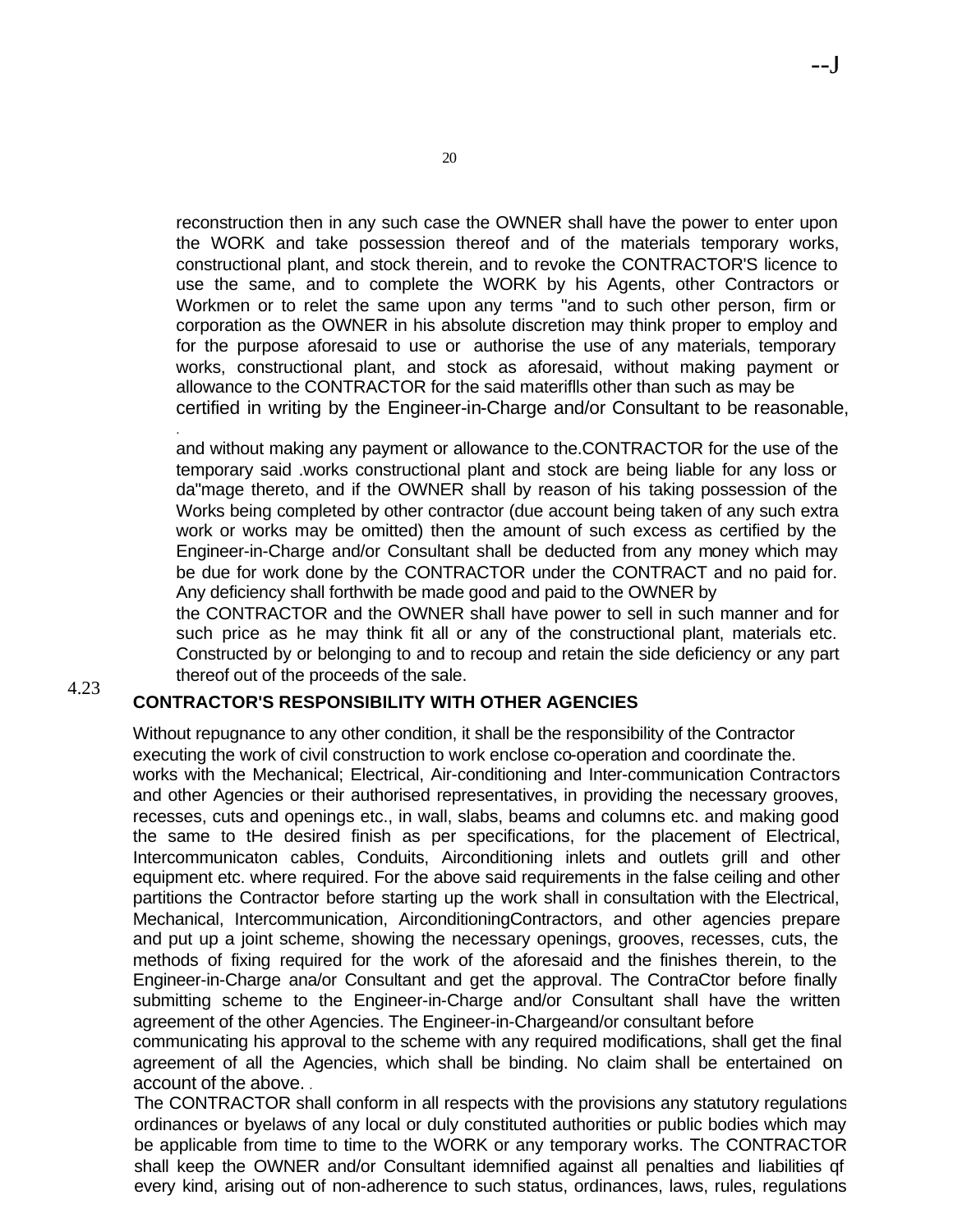### 4.24 **OTHER AGENCIES AT SITE**

The CONTRACTOR shall have to execute the WORK in such place and condition where other agencies will be engaged for other Works such as Site Grading, Filling and Leveling, Electrical and Mechanical Engineering Works etc. No Claim shall be entertained due to Work being executed in the above circumstances~.

### 4.25 **NOTICES**

Any notice hereunder may be served on the CONTRACTOR. or his duly authorised representative at the SITE or may be served registered mail direct to the address furnished by the CONTRACTOR, proof of issue of any such notice could be conclusive of the CONTRACTOR having been duly informed of all contents therein.

### 4.26 **RIGHTS OF VARIOUS INTERESTS.**

- i) . The OWNER and/or Consultants reserves the right to distribute the WORK between more. than one Contractor. The CONTRACTOR shall co-operate and afford other Contractors reasonable opportunity for access to the WORK for the carriage and storage of materials and execution of their Work.
- Wherever the Work being done by any department of the OWNER and/or Consultant or by other Contractors employed by the OWNER is contingent upon WORK covered by this CONTRACT, the respective rights of the various interests involved shall be determined by the Engineer-in-Charge and/or Consultant to secure the completion of the various portions of the WORK in general harmony. ii)

### 4.27 **RIGHT OF OWNER OF DETERMINE ITERMINATE CONTRACT**

- i) OWNER shall, at any time, be entitled to determine and terminate the CONTRACT,
	- if in the opinion of the OWN ER and/o~ Consultant the cessation of the WORK becomes necessary owing to paucity of funds or for any other cause whatsoever, in which the

cost of approved materials at the SITE at current market rates as verified and approved. by Engineer-in-Charge and/or Consultant and of the value of the Work done to date by the CONTRACTOR shall be paid for in full at the rate specified in the CONTRACT. A notice in writing .from the OWNER to the CONTRACTOR of such determination and termination and the reason therefore shall be the conclusive proof of the faCt that the CONTRACT has been so determined and terminated by the OWNER.

Should the CONTRACT be determined under sub-clause (i) of this clause and the CONTRACTOR claims payments to compensate expenditure incurred by him in the expectation of completing the WORK, The OWNER and/or Consultant shall consider such claim as are deemed fair and reasonable and are supported by the vouchers to the satisfaction of the Engineer-in-Charge and/or Consultant. The OWNER'S decision on the necessity and propriety of such expenditure shall be final and conclusive and binding on the CONTRACTOR.

4.28

ii)

**PATENTS AND ROYALTIES** inder any patent covering Equipment, Machinery, Materials or compositions of matter to be used or supplied or methods and process to be practised or employed in the performance of this CONTRACT, agrees to pay all royalties and licence fees which may be due with respect thereto. If any Equipment, machinery, materials composition matters, to be used or supplied or methods and process to be practised or employed in the performance of this CONTRACT is covered by a patent under which the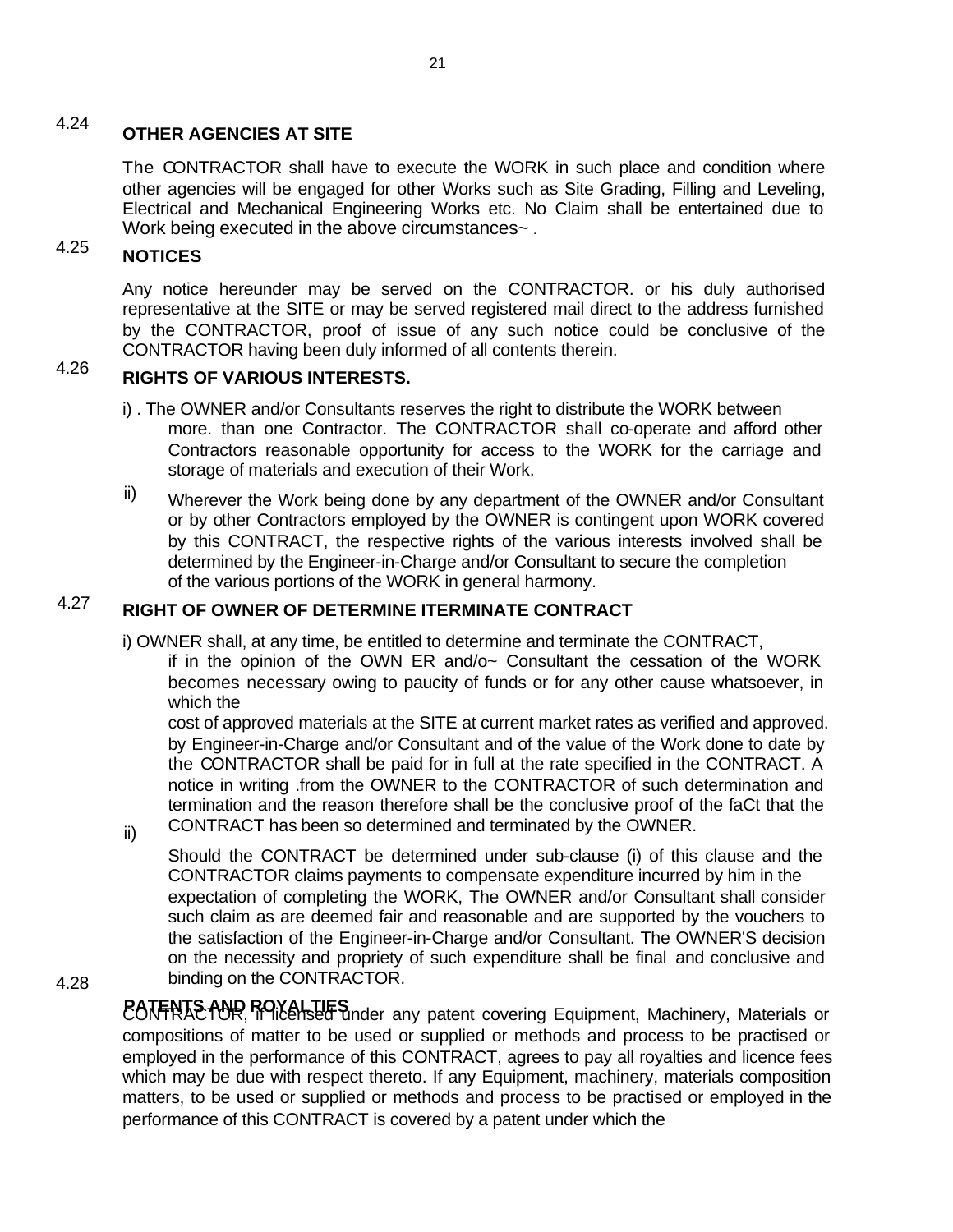CONTRACTOR is not licensed then the CONTRACTOR before supplying or using the Equipment, machinery. Materials, Compositions method or processes shall obtain such licences, and pay such royalties and licence fees as may be necessary for performance of this CONTRACT. In the event the CONTRACTOR fails to pay any such royalty or obtain any such Hcence any suit of infringement of such patents which is brought against the CONTRACTOR or the OWNER or Consultant as a resulfment of such patents which is brought against the CONTRACTOR or the OWNER or Consult'ant as a result of such failure will be defended by the CONTRACTOR at his own expense and the CONTRACl'OR will pay any damages and costs awarded in such suit. The CONTRACTOR shall promptly notify the OWNER and or/Consultant if the CONTRACTOR has acquired knowledge of any plan under which a suit for infringement could be reasonably brought because of the use by the OWNER and or/Consultant of any Equipment, Machinery, Material\$, Process methods to be supplied hereuncl.er. CONTRACTOR agrees to and does hereby grant to OWNER and/or consultant together with right to extend the same to any of the subsidiaries of the OWNER and/or Consultant as irrevocable, royalty free licence to use in any country, any invention made by the CONTRACTOR of his employee in or as a result of the performance of the WORK under the CONTRACT. The OWNER and or/Consultant shall indemnify and save harmless the CONTRACTOR from any loss on account of claims against CONTRACTOR for the contributory infringement of patent rights arising out and based upon the claim that the use by the OWNER and/or Consultant of the process included in

the design prepared by the OWNER and or Consultant and used in the operation of the plant infringes on any patent right. With respect to any sub-contract entered into by contract pursuant to the provisions of the relevant clause hereof the CONTRACTOR shall obtain from the Sub-contractor an undertaking to provide the Owner and/or Consultant with the same patent protection that CONTRACTOR is required to provide under the provisions of this clause.

4.29 **LIENS** 

> If, any time, there should be evidence or any lien or claim of which the OWNER and/or Consultant might have become liable and which is chargeable to the CONTRACTOR, the OWNER and/or Consultant shall have the right to retain out of any payment then due or thereafter to become due an amount sufficient to completely indemnify the OWNER and/ or Consultant against such lien or claim and if such lien or ~lairi1 and if such lien or claim be valid the OWNER may pay and discharge the same and deduct the amount so paid from any money which may be or may become due and payable to the CONTRACTOR. If any lien or claim remain unsettled after all payments are made, the CONTRACTOR shall refund or pay to the OWNER all moneys that the lattl?r may be compelled to pay in discharging such lienor claim including all costs and reas,onabie expenses.

### 4.30 PAYMENT TO NEXT OF KIN IN CASE OF DEATH OF CONTRACTOR'S EMPLOYEE

In case of death of any person engaged by the contractor or his sub-contractor while in the course of employment, notwithstanding anythin'g stated in this Contract work order the contractor shall make a payment of Rs. 500/- (Rupees Five hundred only) to the next of kin of the person engaged by him or his sub-contractor, within ten days from the date of the death of such worker and furnish to Company satisfactory proof in respect thereof within 15 days of death. For this purpose the Contractor will furnish declaration and nomination (as per proforma attached as Annexure 'B' to these conditions) in respect of every person employed by him or his sub-contractor nominating his next of kin to whom this payment should be made. This declaration/nomination shall be filed with the Personnel Division of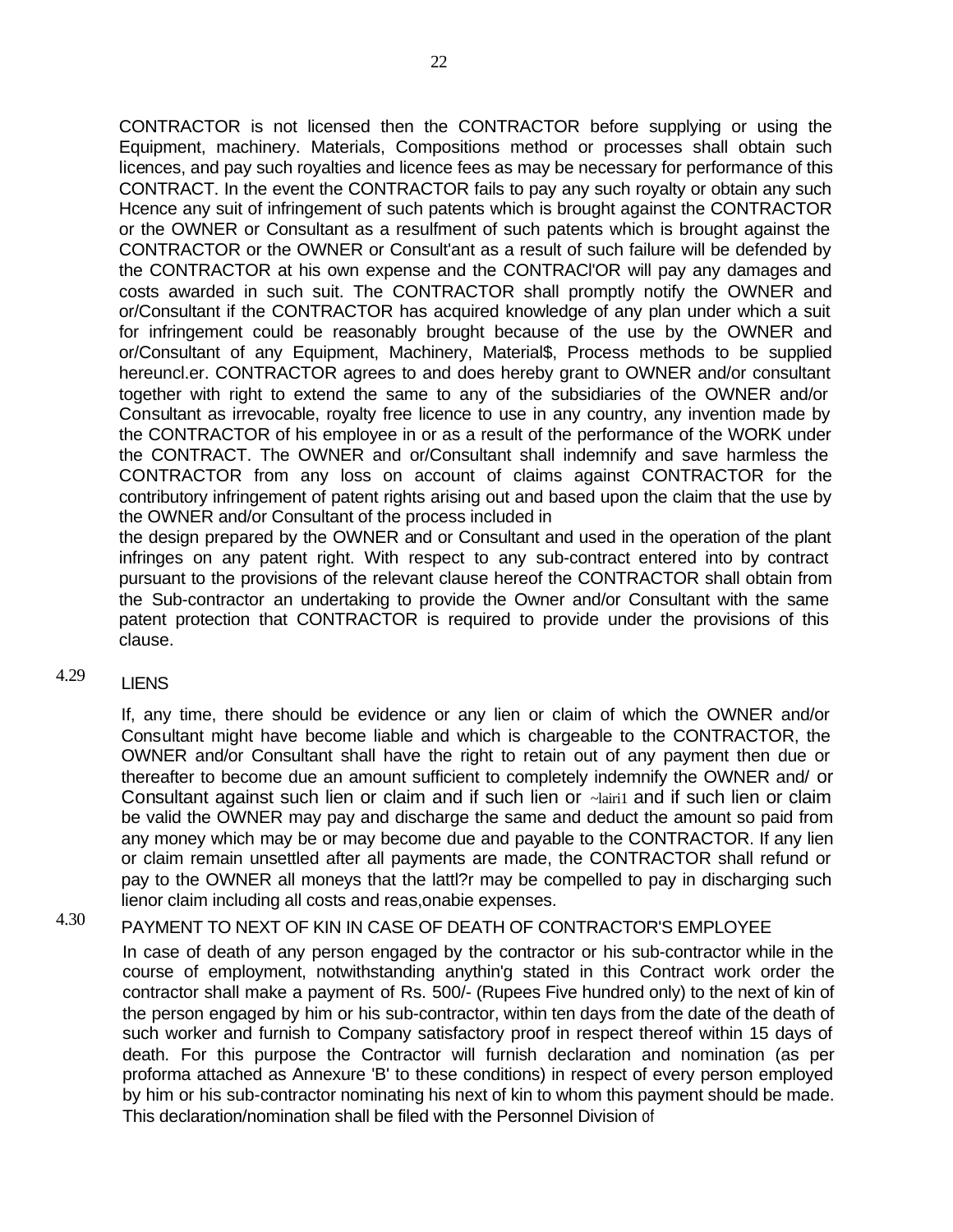the Company within 4 days of employment of a person. This payment will be over and above the compensation payable by the contractor under Workmen's Compensation Act, 1923 or any other applicable statute.

#### .4.3 **RETURN OF RECORD RELATING TO CONTRACTOR'S PERSONS**

Contractor will return all record in respect of employment/non-employment of persons for this contract to the Division awarding the contract, on cessation of such contract work and before passing final payment.

#### 4.32 **STRIKES.**

1

In case of strikes, the contractor is responsible for the observance of the safety measures within his scope of work.

The contractor shall inform the site manag!3ment of the measures, he intends to take for this purpose.

This striking personnel must on no account stay on the job site.

#### 4.33 **DISCIPLINE**

Contractor's personnel working at the job site must strictly follow any general and special instructions of the Company. Contractors must desist from any act in violation of discipline or those mentioned below: a) The following is specifically prohibited. .

i) Bringing to the Company's premises and carrying of weapons. ii)

Taking animals to C<;>mpany's premises

- iii) The sale, posting and distribution on the Company's premises of newspapers, leaflets and handbills.
- iv) Holding of any unofficial meetings on Company's premises.
	- b) Representative of the Company, our customer, any persons authorised by him, shall have free access to any room any installation of the contractor on the Company's premises.
	- The Company will not accept any responsibilities of theft or damage to, any equipment or possessions of the c<;>ntractor or his personnel. c)
	- The Company may issue addenda to these rules. d)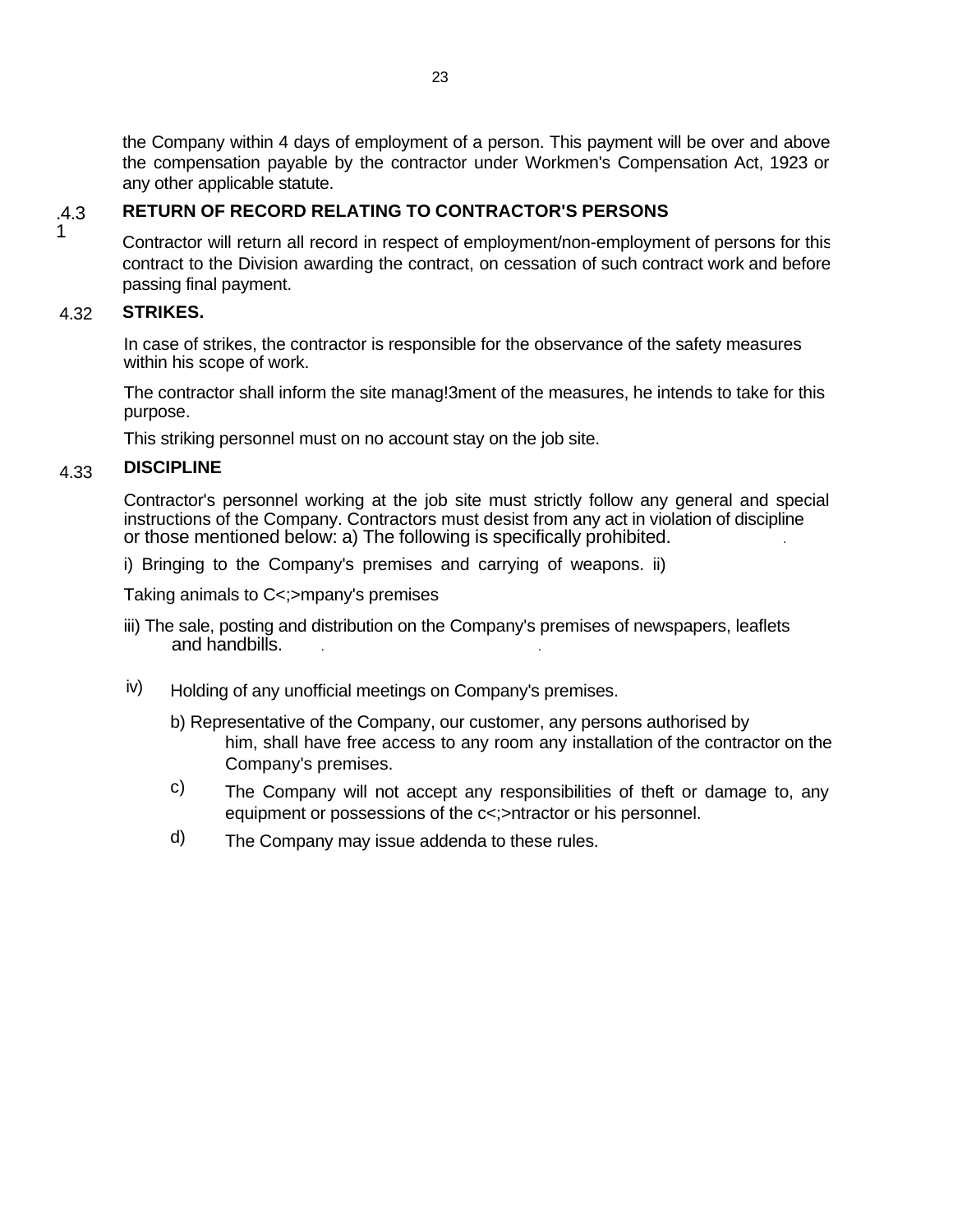## ARTICLE - 5

## **PERFORMANCE OFWORK**

### 5.1 EXECUTION OF WORK

All the WORK shall be executed in strict conformity with the provisions of the Contract Document and with such explanatory detailed Drawings, Specifications and Instructions as may be furnished from time to time to the CONTRACTOR by the Engineer-in-Charge and/or Consultant whether mentioned in the CONTRACT or not, The CONTRACTOR shall be responsible for ensuring that WORK throughout are executed in the most substantial, proper and workman-like manner with the quality of material and workmanship in strict accordance with the Specifications and to the entire satisfaction of the Engineer-in-Charge and/or Consultant. .

### 5.2 CO-ORDINATION AND INSPECTION OF WORK

The co-ordination and inspection of the day-to-day work under the CONTRACT shall be the responsibility of the Engineer-in-Charge and/or Consultant. The written instructions regarding any particular work will normally be passed by the Engineer-in-Charge and/or Consultant or his Authori\$ed Representative. A work order book will be maintained by the CONTRACTOR for each sector in which the aforesaid written instructions will be entered. These will be signed by the CONTRACTOR or his authorised representative by way of acknowledgment and the duplicate returned to Engineer-in-Charge within twelve hours.

#### 5.3 WORK IN MONSOON AND DEWATERING

- 5.3.1 The completion of the WORK may entail working in the monsoon also. The CONTRACTOR must maintain such labour force as may be required for the WORK and plan and execute the construction and erection according to the prescribed schedule. No extra will be payable for such Work in monsoon.
- 5.3.2 During monsoon and other period, it shall be the responsibility of the CONTRACTOR to keep the construction work site free from water at his own cost.

#### 5.4 WORK ON SUNDAYS AND HOLIDAYS

For carrying out WORK on Sundays and Holidays, ~he CONTRACTOR will approach the Engineer-in-Charge and/or Consultant or his representative at least two (2) days in advance and obtain permission in writing. The owner will not compensate for work on Sundays and Holidays.

### 5.5 GENERAL CONDITIONS FOR CONSTRUCTION AND ERECTION WORK

5.5.1 The working time is forty-eight (48) hours per week. Overtime work is permitted in cases of need and the OWNER will not compensate the same. Shift working at two (2) or three (3) shifts per day will become necessary and the CONTRACTOR should taken this aspect into consideration for formulation his. rates for quotation. No extra claims will be entertained by the OWNER on this account.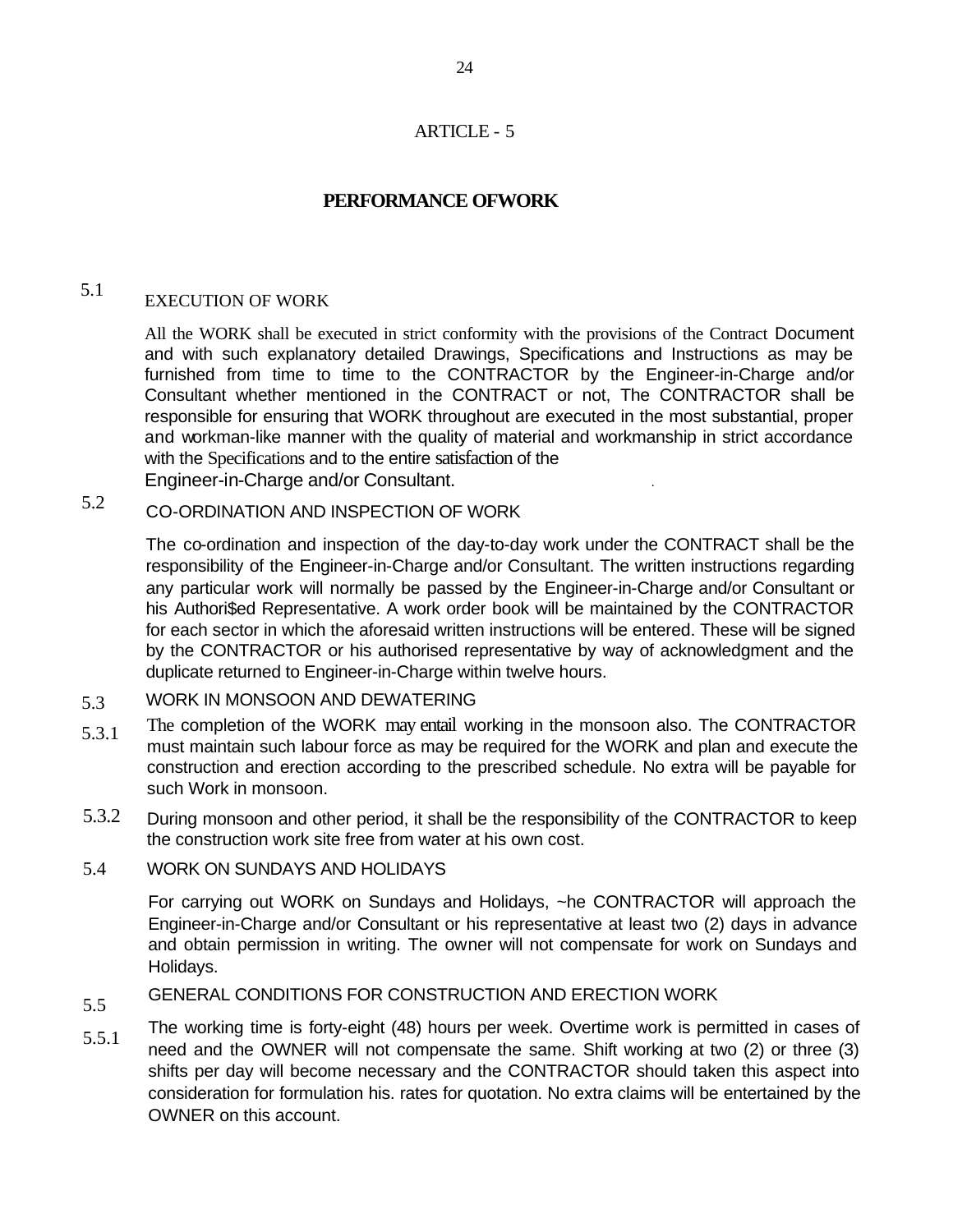- 5.5.2 The CONTRACTOR must arrange for the placement of workers in such a way that the delayed completion of the WORK or any part thereof for any reason whatsoever will not affect their. proper employment. The OWNER will not entertain any claim for idle time payment whatsoever.
- 5.5.3 The CONTRACTOR shall submit to the OWNER and/or Consultant reports at regular intervals regarding the state and progress of WORK. The details and proforma of the report will mutually be agreed after the award of CONTRACT.

### 5.6 **DRAWINGS TO BE SUPPLIED BY OWNER**

5.7

.

- 5.6.1 . Where Drawings are attached with Tender, these shall be for the general guidance of the CONTRACTOR to enable him to visualise the type of Work contemplated and Scope of Work involved. The CONTRACTOR will be deemed to have studied the Drawings and formed an idea about the WORK involved.
- 5.'6.2 Detailed working Drawings on the basis of which actual execution of WORK is to proceed will be furnished from time to time during the progress of WORK. CONTRACTOR shall be deemed to have gone through the Drawings supplied to him thoroughly and carefully. and in conjunction with all other connected Drawings and brjng to the notice of the Engineerin-Charge discrepancies if any, therein before actually carrying out the WORK.
- 5.6.3 Copies of all detailed working Drawing relating to WORK shall be kept at the CONTRACTOR'S office on the SITE and shall be made available to the Engineer-in-Charge and/or Consultant at any time during CONTRACT. The drawings and other Documents issued by the OWNER shall be returned to the OWNER on completion of the WORK.

## **DRAWINGS TO BE SUPPLIED BY THE CONTRACTOR**

- 5.7.1 Where Drawings/Data are the furnished by the CONTRACTOR, they shall be as enumerated in the special conditions of the CONTRACT, and shall be furnished within the specified time. .
- 5.7.2 Where approval of Drawings, Manufacture/construction/fabrication has been specified, it shall be CONTRACTOR'S responsibility to have these Drawings prepared as per the directions of Engineer-in-Charge and/or Consultant and get approved before proceeding with Manufacture/Construction/Fabrication as the case may be. Any changes that may become necessary in th~se Drawings during the execution of WORK shall have to be

carried out by the CONTRACTOR to the satisfaction of Engineer-in-Charge and/or Consultant at no extra co~t. All final Drawings shall bear the certification stamp as indicated below duly singed by both the CONTRACTOR and the Engineer-in-Charge and/or Consultant.

Certified true for

............. ; Project

Agreement No...................................................... ...............

Signed ................................ . (CONTRACTOR)

(Engineer-in-charge and/or consultant)

.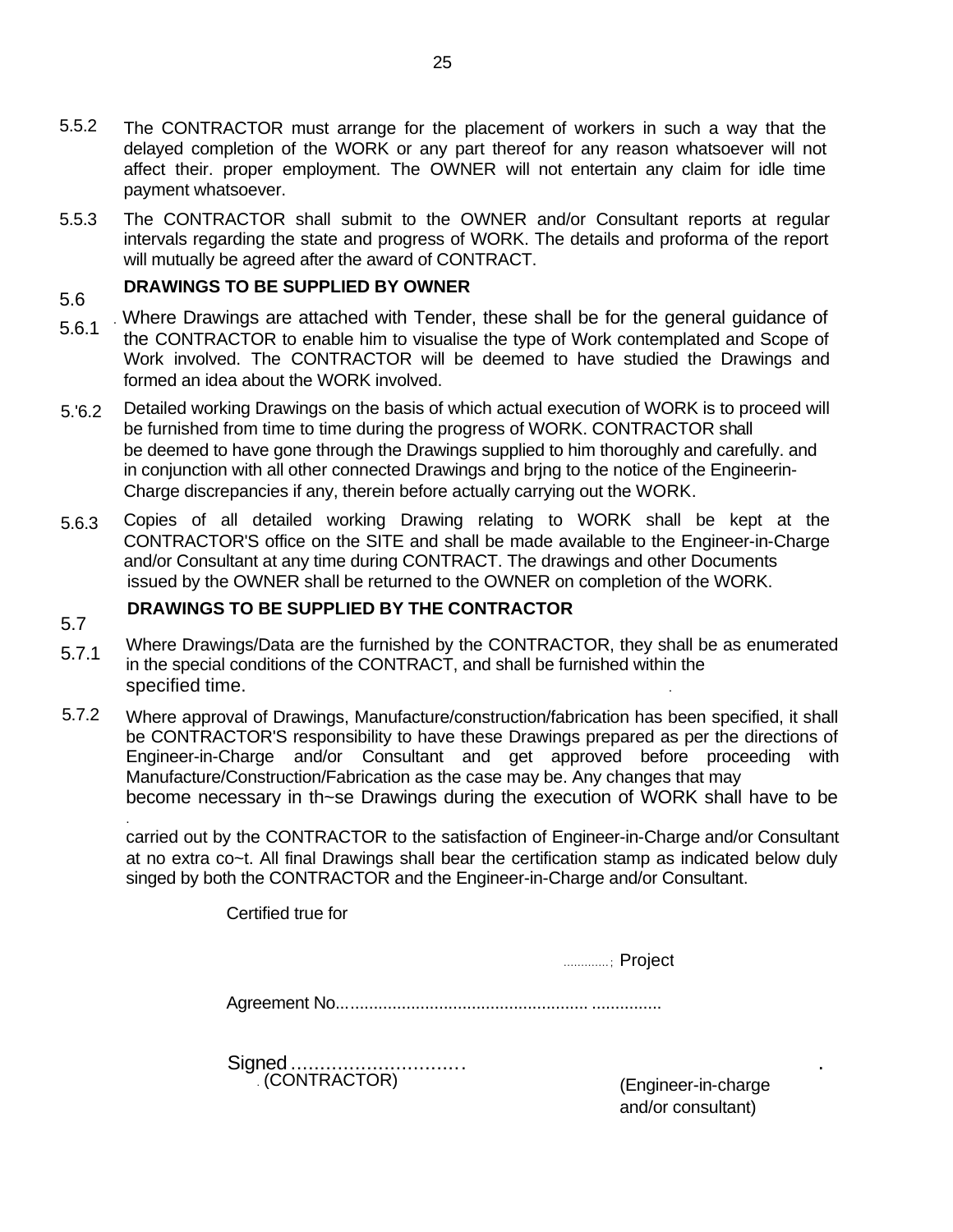5.7.3 A period of three (3) weeks from the date of receipt shall be required for approval of Drawings by the Engineer-in-Charge or the Consultant as the case may be.

### 5.8 **SETTING OUT WORK**

- 5.8.1 The Engineer-in-Cha'rge and/or Consultant shall furnish the CONTRACTOR with only the four (4) c()rner~, of the SITE and level Bench Mark and the CONTRACTOR shall, set out of the WORK and shall provide and efficient staff for the purpose and shall be responsible for the accuracy of such setting out.
- 5.8.2 The CONTRACTOR shall provide, fix Md be responsible for the maintenance of all Stakes, Template, Level Marks, Profiles and other similar things and shall take all necessary precautions to prevent their removal or disturbance 'and shall be ,responsible for the consequence ,of such removal or disturbance should the same take place and for their efficient and timely reinstatement. The CONTRACTOR shall also be responsible for the maintenance of all existing Survey Marks. Boundary Marks, Distance Marks and Qeotre Line Marks either existing or supplied and fixed by the CONTRACTOR. The WORK shall be set out to the satisfaction of the Engineer-in-Charge and/orConsuJtant. The approval thereof or joining with the CONTRACTOR by the Engineer-in-Charge and/or

Consultant in setting out the WORK, shall not relieve, the CONTRACTOR of any of his responsibilities. .

5.8.3 Before beginning the WORK, the CONTRACTOR shall at his own cost, provide necessary reference and level posts, pegs, bamboos, flags ranging rods, strings and other materials fo~ proper layout. of the WORK in accordance with the scheme for' be,aring marks acceptable to the' Engineer-in-Charge and/or Consultant. The centre, longitudinal or face lines- ~nd cross lines shall be marked by means of small masonary pillars: Each pillar shall have distinct marks at the centre to enable theodolite to

be set over it. No work shall be started until all these points are checked and approved by the Engineer-in-Charge and/or consultant in writing but such approvalshali not relieve the CONTRACTOR of any of his responsibilities. The CONTRACTOR shall also provide all labour, material and other facilities, as necessary, for the proper checking

of layout and inspection of the point during construction.

- 5.8.4 Pillars' bearing geodetic marks located at the SITE of work under c°r: 'struction should be protected and fence,d by the CONTRACTOR.  $, \ldots, \ldots, \ldots, \ldots, \ldots$
- 5.8.5 On completion of WORK, the CONTRACTOR must submit the ge'odetic documents acpording to which the WORK was carried out.

#### 5.9 **RESPONSIBILITY FOR LEVEL AND ALIGNMENT.**

The CONTRACTOR shall be entirely and exclusively responsible for the horizontal and vertical alignrnent~ the levels and correctness of every part of WORK and shall rectify effectually any errors or imperfections therein. Such rectification shall be carried out by CONTRACTOR at his oWn cost, when instructions are issued by the Engineer-in-Charge.

#### 5.10 **MATERIAL TO BE SUPPLIED BY CONTRACTOR**

CONTRACTOR shall procure and provide the whole of the materials required for the construction (including M.S. Rods, cement and other' building materials) tools, tackles, construction plant and Equipment for the completion and 'maintenance of WORK except structural steel, M.S.Rods, Ribbed torsteel and cement which will be issued

by the OWNER arid shall make his own arrangement for procuring such materials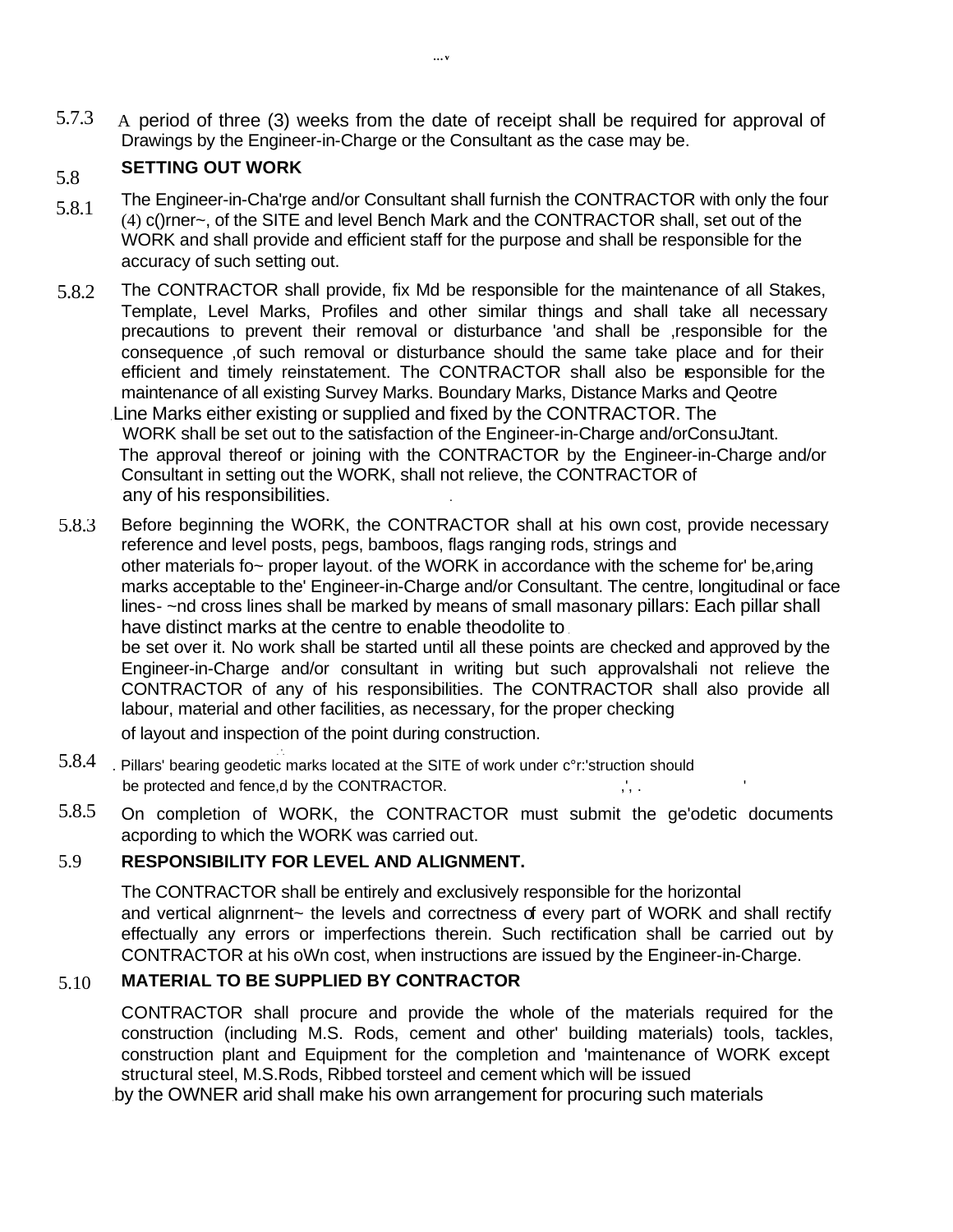and for the transport thereof. OWNER may give necessary recommendation to the respective authority if so desired by CONTRACTOR but assumes no further respon sibility of any nature OWNER and/or Consultant will insist on the procurement of materials which bear ISI stamp and/or which are, supplied by reputed suppliers borne on DGS & D list.

### **STORES SUPPLIED BY OWNER** 5.11

,If specification of WORK provides for the use of any material of special description to be supplied from OWNER'S stores or it is required that CONTRACTOR shall use certain stores to be provided by the Engineer-in-Charge, and/or Consultant such materials ,and stores, and price to be charged thereof as herein mentioned being so far as' practicable for the convenience of CONTRACTOR, but not so as in any 5.11.1

way to control the meaning or effect of CONTRACT. CONTRACTOR shall be bound' to purchase and shall be supplied such materials and stores as are from time to time required to be used by him for purpose of, CONTRACT only. The sums due from CONTRACTOR for' the value of material supplied by OWNER will be recovered from the running aqcount bill on the basis of the actual consumption of materials in WORK covered and for which the running account bill has been prepared. After the completion of WORK, or when called upon by the Engineer-in-Charge to do so, *the* CONTRACTOR has to account for the full quantity of materials supplied to

him as per relevant clauses in this Document.

 $5.11.2$ . The value of the stores materials as may be supplied to CONTRACTOR by OWNER will be debited to CONTRACTOR'S account at the rates shown in the schedule

of materials and if they are not entered in the schedule, they will be debited at cost price. which for the purpose of CONTRACT shall include the cost of carriage and all other expenses whatsoever such as normal storage supervision charges which shall have been incurred in obtaining the same at OWNER'S stores. All materials sosuppli'ed to CONTRACTOR shall remain the absolute property of OWNER and shall not be removed on any account from SITE, and shall be at all times open for inspection to the Erigineer-in-Charge and/or Consultant. Any such materials remaining unused at the time of the completion or termination of CONTRACT shall be returned to OWNER'S stores or' at a place as directed by the Engineer-in-Charge and/or consultant in perfectly good condition at CONTRACTOR'S cost.

#### 5.12 **CONDITIONS FOR ISSUE OF MATERIALS'**

- i) Materials specified as to be issued by OWNER and/or Consultant will be supplied to CONTRACTOR by OWNER and or Consultant from his stores. It shall be the responsibility of CONTRACTOR to take delivery of the materials and arrange for its loading, transport unloading at SITE at his own cost. The materials shall be issued between the working hours and as per the rules. of OWNER and/or Consultant as framed from time to time.
- ii) CONTRACTOR shall bear all incidental chargesJor the Storage and safe custody of materials at SITE after these have been issued to him.
- Hi) Materials specified as to be issued by OWNER and/or Consultant shall be issued in standard size .as obta'ined from the manufacturers. .

Iv) CONTRACTOR shall construct suitable godown at SITE for storing the materials safe against damage by rain, dampness, fire, theft etc. He shall also employ necessary watch and ward establishment for the purpose.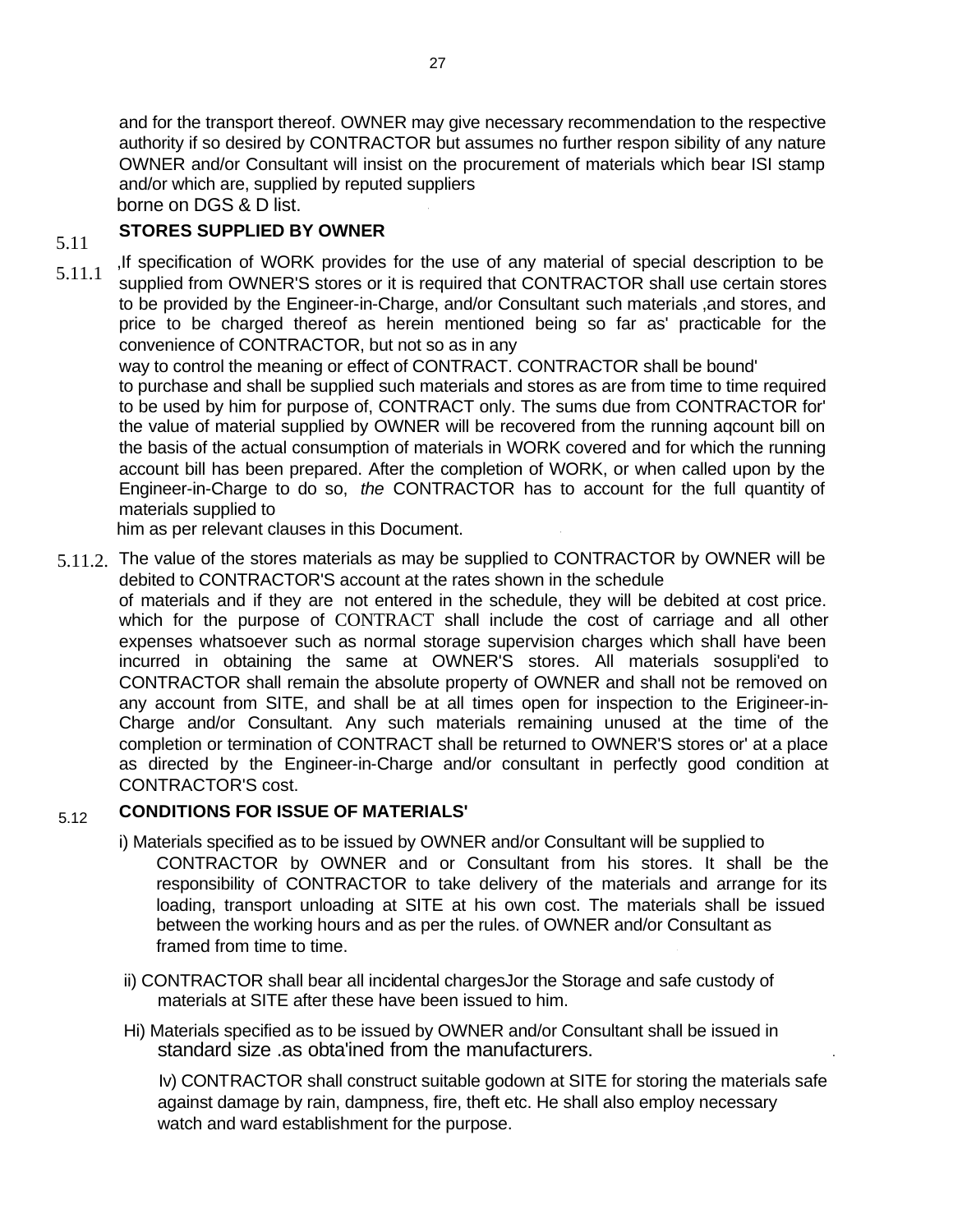- v) It shall be duty of CONTRACTOR to inspect the materials supplied to him at the time of taking delivery and satisfy himself that they are in good condition. After the materials have been delivered by OWNER and/or Consultant, it shall be the responsibility of CONTRACTO~ to keep them in good condition and if the materials are damaged or lost, at any time, they shall be repaired and/or replaced by him at his own cost according to the directions of the Engineer-in-Charge and/or Consultant.
- vi) OWNER and/or Consultant shall not be liable for delay in supply or non-supply of any materials which OWNER or Consultant has undertaken to supply where such failure or delay is due to natural calamities, act of enemies, transport and procurement difficulties and any circumstances beyond the control of OWNER and/or Consultant. In no case CONTRACTOR shall be entitled to claim any compensation of loss suffered by him on this account.
- vii) It shall be 'responsibility of CONTRACTOR to' arrange in time all materials required forWOR~ other than those to be supplied by OWNER'and/or Consultant. If, however, , in the opinion of the Engineer-in-Charge and/or Consultant the execution of WORK is likely to be delayed due to CONTRACTOR'S inability qto make arrangements for supply of materials which normally he has to arrange for, the Engineer-in-Charge. and/or Consultant shall have the right at his own discretion to issue such materials if available with OWNER and/or Consultant or procure the materials from the market or elsewhere and CONTRACTOR will be found to take such' materials at the rates decided by the Engineer-in-Charge and/or Consultant. This, however, does not in any way absolve CONTRACTOR from responsibility of making arrangements for the supply of such materials in part or in full, should such a situation occur nor shall this constitute

a reason for the delay in the execution of WORK.

- viii) None of materials supplied to contractor will be utilised by CONTRACTOR for manufacturing item which can be obtained as supplied for standard Manufacturer in finished form. '
- ix) CONTRACTOR shall, if desired by the Engineer-in-Charge and/or Consultant, be required to execute an indemnity bond in the prescribed form, for safe custody and accounting of all materials issued by OWNER.
- CONTRACTOR shall furnish to the Engineer-in-Charge and/or consultant, sufficiently in advance a statement showing his requirement of the quantities of the materials to . be supplied by OWNER and/or Consultant and the time when the same will be required by him for WORK, so as to enable the Engineer-in~Charge and/or Consultant to x)

make' necessary arrangements, for procurement and supply of the material.

- A day account of the materials issued by OWNER and/or Consultant shall be maintained by CONTRACTOR indicating the daily receipt, consumption and balance in hand. This account shall be maintained in a manner prescribed by the Engineer in-Charge and/or Consultant along with all connected papers viz. requisitions, issues etc: and shall be always available for inspection in the CONTRACTOR'S office at SITE. xi)
- xii)

CONTRACTOR should see that only required quantities of materials are got issued. CONTRACTOR shall not be entitled to cartage incidental charges for returning the surplus materials, if any, to the stores where from they were issued or to the place as directed by the Engineer-in-Charge and/or Consultant.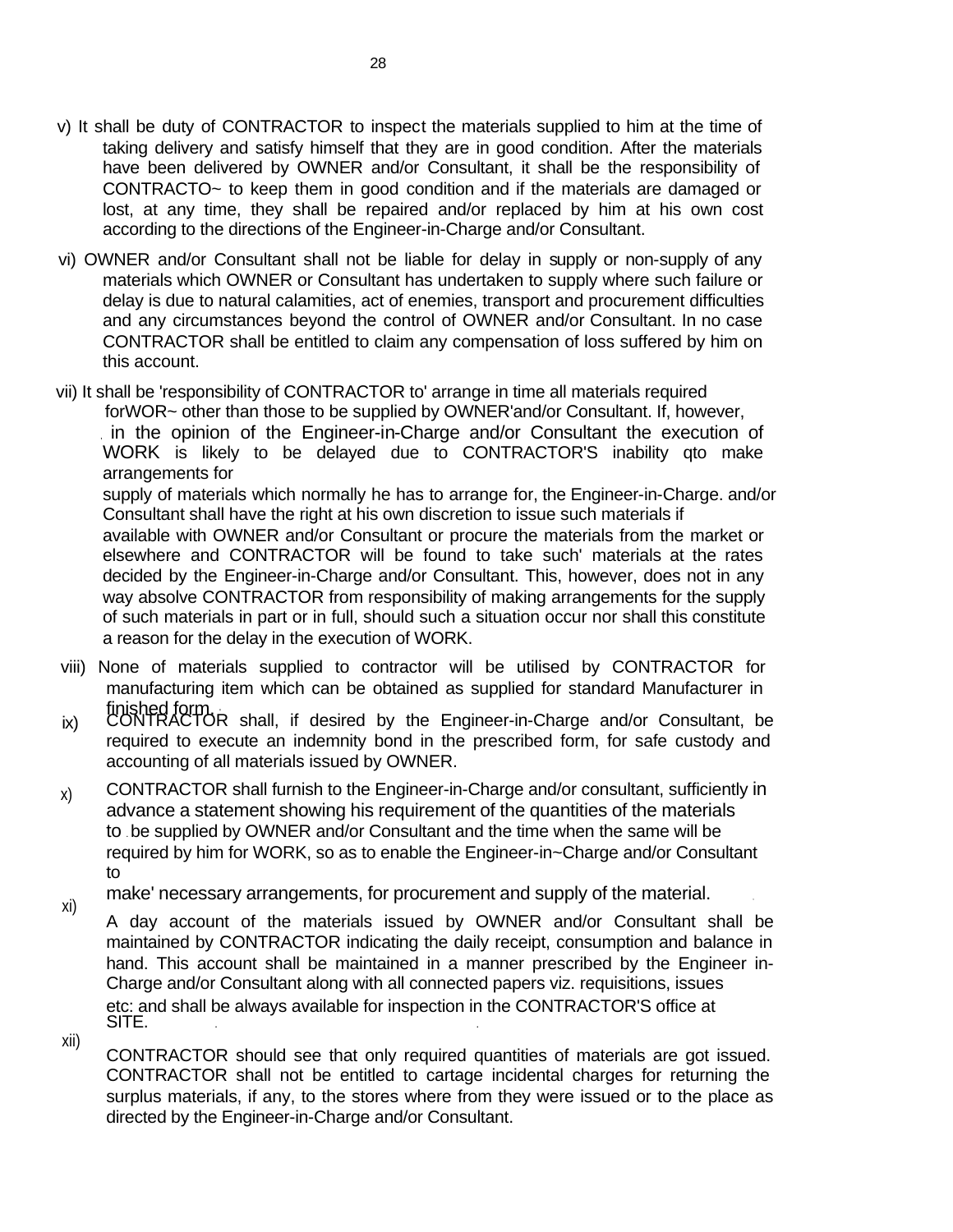- xiii) Materials/Equipment supplied by OWNER shall not be utilised for any other purpose(s) than issued for.
- xiv) Material supplied by the owner shall be used only as per standard data requirement and any short use of excess shall be recovered at the double recommended rates.

## 5.13 **MATERIAL PROCURED WITH ASSISTANCE OF OWNER AND/OR CONSULTANT**

Notwithstanding anything contained to the contrary in any or all the clauses of the CONTRACT where any materials for the execution of CONTRACT are procured with the assistance of OWNER and/or Consultant either by issue from OWNER'S stock purcbases made under orders or permits or licences issued by Government, CONTRACTOR shall hold the said materials as trustee for OWNER and use materials economically and solely for the purpose of CONTRACT and not dispose them of without the permission of OWNER and return, if required by the Engineer-in-Charge and/or Consultant, all surplus or unserviceable materials that may be left with him after the completion of CONTRACT or at its termination for any reason whatsOever on his being paid or credited such price as the

. Engineer-in-Charge and/or Consultant shall determine having due regard to the condition of the materials. The price allowed to CONTRACTOR, however, shall not exceed the amount charged to him excluding the storage charges, if any. The decision of the Engineerin-Charge and/or Consultant shall be final and conclusive in such matters. In the event of breach of the aforesaid condition, CONTRACTOR shall, in terms of licences or permits and/or for criminal breach of trust, be liable to compensate OWNER at double rate or any higher rate. In the event of those materials at that time having higher rate or not being available in the market, then any other rate to be determined by the Engineer-in-Charge . and/or Consultant at his decision shall be final and conclusive.

### 5.14 **MATERIALS OBTAINED FROM DISMANTLING**

If CONTRACTOR in the course of execution of WORK is called upon to dismantle any part for reasons other than those stipulated in clauses 5.20 and 5.24 hereunder, the materials obtained in the work of dismantling etc., will be considered as OWNER'S property and will be disposed of to the best advantage of OWNER:

## 5.15 . **ARTICLES OF VALUE FOUND**

All gold, silver and other minerals of any description and all precious stones, coin, treasure, relics antiquities and other similar things which shall be found in, under or upon SITE, shall be the property of OWNER and CONTRACTOR shall duly preserve the same to the satisfaction of the Engineer-in-Charge and/or Consultant and shall time to time deliver the same to such pe,rson or persons indicated by OWNER.

### 5.16 , . **DISCREPANCIES BETWEEN INSTRUCTIONS**

Should any discrepancy occur between the various instructions furnished to CONTRACTOR, his agents or staff or any doubt arises as to the meaning of any such instructions or should be any misunderstanding between CONTRACTOR'S staff and the Engineer-in-Charge's and/or Consultant's staff, CONTRACTOR shall refer the matter immediately in writing to the' Engineer-in-Charge and/or Consultant whose decision thereon shall be final and conclusive and no claim for losses alleged to have been caused by such discrepancies between instructions, doubts, or misunderstanding shall in any event be admissible.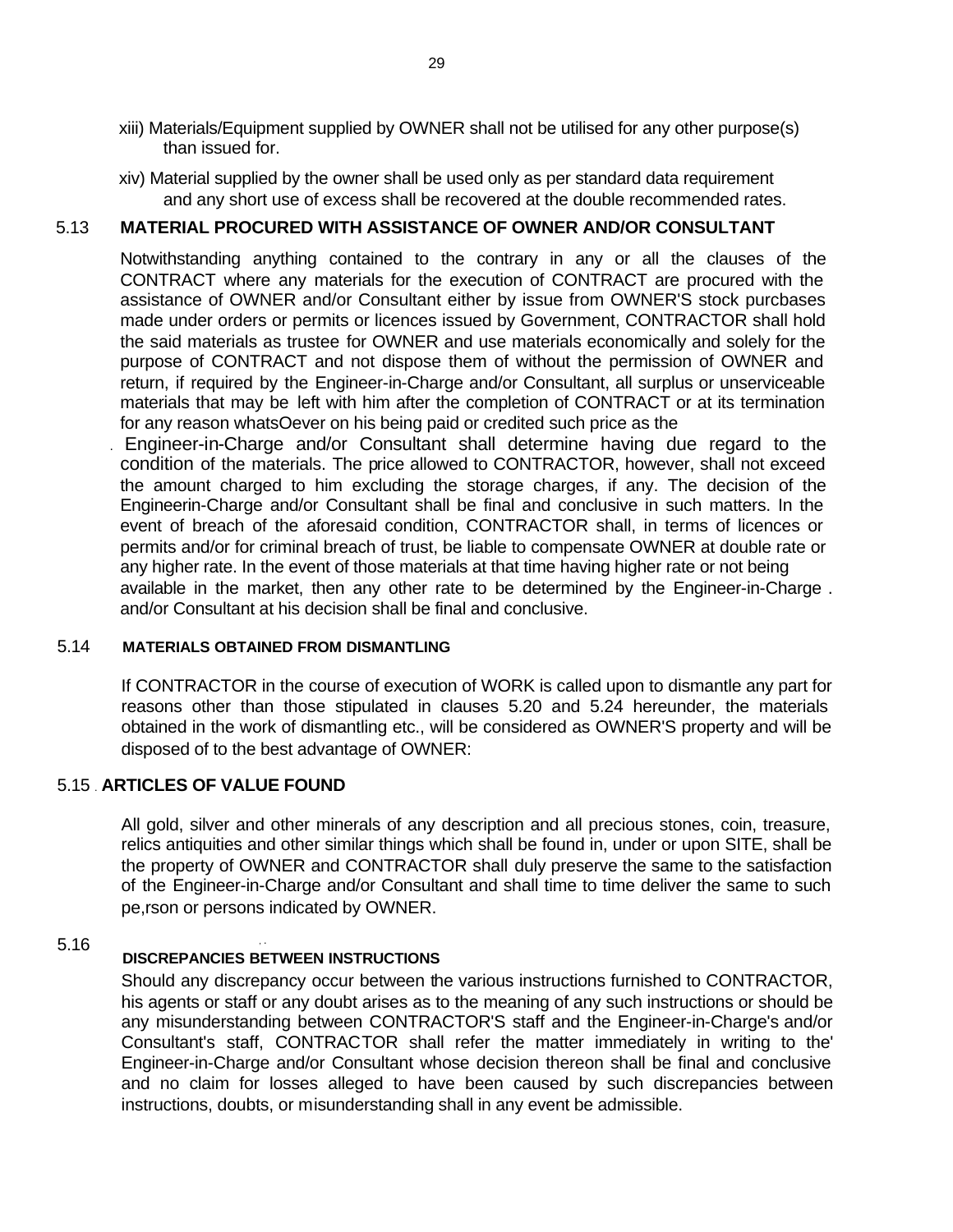#### p-, 17 ALTERATIONS IN SPECIFICATIONS AND DESIGNS AND EXTRA WORK

A) The Engineer-in-Charge and/or Consultant shall have power to make any alternations .. In omissions from, additions to, or substitutions for, the schedule or rates, the original Specifications, Drawings, Designs and Instructions that may appear to him to be necessary or advisable during the Progress of WORK and CONTRACTOR shall be bound to carry out such altered/extra/new Items of WORK In accordance with any instructions which may be given to him In writing' signed by the Engineer-in-Charge and/or Consultant and such alternations, omissions, additions or substitutions shall not Invalidate PONTRACT and any altered, additional 'or substituted Work in which CONTRACTOR may be directed to do In the manner abo\le specified as part of the Work shall be carried out by CONTRACTOR on the sam,e conditions in all respects on which he, agreed to do the WORK. The time for completion of WORK may be

extended for the part of the particular job at the direction of the Engineer-In-Charge 'and Qr Consultant for only such alterations, additions or substitutions of Work, as he may consider as just and reasonable. The rates for such additional, altered or substituted Work under this clause shall be worked out In accordance with the following provisions:

a)

If the rates for additional, altered or substituted class Work are specified in CONTRACT for Work. CONTRACTOR Is bound to carry out the additional, altered or substituted Work at the same rates as are specified In CONTRACT.

- b) If the rates for the additional, altered or substituted Work are not specifically provided In CONTRACT for WORK, the rates will be derived from the rates for similar class of Work as are specified In CONTRACT for WORK. The opinion of the Engineer-In Charge and/or Consultant as to whether or not the rates can be reasonably so derived from the Items In this CONTRACT will be final and binding on CONTRACTOR.
- If the rates *for* the altered, additional of substituted, Work cannot be determined In the manner specified In the sub clause (a) & (b) above, then CONTRACTOR shall, within seven (7) days of the date of receipt of order to carry out WORK, Inform the Engineer-in-Charge and/or Consultant of the rate which It Is his intention to cha~ge for such class of Work, supported by analysis of the rates claimed, and the Engineer In-Charge and/or Consultant shall determine the rate or rates on the basis of the prevailing market rates of materials, labour cost at schedule of labour plus ten percent (10%) thereon to cover CONTRACTOR'S supervision, over heads and profit and pay the CONTRACTOR accordingly. The opinion of the Englneer-In-charge and/or Consultant as to the current rates of materials and market the quantum of labour Involved per unit of measurement will be final an,d binding on CONTRACTOR. c)
- d) Provisions contained in sub clause (a) to (c) above shall not, however, apply in the following cases

Where the value of addition of new Items together with the value of alternations, additions del,etions of substitutions exceeds by or is less than plus minus(:I:) Twenty' five percent (25%) of the accepted value of Tender as given In the letter of Acceptance of Tender, the Item rates In the Schedule of, Rates shall hold good for all such 'variations between'the above-mentioned limits.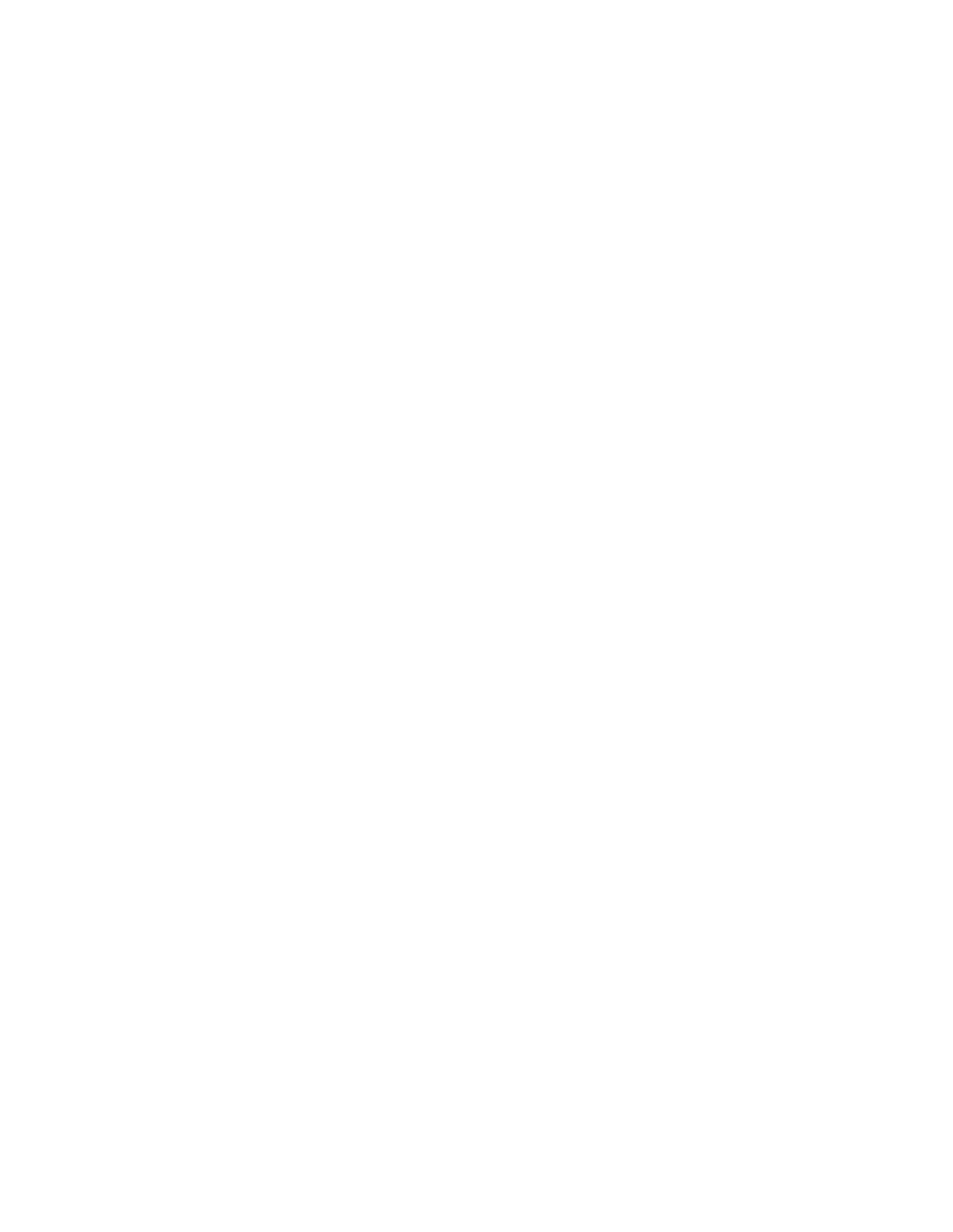B) In case the total value of the work, including additional, altered or substituted work exceeds 25 percent of the value stipulated in the Letter of Acceptance of Tender, the Contractor can *tor* the excess of work done over 25% claim revision of the rates supported by a proper analysis. The Engineer-in-Charge and/or Consultant may revise the rates for such excess having regard to the market rates, and the Contractor shall be paid in accordance with the rates so fixed. The decision of the Engineer-in Charge and/or Consultant in this respect shall be final and binding on the contractor. . But, under no circumstances, CONTRACTOR shall suspend WORK on the. plea of nonsettlement of items falling under this clause.

All the provisions of the preceding paragraph shall equally apply to the decrease in the rate of items quantities in excess of the limits specified in clause (d) notwithstanding the fact that rates for such items exist in the tender with the provisions of sub cl,ause (b) "f clause 5.17, .and the engineer in charge and or/consultant revise

, such rates having regard to the prevailing market ,rates. Nothwithstanding anything contained In 4.13 and 6.1 (vii) the parties to this agreement mutually agree that paragraph 5.17 A&8 shall be applicable to work done under'unlt rate basis only.

# 5,18 ACTION WHERE NO SPECIFICATIONS IS ISSUED ,

In case of any class of Work for which there Is no such Specification supplied by OWNER

and/or Consultant as Is mentioned In the Tender Document such work shall be carried out In accordance with Indian Standard Specifications and If the Indian Standard Specifications do not cover the same, the work should be carried out as per Standard Engineering Practice

subject to the approval of the Engineer-in-Charge and/or Consultant. .

## 5,19 ABNORMAL RATES

CONTRAC'TOR Is expected to quote rate for each Item after careful analysis of cost Involved for the performance of the completed Item co~slderlng all specifications and conditions of CONTRACT. Thl\$ will avoid loss or profit or gain In case of curtailment or change of Specification for ai'IY Item. In case It Is noticed that the rates quoted by the Tenderer of any Item are usually high or unusually low It will be sufflcll3nt cause for the rejection of the Tender unless the OWNER and/or Consultant Is convinced about the reasonableness of

the rates on scrunlty of the analysis for such rate to be furnished by the Tenderer on . demand.'

### 5,20 INSPECTION OF WORK

5,20.1 The Englneer-In-Charge and/or consultant will have full power and authority to Inspect the

WORK at any time wherever In progress either on the SITE or at the CONTRACTOR'S premises/Workshops wherever situated, premises/Workshops of any person, firm or corporation where work In connection with the CONTRACT may be In hand or. where

materials are being or ar~ to be supplied, and CONTRACTOR shall afford or procure for'

the Englneer~in-Charge and/or Consultant every facility/assistance to carry out such Inspection., CONTRACTOR shall, at all times ~t which reasonable notice of the intention of the Engineer-in-Charge and/or Consultant or his representative to visit the WORK shall have been given to CONTRACTOR either himself be present to receive orders and Instructions, or have a responsible agent duly accredited in writing present for the purpose. Orders given to the CONTRACTOR'S agent shall be considered to have the same force as if they ~ad given to CONTRACTOR himself. CONTRACTOR shall give no less than seven '(7) days notlc~ In writing to the Engineer-in-Chargeand/or Consultant before covering

, up or otherwise placing beyo~d reach of Inspection 'and measurement any work in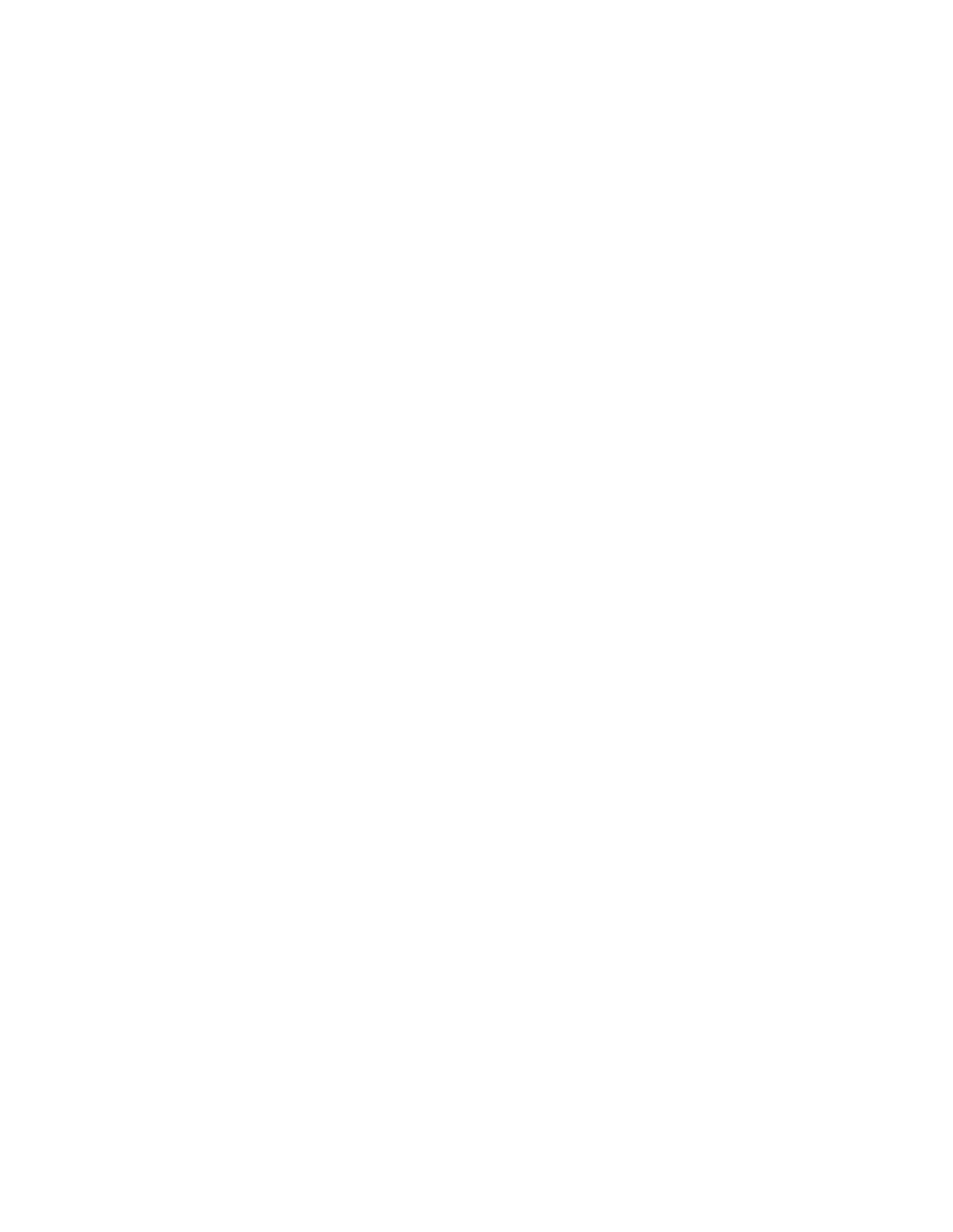- B) In case the total value of the work, including additional, altered or substituted work exceeds 25 percent of the value stipulated in the Letter of Acceptance of Tender, the Contractor can for the excess of work done over 25% claim revision of the rates
	- . supported by a proper analysis. The Engineer-in-Charge and/or Consultant may revise the rates for such excess having regard to the market rates, and the Contractor shall be paid in accordance with the rates so fixed. The decision of the Engineer-in Charge and/or Consultant in this respect shall be final and binding on the contractor. But, under no circumstances, CONTRACTOR shall suspend WORK on the. plea of

,non-settlement of items falling under this clause.

All the provisions of the preced'ingparagraph shall equally apply to the decrease in the rate of items quantities in excess of the limits specified in clause (d) notwithstanding the fact that rates for such items exist in the tender with the provisions of sub clause (b) 'Of clause 5.17,-and the engineer in charge and or/consultant revise

.. such rates having regard to the prevailing market ,rates. Nothwithstanding anything contained In 4.13 and 6.1 (vii) the parties to this agreement mutually agree that

5.18 paragraph 5.17 A&B shall be applicable to work done under' unit rate basis only.

### **ACTION WHERE NO SPECIFICATIONS IS ISSUED**

In case of any class of Work for which there Is no such Specification supplied by OWNER and/or Consultant as Is mentioned In the Tender Document such work shall be carri~d out In accordance with Indian Standard Specifications and If the Indian Standard Specifications do not cover the same, the work should be carried out as per Standard Engineering Practice

subject to the approval of the Englneer-In-Charge and/or Consu'ltant. , and the contract of the contract of the contract of the contract of the contract of the contract of the contract of the contract of the contract of the contract of the contract of the contract of the contract of the con

#### 5.19 **ABNORMAL RATES**

CONTRACq-OR Is expected to quote rate for each Item after careful analysis of cost Involv~d

for the performance of the completed Item considering all specifications and conditions of CONTRACT. Thl~ will avoid loss or profit or gain In oase of curtailment or change of Specification for any Item. In case !t Is noticed that the rates quoted by the Tenderer of any Item are usually high or unusually low It will be sufficij3nt cause for the rejection of the Tender unless the OWNER and/or Consultant Is convinced about the reasonableness of the rates on scrunlty of the analysis for such rate to be furnished by the Tenderer on

demand.

order

### 5.20 **INSPECTION OF WORK**

5.20.1 The Engineer-in-Charge and/or consultant will have full power and authority to Inspect the WORK at any tlJ:ne wherever In progress either on the SITE or at the CONTRACTOR'S premises/Workshops wherever situated, premises/Workshops of any person, firm or corporation where work In connection with the CONTRACT may be In hand Or where

materials are being or  $ar\sim$  to be supplied, and CONTRACTOR shall afford or procure for'

the Engineer-in-Charge and/or Consultant every facility/assistance to carry out such Inspe'ction.. CONTRACTOR shall, at all times ~t which reasonable notice of the intention of the Engineer-in-Charge and/or Consultant or his representative to visit the WORK shall have been given to CONTRACTOR either himself be present to receive orders and Instructions, or have a responsible agent duly accredited in writing present for the purpose. .Orders given to the CONTRACTOR'S agent shall be considered to have the same force as If they had given to CONTRACTOR himself. CONTRACTOR shall give no less than

seven'(7) days notice in writing to the Engineer-in-Charge aild/or Consultant before covering up or otherwise placing beyo~d reach of inspection 'and measurement any work in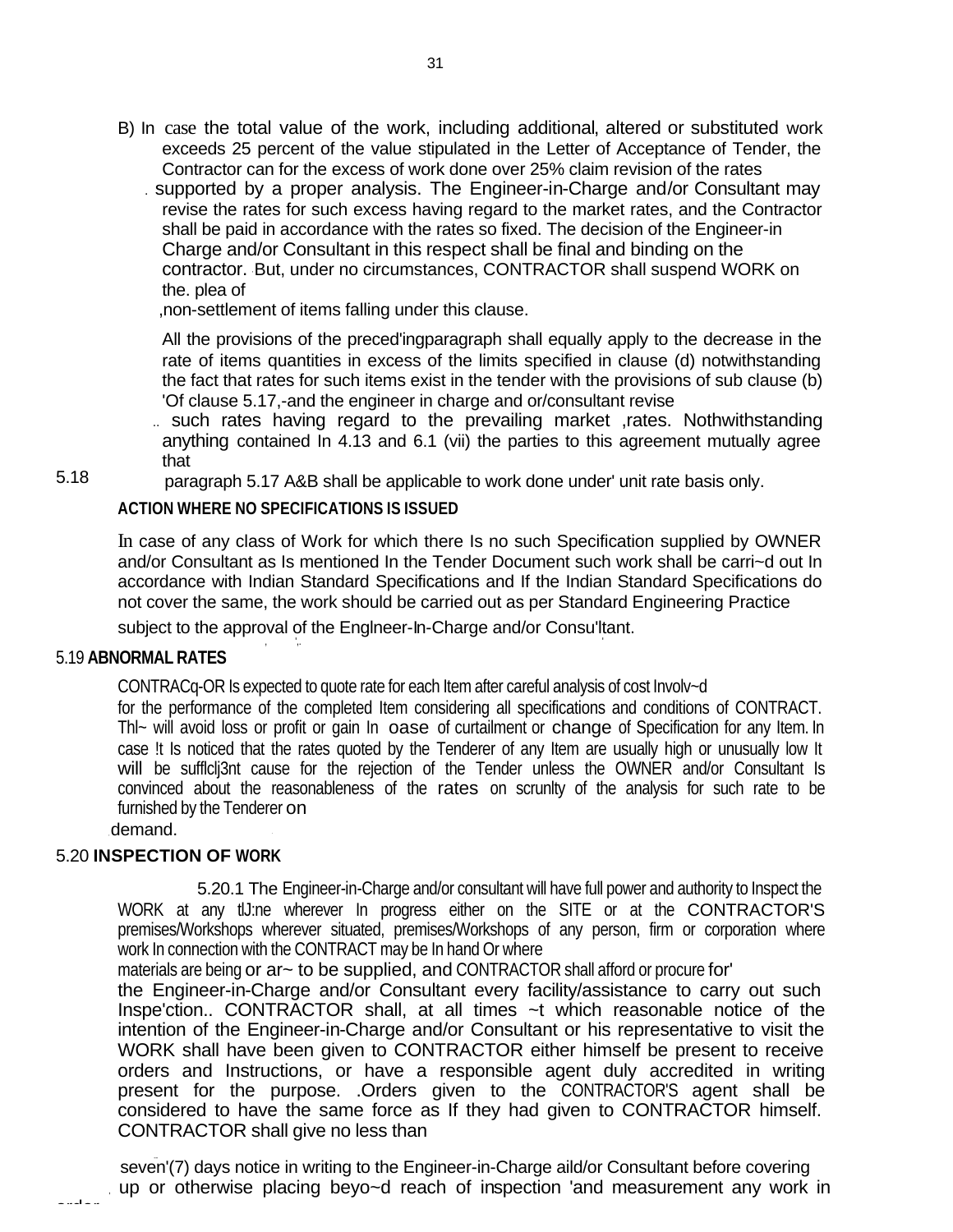that the same may be inspected and measured. In the event of breach of above the same shall be uncovered at CONTRACTOR'S expense for carrying out such measurement or inspection.

5.20.2 No material shall be despatched outside HOC premises from CONTRACTOR'S stores before obtaining the approval in writing of the Engineer-in-Charge and/or consultant. .

5,'/.3 CONTRACTOR is to provide at all times during the progress of WORK and maintenance period proper means of access with ladders, gangways, etc., and the necessary attendance to move and adopt as directed for inspection or measurement of WORK by the Engineerin-Charge and/or Consultant.

ASSISTANCE TO ENGINEER-IN-CHARGE AND/OR

5.21 CONSULTANT

> CONTRACTOR shall make available to the Engineer-in-Charge and/or Consultant free of cost all necessary instruments and assistance in checking of setting out of WORK and in the checking of any WORK made by CONTRACTOR for the purpose of setting out and taking measurement of WORK.

### TEST FOR QUALITY OF WORK

- 5.22 All workmanship shall be of the respective kinds described in the contract Document and in
- 5.22.1 accordance with the instructions of the Engineer-in-Charge and/or Consultant and shall be subjected from time to time to such test at CONTRACTOR'S cost as the Engineer-inCharge and/or Consultant may direct at the place of manufacturer or fabrication or on the SITE or at all or any such places. CONTRACTOR shall provide assistance, instruments, labour and materials as are normally required for examining, measuring and testing any workmanship as may be seleCted and required by the Engineer-in-Charge and/or Consultant.
- 5.22.2 All the tests that will be necessary in connection with the execution of WORK as decided by the Engineer-in-Charge and/or consultant shall be carried out at the field testing laboratory of OWNER if available by paying the charges as decided by OWNER, from time to time. In case of non availability of testing facilite with Owner the required test shall be carried out at the cost of CONTRACTOR at government or any other testing laboratory as directed by Engineer-in-Charge and/or consultant. .
- 5.22.3 If any tests are required to be carried out in connection 'with the Work or materials or workmanship not supplied by CONTRACTOR, such tests shall be carried out by CONTRACTOR as per the instructions of Engineer-in-Charge and/or Consultant and cost of such tests shall be reimbursed py OWNER.
- 5.23 **SAMPLES**

CONTRACTOR shall furnish to the Engineer-in-Charge and/or Consultant for approval when requested or if required 'by the Specifications, adequate samples of all materials and finishes to be used in WORK is commenced and in ample time to permit tests and examinations thereof. All materials furnished and finished applied in WORK shall be fully equal to the approved samples.

#### 5.24 ACTION AND COMPENSATION IN CASE OF BADWORK

If it shall appear to the Engineer-in-Charge and/or consultant that any Work has been executed with unsound, imperfect or unskilled workmanship or with materials of any inferior description, on that any materials or articles provided by CONTRACTOR for the execution of WORK are unsound, or of a quality inferior to that contracted for, or otherwise not in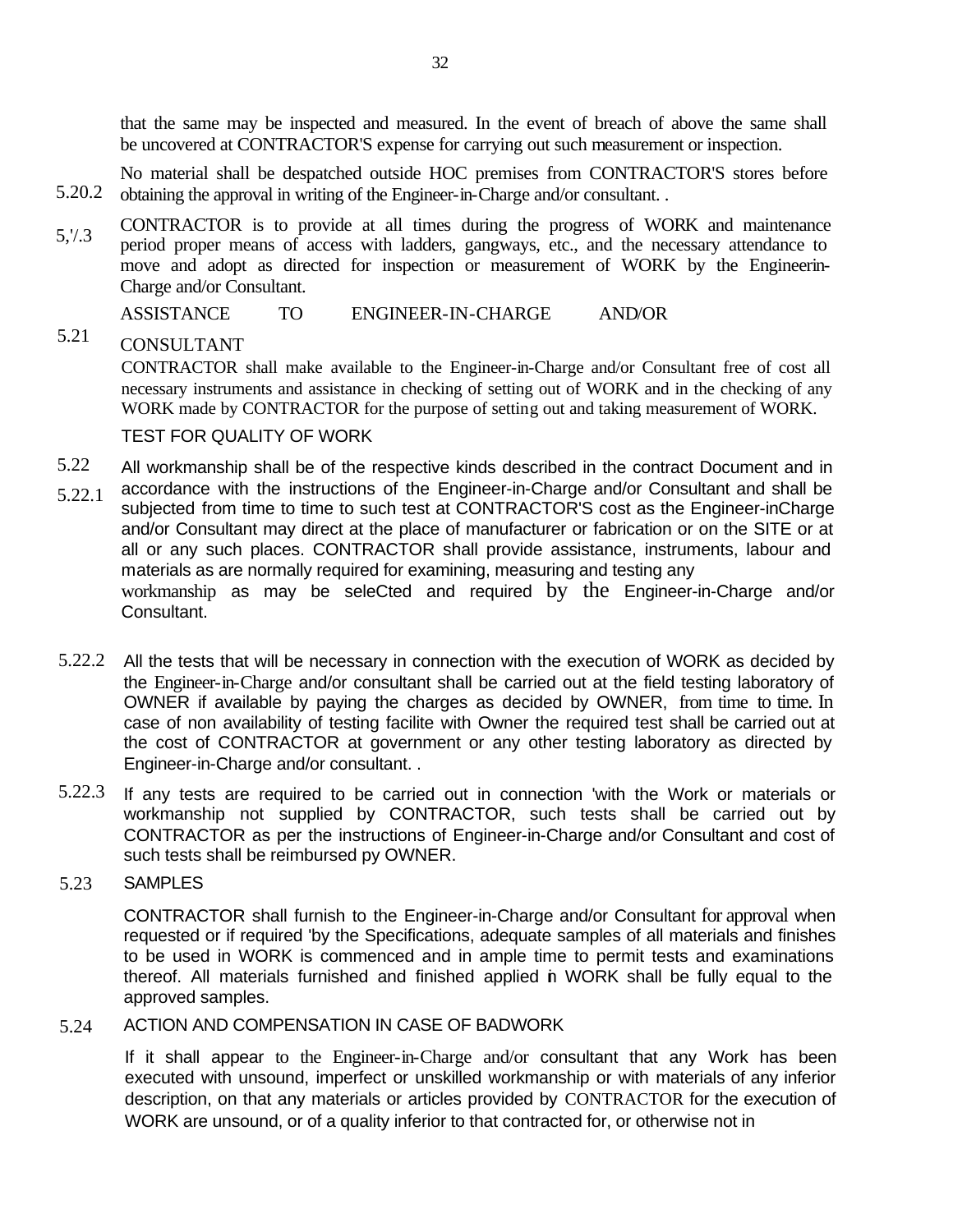accordance with CONTRACT, CONTRACTOR shall on demand in writing from the Engineerin-Charge and/or Consultant or his authorised representative specifying the Work, materials , or articles complained of notwithStanding that the same may have been inadvertently passed, certified and paid for, forthwith rectify  $\sigma$  remove and reconstruct the Work, so specified and provide other proper and suitable materials or articles at his own charge and cost, and in the event of failure to do so within a period to be specified by the Engineer-in-Charge and/or Consultant in his demand aforesaid, CONTRACTOR shall be liable to pay compensation at the rate of one percent (1 %) of the estimated cost of the WORK, fOJ every week limited to a maximum of Ten percent (10%) of the value of the WORK, while his failure to do so shall continue and in the case of any such failure the Engineer-in-Charge and/or Consultant may on expiry of notice period rectify or remove and re-execute the Work or remove and replace with others, the materials or articles complained of as the case may be at the risk and expense in all respects of CONTRACTOR, the decision of the Engineer-in-Charg~ and/or Consultant as to any question arising under this clause shall be final and conclusive.

# 5.25 **SUSPENSION OF WORK**

i) Subject to the provisions of the sub-para (ii) of this clause, CONTRACTOR shall if

- ordered in writing by'the Engineer-in-Charge and/or Consultant or his representative, temporarily suspend the WORK or any part thereof for such period and such time as so ordered and shall not, after receiving such written order proceed with WORK therein ordered to be suspended until he shall have received a written order to proceed therewith. The CONTRACTOR shall not be entitled to claim compensation for any loss or damage sustained by him by reason of temporary suspension of WORK aforesaid. An extension of time for completion, corresponding with the delay caused by any such suspension of WORK as aforesaid Will be granted to CONTRACTOR should be apply for the same provided that the suspension was not consequent to any default or failure on the part of CONTRACTOR. The Contractor shall. not be entitled to any compensation or escalation in rates of wages or prices of materials, due to extension of time by reason of suspension of work ordered by the Engineer in-Charge and/or Consultant.
- In case of suspension of WORK ordered in writing by Engineer-in-Charge and/or Consultant for a period of more than two (2) months, CONTRACTOR shall have the option of terminate CONTRACT. ii)

#### **OWNER MAY DO PART OF WORK** 5.26

Upon failure of CONTRACTOR to comply with any instruction given in accordance with the provisions of the CONTRACT, OWNER and/or Consultant has the alternative right, instead of assuming charge of WORK, to place additional labour force, tools, Equipment and materials on such parts of WORK, as OWNER and/or Consultant may designate or also engage another Contractor to carry out WORK. In such cases, the OWNER shall deduct from the amount which otherwise might become due to CONTRACTOR, the cost of such WORK and materials with ten percent (10%) added to cover all departmental charges and should the total amount thereof exceed the amount due to CONTRACTOR shall pay the difference to OWNER.

# 5.27 **POSSESSION PRIOR TO COMPLETION**

The Engineer-in-Charge and/or Consultant shall have the right to take possession of or use any completed or partially completed Work or part of WORK. Such possession or use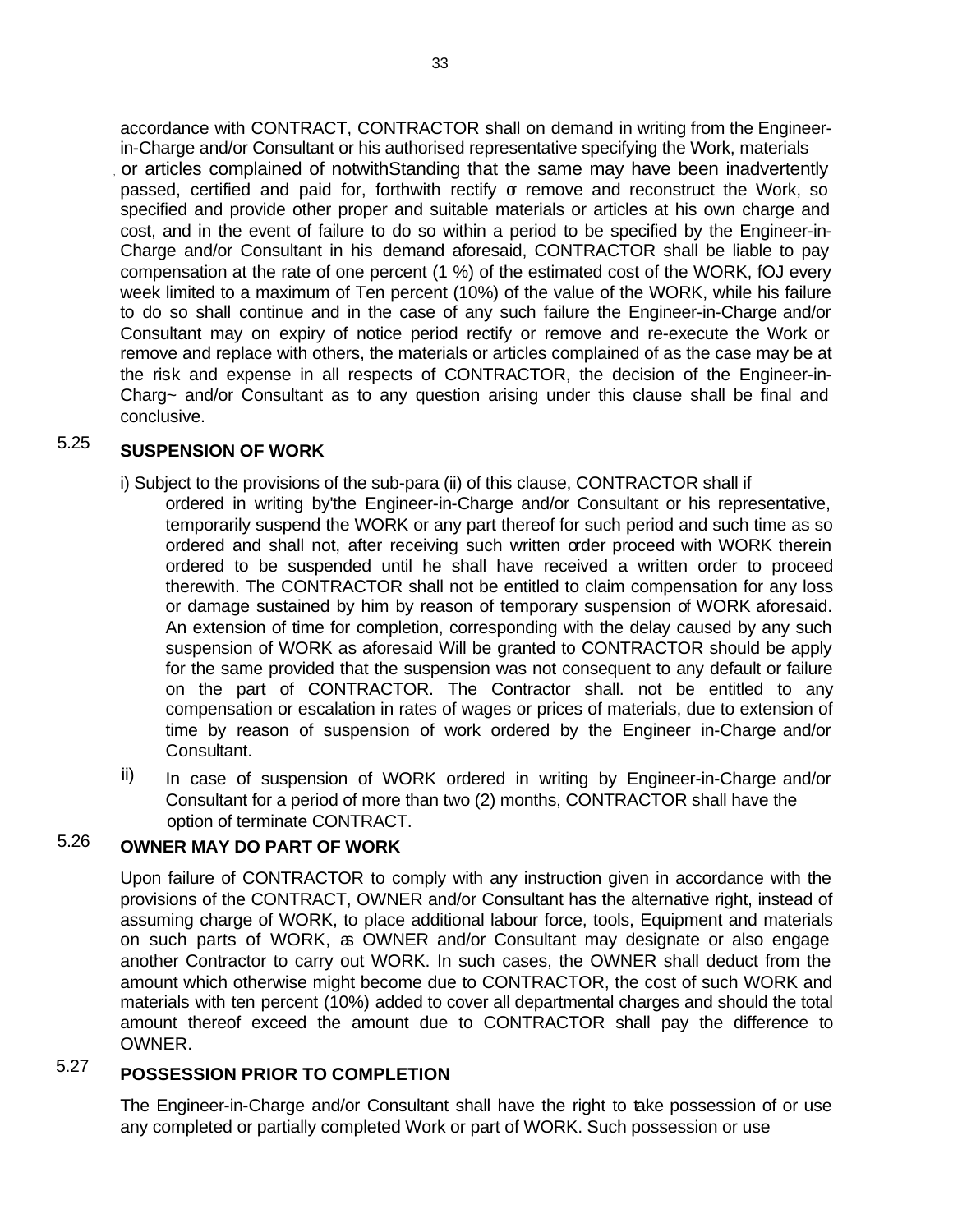shall not be deemed to be an acceptance of any Work completed in accordance with CONTRACT. If such prior possession or use by the Engineer-in-Charge and/or Consultant delays the progress of Work equitable adjustment in the time of completion will be made and the CONTRACT shall be deemed to be modified accordingly. The CONTRACTOR shall not be entitled to any compensation or escalation in rates of wages or prices of materials due to the delays in the progress of work on account of such prior possession or use by the Engineer-in-Cha.rge and/or Consultant.

## **PERIOD OF LIABILITY**

- 5.28 5.28.1 CONTRACTOR shall guarantee the installation WORK for a period of Twelve (12) months from the date of issue of completion certificate. Any damage or defect that may arise of lie undiscovered at the time of issue of completion certificate, connected in any way with the Equipments or materials supplied by him or in the workmanship shall be rectified or replaced by CONTRACTOR at his own expense as deemed necessary by the Engineer-in-Charge and/or Consultant or in dealt, the Engineer-in-Charge and/or Consultant may cause the same to be made good by other workmen and deduct expenses (of which the certificate of Engineer-in-Charge and/or Consultant shall be final) from any sums that may be then or at anytime thereafter, become due to CONTRACTOR or. from his Security Deposit, or the proceeds of sale thereof, or of a sufficient portion thereof.
- 5.28.2 If CONTRACTOR feels that any variation in work or in quality of materials or proportions would be beneficial or necessary to fulfil the guarantees called fQr, he shall bring this to the notice of the Engineer-in-Charge and/or Consultant in writing.
- 5.28.3 From the commencement to completion of WORK, CONTRACTOR shall take full responsibility for the care for WORK including all temporary works and in case any damages, loss or injury shall happen to WORK pr to any part thereof or to any temporary works from any cause whatsoever, shall at his own cost repair and make good the same so that at completion WORK shall be in good order and in conformity in every respects, with the requirements of CONTRACT and the Engineer-in-Charge and/or Consultant's instructions.
- 5.28.4 If at any time, before WORK is taken over, the Engineer-in-Charge and or Consultant shall :- . .
	- a) Decide that any work done or materials used by CONTRACTOR or any Sub-Contractor is defective or not in accordance with CONTRACT, or that work or any portion thereof are defective, or do not fulfil the requirements of CONTRACT (all such materials being hereinafter, called 'Defects' in this clause), and (b) as soon as reasonably practicable gives to CONTRACTOR notice in writing of the said decision, specifying particulars of the defect alleged to exist or to have occurred, than CONTRACTOR shall at his own expense and with all speed make good the defects as ,specified.

In the case CONTRACTOR shall fail to do so, OWNER, and/or Consultant may take, at the cost of CONTRACTOR, such steps as may in all circumstances, be reasonable to make good such defects. The expenditur~ so incurred by OWNER and/or Consultant will be recovered from the amount due to CONTRACTOR. The decision of the Engineer-in-Charge and/or consultant with regard to the amount to be recovered from CONTRACTOR will be final and binding on CONTRACTOR. As soon as WORK have been completed in apcordance with CONTRACT (except in minor respects that do not effect their use for the purpose for which they are intended and except for maintenance thereof provided in clause 5.28.1 qf General Conditions of the Contract) and have passed the tests on completion. The Engineer-in-Charge and/or consultant shall issue a certificate (hereinafter called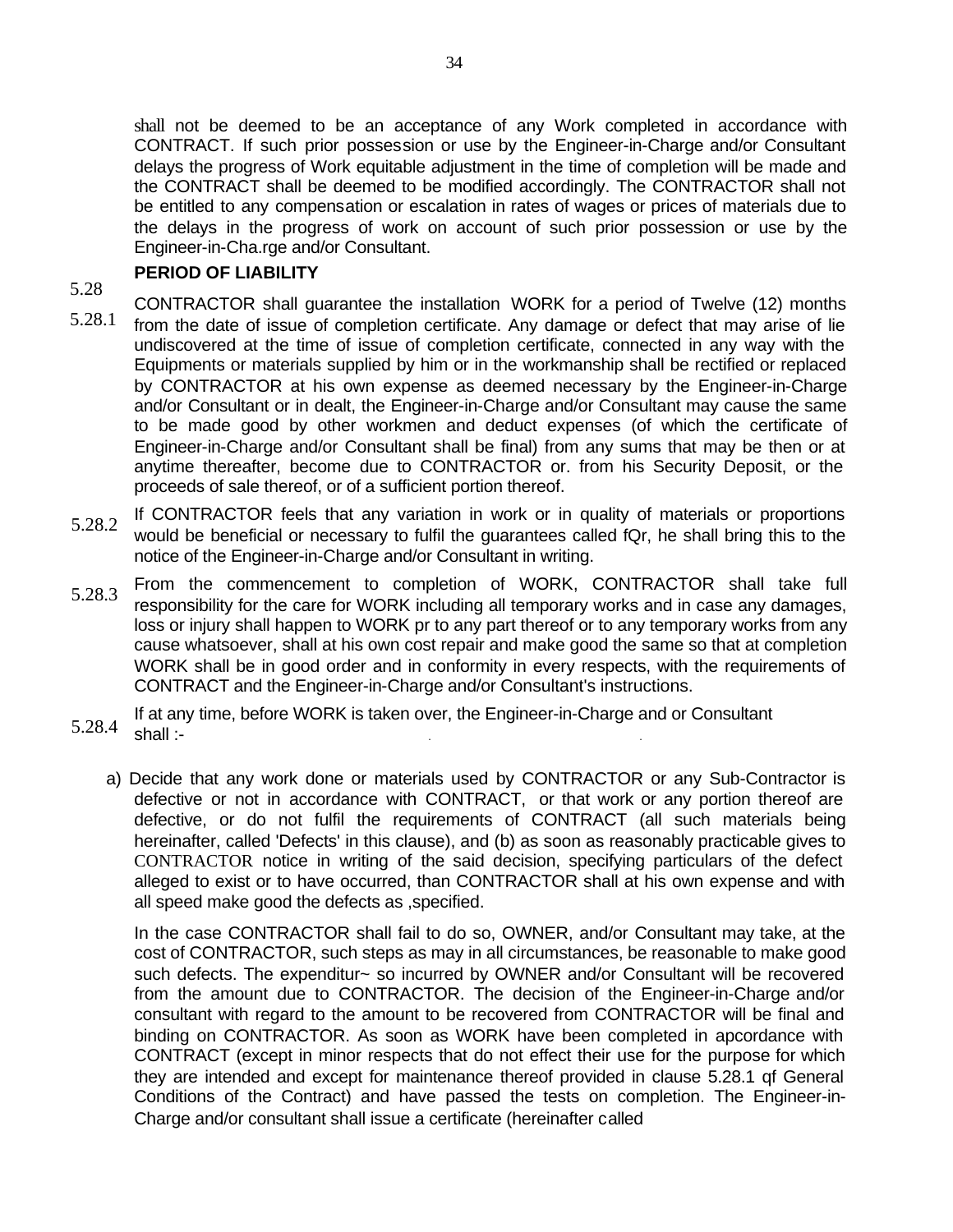Completion Certificate) in which he shall certify that date on which WORK have b~en so completed and have passed the said tests and OWN ER and/or Consultant shall be deemed to have taken over WORK on the date so certified. If WORK have been divided into' various groups in CONTRACT, OWNER and/or Consultant shall be entitled to take over any group or groups before the other or others and thereupon the Engineer-in-Charge and or cotisultabt shall issue a Completion Certificate which will, however, be for such group or groups so taken over only.

"

.28.5 In order that CONTRACTOR could obtain a Completion Certificate he shall make good,' with all possible speed any .defectarising from the defective materiaJs' supplied by CONTRACTOR or workmanship of any actor omission of CONTRACT that rT\.?y ha\(e been noticed or developed, after the WORK or group of Work~ has been taken'oy~r, the ~aid period allowed for carrying o,ut such work will be normally one, (1) month, if any d~fect be not remedied within a reasonable ,time, OWNER and or consultant may proceed to do WORK at CONTRACTOR'S risk and expense and deduct from the Final Bill such amount as may be decided by OWNER and/or Consultant. '

If by reason of any default on the part of CO~TRACTOR a Completion Certificate has not been issued in respect of every portion of WORK within one (1) month, after the date fixes by CONTRACT for the completion of WORK, OWNER and/or consultant shall be at liberty, to use WORK or any portion thereof in respect of which Completion Certificate has been issued, provided that WORK of the portion thereof so used as aforesaid shall be afforded reasonable opportunity for completing these Work for the i~sue of Completion Certificate.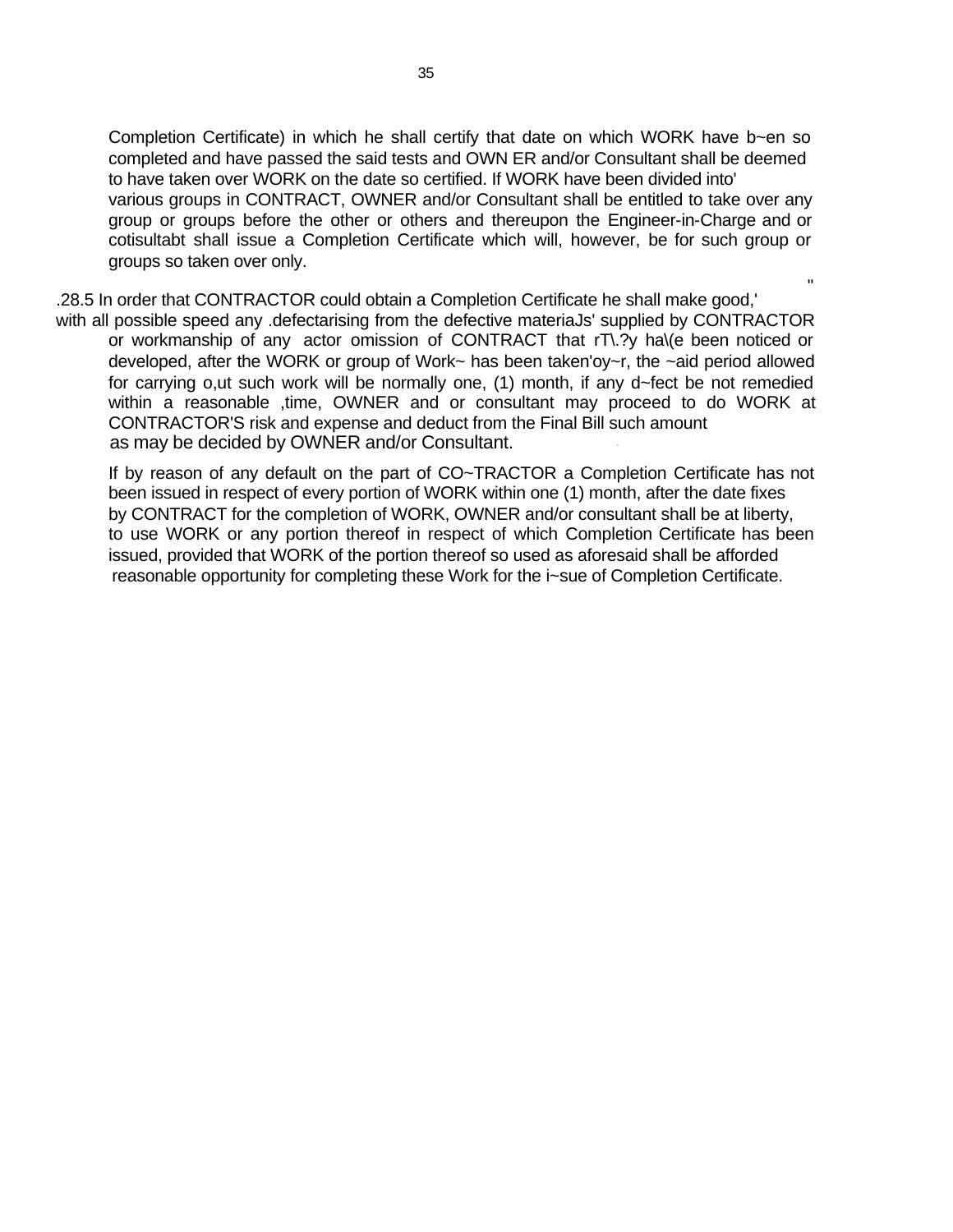### ARTICLE - 6

# **CERTIFICATES AND PAYMENTS**

#### 6.1 **SCHEDULE OF RATES AND PAYMENTS**

- 6.1.1 The price to be paid by OWNER to CONTRACTOR for the WORK to be done and .for the performance of all the obligations undertaken by CONTRACTOR under CONTRACT shall be ascertained by the application of the respective Schedule of Rates (the inclusive nature of which is more particularly defined by way of application but not of limitation, with the succeeding sub clause of this clause) and payment to be made accordingly for the Work actually executed and approved by the Engineer-in-Charge and or Consultant. To sum so ascertained shall (excepting only as and to the extent expressly provided herein) constitute the sole and inclusive remuneration of CONTRACTOR under CONTRACT and no further or other payment whatsoever shall be or become due or payable to CONTRACTOR under CONTRACT.
- 6.1.2 The prices/ rates quoted by CONTRACTOR shall remain firm till the issue of final Certificate and shall not be subject to escalation. Schedule of Rates shall be deemed to include and cover all costs, expenses and liabilities of every description and all risks of every kind to be taken executing, completing and handling over WORK to OWNER and/or Consultant by CONTRACTOR. CONTRACTOR shall be deemed to have known the nature, scope, magnitude and the extent of WORK and materials required through .Contract Document may not fully and precisely furnish them. He shall make such provision in the Schedule of Rates as he may consider necessary to cover the cost of such items of Work and materials as may be reasonable and necessary to complete WORK. The opinion of the Engineer-inCharge and/or Consultant as the item of Work which are necessary and reasonable for completion of WORK shall be final and binding on CONTRACTOR, although the same may not b~ shown on or described specifically in Contract Document.

Generality of this present provision shall not be deemed to cut down or limit in any way, because in certain cases it may and in other cases it may not be expressly stated that CONTRACTOR. shall do or perform a work or supply articles *or* perform services at his own cost or without addition of payment or without extra charge or words to the same effect or that it may be stated or not stated that same are included in and covered by the Schedule of Rates.

- 6.1.3 Without in any limiting the provisions of the preceeding sub-clause the Schedule of Rates shall be deemed to include and cover the cost of all constructional Plant. Temporary Work. (except as' provided for herein), Pumps, Materials, Labour, Insurance, Fuel, Stores and Appliances to be supplied by CONTRACTOR and all other matters in connection with each item in the Schedule of Rates and execution of WORK or any portion thereof finished, complete in every respect and maintained as shown or described in the Contract Document or as may be ordered in writing during the continuance of CONTRACT.
- 6.1.4 The schedule of Rates shall be deemed to include and cover all the cost of all royalties and fee for the articles and processes, protected by letters, patent or otherwise incorporated in or used in connection with WORK, also all royalties, rents and other payments in connection with obtaining materials of whatsoever kind for WORK a[ld shall include an indemnity to OWNER .and/o,r consultant which CONTRACTOR hereby gives against all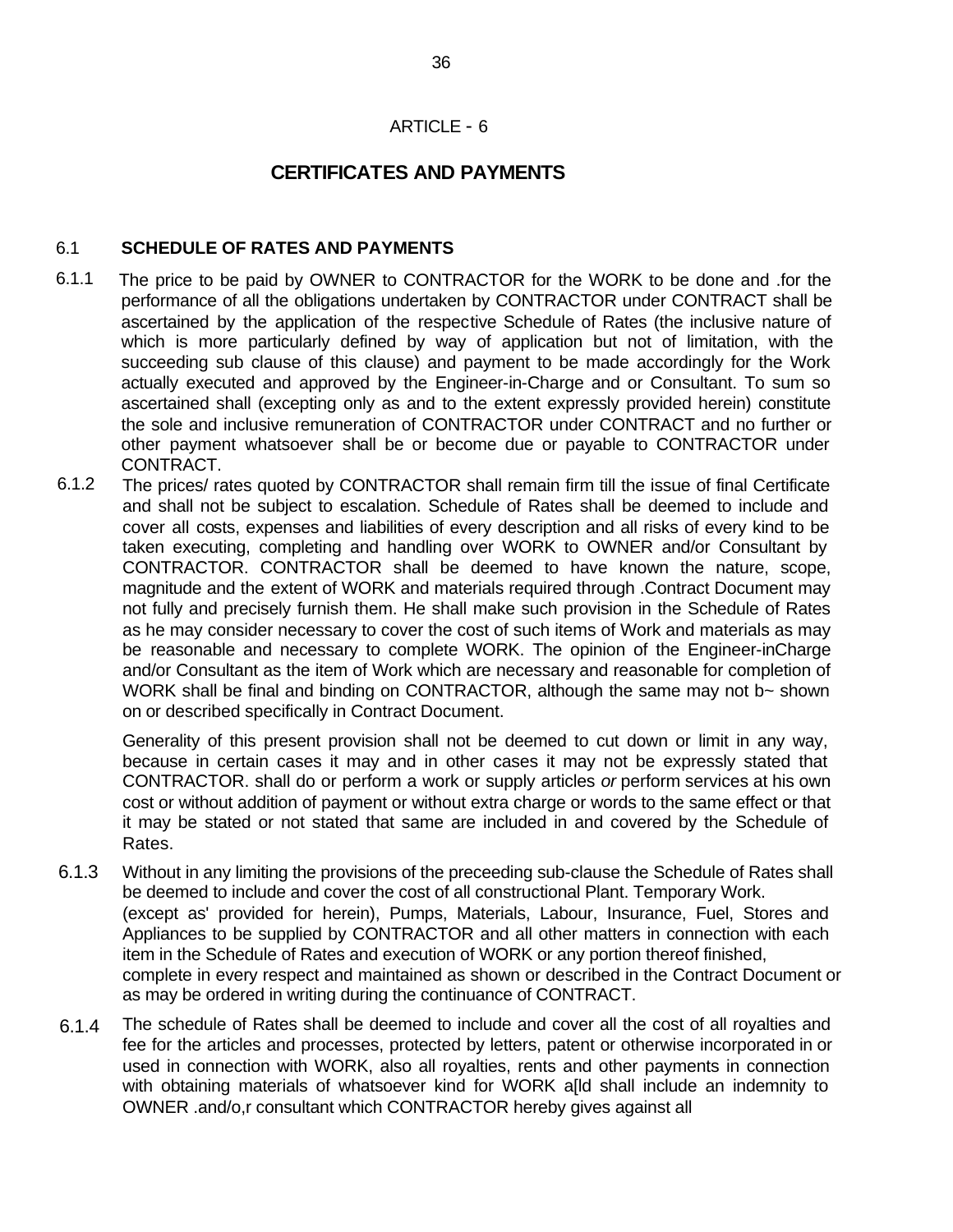37

actions, proceedings, claims, costs and expenses arising Jrom the incorporation in or use on WORK of any such articles, processes or materials. Octroi or other municipal or local Board charges if levied on materials, Equipment or mayhineries to be brought to SITE for

use on WORK shall be borne by CONTRACTOR. . ,

6.1.5 No exemption or reduction of customs duties, excise duties, sales tax, quay or any port ques, transport charges, stamp duties or Central or State Government or local Body or Municipal taxes or duties, taxes or charges (from or of any other body), whatsoever, will be

. granted or obtained, all of which expenses shall be deemed to be included in and covered by the Schedule of Rates, CONTRACTOR shall also obtain and pay for all permits, or other privileges necessary to complete WORK.

- 6.1.6. The schedule of Rates shall be deemed to include and cover risk of all possibilities of delays and interference with CONTRACTOR'S conduct of WORK which occur from any cause including orders of OWNER and/or Consultant in the exercise of his powers and on aqcount of extension of time granted due to various reasons and for all other possible or probable ci3 uses of delay.
- 6.1.7 For Work under Unit Rate basis, no alteration .will be allowed in the schedule of Rates by reason of WORK or any part of them being modified, altered, extended, diminished or omitted. The Schedule of Rates are fully inclusive rates which have been fixed by CONTRACTOR and agreed to by OWNER and cannot be altered.

For Lurhpsum Contract, the payment will be made according to the Work actually carried out, for which purpose an.item wise, or work wise, Schedule of Rates shall be furnished, suitable for evaluating the value of work done and preparing running account Bills Lumpsum Contract shall also allow for any increase or decrease in the total quantity of work up to approximately Twenty-five percent (25%) for the quoted price, and the Contract Value shall be adjusted accordingly.

### **PROCEDURE FOR MEASUREMENT/BilLING OF WORK IN PROGRESS**

6.2 6.2.1 All measurements shall be in metric system. All the Work in progress will be jointly measured by the representative of the Engineer-in-Charge and/or Consultant and CONTRACT'S authorised agent progressively. Such measurement will be got recorded in the measurement Book by the Engineer-in-Charge and. or Consultant or his authorised representative and signed in token of acceptance by CONTRACTOR or his authorised representative.

For the purpose of taking joint measurement CONTRACTOR'S representative shall be bound to be present whenever required by the Engineer-in-Charge and/or Consultant. If, however, be absents for any reason whatsoever the measurement will be taken by the

Engineer-in-Charge and/or Consultant or his representative and this will be deemed to be correct and binding on CONTRACTOR.

CONTRACTOR will submit a Bill in approved proforma in quintuplicate to the Engineer-in-Charge and/or Consultant of Work giving abstract and detailed measurement for the various

6.2.2 items executed during a month, before the expiry of the first week of the succeeding month. The Engineer-in-Charge and/or Consultant shall take or cause to be taken the requisite measurements for the purpose of having the same verified and the claim, as far as admissible, adjusted, if possible, before the expiry of twenty (20) days from presentation of the bill.

In the case of Tenders for completed item of work, CONTRACTOR may be allowed 'Secured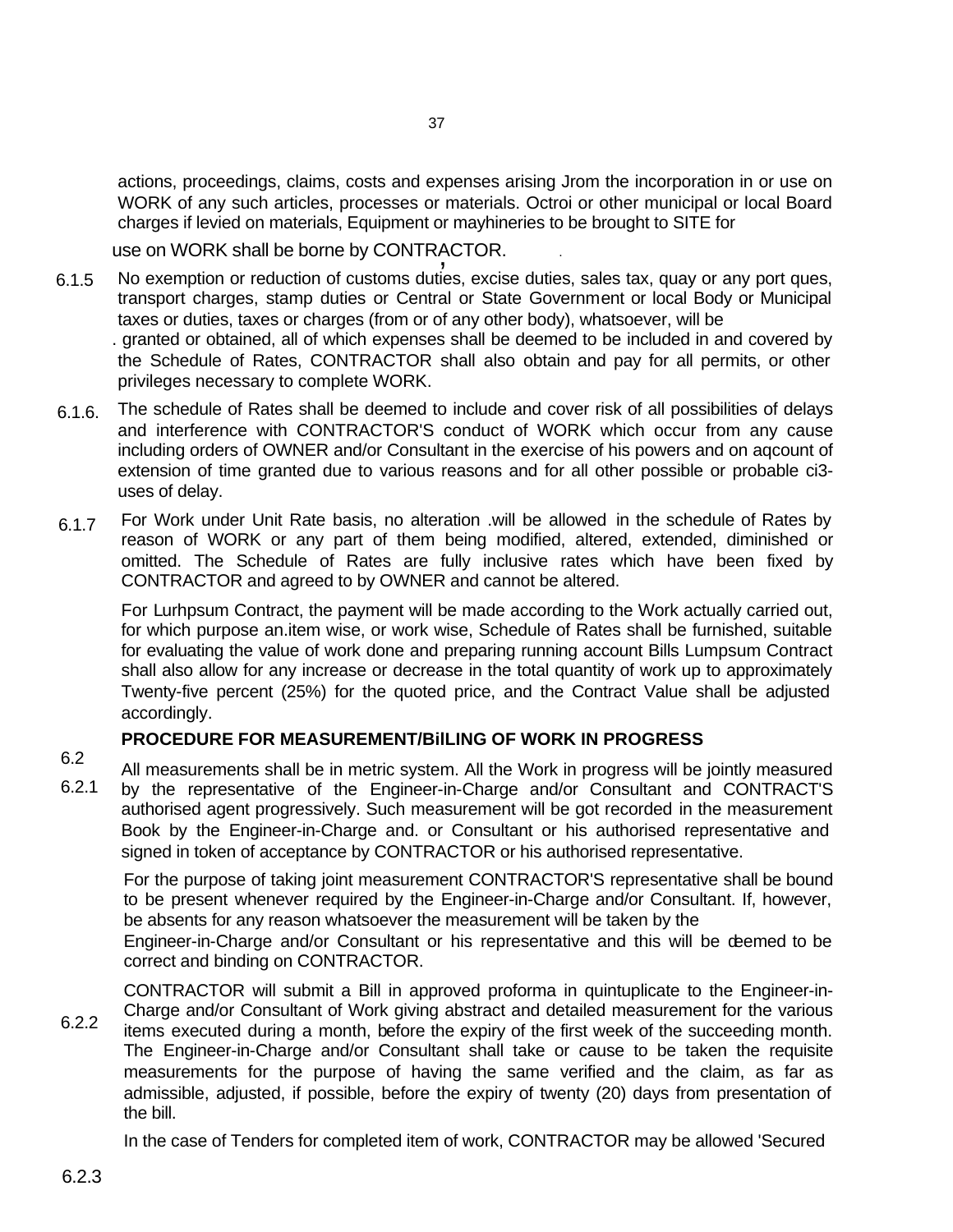Advance' on the security of the matenals brought to SITE for execution of the Contracted item of Work to the extent of Sevem/ five percent (75%) of the value of materials as assessed by the Engineer-in-Charge aDd/or Consultant provided that the materials are of an imperishable nature and that a formal agreement is drawn up with CONTRACTOR under which OWNER and/or Consultant 'secures a lien on the materials and if safeguard

against losses due to CONTRACTOR postponing the' execution of the WORK or to the storage or misuse of the materials and against the expe"se entitled for their proper watch and safecustody. Recoveries of advances so would not be postponed until WORK entrusted to CONTRACTOR is completed. They should be adjusted from his Work done as the materials are used, the necessary deductions being made whenever the items of work in which they are used are billed for.

6.2.4 In case of any dispute as to the mode of measurement not covered by CONTRACT to be adopted for any item of work, moqe of measurement as per latest Indian Standard specification shall be followed.

#### 6.3 LUMPSUMSINTENDER

For the item in Tender where it includes lump-sum in respect of parts of Work, CONTRACTOR shall be entitled to payment in respect of the items at the same rates as are payable under this CONTRACT for such items, or if the part of the Work in question is not, in the opinion of the Engineer-in-charge and/or Consultant capable of measurement or determination. OWNER may at his discretion pay, the lump-sum amount entered in the Tender or a percentage thereof and the certificate in' writing of the Engineer-in-Charge and/or Consultant shall be final and conclusive against CONTRACTOR with regards to any sum or sums payable to him, under the provisions of this Clause.

#### 6.4 RUNNING ACCOUNT PAYMENTS TO BE RECORDED, AS ADVANCES:

All running account payments shall be regarde,d as payments by way of advance against, the final payment only and not as payment for Voloi:!< aytually don~ and completed and shall not preclude the requiring of bad, unsound and, imperfect or. unskilled work to be removed and take away and reconstructed or re ereoted or be considered as an admission of the due performance of CONTRACT, or any part, thereof, in this respegt, or of the occurring of any claim by CONTRACTOR. nor shall it cohclude.. d~termine or effect in any way the powers Of OWNER and/or Consultant under thes~ ConditiQns or any oJ them as to the final settlement and adjustments of the accounts or otherwise; or in any other way very or affect CONTRACT. The final bill shall be submitted by CONTRACTOR within one (1) month of the date of physical completion of WORK, otherwise, 'the Engineer-in-Charge's and/or Consultant's certificate of the measurement and of total amount payable for WORK accordingly shall be final and binding on all parties. .

#### 6.5 NOTICE OF CLAIM FOR ADDITIONAL PAYMENT:

Should CONTRACTOR consider that he is entitled to any extra payment or compensation or to make any claims whosoever in respect of WORK he shall forthwith give notice in writing to the Engineer-in-Charge and/or Consultant that he claims extra payment and/or compensation. ,Such notice shall be g.iven to the Engineer-in-Charge, and/or Consultant' within ten (10) days from the ordering of any work or h"appening of any event upon which CONTRACTOR bases such claims and such notice shall contain full particulars of the nature *oi* such claim with full details and amoun\ claimed. Failure on the part of CONTRACTOR to put forward any claim with the necessary particulars as above within the time above specified shall be an absolute waiver thereof. No omission by OWNER to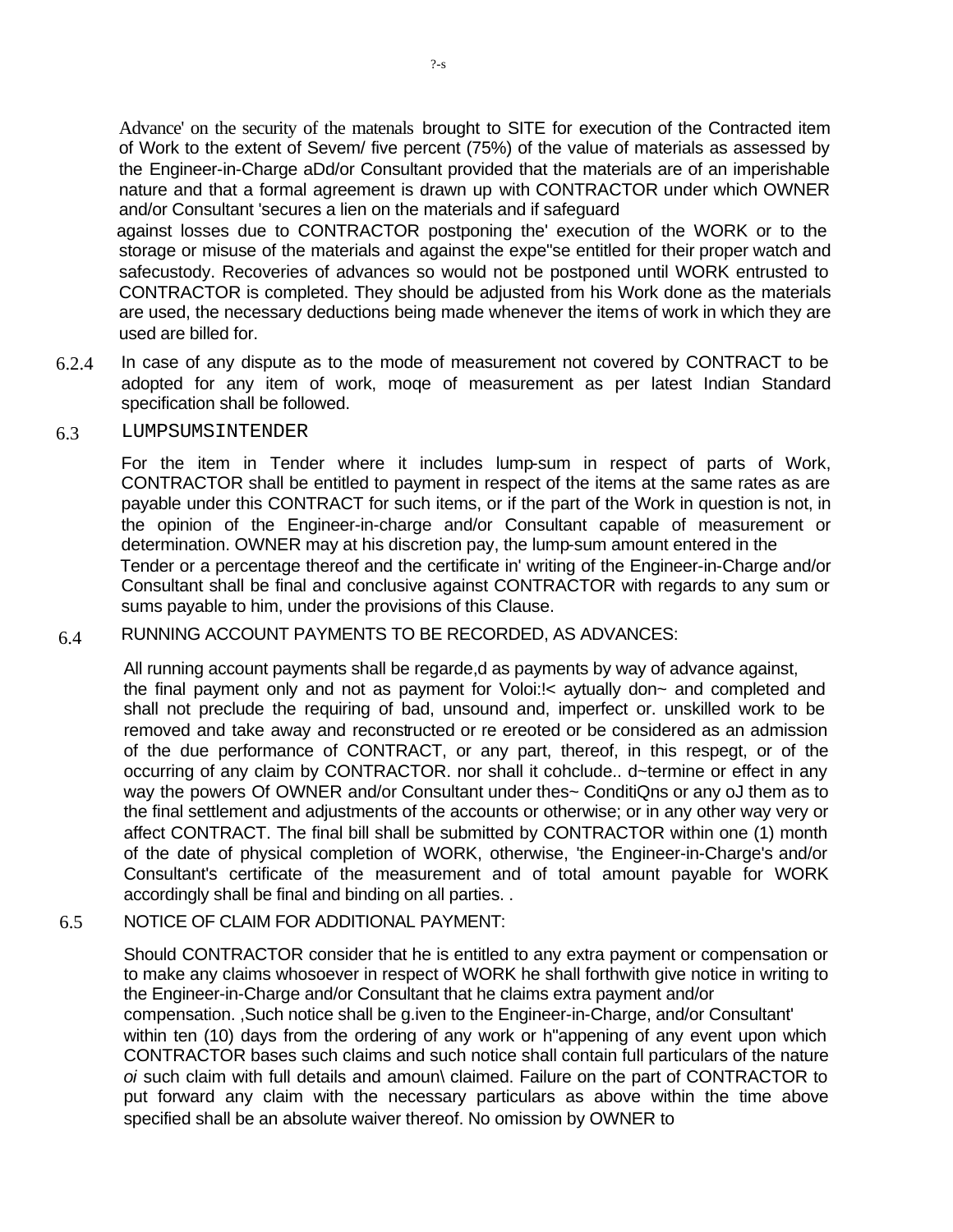reject any such claim and no delay in dealing therewith shall be waiver by OWN~ rights in respect thereof.

#### 6.6 **PAYMENT OF CONTI;tACTOR'S BILL**

No payment shall be made for Work estimated to cost less than Rs.20,000 - till the Work shall have been completed and a certificate of completion given. But in case of Work estimated to cost more than Rs. 20,000/-, CONTRACTOR on submitting the Bill thereof be entitled to receive a monthly payment proportionate to the part thereof, approved and passed by Engineer-in-Charge and/or Consultant whose certificate of such approval and passing of the sum of payable shall be final and conclusive against CONTRACTOR. This payment wil.1 be ,made after making necessary deductions as stipulated elsewhere in Contract Document for materials, Security Deposit etc. The payment shall be released to CONTRACTOR within thirty (30) days of submission of Bill in case of running Bill and within two (2) months in case of final Bill.

Payment due to CONTRACTOR shall be made by OWNER if so directed by OWNER by Crossed Account Payee cheque forwarding the same to registered office or the notified office of CONTRACTOR. In no case will OWNER be responsible if the cheque is mislaid or misappropriated by unauthorised person/persons. In all cases CONTRACTOR shall present his Bill duly pre. receipted or proper revenue stamp. All payments shall be made in Indian Currency.

#### 6.7 **RECEIPT FOR PAYMENT**

Receipt for payment made on account of WORK when executed by a firm must be signed by a person holding due 'power of attorney in this respect on behalf of CONTRACTOR, except when described in Tender as a Limited Company in which case the receipt must be signed in the name of the company by one of its principal officers or by some other person having authority to give effectual receipt for the Company.

#### 6.8 **COMPLETION CERTIFICATE**

6.8.1 When CONTRACTOR fulfils his obligation under clause 5.28.4 he shall be eligible to apply for Completion Certificate. . .

The Engineer-in-Charge and/or Consultant shall normally issue !o CONTRACTOR the Completion Certificate within one (1) month after receiving an application therefor from CONTRACTOR after verifying from the completion Documents and satisfying himself that WORK has been completed in accordance with as set out in the construction and erection Drawings, and the Contract Document.

CONTRACTOR, after obtaining the Completion Certificate, is eligible to present the final Bill for WORK executed by him under the terms of CONTRACT.

6.8.2 Within one (1) month of completion of WORK in all respects, CONTRACTOR shall be furnished with a certificate by the Engineer-in-Charge and/or Consultant of such completion, but no certificate shall be given nor shall WORK be deemed to have been executed until all scaffolding, surplus materials and rubbish is cleaned.off SITE completely nor until WORK shall have been measured by the Engineer-in-Chargeand/or Consultant whose measurement shall be binding and conClusive. WORK will not be considered as complete and taken over by OWNER, until all the temporary works, labour and staff colonies, etc. constructed, are removed and the work site cleaned to the satisfaction of the Engineer-inCharge and/or Consultant.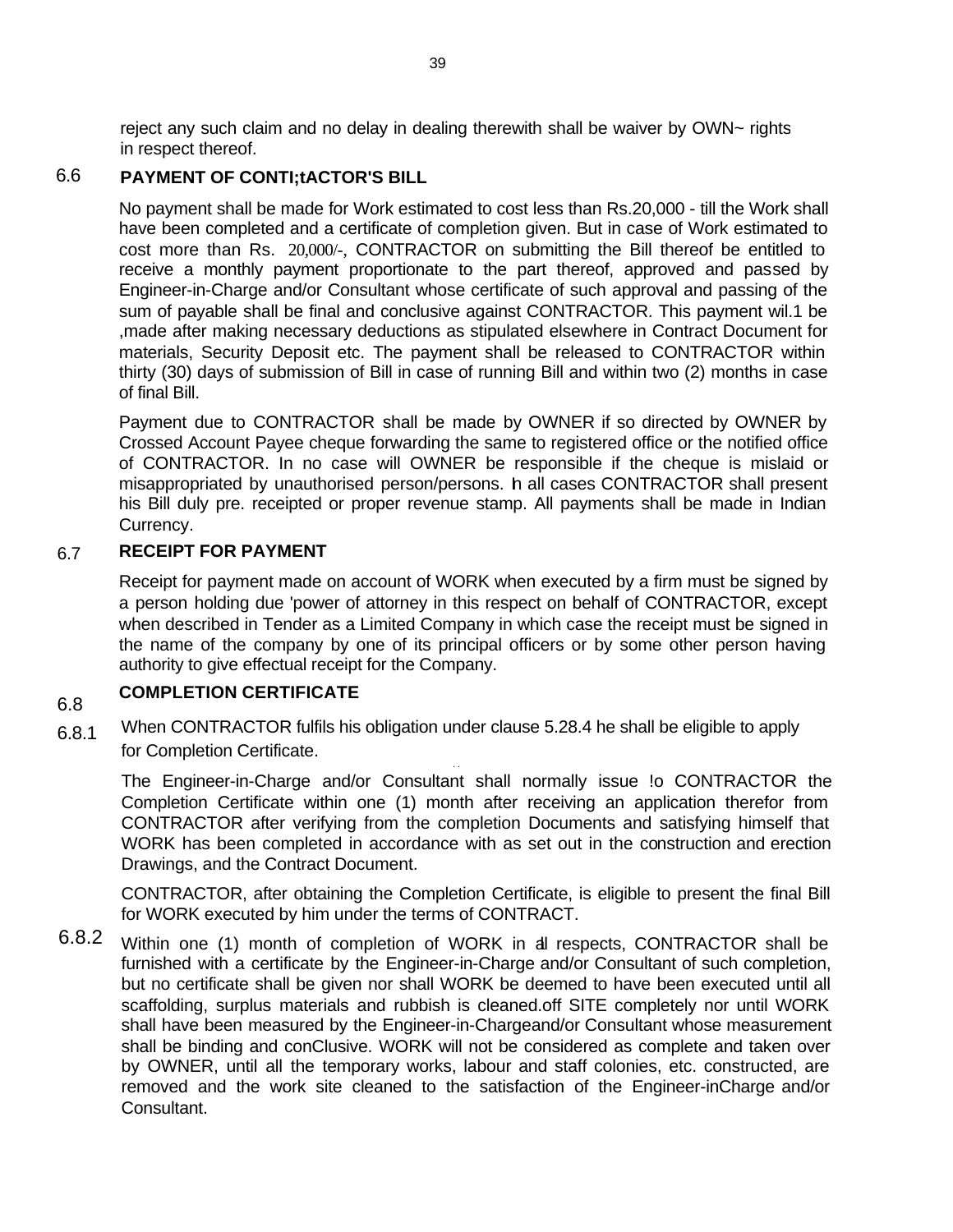If CONTRACTOR shall fail to comply with the requirements of this clause on or before the date fixed for the completion of WORK, the Engineer-in-Charge and/or Consultant may at the expenses of CONTRACTOR remove such scaffolding, surplus materials and rubbish and dispose of the same as the thinks fit and clean off such dirt as aforesaid, and CONTRACTOR shall forthwith pay the amount of all expenses so incurred and shall have. no claim in respect of any such scaffolding or surplus materials as aforesaid except for any sum actually realised by the sale thereof.

6.8.3 For the purpose of clause 6.8 the 'following Documents will be deemed to form the completion Documents. .

i) The technical document according to which WORK was carried out

- ii) Twelve (12) sets of Construction Drawings with one reproducable showing therein the modification and corrections made during the course of execution signed by the Engineer-in-Charge and/or Consultant.
- iii) Completion Certificate for 'embedded' and 'covered' up Work iv)

Certificates of final levels as set out for various Work.

- v) Materials appropriation Statement for the materials issued by OWNER and/or Consultant for WORK and' list of surplus materials returned to OWNER'S and/or Consultant's store duly supported by necessary documents.
- 6.9 FINAL DECISION AND FINAL CERTIFICATE

Upon expiry of the period of liability and,s,ubject to the Engineer-in-Charge and/or consultant being satisfied that WORK have I; > een duly maintained by CONTRACTOR during monsoon or such period as herein-before provided in clause 5.28 and that CONTRACT has in all respects duly performed all his obligations' under CONTRACT, the Engineer-in-Charge and/or Consultant shall (without prejudice to the rights of OWNER to retain the provisions of relevant clause hereof) otherwise give a certificate herein referred to as the final certificate to that effect and CONTRACTOR shall not be considered to have fulfilled the whole of his obligations until Final Certificate shall have been given by the Engineer-in-Charge and/or consultant notwithstanding any previous entry upon WORK and taking possession, working or using of the same or any part thereof by OWNER and/or Consultant.

6.10 CERTIFICATE AND PAYMENTS' NO EVIDENCE OF COMPLETION

> Except the final certificates no other certificate or payments against a certificate or on general account shall be taken to be an admission by OWNER and/or Consultant of the due performance of CONTRACT or any part thereof or of occupancy or validity of any claim by CONTRACTOR. '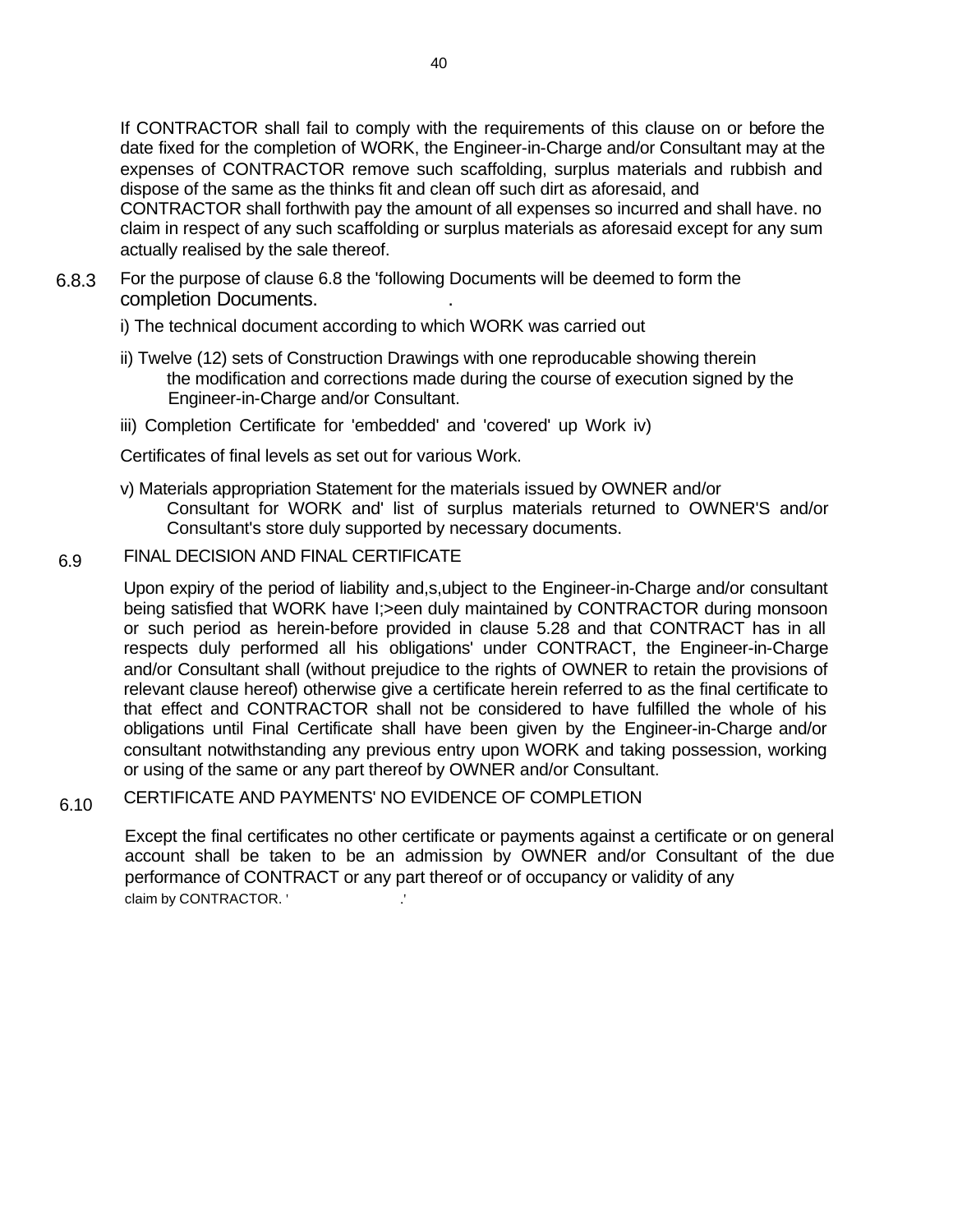### ARTICLE - 6 A

### **SPECIAL CONDITIONS OF CONTRACT.**

- 1.C The following special conditions shall be read in conjunction with general conditions of contract and amendments/corrections thereto. If there are any provisions in these special conditions which are at variance with the provisions in the above mentioned documents, the provisions in these special conditions shall take precedence.
- 2.0 The contractor shall be deemed to have visited surroundings, to have satisfied himself to the nature of site and also as to the nature and the conditions of the roads and culverts, means of transport and communications, whether by land or water and as to possible interruptions thereto and the access and egress from the site to have made enquiries, examined and satisfied himself as to the sites for obtaining sand, rubble and other materials the site for disposal of excavated earth and other surplus materials, the available. accommodation as to whatever required, Depots and such other Buildings as may be necessary for executing and completing the work, to have local independent enquires as to the nature of soil, sub soil, subsoil water and variations thereof, storms, prevailing winds, climatic conditions and all other matters likely to affect the work.
- 3.0 Any neglect or failure on the part of the contractor in obtaining necessary and reliable information upon the foregoing or any other matters affecting the contract shall not relieve him from any risks or liabilities or the entire responsibility from completion, of the work at the scheduled rates and time in strict accordance with the contract document.
- 4.0 All quarries for materials should be got approved by the contractor from the Engineer-in-Charge in writing and the contractor shall get the materials of the required specifications from there only and it should be his responsibility to satisfy himself before tendering that the quarries yield sufficient quantity and in quality required. No claim shall be made with the Client/Consultant for rejection of any quarry, or absence of any or sufficient materials of required quality in approved quarries. It shall be the responsibility of Contractor to select the quarries.
- 5.0 The contractor shall furnish if and when required by the Engineer-in-Charge, original vouchers, and certificate to prove that the materiars procured by him are up to the specifications.. .
- 6.0 The Contractor shall make adequate arrangements for stocking sufficient quantities of materials to meet one month's constructional requirements and any failure on his part to supply material shall not be entertained by the Client/Consultant.
- 7.0 Cement shall be kept under lock system in godown provided with one door. Engineer-in-Charge or authorised representatives should have access to them at all reasonable time.
- 8.0 Placing of concrete shall always be done in the presence of the Engineer-in-Charge or his authorised representatives. The contractor shall notify the Engineer before commencement of any concreting work. No concreting work shall commence before inspection and approval by the Engineer-in-Charge.
- 9.0 Progress of payment shall be made monthly commensurate with the actual work done, provided the gross value of such works shall not be less than what is specified in the General Information to Bidders.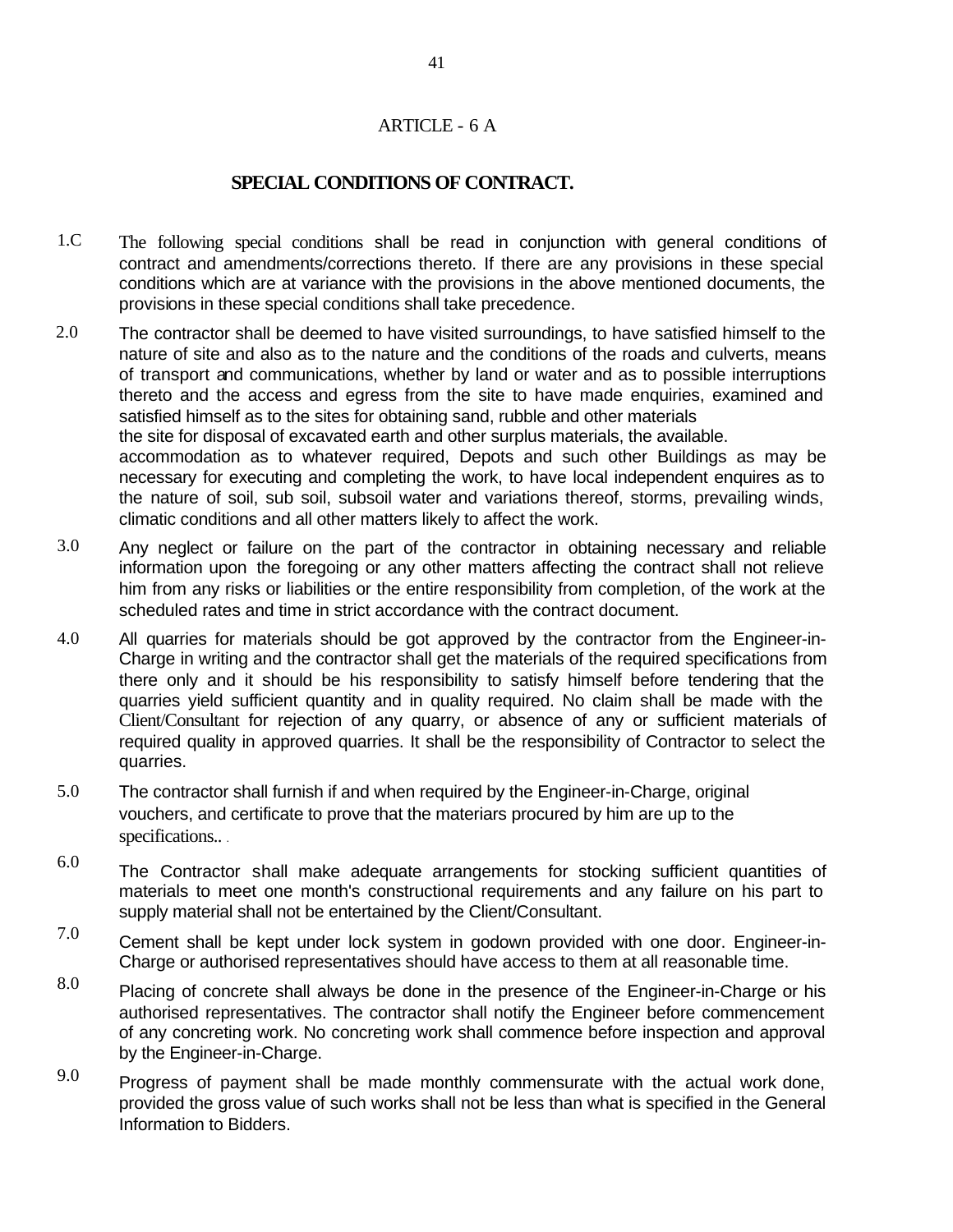- 10.0 The contractor is responsible for proportionate progress of work. The performance of the contractors will be judged at regular intervals. In case, progress is not as per the agreed schedule, the Engineer-in-Charge will give a notice to the contractor to improve his progress and facilities. However, if the progress of work still continues to be behind schedule the Client/Consultant shall have the right to terminate the contract and get the work executed. by any other suitable agency at the risk and cost of the contractor.
- 11.0 In case of c;\ny delay in obtaining the materials by the client/consultant the contractor shall be required to keep in touch himseif with day-to-day position, regarding the supply of materiaJs from the Client's stores and to adjust hi'S working programme that his labour may not remain idle. It should be clearly unde~stood that no Claim whatsoever shall be entertained by the Client/consultant on account of any delay in supplying materials to the contractor.
- 12.0 A site order book of work shall be maintained and the contraGtor shall acknowledge the orders given by the Engineer-in-Charge and shall carry them out accordingly.
- 13.0 The Contractor shall particulariy note that the tenderer rates various items excavation shall be inclusive of all incidental charges, such as bailing out water, providing necessary bunds, getting out the excavated material away from the site or within the site as directed by the Engineer-in-Charge. Strutting, shoring, constructing haul roads, barricading and lighting etc., during execution no extra shall be due therefore on any account to the contractor.

14.0 The Contractor should see that the labour and staff employed by him behave in a proper manner and:sho!Jld dispense with services of such person or persons from the site if so directed by the. Engineer-in-Charge. .

15.0 Royalty charges on account of supply of materials for all works shall be paid by the contractor at his own cost.

- 16.0 The contractor shall engage an authorised agent and experienced and qualified technical personnel for managing and supervising the work and shall see that all of them are always at the workspot during the working hours personally checking all items of work. He shall take such orders as may be given to him by the Engineer-in-Charge from time to time and shall be responsible to carry them out properly.
- 17.0 All shuttering used in the work shall be either steel shuttering or of plywood with smooth surfaces so as to give a smooth finish to the concrete.
- 18.0 All fixtures of doors and windows such as hinges, tower bolts, aldrops, hooks and eyes etc., have to be got approved by the Engineer-in-Charge in writing before fixing the same.
- 19.0 TIME SCHEDULE

The entire work shall be completed within the period specified in the General Information to Bidders.

20.0 DRAINAGE A~RANGEMENTS

> During excavatiof) ttie natural drainage of the area shall be maintained so that surface water is prevented from running into excavated areas. The. ,contractor shall also be responsible to see that no area around his works becomes flQoded during the rainy season becaw~e of his piled up material) etc., and subsequently flood other buildings. It shall be the contractor's respons'ibility to keep areas around his work dry.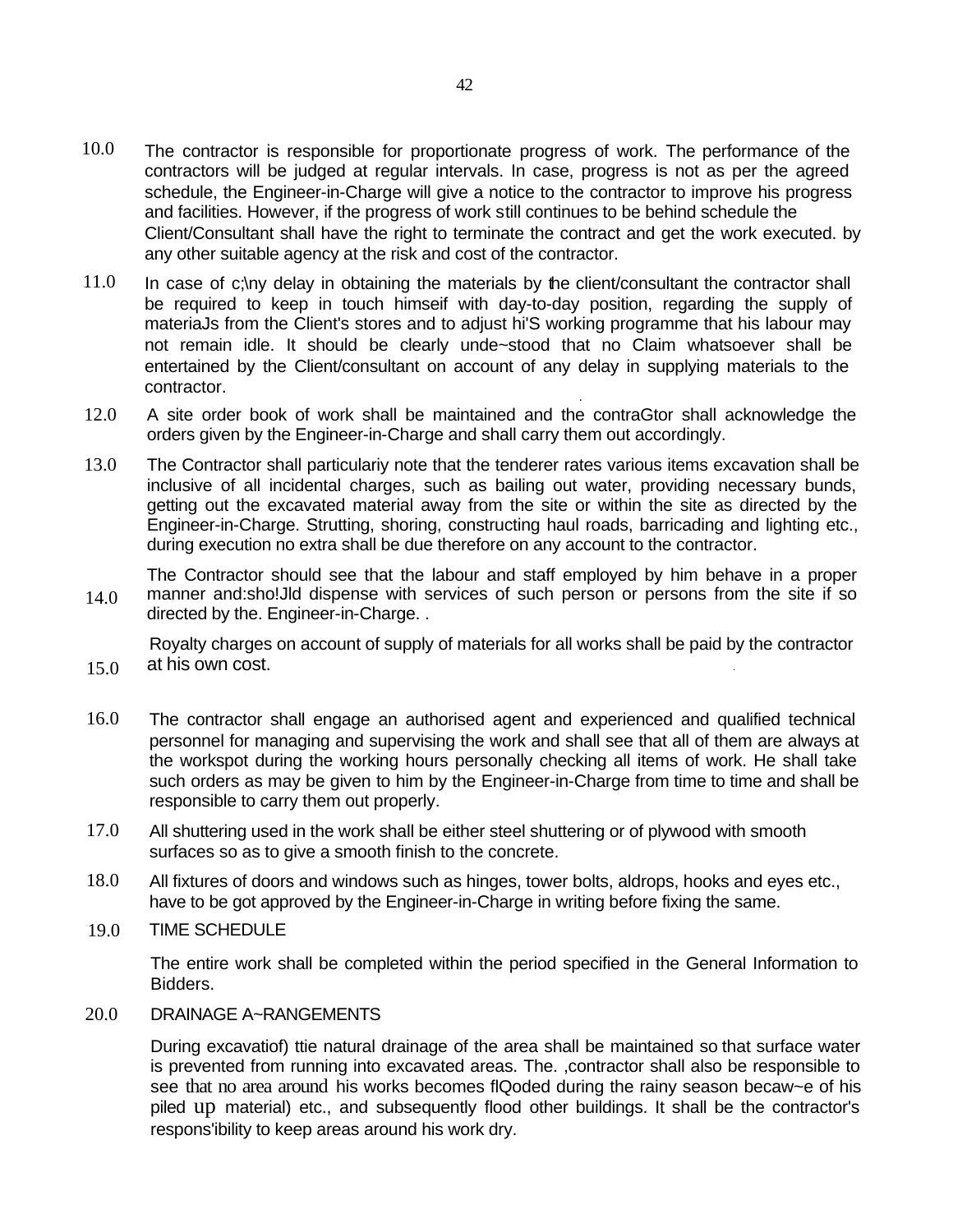**The cost of repairing flood damage shall be the sole responsibility of the contractor. Excavation shall be done from top to bottom.** Undermining or under butting shall not be done.

### 21.0 **PLAN OF OPERATION AND CO-ORDINATION**

For execution of the work under the contract the contractor shall be required to co-ordinate his work with that of other contractors performing work at the site and also in the same areas. So far as practicable all contractors shall have equal rights to use af! roads, ground and facilities made available for the joint use of the contractors. In case of disagreement regarding such use, the decision of the ciient/Consultant shallgo.vern;

if itis ,envisaged that other 'works such as installation of sanitary, water supply and electrical arrangements, equipment, piping and other works not covered in this contract have to be carried outby other agencies along with this work, the contractor shall permit such works to be carried out without, any hindrance and fully co-ordinate his activities with other agencies. No compen~ation or claim for such contingencies shall be entertained.

#### 22.0 **SAFETY**

The contractor shall take necessary precautions to ensure safety of his crew, materials, equipment and the works during the period of the contract. No claim from the contractor for loss of or damage to equipment, materials, crew of the works during the course of the work due to natura:t causes like cyclones, gales, floods, rpins or other causes or combination of causes will be ~mtertained by the Client/Consultant. The contractor shall be fully liable to compensate, the Client/Consultant for any loss or damage to worked till the time for taking over .of the work by the company.

Excavation where directed by the Engineer-in-Charge shall be securely fenced and provided with proper caution signs, conspicuously displayed during the day and properly illuminated with red lights during the night to avoid accidents.

The contractor shall take adequate protective measures to see that the excavation operatiol)s do not damage the adjoining structures or dislocate the services. Water supply pipes sluice valv~ chambers, sewerage pipes, manholes, drainage pipe and chambers, communic~tion"cables, power supply cables, etc., not within the course of excavation shall be properly supported and adequately protected so that these services remain functional.

Excavation shall not be carried out below the foundation level of adjacent buildings/ structures until underpinning, shoring etc., is done as per the directions of the Engineerin-Charge for which payment shall be made separately.

For the safety of persons red flags shall be prominently displayed around the area where blasting operations are to be carried out. All the workers at site except those who actually ignite the fuse, shall withdraw to a safe distance of at least 200 meters from the blasting site. Audio warning by blowing whistle shall be given before igniting the fuse.

Blasting work if required shall be done under careful supervision and trained personnel shall be employed. Blasting shall not be done within 200 meters of an existing structure, unless specifically permitted by the Engineer-in-Charge in writing.

#### 23.0 **MODE OF MEASUREMENT**

Mode of measurement when not specified in the tender shall be in accordance with the relevant Indian Standard Specifications and where not spelt out in BIS the Client's/ Consultants decision shall be final and binding on the contractor.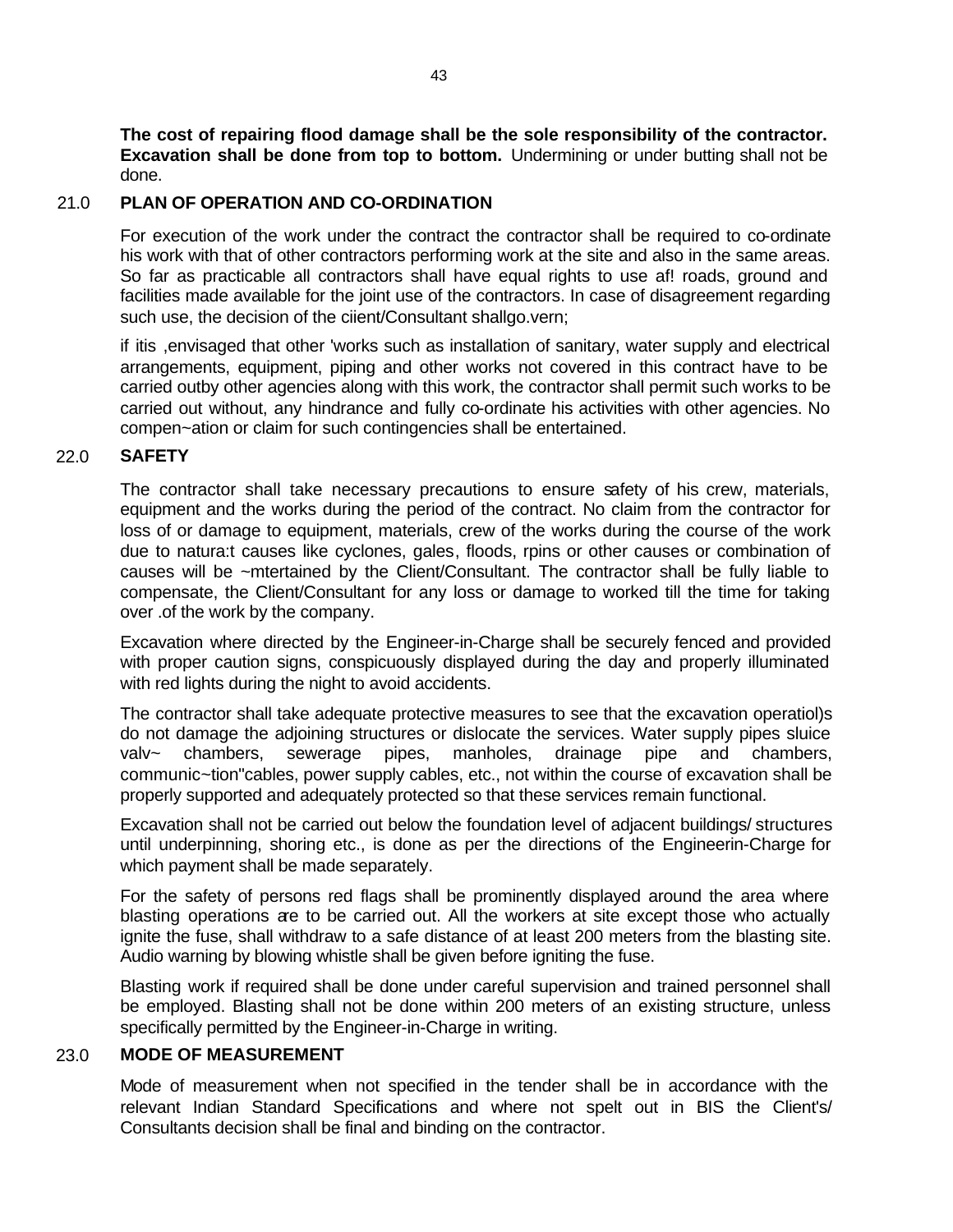#### 24.0 **ASSISTANCE FOR TAKING MEASUREMENTS**

The contractor shall provide necessary labour and assistance to the Client/Consultant for checking layout, alignments, levels and other survey works connected with the execution of work and also for taking measurement for finialised works at no extra cost to the company/ consultant.

#### 25.0 **SCHEDULE OF QUANTITIES AND RATES**

. The schedule of quantities to be read in cQnjunction with these special conditions, general conditions of contract. Specifications, drawings and schedule of supply of materials detailing materials to be supplied by the Client/Consultant and documents forming part of this contract.

Cement and Steel will be issued free of cost to the contractor.

Rates quoted shall include labour, materials, tools, plants, appliances, transport, equipment, taxes, duties, octroi, levies water and power supply, metering and consumption charges, temporary plumbing, cost of storage sheds for materials, contractor's supervision, overheads, profits, general risks or liabilities and all that is necessary for the satisfactory completion of the job, other than s.ervices and material supplied free by the Client/ Consultant. The rates shall be firm and shall not be subject to exchange variations, labour conditions or any conditions whatsoever other than what is approved in the contract.

#### 26.0 **SITE ORGANISATION**

The contractor shall furnish a list of plant and equipment that he proposes to bring to site for the execution of the work. He shall also furnish full details of engineering and managerial organisation along with the names and experience of senior engineers and experience of engineers and supervisors who will be posted by him for this work.

#### 27.0 **POWER SUPPLY IF PROVIDED BY THE COMPANY**

The power supply to the contractor will be provided free of cost at one point subject to the following conditions:

- i) This power shall not be used for domestic purposes.
- ii) The contractor shall make his own arrangements for the distribution of power to his
	- works from the poiDt of supply with metering arrangements.
- It shall be the responsibility of the contractor to provide and maintain the complete installation on the load side of the supply with due regard to the safety requirements at site. All cabling and installations shall comply in all respects with the appropriate statutory requirements given in the fqllowing : iii)
- Indian Electricity Act 1910 (as amended) (a)
- Electricity supply Act 1948 (as amended) (b)
- Indian Electricity Rules, 1956 (as amended) and. shall be subject to approval of the Client/Consultant. (c)
- The power supply will also be regulated as per terms and conditions of supply of iv)
- Kerala State Electricity Board. , v)

The contractor sha,ll maintain the power factor at not less than 0.70 by installing, if necessary, at his own cost, suitable corrective devices. The contractor's failure to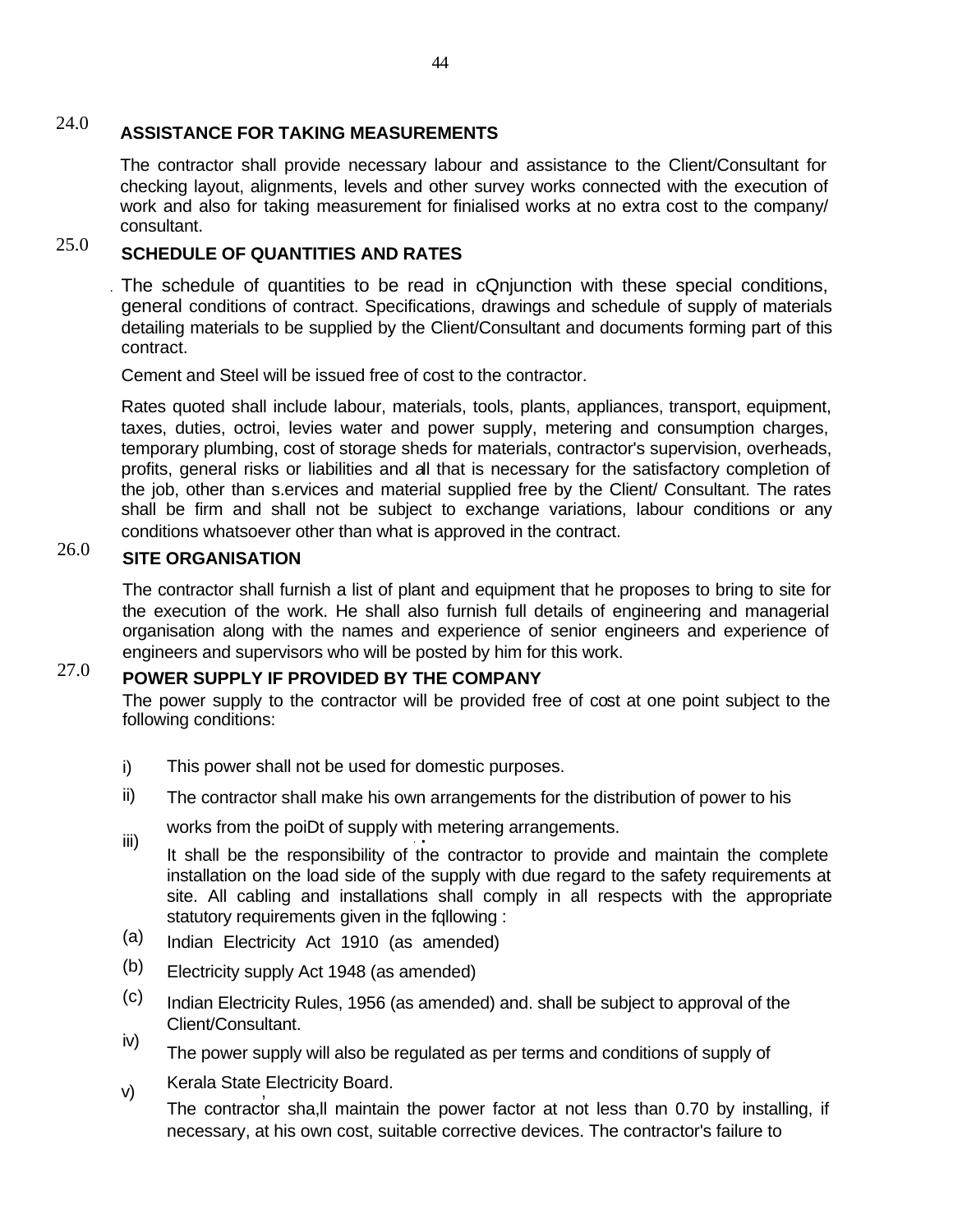take up necessary action in this regard within a period stipulated by the Client/ Consultant may entail installation of the necessary corrective devices by the Client Cons'ultant at the contractor's risk and cost.

- vi) The company/consultant will not be liable for any loss or damage to the contractor's equipment as ~ result of the variations in voltage of frequency ,or interruptions in power supply. In the event of any power failure/interruption/stoppage of power supply for a continuous period not exceeding 24 hours, the, contractor will be eligible only for reasonable extension' of time and not for any compensation on this account.
- " vii) The company/consultant will not be liable for any loss to the contractor arising from interruption, failure or stoppage of works and any, attendant delays consequent upon such interruptions, failure or stoppage of power supply or variations in voltage or frequency.
- viii) After completion of the works the contractor shall promptly dismantle the distribution and other facilities he may have erected at his own cost.

#### 28.0 **'STEEL AND CEMENT**

Owner will issue as per terms and conditions set forth in the general conditions of contract, cement and steel free of cost subject to the following conditiC?ns. :

- 1. The CONTRA8TOR shall bear all other costs including lifting, carting from issue points to work site/CONTRACTOR's store, custody and handling etc., and return of surplus/serviceable/scrap materials to OWNER's storage points to be designated by the OWNER and no separate payment for such expenditure will be made.
- 2. All steel shall be issued in available lengths and no claim for extra payment on account of issues of non-standard lengths will be entertained. Cement as received from the manufacturer/stockist will be issued to the CONTRACTOR. The theoretical weight of each bag of c,ement for ISSUE PURPOSES will be considered as 50 kgs. or 20 bags per M.T.

Cement bags weighting upto 4% (four percent) less wilfbe accepted by the CONTRACTOR, and charged for, as 50 kgs. per bag. Any shO'rtagein the weight of any cement bag(s) by more than 4% (four percent) will be to OWNER'S account. Jf such shortages are pointed out by the CONTRACTOR at the OWNER's stores at the time of issue of cement and no claims will be entertained if such shortages are pointed out after issue of cement. Same principle will be applicable also in case of return of surplus cement by the CONTRACTOR to OWNER's storage point. The CONTRACTOR will be charged fO,r the cement issued to

him based on this weight. Steel materials shall be issued on weight basis. ,

- 3. All materials supplied to the CONTRACTOR by the OWNER being the property of OWNER shall be stacked at site in such a manner that easy physical verification and inspection by the OWNER's representative or the Engineer according to the registers of account maintained on site, can be done at anytime, whenever required.
- The CONTRACTOR shall maintain proper account of all such materials and shall submit returns and documents as directed by the Engineer in regard to their procurement and consumption, at every running bill. The CONTRACTOR shall submit a statement in quadruplicate reconciling the quantities of materials drawn from the OWNER with the quantities consumed. 4.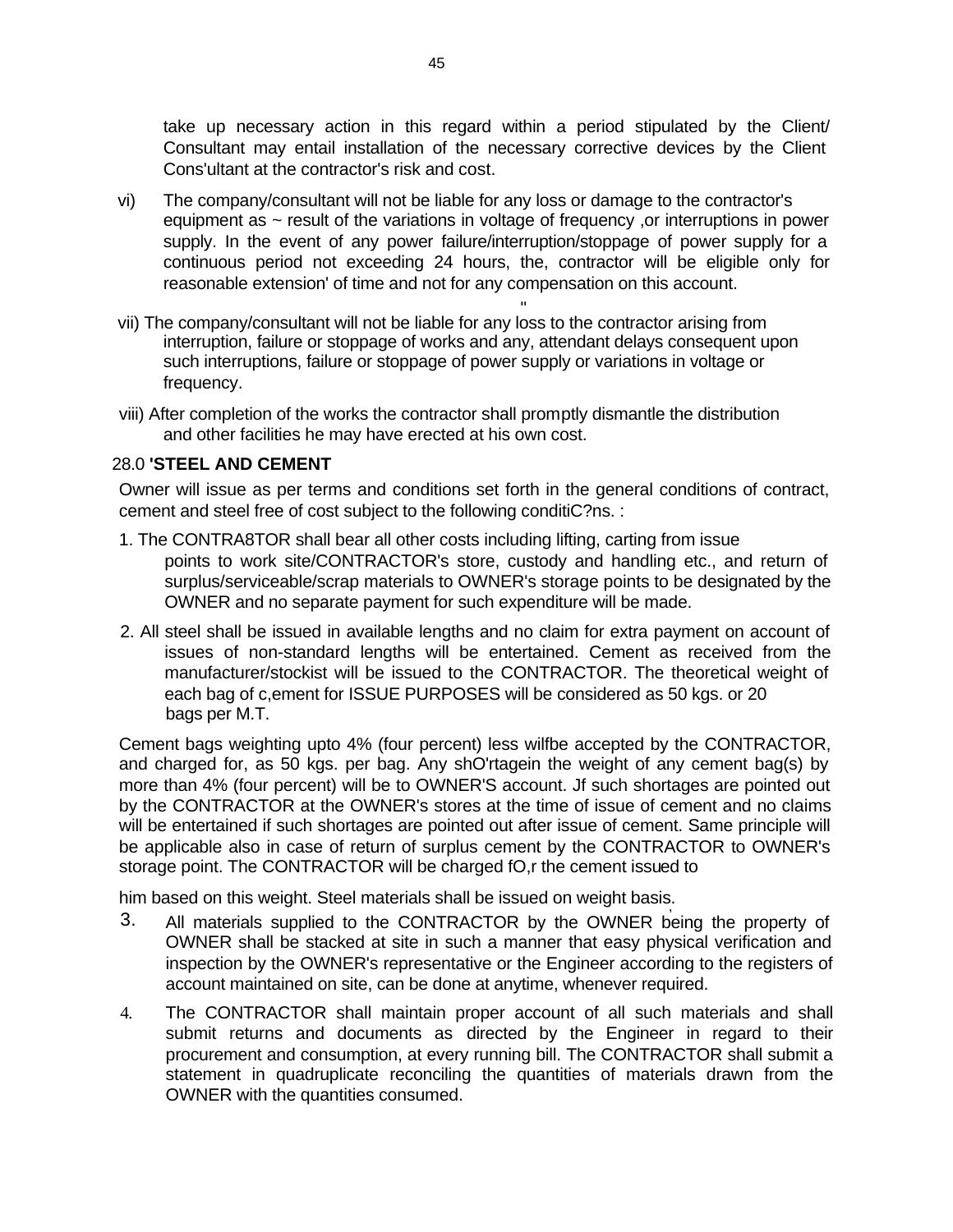5. a) All the steel and cementissued by the OWNER shall be fully accounted. The percentage maximum wastage over theoretical consumption allowed would be as under:

| Cement           | 3%                  |
|------------------|---------------------|
| Steel bars       | $3% + 5%$ flyoff    |
| Structural steel | $3\% + .5\%$ flYOff |
| and plates       |                     |

- b) The scrap arising out of steel bars and structural steel and reinforcement steel would be returned to Owner free of cost subject to a ceiling of as mentioned above.
- For excess wastage and or for non-returning of scrap, recovery will be made at double the free market, rate prevailing at the time of finalisation of the work order subject to a minimum of Rs. 5,500/- per M.T. of cement and Rs. 30,300 per M.T. of steel bars. Struct.ural steel Rs. 31,900/- per M.T. and M.S. plates Rs. 38,600/- per M.T. . c)
- Rolling marging shall be accounted and absorbed by the contractor in his quoted rates and nothing extra shall be paid because of rolling margin. d)

#### 6. **Scrap & Serviceable Material** a)

For the purposes of accounting of reinforcing steel and structural steel other than M.S. Plates issued by the OWNER, all cut pieces measuring in length of . 2 M and above when returned to OWNER's storage points, shall be treated as serviceable material and will be given full credit by OWNER.

For the purpose of accounting of M.S. Plates all plates measuring less than 1 M2 in area and having any dimensions less than 200 mm shall be treated as wastage/scrap.

All scrap steel material shall be returned to OWNER's storage point along with certificate of reconciliation given by the Engineer. In case of demolition item, reinforcement after proper cleaning should be deposited to Owner Stores and proper records of weightment should be maintained. Excess cement, when returned to OWNER's storage issue points in good conditions (as certified by Engineer), will be given full credit while accounting wastage. (Theoretical cement consumption for reconciliation shall be as per CPWD norms).

The rolling margin for steel item will not be paid separately as the rates quoted for item are deemed to have included for the same. However, for reconciliation

. purpose, rolling margin. will be accounted based on the actual difference between weightment and theoretical weight. b)

In case of non-availability of M.S. Plate in required thickness for either base plate or filler plates it will be built-up with two or more plates of lesser thickness and contractor shall not be paid extra for additional welding and fabrication. c)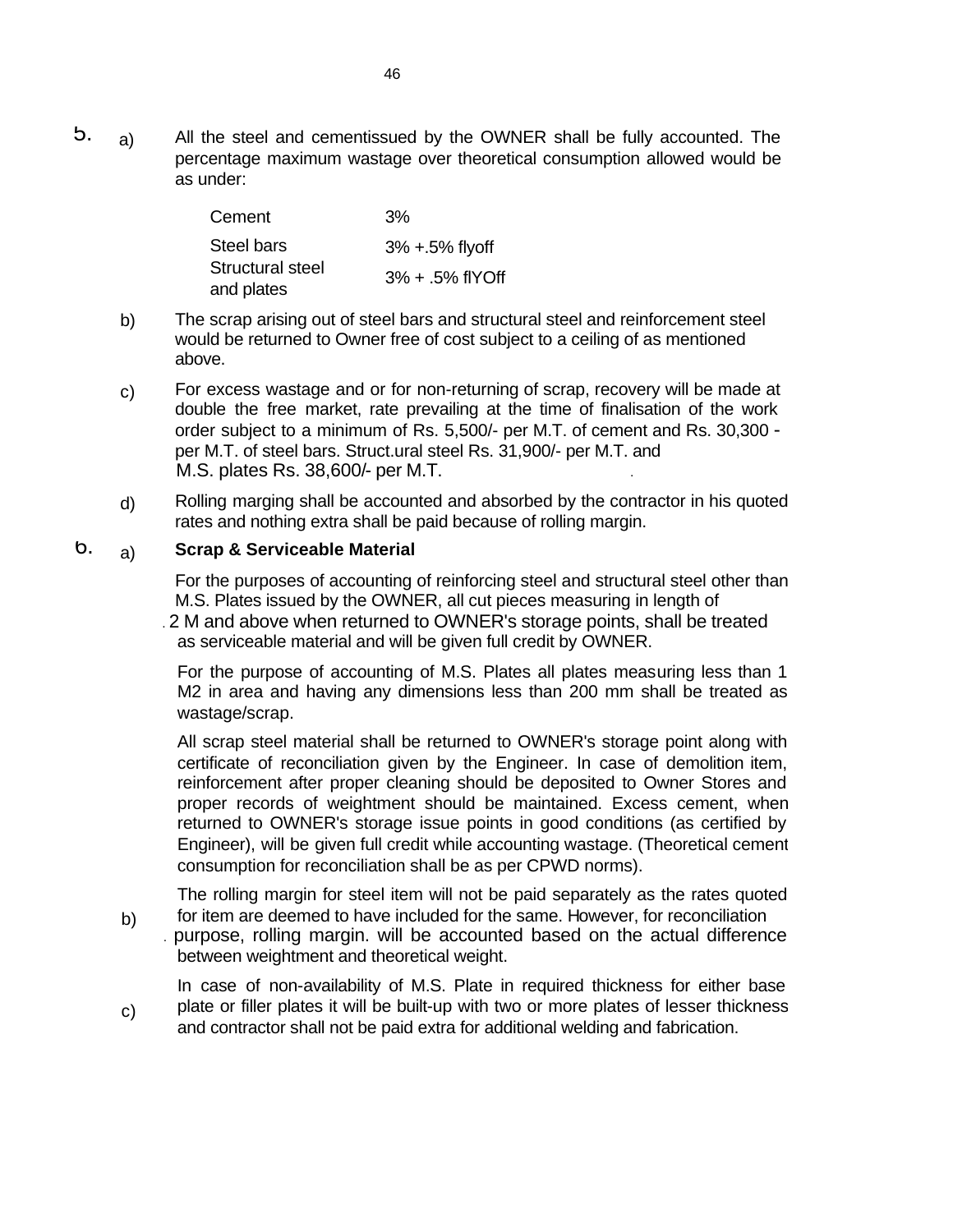5. a) All the steel and cementissued by the OWNER shall be fully accounted. The percentage maximum wastage over theoretical consumption allowed would be as under:

| Cement           | 3%                  |
|------------------|---------------------|
| Steel bars       | $3% + 5%$ flyoff    |
| Structural steel | $3\% + .5\%$ flYOff |
| and plates       |                     |

- b) The scrap arising out of steel bars and structural steel and reinforcement steel would be returned to Owner free of cost subject to a ceiling of as mentioned above.
- For excess wastage and or for non-returning of scrap, recovery will be made at double the free market, rate prevailing at the time of finalisation of the work order subject to a minimum of Rs. 5,500/- per M.T. of cement and Rs. 30,300 per M.T. of steel bars. Struct.ural steel Rs. 31,900/- per M.T. and M.S. plates Rs. 38,600/- per M.T. . c)
- Rolling marging shall be accounted and absorbed by the contractor in his quoted rates and nothing extra shall be paid because of rolling margin. d)

#### 6. **Scrap & Serviceable Material** a)

For the purposes of accounting of reinforcing steel and structural steel other than M.S. Plates issued by the OWNER, all cut pieces measuring in length of . 2 M and above when returned to OWNER's storage points, shall be treated as serviceable material and will be given full credit by OWNER.

For the purpose of accounting of M.S. Plates all plates measuring less than 1 M2 in area and having any dimensions less than 200 mm shall be treated as wastage/scrap.

All scrap steel material shall be returned to OWNER's storage point along with certificate of reconciliation given by the Engineer. In case of demolition item, reinforcement after proper cleaning should be deposited to Owner Stores and proper records of weightment should be maintained. Excess cement, when returned to OWNER's storage issue points in good conditions (as certified by Engineer), will be given full credit while accounting wastage. (Theoretical cement consumption for reconciliation shall be as per CPWD norms) .

The rolling margin for steel item will not be paid separately as the rates quoted for item are deemed to have included for the same. However, for reconciliation

. purpose, rolling margin. will be accounted based on the actual difference between weightment and theoretical weight. b)

In case of non-availability of M.S. Plate in required thickness for either base plate or filler plates it will be built-up with two or more plates of lesser thickness and contractor shall not be paid extra for additional welding and fabrication. c)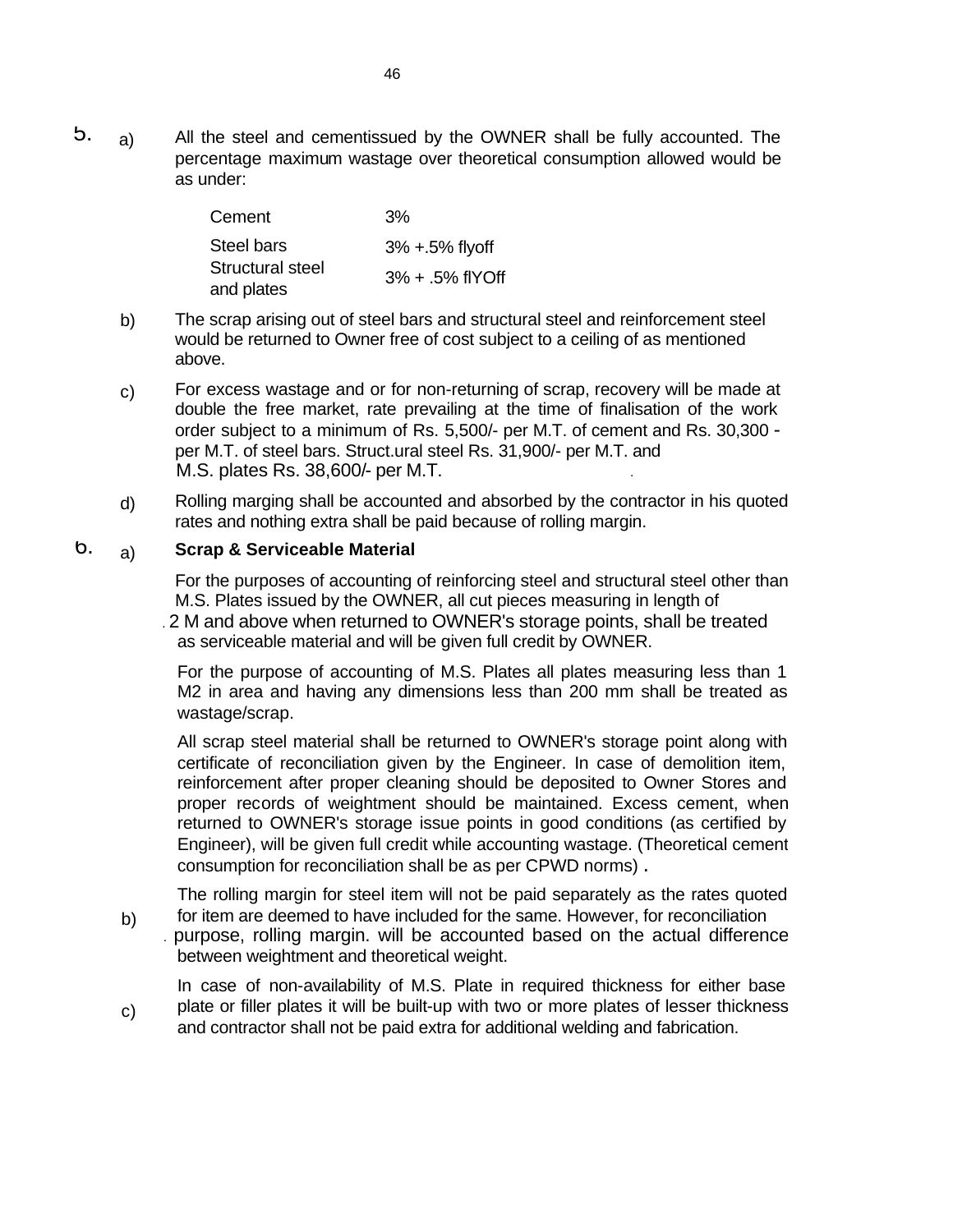and/or Consultant or being executed or procured or being procured by OWN( Consultant of other AgenCies within the premises of all WORK of OWNER, if su damage is due to fault and/or the negligence or wilful acts or omission of CONT his employees, agents, representatives or sub-Contractors.

7.3.2 CONTRACTOR shall idemnify and keep OWNER and/or Consultant harmless of including claims for damage to property other than OWNER'S and/or Consultants arising under or by 'reason of this agreement if such claims result from the fa negligence or wilful acts or omission of CONTRACTOR his employee~ representative or Sub-Contractors.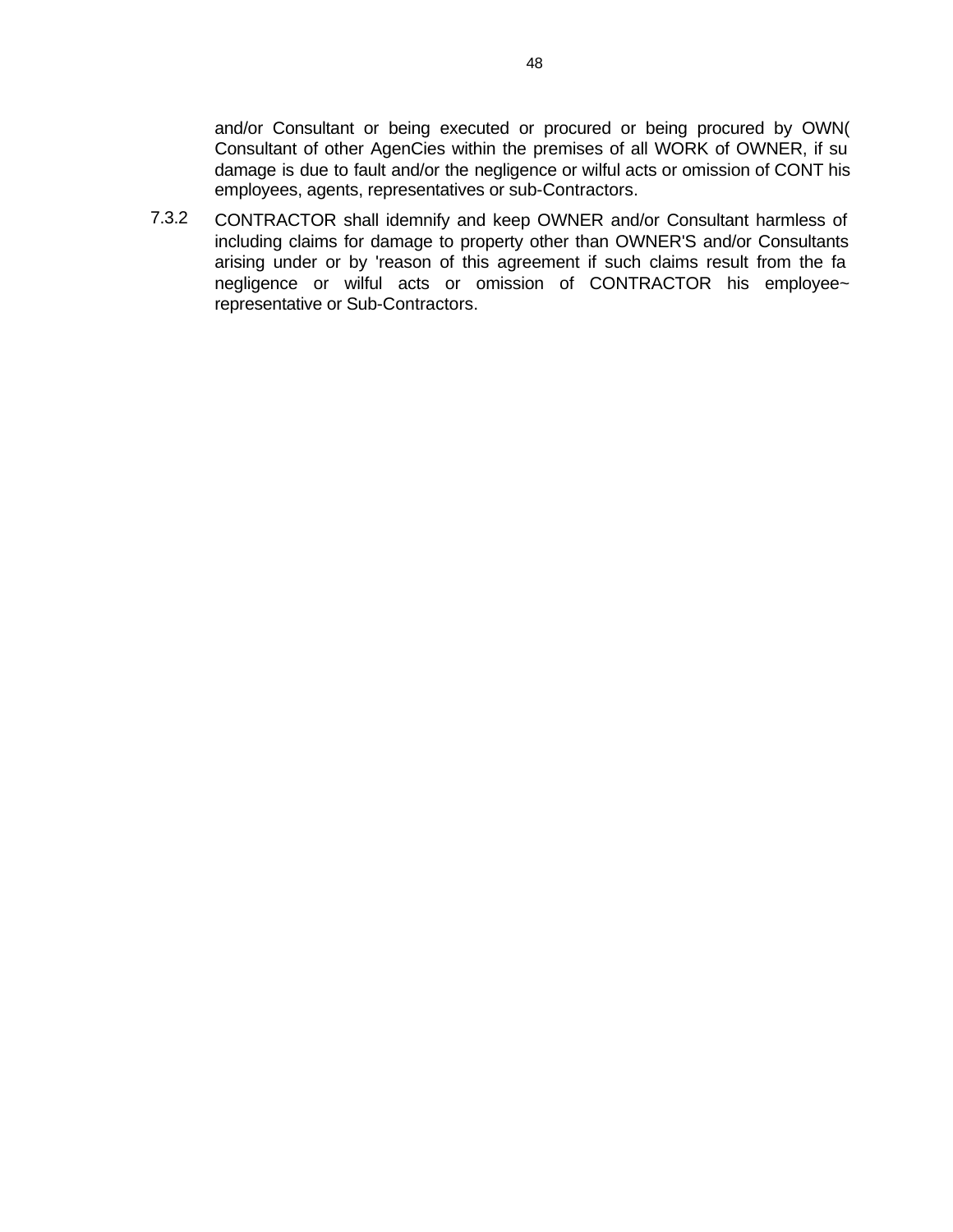and/or Consultant or being exe<sup>&RT</sup>ECLE plocured or being procured by OWNER and/or Consultant of other AgenCies within the premises of all WORK of OWNER, if such loss or damage is due to fault and/or the negligence or wilful acts or omission of CONTRACTOR, his employees, agents, represen**tati<del>ys</del> our ub Aws**ractors.

- 7.3.2 CONTRACTOR shall idemnify and keep OWNER and/or Consultant harmless of all claims including claims for damage to property other than OWNER'S and/or Consultants, property arising under or by 'reason of this agreement if such claims result from the fault and/or negligence or wilful acts or omission of CONTRACTOR his employees, agents representative
- 8.1 Begingence or williams<br>or Sub-Contractors.
- 8.1.1

- 8.1.2
- 8.1.3
- 8.1.4
- 8.1.5
- 8.2

3.3 L3.1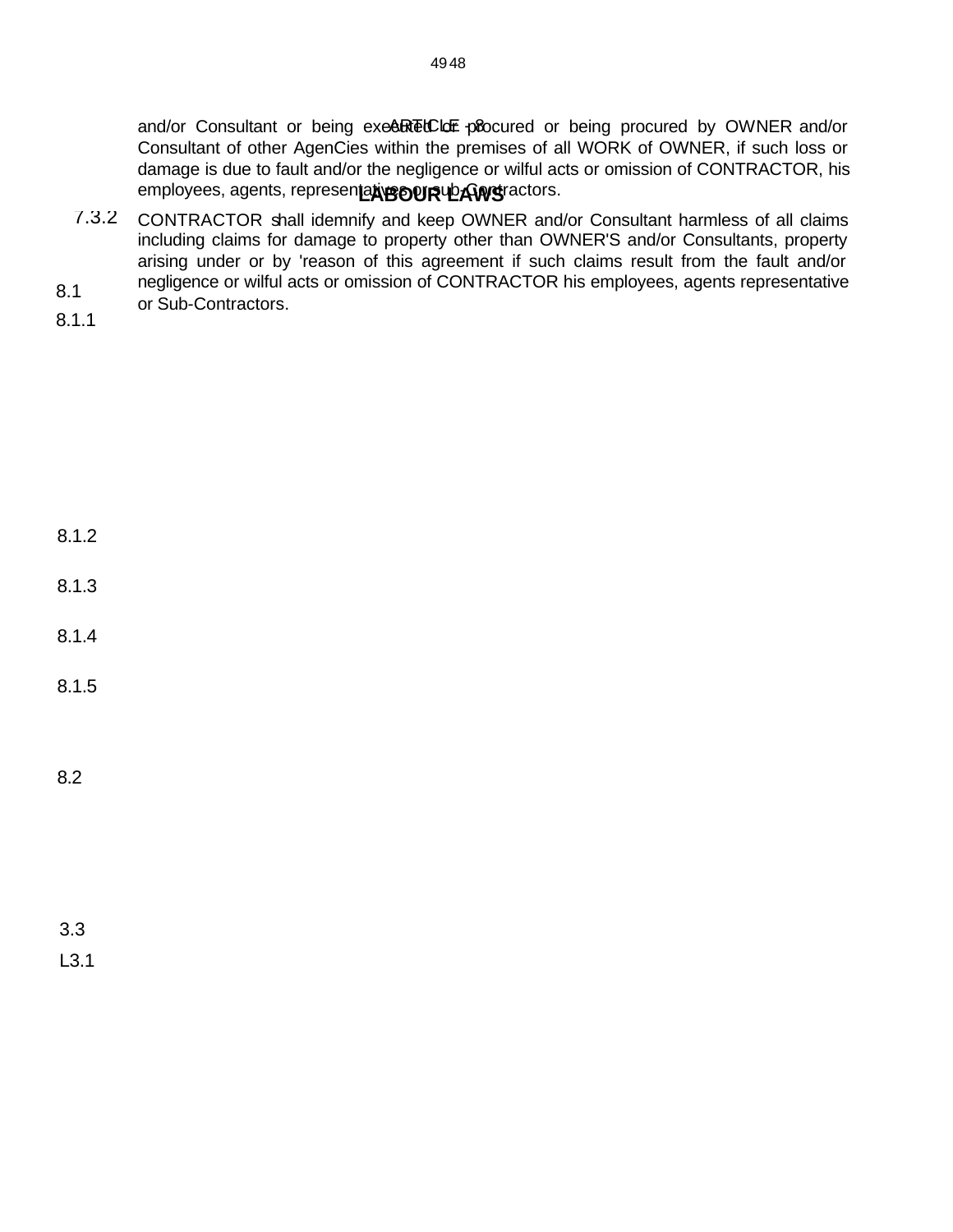## **LABOUR LAWS**

Responsibility for labour Laws/instructions

The contractor shall be responsible for compliance of the various statutory provision the legal requirements, maintenance of the requisite records/registers submission of periodical reports/returns in respect of Labour/Industrial Law, Acts, Rules and notifications issued thereunder by the appropriate Government/Competent Authority from time to time at his own risk and cost such as (i) Contract Labour (Regulations & Abolition) Act 1970, (ii) Factories Act 1948, (iii) Payment of Wages Act 1936, (iv) Minimum Wages Act 1948, (v) Maternity Benefit Act 1961, (vi) Workmen's Compensation Act 1923, (vii) Employees Provident Fund and Family Pension Fund Act 1952. (viii) Payment of Bonus Act 1965, (ix) Employees State Insurance Act 1948 etc.

No child labour shall be employed on WORK, the age limit being as specified by the local labour authorities from time to time.

CONTRACTOR shall not pay less than what is provided under'law to labours engaged by him on WORK.

CONTRACTOR shall at his expense' comply with and see that his sub-contractors also comply with all labour laws and keep OWNER idemnified in respect thereof.

In addition to above, rules and regulations as contained in Contract Labour (Regulation and Abolition) Act 1970, will also be applicable for this CONTRACT. For this purpose of registration as per the above Act CONTRACTOR may contact and/or Consultant for further details.

### **IMPLEMENTATION OF APPRENTICES ACT** 1964

CONTRACTOR shall comply with the provisions of the Apprentices Act. 1964 and the Rules and Orders issued thereunder from time to time. If he fails to do so, his failure will be a breach of CONTRACT and the Engineer-in-Charge and/or Consultant may at his discretion, cancel CONTRACT CONTRACTOR shall also be liable for any pecuniary liab!lity arising on account of any violation by him of the provision of t~e Act.

### **CONTRACTOR TO IDEMNIFY OWNER**

CONTRACTOR shall idemnify OWNER and every member, officer and employee of OWNER, and/or Consultant also the Engineer-in-Charge and/or Consultant and his staff against all actions, proceedings, claims, demands, costs and expenses whatsoever arising ol:lt of or in connection with the matters referred to in clause 7.3 and elsewhere and all actions, proceedings, claims, demands, costs and expenses which may be made against OWNER and/or Consultant for or in respect of or arising out of any failure by CONTRACTOR in the performance of his obligations under the Contract Document OWNER and/or Consultant shall not be liable for or in respect of any demand or compensation payable by law in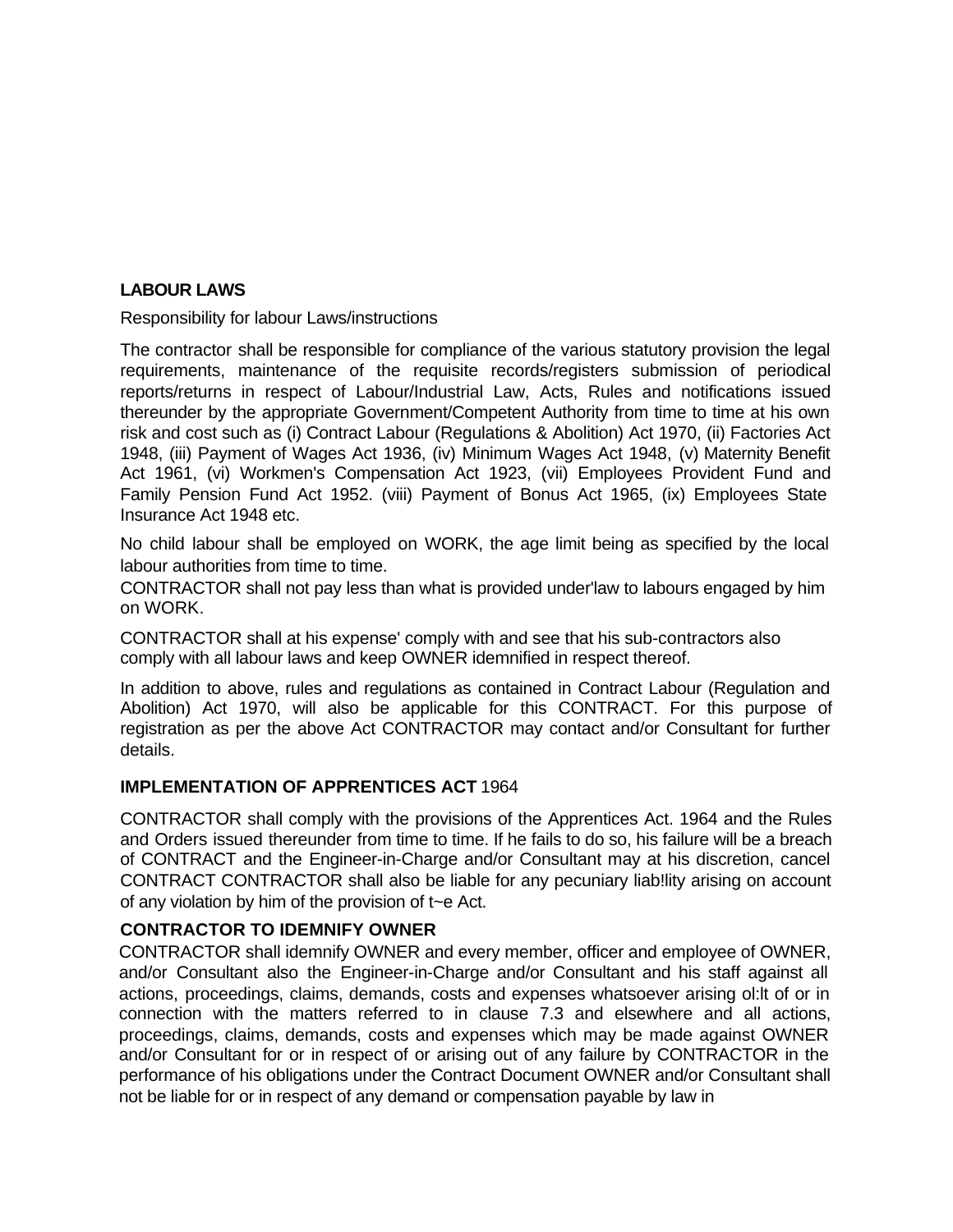respect of or in consequence of any accident or injury to any workmen or other person in the employment of CONTRACTOR or his Sub-Contractor and CONTRACTOR shall idemnify and keep idemnifiedOWNER and/or consultant against all such damages and compensations and against all claims, damages, proceedings, costs, charges and expenses whatsoever in respect thereof inrelation thereto.

#### 8.3.2 PAYMENT OF CLAIMS AND DAMAGES

Should HOC have to pay any money in respect of any claims or demands the amount so paid and the costs incurred by HOC shall be charged to and paid by contractor and contractor shall not be at liberty to dispute or question the right HOC to make such payments notwithstanding the same having been made without his consent of authority or in law or otherwise to the country.

8.3.3 In every case in which by virtue of the provisions of section 12, sub-section (1) of Workmen's Compensation Act, 1923 "or other applicable provision of Workmen's Compensation Act or any other Act. OWNER is obliged to pay compensation to workman employed by CONTRACTOR in execution of WORK. OWNER will recover from CONTRACTOR the amount of compensation so paid, and without prejudice to the rights of OWNER under section 12, sub-section (2) of the said Act. OWN ER shall be at liberty to recover such amount or any part thereof by deducting it from the Security Deposit or from any sum due to CONTRACTOR whether under this CONTRACT or otherwise. OWNER shall not be bound to contest any claim made under section 12, sub-section (1) of the said Act, except on written request of CONTRACTOR and upon his giving to OWNER full security for all costs of which OWNER might become liable in consequence of contesting such claim.

#### 8.4 HEALTH AND SANITARY ARRANGEMENT FOR WORKERS

In respect of all labour directly or indirectly employed in WORK for the performance of CONTRACTOR'S part of this CONTRACT, CONTRACTOR shall comply with or case to be complied with all the "rules and regulations of the local Sanitary and other Authorities or as framed by OWNER from time to time for the protection of health and sanitary arrangements for all Workers.

#### 8.5 EMPLOyMENT OF ADULT AND FEMALE PERSONS

Contractor will employ only adult persons and females will not be allowed to work between 6.00 p.m. and 7.00 a.m. next day.

#### 8.6 EMPLOYEES STATE INSURANCE ACT.

CONTRACTOR agrees to and does hereby accept full and exclusive liability for compliance with all obligations imposed by the Employee's State Insurance Act 1948, and CONTRACTOR further agrees to defend, idemnify and hold OWNER harmless from any

liability or penalty which may be imposed by the Central, state, of Local authority by reason of any asserted violation by CONTRACTOR or Sub-Contractor of the Employee's State Insurance Act 1948, and also from all claims, suits or proceeding that may be brought against OWNER" arising under, growing out of or by reasons of the WORK provided for by this CONTRACT whether brought by employees of CONTRACTOR, by third parties or by Central or State Government authority or any political sub-division thereof. .

OWNER shall retain such sum as may be necessary from the Contract Value until CONTRACTOR shall furnish satisfaqtory proof that all contributions as required by the Employee' State Insurance Act, 1948, have been paid.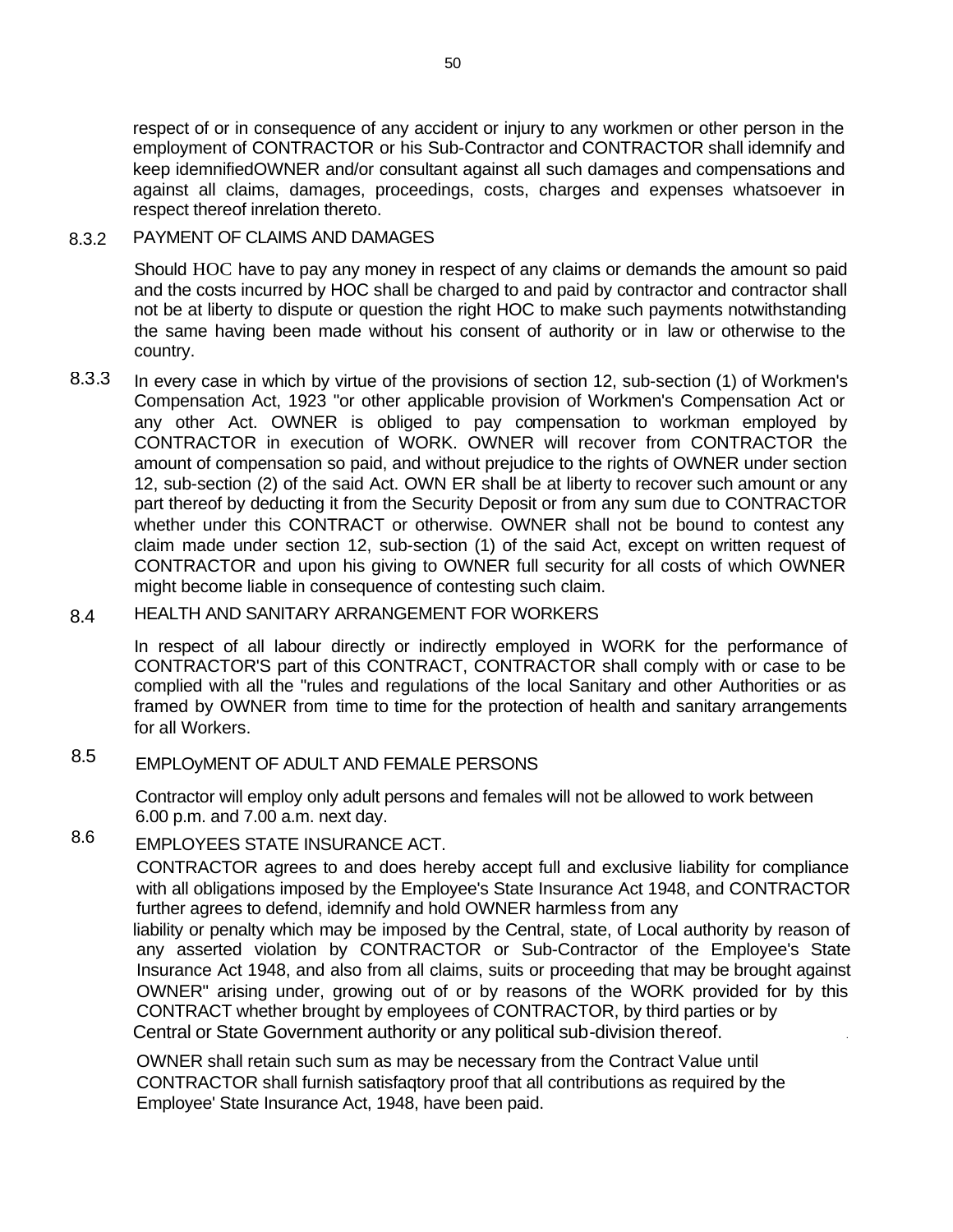# 8.7 **WORKMAN'S COMPENSATION AND EMPLOYEE'S LIABILITY INSURANCE**

Insurance shall be affected for all CONTRACTOR'S employees engaged in the performance of this CONTRACT. If any part of WORK is sublet, CONTRACTOR shall require the Sub-Contractor to provide Workman's Compensation and employer's liability insurance for the latter's employees if such employees are not covered under CONTRACTOR'S Insurance.

B.B

## **ANY OTHER INSURANCE REQUIRED UNDER LAW OF REGULATIONS OR BY OWNER**

CONTRACTOR shall also carry and maintain any and all other insurance which he may be required urider any law or regulation 'from time to time. He shall also carry and maintain any other insurance which may be required by OWNER.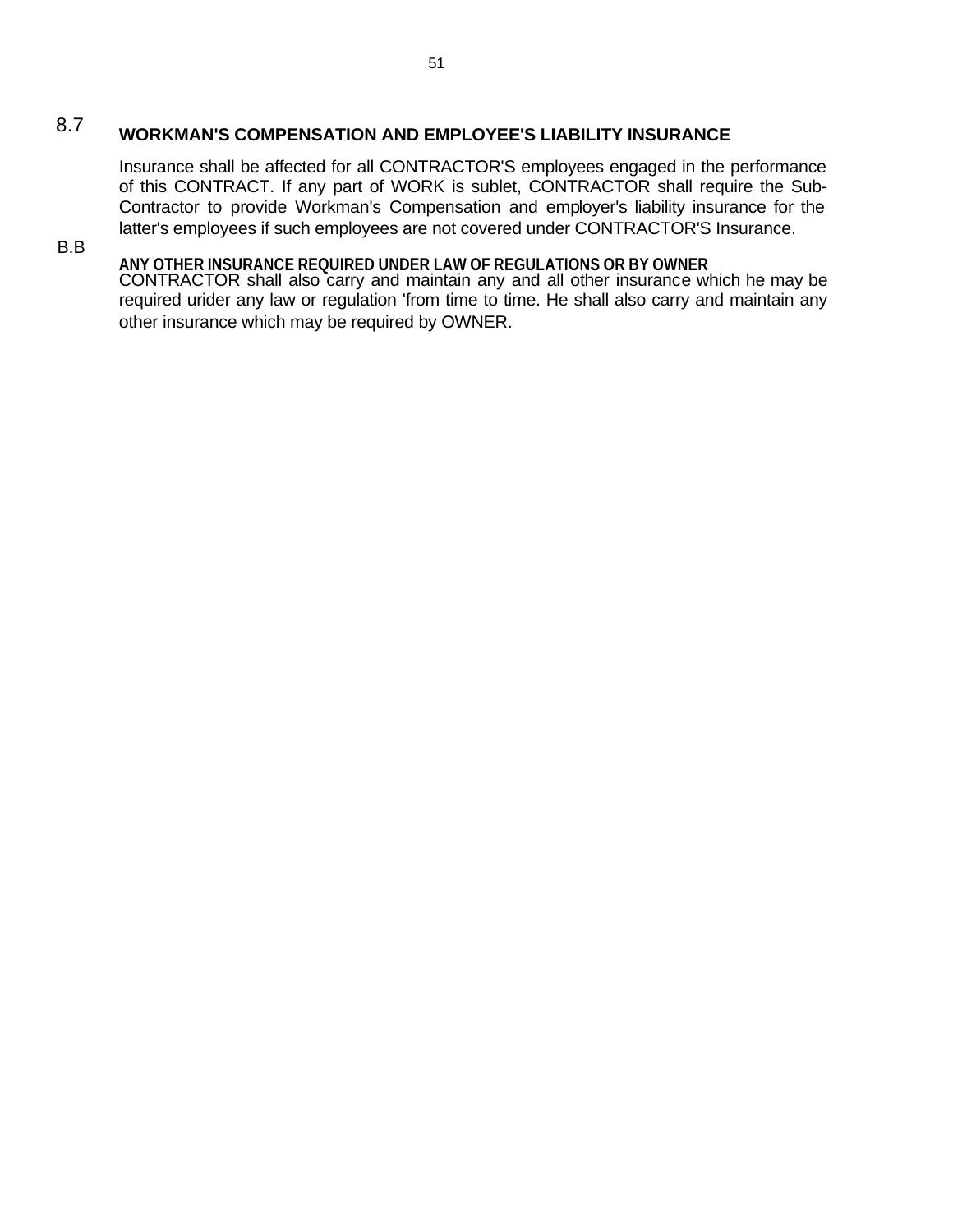### ARTICLE - 9

# **SAFETY REGULATIONS**

- 9.1 In respect of all Labour, drectly or indirectly employed in WORK for the performance of CONTRACTOR'S part of this Agreement. CONTRACTOR shall at his own expense arrange for" all the safety provisions as per,9afety c~des of C.P.W.D., Indian Standards institution. The Electricity Act,. The Mines Act and such other acts as applicable.
- 9.2 CONTRACTOR shall also observe and abide by all safety regulations of OWNER as given below: ' , '
- 9.2.1 Carrying Match Boxes and Lighters/\$moking
	- i) Carrying match boxes and lighters within the HOC premises is not permitted.
	- ii) Smoking may be permitted in area specially designated by safety department. Hi)

Company reserves right to withdraw smoking facilities without assigning reasons. Safety

- 9.2.2 Clearance Procedure
	- i) Any Work carried out within, the HOC must be covered' by a work permit issued by supervisor of area inVolved. In addition, a safety permit must be obtained from the Safety Depgrtment prior to commencement of the' following types of Work.
	- a) Any. Work, involying open flames and sparks such as welding, gas cutting, soldering, grinding, use of hurricane lamps, petromax etc.
	- b) Sand blasting
	- c) Use of gasoline,> diesel or electric power driven engines and tools.
	- d) Entry of vehicles inside the battery limits of process area within tank dykes and adjacent to pump houses/API separator and loading gantries.
	- e) Entry of personnel into any process or storage facilities that has been in service, sewers, sumps etc.
	- f) Entry into hazardous and potentially hazardous area, floating roof of storage tanks.
	- ii) All points stipulated in the safety permit must be strictly complied with
	- iii) The Company reserves the right to cancel a Work or safety permit without assigning reasons. When called upon to stop the Work by any Company personnel, CONTRACTOR shall immediately cease to continue the WORK. Before recommencement, fresh work and safety permits must be obtained.
- 9.2.3 Under no condition shall any CONTRACTOR'S personnel temper with or use any property belonging to HOC and Consultants without obtaining prior sanction from the supervisor of area concerned.
- 9.2.4 CONTRACTOR'S personnel shall stop their Work and proceed to a safe area in the event an emergency arises in the area they are working like in case of fire, oil spillage, power failure etc. Before recommenceme'nt of the WORK they should obtain clearance of supervisor o,f area involved.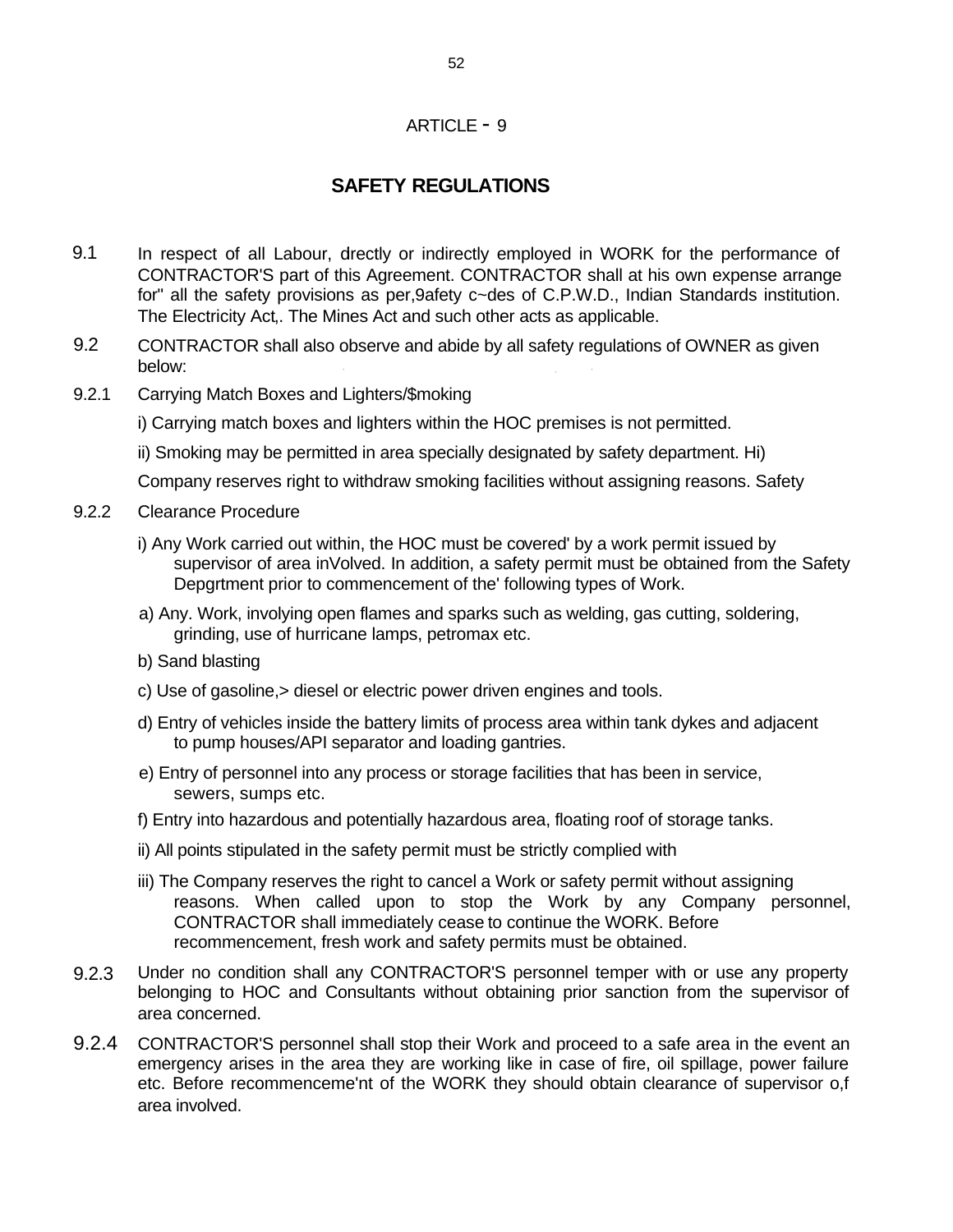- 9.2.5 i) Before erecting temp<;>rary shelters like sheds or tents anywhere within the HOC premises written permission of Safety department must be obtained.
	- U) Temporary fixtures like sheds, tents etc. shall be' erected' in conformity with normal safety standar.ds. That shed roof to such fixtures will not be permitted.
	- iii) Temporary pfping, hose connections and electrical wiring must not be laid in such a manner that they cause tripping or hitting hazard.
	- iv) 'All precautions shoul,d be taken to ensure that any temporary electric wiring used within HOC will not cause sparks.
- 9.2.6 Compressed gas cylinders shall be used in upright position. They must be firmly located on the ground. On a sturdy stand the cylinder should be chained to prevent accidental fall.
- 9.2.7 Good housekeeping must be practiced by CONTRACTOR personnel at all times while within the plant. During and after completion of WORK, they are to ensure that their Work area is keept clean and tidy. Materials and Equipment should be stored in a safe and orderly manner so that they will not block exits to roads, buildings, aisles, passages and approach to fire fighting Equipment such as fire hydrants, fire hoses and fire extinguishers or areas where emergency safety showers, electrical switch panels and switch rooms are located.

For the safe condition of certain WORK personal protective Equipment will be stipulated by

9.2.8 Safety Department or by supervisor of area concerned. CONTRACTOR shall provide such Equipment to their per~onnel.

CONTRACTOR'S personnel,shall not wear loose clothing while working around moving or rotating machinery and Equipment.

9.2.10 Any unsafe practices or disregard of normal safe working practices by CONTRACTOR'S personnel when pointed out by COMPANY personnel, shall be immediately corrected.

Personal Conduct

9.2.11

9.2.9

h

- Entering HOC premises whil.e under the influence of alcohol/narcotics is strictly forbidden. i)
- ii) Horseplay
- a) Fooling on the Work, mock fighting or fighting within the HOC premises will not be tolerated.
- b) Gambling within the HOC premises is strictly forbidden.
- c) Entering the HOC premises while in possession of weapons such as knives etc., is prohibited.
- d) CONTRACTOR'S personn'el shall not pick up quarrel or get into arguments with OWNER'S and/or. Consultant's personnel or act in any manner subversive of plant discipline. In case of any misunderstanding such problems should be referred to appropriate personnel in the department.
- .2.12 CONTRACTOR shall ensure that all State Traffic rules and regulations are complied with while motor vehicles are driven inside the HOC premises. In addition, the following points are also outlined for compliance: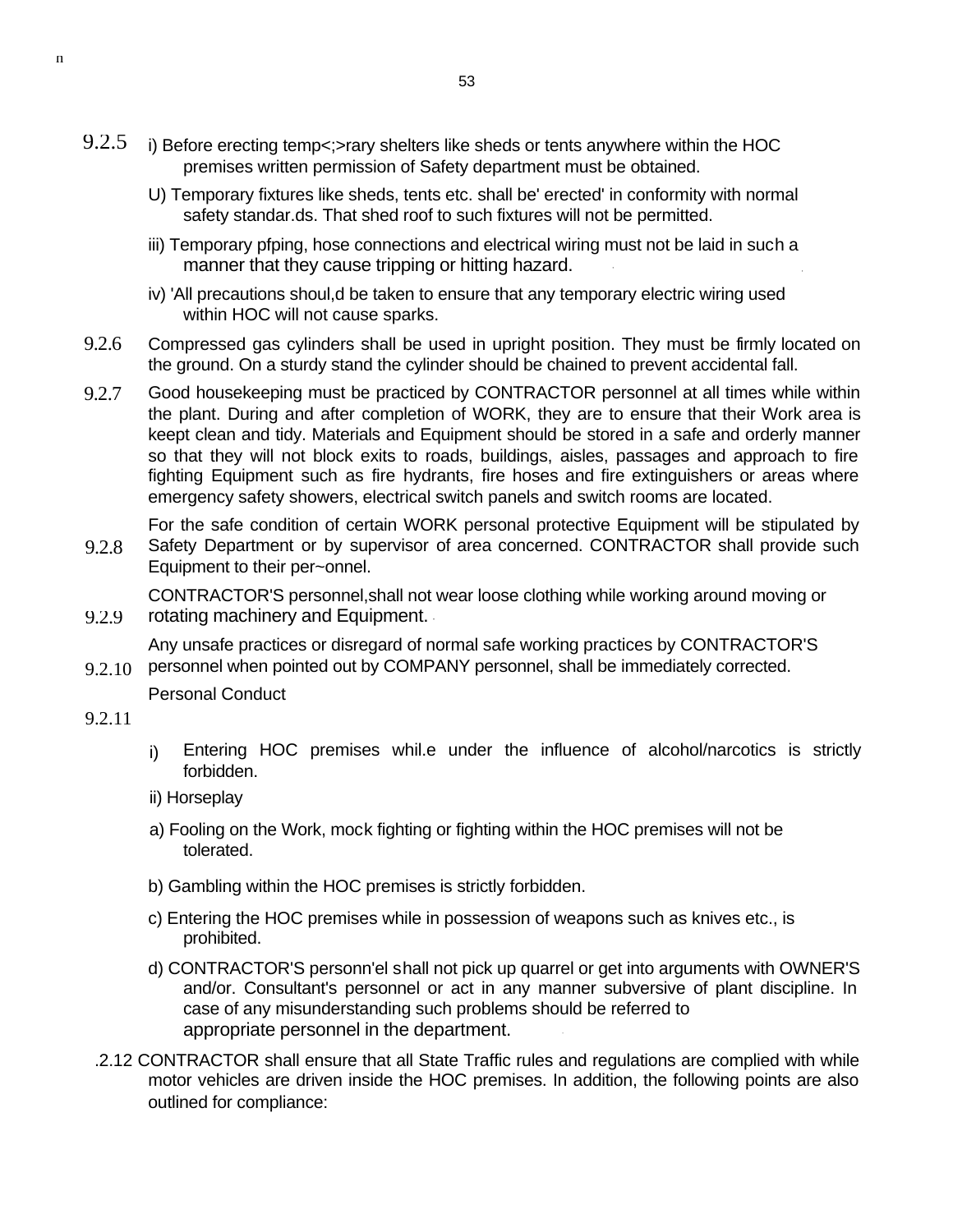i) Speed Limit

Speed limit within the HOC is 15 kmph except around the process area where the speed limit is 16 kmph, in any case, vehicle drivers should take congnisance of road, whether and vehicle condition and adjust their driving accordingly.

ii) Parking

.

Park vehicles only in approved areas. Vehicles must be parked in such a manner that they will not move while unattended. As a general rule, vehicles should not be parked at road bends, infront of the fire Equipment sheds and fire fighting Equipment thereby blocking access to them.

- iii) Vehicles driven inside the HOC premises should have effective brakes, horns, lights, mufflers etc.
- iv) Vehicles shall carry only the number of passengers or weight of load it is authorised

to carry as per law. Loads carried in trucks shall be properly secured so that they will not accidentally fall it while vehi~le is in motion.

9.2.13 v) Vehicle drivers shall always check overhead and side clearance while driving vehicles.

#### Fire protection Equipment

i) A work permit must be obtained prior to CONTRACTOR'S personnel drawing water . from the HOC fire water loop.

ii) All efforts should be made by CONTRACTOR'S personnel to prevent occurrence of any unwanted fire. Gasoline driven engines, trucks, tractors etc. shall not be filled with fuel while the motor is still running.

9.2.14 iii) Gasoline or naptha must not be used as a cleaning agent of solvent.

#### Report on Accidents

- i) All injuries sustained by CONTRACTOR'S personnel and damages to vehicle and properly no matter how slight they are, shall be promptly reported to the safety. department during no'rmal working hours and to the Night Superintendent, other than normal working hours. The CONTRACTOR shall also make accident reports to appropriate statutory authorities~
- ii) Medical treatment for injured CONTRACTOR'S personnel will be entirely the responsibility of CONTRACTOR. However, if required, emergency first aid treatment may be given by OWNER'S medical centre.

Any questions or doubts o,n the safety regulations enumerated above or the generally accepted safe working practices may be clarified with the safety department. The award of the arbitrator shall be final and binding on both the parties.

Subject to aforesaid the provisions of .the Arbitration Act 1940 or any stationary modification or re-encatment'th'e,reof and the rules made thereunder, and for the time being in force, shall apply to' the arbitration proceeding under this clause.

**FINAL CAUTHORIFEY ING ASE OF ONTERPRETATION REGISTLUTE IS DUTE IN RESPE? Ct of** any of . these conditions decision *bf* Managing Director of HOC will be treated as final and binding on all parties concerned.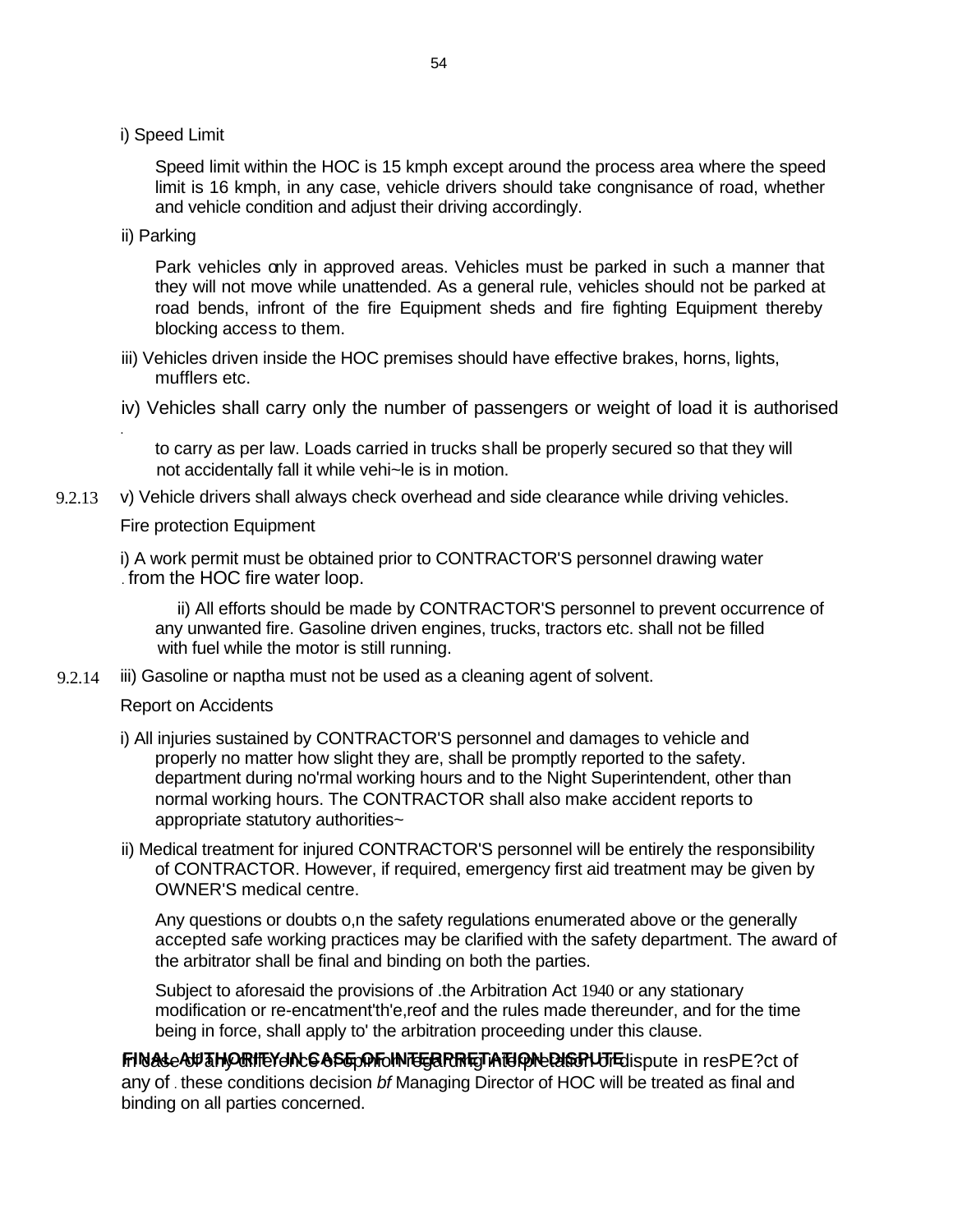### **ARBITRATION**

Except where otherwise provided in the contract, all questions and disputes relating to the meaning of the specifications, Qesigns, drawings and instructions herein before mentioned and as to the quality. of 'workmanship or. materials used on the work or. as to any other question, claim, right matter or thing whatsoever ir(any way arising out of or relating to thecdntract, d~signs, drawings, specifications, estimates, instructions, orders or these conditions.6r otherwise, concerning the works or the execution or failure to execute the same, whether arising dudng the progress of work or after the completion or ,aQandonment thereof, shall be referred to. the sole arbitration of an arbitrator appointed by the **CHAIRMAN AND MANAGING DIRECTOR OF THE COMPANY.** It will be no objection to any such appointment that the Arbitrator so appointed as and employee of the Company, tliat he had to deal with the matters to which the contractor relates and that in the course of his duties as the Company's employees, he had expressed views on all or any of the matters in dispute or di.fference.. The Arbitrator to whom the matter is originally referred being transferred or vacating his office or being unable to act for any reason the Chairman and Managing Director, as aforesaid at the time of such transfer, vacation of office or inability to act shall appoint another person to act as Arbitrator in accordance with the terms of the contract. Such persons shall proceed with the reference from a stage at which it was left by his predecessor.

It is also a term of this contract that no person other than a person appointed by the Chairman and Managing Director, as aforesaid, shall act as Arbitrator, and, if for any reason, that is not possible the matter is not to be referred to arbitration at all.

The work under CONTRACT. shall, however, continue during the. arbitration proceedings and no payment due or payable to CONTRACTOR shall be withheld on account of such proceedings.

The Arbitrator shall be deemed to have entered on the reference on the date he issues notice to both the parties fixing the date of the first hearing.

The arbitrator may from time to time, with the consent of the parties, enlarge the time for making and publishing the award.

The Arbitrator shall give a separate award giving his reasons in resp,ect of each claim dispute or difference referred to him.

The venue of arbitration shall be such place as may be fixed hy the Arbitrator in his sole discretion.

The fees, if any, of the Arbitrator shaH'ifrequired to be paid before the award is made and published, be paid half by each of the Parties. The cost of the reference and of the award including the fees, in any of the Arbitrator shall be in the discretion of the Aribrator who may direct to and by whom and in what manner, such costs or any part thereof shall be paid and may fix or settle the amount of cost to be so paid.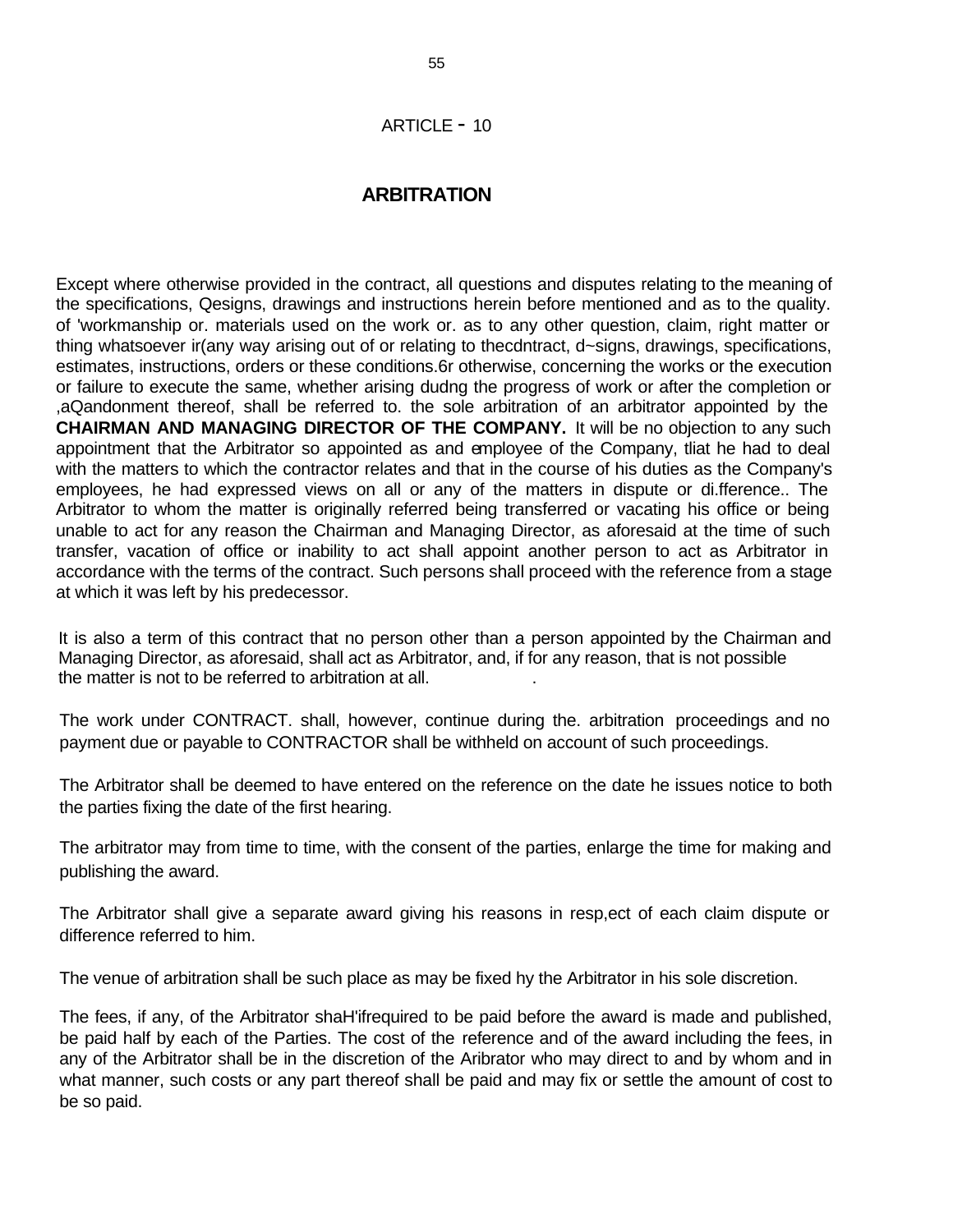#### ARTICLE - 11

# **LAW GOVERNING THE CONTRACT AND JURISDICTION OF COURTS**

CONTRACT shall be governed by and constructed according to the laws in force in INDIA. CONTRACTOR hereby submits to the jurisdiction of the courts situated at ERNAKULAM for the purposes of actions and proceedins arising out of CONTRACT and the courts at ERNAKULAM only will have the jurisdiction to hear and decide such actions and proceedings.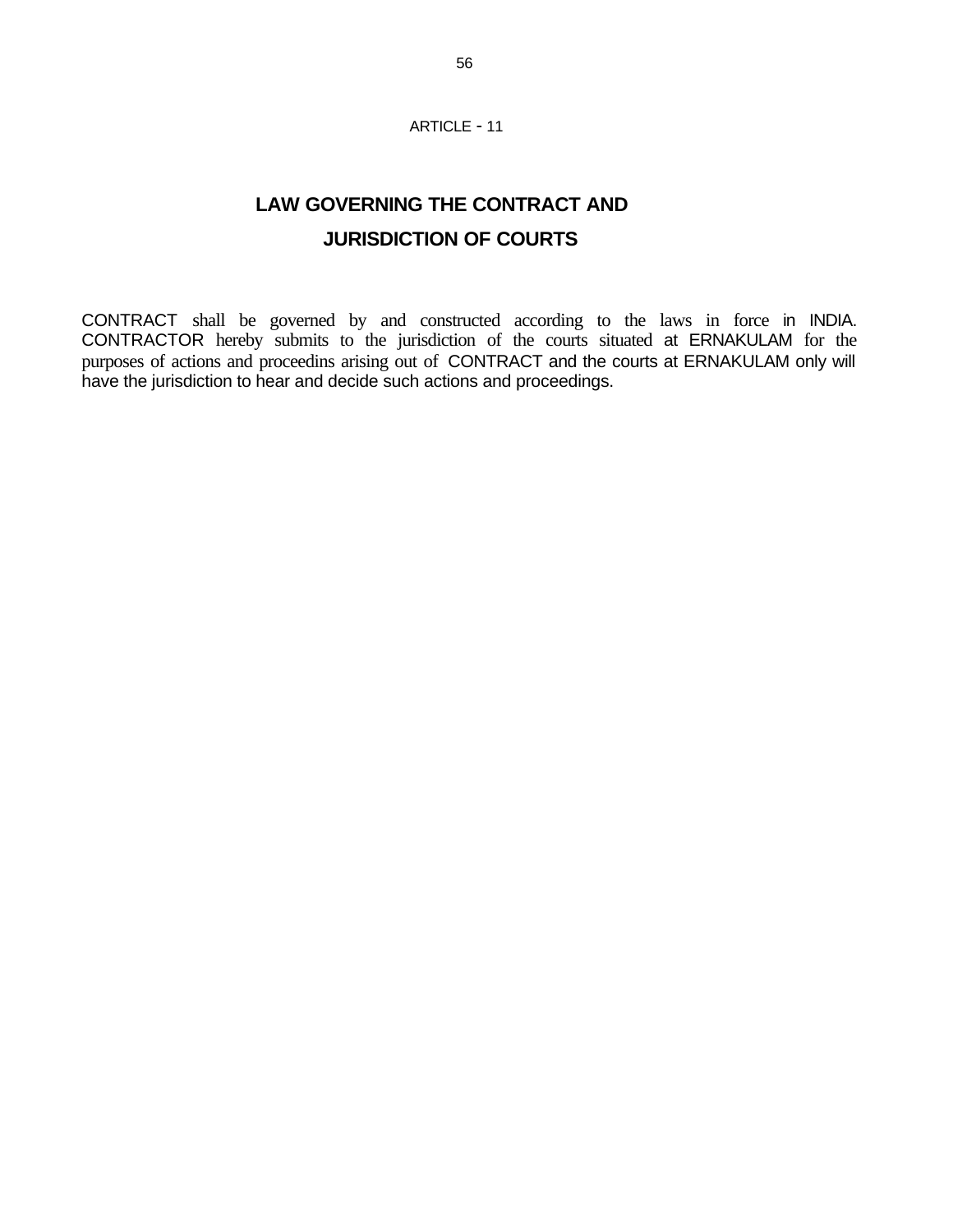#### ATTACHMENT - 1

## **PROFORMA OF AGREEMENT**

ARTICLES OF AGREEMENT FORTHEWORK OF................................................................ made this..........................day of.....................one thousand nine hundred and ninety.............................. between Messers.........................................................hereinafter called the uCONTRACTOR" (which. term shall unless excluded by or repugnant to the context include its successors and permitted assigns) of the one part and Hindustan Organic Chemicals Limited, a Company in-corporated under the Companies Act 1956 and having its registered office at Rasayani 410 207 Raigad District, Maharashtra, herein after called "OWNER" (which term shall unless excluded by or repugnant to the context include its successors and permitted assigns) of the other part. .

#### **Whereas**

- A. Owner being desirous of having provided and executed WORK mentioned, enumerated or referred to in the Tender Document including Notice Inviting Tender/Letter Inviting Tender, General Conditions of Contract, Special conditions of Contact, Specifications, Drawings, . Plans, Time Schedule, Letter of acceptance of Tender, Agreed Variations, other documents has called for Tender.
- B.

CONTRACTOR has inspected SITE and surroundings of WORK specified in the Tender Document and satisfied himself by careful examination before submitting his Tender as to the nature of the surface strata, soil, sub-soil and ground, the form and nature of?ITE and. local conditions the quantities nature and magnitude of WORK, availability of I~bour and materials necessary for the execution of WORK, the means of access ot SITE, the supply of power and water thereto and the accommodation he may require and has made local and independent enquiries an obtained complete information as to the matters and things referred to, or implied in the Tender Document or having any connection therewith, and has considered the nature and extent of all probable and possible situations, delays, hindrances or interferences to or with the execution and completion of WORK, to be carried out under CONTRACT, and has examined and considered all other matters, conditions and things and probable and possible contingencies, and generally all matters incidental thereto and ancillary thereof effecting the execution and completion of WORK and which might have influenced him in making his Tender. .

C. The notice Inviting Tender/Letter Inviting Tender, General Conditions of Contract, Special Conditions of Contract, Specifications, Drawings, Plans, Time Schedule, Letter of Acceptance of Tender and any Statement of Agreed Variations with its enclosures, copies of which are hereto annexed are included in the expression "CONTRACT" wherever herein used:

#### And Whereas.

OWNER accepted the Tender of CONTRACTOR for the provision and the execution of WORK at the rates stated in the Schedule of Rates and finally approved by OWNER upon the terms and subject to the conditions of CONTRACT.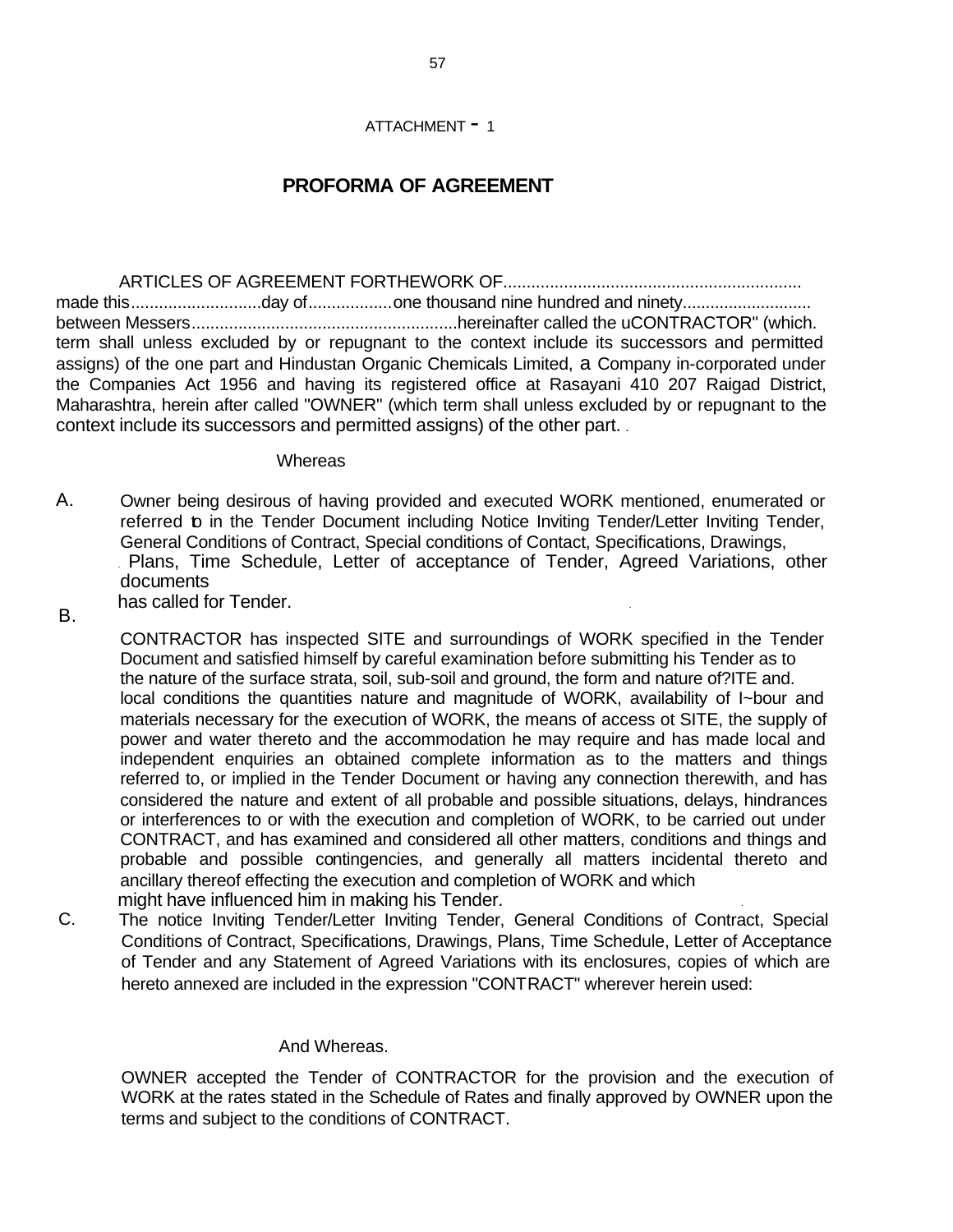Now This Agreement Witnesseth and it is hereby agreed and declared as follows :

- 1. In consideration of the payment to be made to CONTRACTOR for WORK to be executed by him, CONTRACTOR hereby covenants with OWNER that CONTRACTOR shall and will duly provide, execute and complete WORK and shall do and perform all other acts and things in CONTRACT mentioned or described or which are to be implied therefrom or may be reasonably necessary for completion of WORK and at the said times and in the manner and subject *to* the terms and1conditions of stipulations"mentioned in CONTRACT.
- 2. , . In considerati6nof the due provision, execution and completion of WORK, OWNER does hereby agree with CONTRACTOR that OWNER VVilll1.c;lY to CONTRACTOR the respective amounts for the Work 'actually done by him and approved by. OWNER at the Scheduled Rates and such other sum payable to CONTRACTOR uhder provision of CONTRACT such payment to be made at such time and in such manner as provided for in CONTRACT.

And

3. In consideration of the due provision, execution and completion of WORK, CONTRACTOR does hereby agree to pay such sums as may be due to OWNER for the services rendered by OWNER to CONTRACTOR such as power supply, water supply and others as set for in CONTRACT and such other sums as may become payable to OWNER towards the controlled items of consumable materials or towards loss, damage to the OWNER'S Equipment, materials, construction plant and machinery, such payments to be made at such time and in such manner as is provided in CONTRACT.

It is specially and distinctly understood and agreed between OWNER and CONTRACTOR that CONTRACTOR shall have no right, title or interest in the SITE made available by OWNER for execution of WORK or in the building st.ructures or Work executed on SITE by CONTRACTOR orin the goods, articles, materials, etc brought on SITE (unless the same specifically belongs to CONTRACTOR) and CONTRACTOR shall not have or deemed to have, any lien whatsoev€)r charge for unpaid bills nor will be entitled to assume or retain possession or control of SITE or structures and OWNER shall have an absolute and unfettered right to take full possession of the SITE and to remove the CONTRACTOR, their servants, agents and materials belonging to CONTRACTOR and lying on SITE.

CONTRACTOR shall be allowed to enter upon SITE for execution of WORK only as a licensee simpliciter and shall not have any claim, right, title or interest in SITE or the structures erected thereon and OWNER shall be entitled to terminate such license at any time without assigning any reason.

The materials including' sand, g'ravei, ~t~;>ne, loose €)arth, rock, etc. dug up or excavated from SITE shall unless otherwise expressly agreed under this CONTRACT, exclusively belong to OWNER and.CONTRACTOR shall have no right to claim over the same and such excavations and materials should be disposed of on account of OWNER according to the instructions in writing issued from time to time by the Engineer-in-Charge.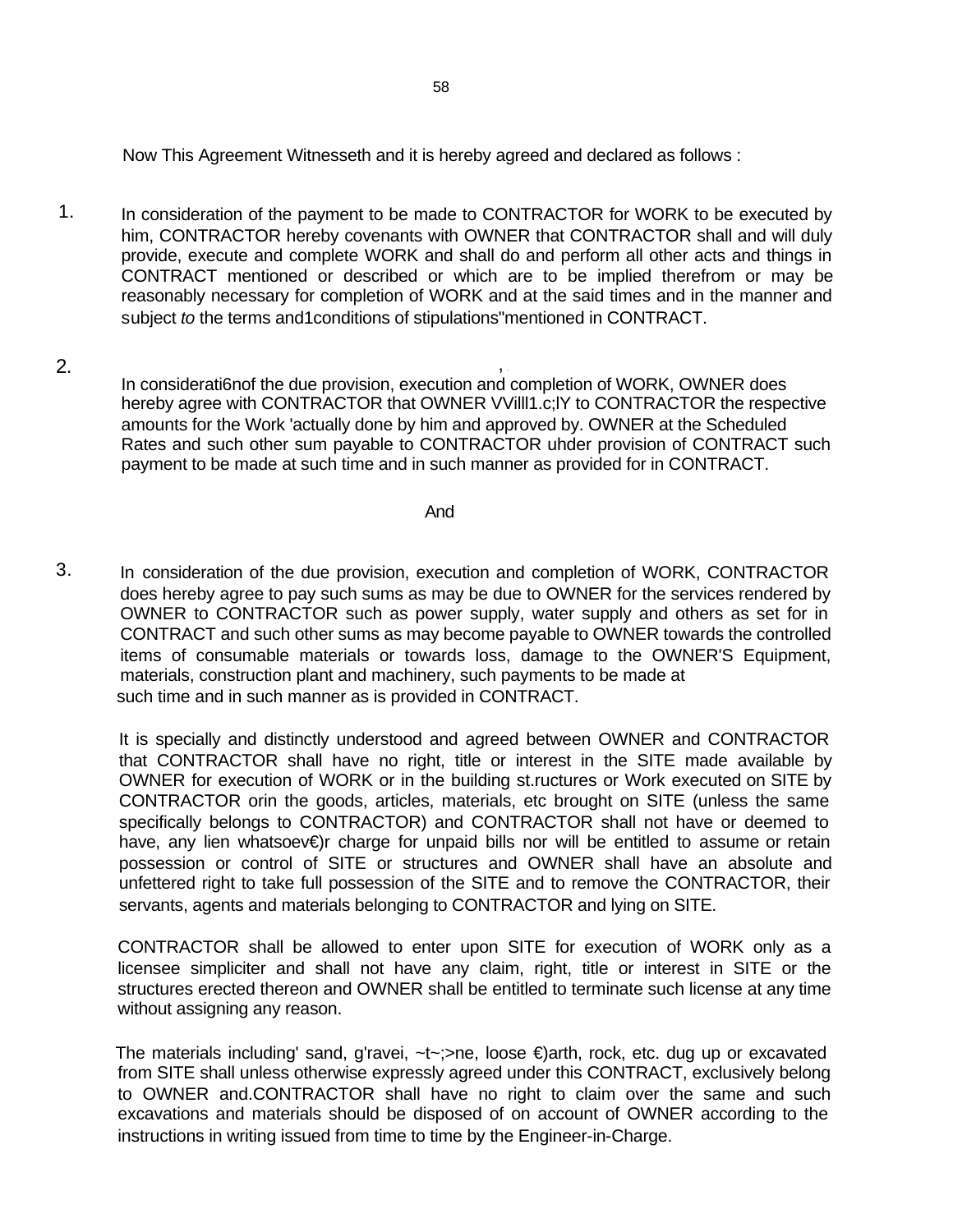In Witness whereof the Parties have executed these presents on the day and year first above wirtten.

| Signed and Delivered for and<br>on behalf of | Signed and Delivered for and<br>on behalf of |
|----------------------------------------------|----------------------------------------------|
| <b>OWNER</b>                                 | <b>CONTRACTOR</b>                            |
|                                              |                                              |
| .<br>.                                       |                                              |
| DATE                                         |                                              |
|                                              |                                              |
|                                              | In presence of two witnesss                  |
|                                              |                                              |
| .   .                                        |                                              |
|                                              |                                              |
|                                              |                                              |
|                                              | ::::::::::::                                 |
|                                              |                                              |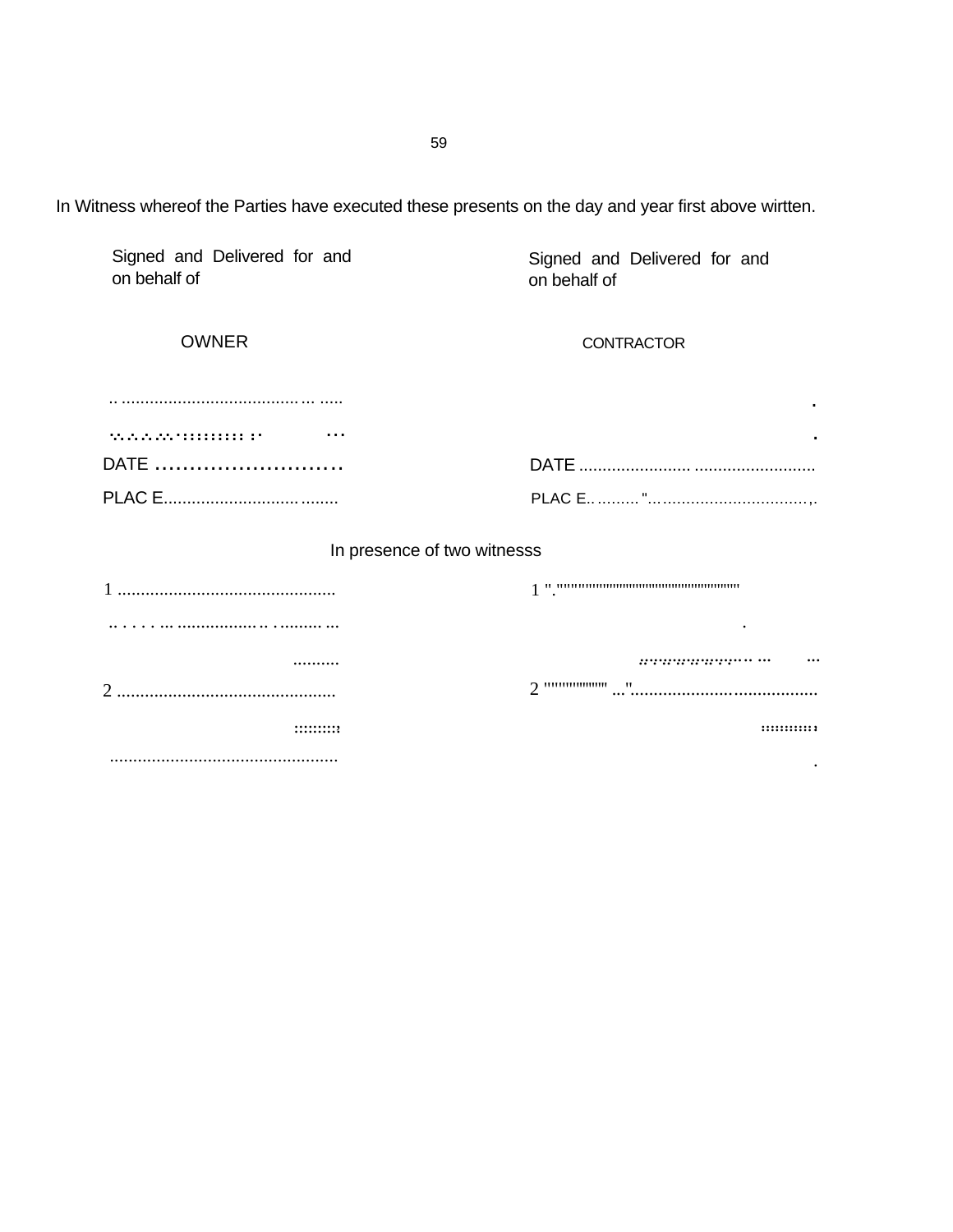### ATTACHMENT - 2

# **PROFORMA OF BANK GUARANTEE**

,

(On non-judicial Paper of appropriate value)

### To

Hindustan Organic Chemicals Ltd. P.O. Ambalamugal - 682 302 District - Ernakulam (Kerala State)

### Dear Sirs,

1.

2.

Mis ........................... <sup>~</sup>................................... have taken Tender forWORK of............................ for Hindustan Organic Chemicals Ltd. Ambalamugal, Dist. Ernakulam, COCHI The Tender Conditions of CONTRACT provide that the CONTRACTOR shall pay a sum Rs ........................................................................................'.........(Rupees ......................... ,..........................) as Earnest Mon« InitiallFuli Security Deposit in the form therein mentioned. TheJorm of payment of EarnE money Security Deposit includes gUc;lrantee executed by Nationalised Bank, undertaki full responsibility to indemnify H.O.C. Limited in case of default. The said............................................................have approached us and at their request and consideration of the promises we..................................................................having our office ......................................................................have agreed to give such guarantee as hereinaf mentioned. ' We....., .......................................................................hereby undertake and agree with you tt if default shall be made by Mis........................................................................in performing a of the terms and conditions of the Tender or in payment of money payable to H.O. Ltd. we shall on demand pay to you in such manner as you may direct the sa amount of Rupees """"""""""""""""", only of such portion thereof not exceeding tl said sum as you may from time to time require. We...............................................~;..........further agree with you that you will have the fullest liberty withe our consent and wiihout affecting in any manner our obligations hereunder to vary any the Terms and Conditions of CONTRACT with the said..........................................or to extel time of performance by CONTRACTOR from time to time or to postpone for any time from time to time any of the powers exercisable by you against CONTRACTOR and forbear or enforce any of the Terms and Conditions relating to CONTRACT and we shi not

be relieved from our liability by reason of any such variations, or extension beir granted to CONTRACTOR or for any forbearance act or omission on your part or al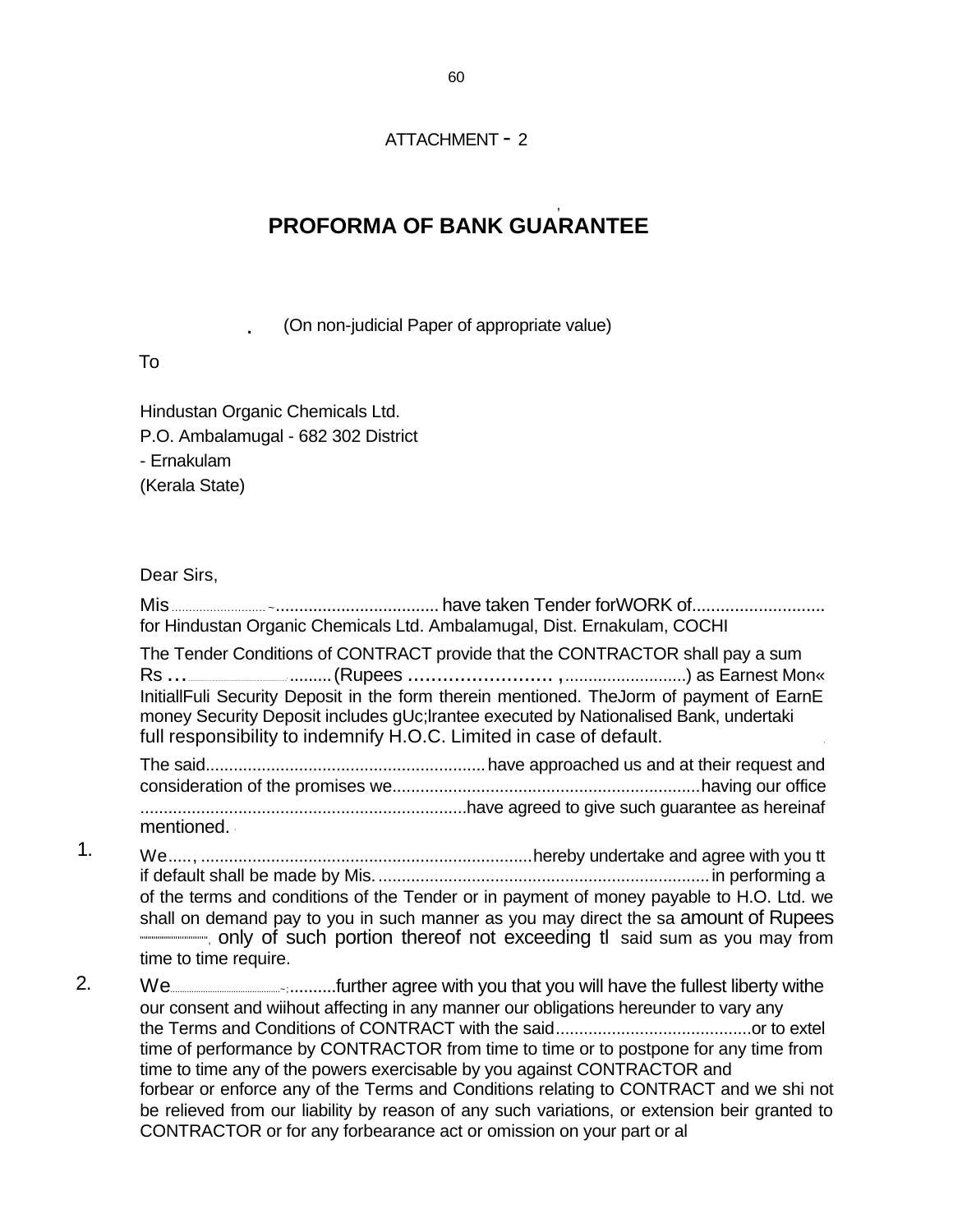indulgence by you to CONTRACTOR or by any such matter or thing whatsoever which under the law relating to sureties would but for this provision have effect of so relieving us.

- 3. Your right to recover the said sum of Rs ................................(Rupees..................................... ) from us in manner aforesaid will not be affected or suspended by reason of the fact that any dispute or disputes have been raised by the said MIs................................................... and lor that any dispute or disputes are pending before any officer, tribunal or court.
- 4. The guarantee herein contained shall not be determined or affected by the liquidation or winding up, dissolution or change of constitution or 'insolvency of the said

....................................... but shall in all respects and for all purposes be binding and operative until payment of all money due to you in respect of such liabilities is paid.

5. Our liability under this guarantee is restricted to Rupees.........................................................

our guarantee shall remain' in force untill ............................................................................... Uless a claim under this Guarantee is lodged with us within six (6) months from the date of expiry of guarantee all your rights under the said guarantee shall be forfeited and we shall be relieved and discharged from all liabilities thereunder.

- 6. We have power to issue this guarantee in your favour under Memorandum and Article of Association and the undersigned has full to do under the power of Attorney dated.........................................................granted to him by the Bank.
- 7. We...................................................................lastly undertake not to revoke this guarantee during its currency except with your previous consent in writing.

Yours faithfully,

........., .........Bank

, by its constitute Attorney

Signature of a person duly authorised to sign on behalf of the Bank.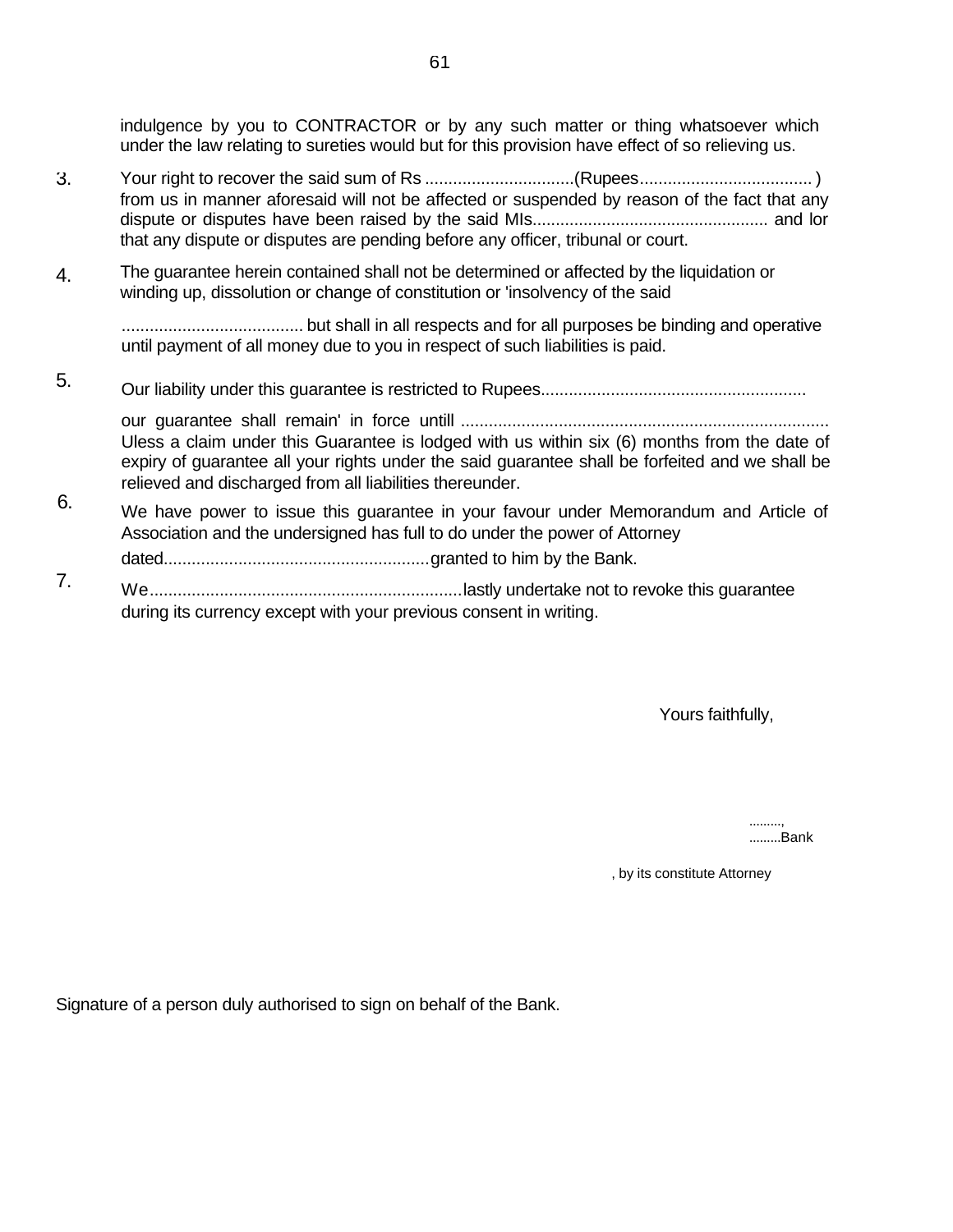# **GUARANTEE AGAINST ADVANCE PAYMENT**

| and wherever the context so requires includes its successors and assignees herein after |                                                                                                                                                                                                                                                                                                                                |
|-----------------------------------------------------------------------------------------|--------------------------------------------------------------------------------------------------------------------------------------------------------------------------------------------------------------------------------------------------------------------------------------------------------------------------------|
|                                                                                         |                                                                                                                                                                                                                                                                                                                                |
| "OWNER".                                                                                | and wherever the context so requires includes its successors arid assignees, hereinafter called                                                                                                                                                                                                                                |
|                                                                                         |                                                                                                                                                                                                                                                                                                                                |
|                                                                                         | registe.red under the Companies Act of 1956 having its Registered Office at "<br>(wherever applicable) and wherever the context so requires includes its successors and                                                                                                                                                        |
| on the terms and conditions mentioned in the:                                           |                                                                                                                                                                                                                                                                                                                                |
|                                                                                         |                                                                                                                                                                                                                                                                                                                                |
|                                                                                         | <b>OR</b>                                                                                                                                                                                                                                                                                                                      |
| referred to as "CONTRACT".                                                              |                                                                                                                                                                                                                                                                                                                                |
|                                                                                         |                                                                                                                                                                                                                                                                                                                                |
| being<br>CONTRACT as the said advance to CONTRACTOR carrying no interest.               |                                                                                                                                                                                                                                                                                                                                |
|                                                                                         | AND WHEREAS CONTRACTOR has agreed with OWNER authorising him to deduct the<br>said advance under terms of the CONTRACT from the amount that becomes due and<br>payable to CONTRACTOR as per terms and conditions described under the Clause "Terms<br>and Cond.itions of Payment" of CONTRACT on proper execution of CONTRACT. |
| following conditions:                                                                   | Now this deed withnesseth that in consideration of the said advance or any balance or any<br>balance thereof made by OWNER to CONTRACTOR the surety hereby GUARANTEES the<br>payment of the said advance by CONTRACTOR, and undertakes to                                                                                      |
|                                                                                         | "Surety- hereby gives on irrevocable guarantee and declare that its liability under this bond                                                                                                                                                                                                                                  |
| paid as advance as provided for in CONTRACT "as the said advance".                      | shall extend to the payment of the whole of the amount viz. Rs"""""""                                                                                                                                                                                                                                                          |

 $(a)$ 

 $(b)$ 

 $(a)$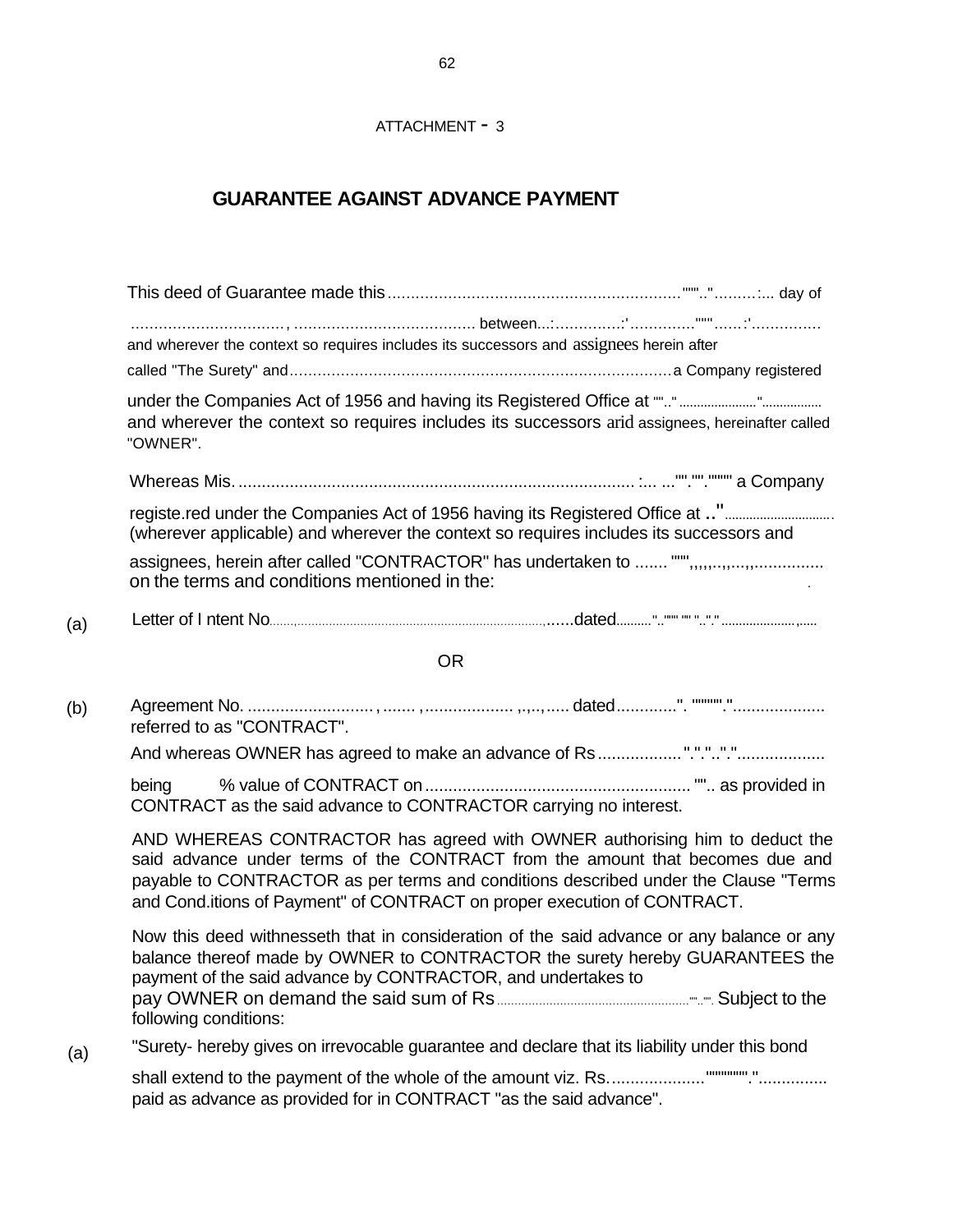(b) This Guarantee shall remain in force and effect so long as the said advance or any part thereof remains outstanding and shall expire and become ineffectual only after the

recoveryof the entire sum of Rs <u>Charles and Charles and Charles covered</u> by the **Guarantee** 

and upon intimation thereof being given by OWNER to the Surety in which event, the Surety shall be discharged by OWNER.

- (c) The Surety shall not be discharged or released from the Guarantee by any arrangement made between OWNER and CONTRACTOR with or without the Consent of Surety or by any alternation in the obligations of the Parties or by indulgence, forbearance, whether as to payment, time, performance or otherwise.
- (d) The Guarantee shall come into force from the date CONTRACTOR receives from OWNER the said advance.
- (e) Notwithstanding anything stated above, the liability of the Surety under the guarantee

is restricted to Rs ..............................(Rupees...........................................................) and this

guarantee will remain in force upto ........................................................................in the first instance. However, if the CONTRACT for which this guarantee is given is not completed or fully performed, the surety (bank) hereby agrees to further extend the Guarantee till such time as is required to fulfil CONTRACT.

Sealed and delivered by the Surety in the presence of

Witness: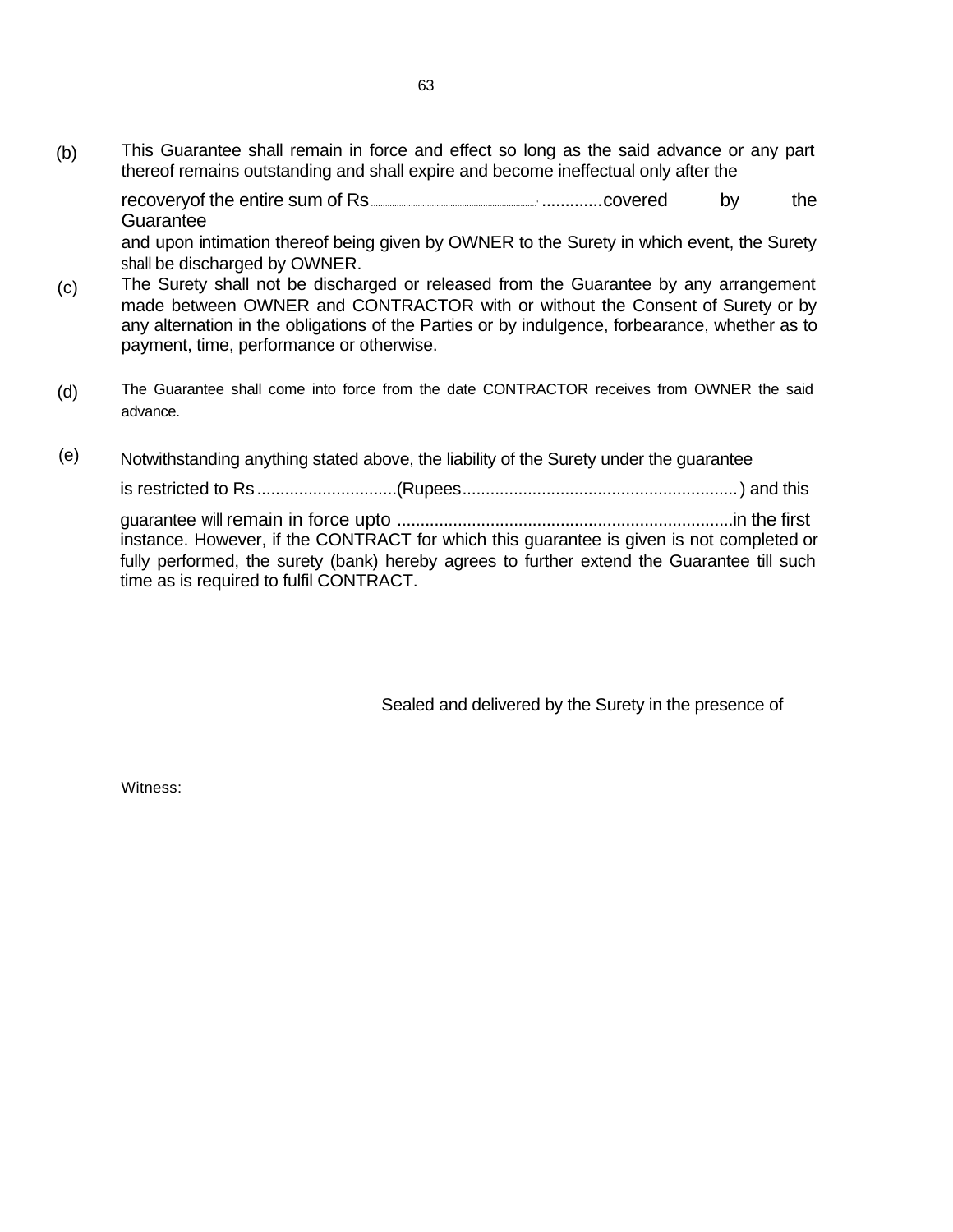## **INDENTURE FOR SECURED ADVANCES**

which expression shall where the context so admits or implies be deemed to include his exe, cutors, administrators and the assigns) of one part and HINDUSTAN ORGANIC CH, EMICALS LIMITED (herein after called OWNER which-expression shall where the context so' admits or implies be deemed to include its successors in' office and assigns) of the other part. WHEREAS by an agreement No **Constrained and Constrained Constrained** (herein after AND WHEREAS the CONTRACTOR has applied to OWNER that may be allowed advance On the security of materials absolutely belonging to him and brought by him to SITE of WORK the Subject of AGREEMENT for use in the construction of VV~ORK as he has undertaken to execute at rates fixed for the finished work (inclusive of the cost of material and labour and other charges) and whereas OWNER has agreed to of the materials on the security of which the advance or advances are made as detailed in the secured advance account forming part of the running account Bill preferred from time to time and signed by CONTRACTOR for WORK. NOW THIS INDENTURE WITNESSETH that in pursuance of AGREEMENT and in consideration of amounts aggregating to the sum of Rs..........................(Rupees....................... CONTRACTOR by OWNER. (The Receipt whereof CONTRACTOR hereby acknowledges) CONTRACTOR do hereby convent and agree with OWNER and declare as follows: towards expending the executio!1 of WORK and for no other purpose whatsoever. That the materials detailed in the said Running Account Bills which have been offered to and accepted by OWNER as Security are absolutely CONTRACTOR'S own property, and free from encumbrances qf any kinds and CONTRACTOR will not make any application for or receive a further advance on the security of materials which are not absolutely his own property and free from , encumbrances of any kind and CONTRACTOR hereby agrees to

That the material~'detailed' in the said Running Account Bills (hereinafter caHed', MA~ERIALS 3. shall be u~ed by CONTRACTOR solely the execution of WORK in accordance with the directions of the Engineer-in-Charge 'and in terms of AGREEMENT.

idemnify OWNER against all claims to any materials in respect of which an advance has been

 $1<sub>1</sub>$ 

 $2.$ 

made to him as aforesaid.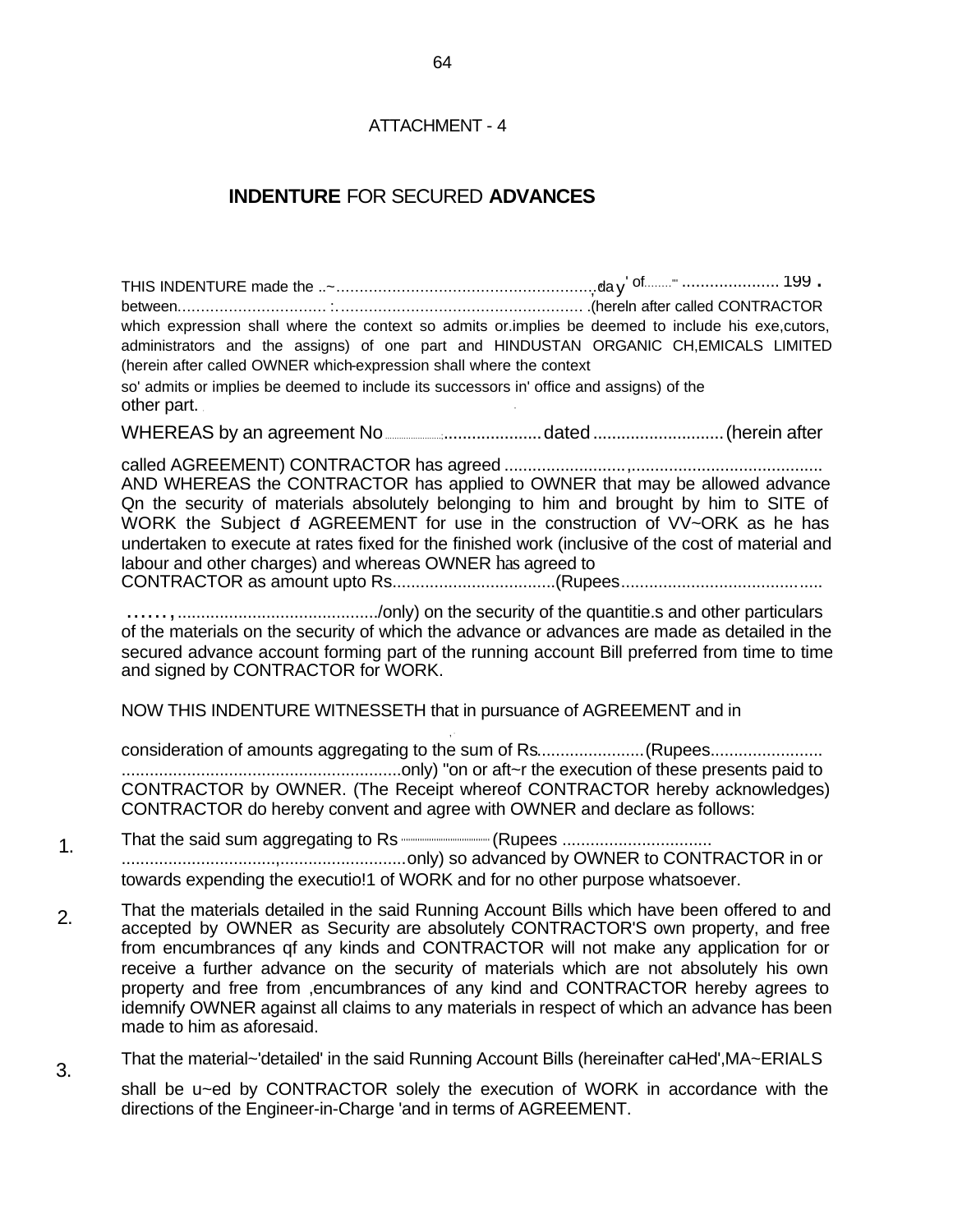- 4. That CONTRACTOR shall make at his cost all necessary and" ~dequate arrangement f~r the proper watch, safe custody and protection against ali risks of MATERIALS and that until used in construction as aforesaid MATERIALS shall remain at SITE of WORK in CONTRACTOR'S custody and on his own responsibility.and shall at all times be open to inspection, by the event of MATERIALS or any part thereof being stolen, destroyed or damaged, CONTRACTOR will forthwith replace the same with other materials of like quality or repair and make 'good the same as required by the Engineer-in-Charge.
- 5. That MATERIALS sh,all not on any account be removed from SITE of WORK except with, the written permission' of .the Engineer-in-Charge or an officer authorised by him on the behalf.
- 6. That the advance shall be payable in full when or before C°t:'JTRACTOR receive payment from OWNER of the price payable of him for WORK under the terms and the provisions of AGREEMENT provided that if any intermediate payments are made to CONTRACTOR on account of Work done, then on the occasion of each such payment OWNER will be at liberty to make recovery from CONTRACTOR'S Bill for such payments by deducting therefrom the value of MATERIALS then actually used in the construction and in respect of which recovery has been made previously the value for this purpose being determined in respect of each description of materials at the rates at. which the amounts of the advances made under these presents were calculated.
- 7. That if CONTRACTOR shall at any time make any default in the performance or observance in any of the terms and provisions of AGREEMENT the total amount of the advance or advances that may still be owing to OWNER together with the interest thereon at twelve percent (12%) per annum from theq~te or respective dates of such advance or advances to the date~ of repayment will with all costs,.chargesj damages and expenses incurred by OWNER in the recovery thereof or the enforcement of the security or otherwise by reason of the default of CONTRACTOR shall become payable by CONTRACTOR and CONTRACTOR hereby covenants and ~grees with OWNER to repay the same respectively to him accordingly.
- 8. That CONTRACTOR hereby gives charge of al~ MATERIALS for the repayment to OWNER of the said sum aggregating to Rs ...................." ...................(Rupees...................................... ..................................................only) and all costs, charges, damages and expenses payable under these presents PROVIDED ALWAYS and it is hereby agreed and declared that notwithstanding-anything in AGREEMENT and without prejudice to the powers contained therein if and whenever the money owing shall not be paid in accordance herewith. OWNER may at any time thereafter -adopt all or any of the following causes as he may deam best :
	- a) Seize and untilise MATERIALS or any part thereof in the completion of WORK on behalf of CONTRACTOR in accordance with the provisions in that behalf contained in AGREEMENT debiting CONTRACTOR with the actual cost of effecting such completion and the amount due in respect of advances under these presents and crediting CONTRACTOR with the value of Work done as if he had carried it out in accordance with AGREEMENT and the rates thereby provided. If the balance is against CONTRACTOR he is to pay same to OWNER on demand.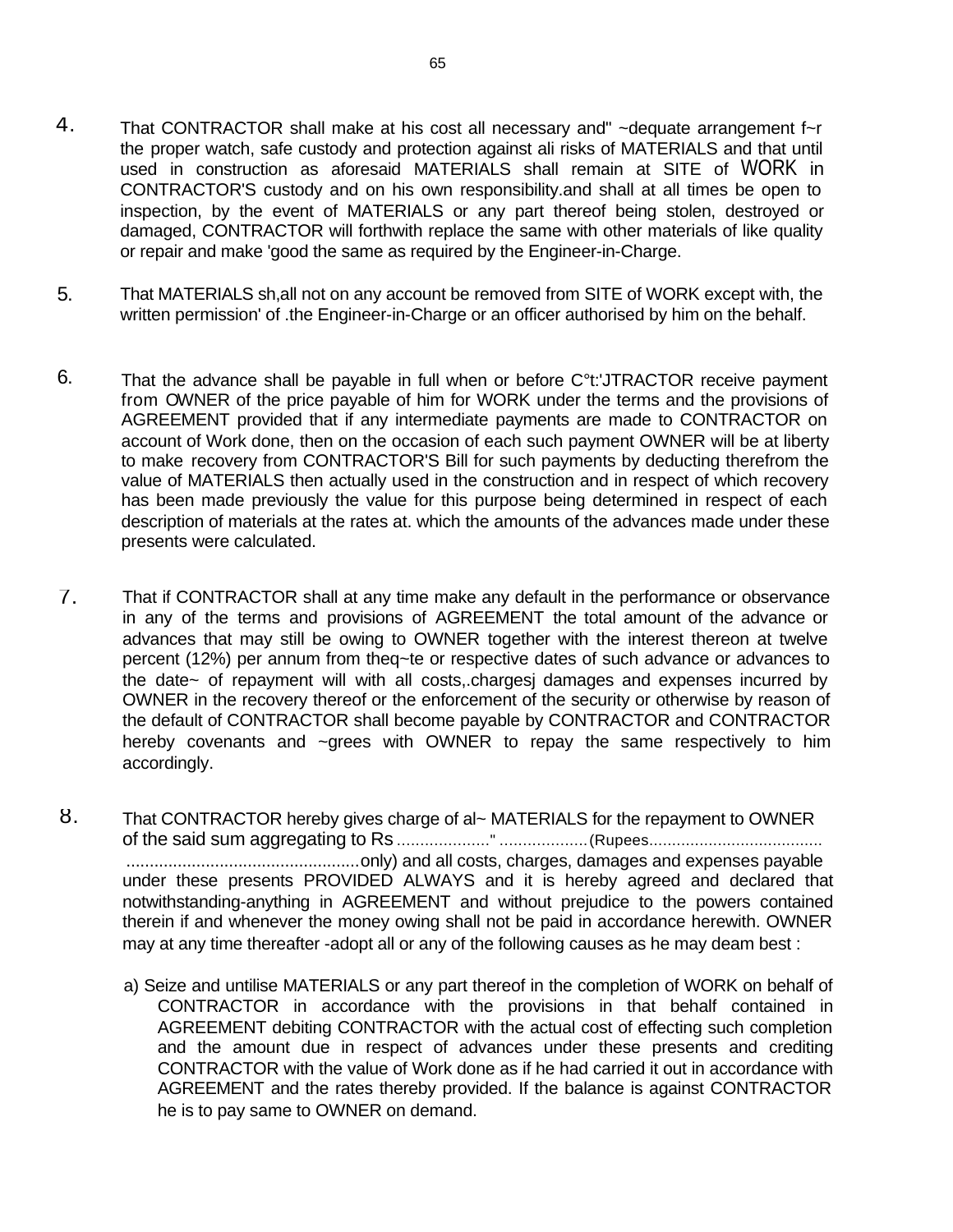- b) Remove and sell by the public auction seized materials or any part thereof and out of the money arising from the sales retain all the sums aforesaid repayable to OWNER under these presents and pay over the surplus (if any) to CONTRACTOR.
- c) Deduct all or any part of the money owing out of the Security Deposits or any sum due to CONTRACTOR under AGREEMENT.
- 9. That in event of any conflict between the provisions of these presents and AGREEMENT the provisions of AGREEMENT shall prevail and in the event of any dispute of difference arising over the construction or effect of these presents the settlement of which has not been herein before expressly provided for, the same shall be referred to arbitration as provided in AGREEMENT.

IN WITNESS WHEREOF THE PARTIES HAVE EXECUTED THIS INDENTURE ON THE DAY AND THE YEAR FIRST ABOVE WRITTEN.

Signed, sealed and delivered by CONTRACTOR in the presence of

Witness: Signature

Name

**Address** 

Signed by the order and direction of HOC Ltd., in the presence of

Witness: Signature

Name

Address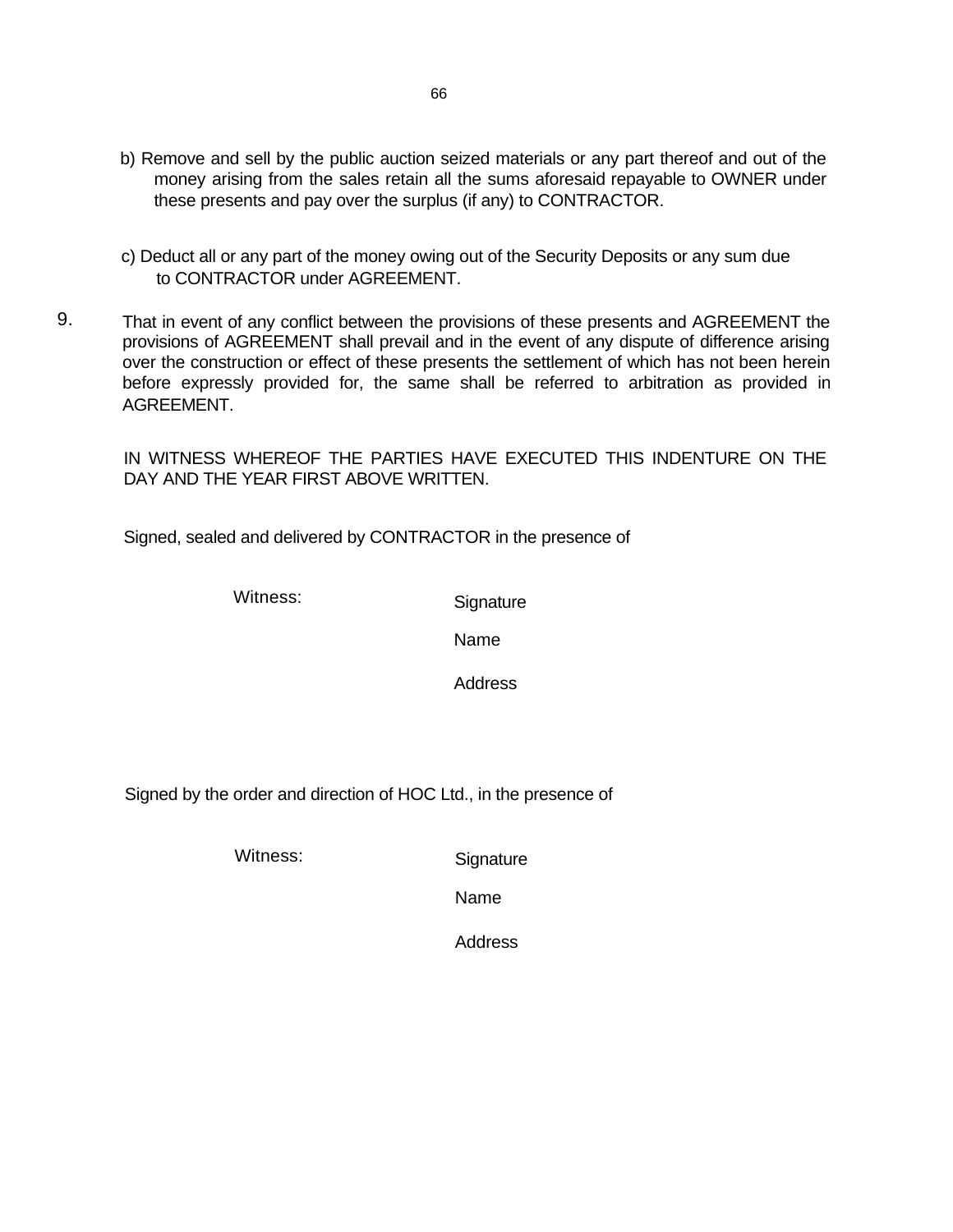67

### ATTACHMENT - 5

# **INFOR.MATION ABOUT TENDERER**

- A. In case of Individuat
	- i) Name of business, his age and father's name
	- ii) Whether his business is registered iii)

Date of commencement of business iv) Whether he pays Income Tax over Rs. 10,000/- per year

- B. In case of, Partnership
	- i) Name of Partners
	- ii) Whether the partnership is registered
	- Hi) Date of establishment of firm
	- iv) If each of the partners of the firm pay income tax over  $Rs. 10,000/-$  , a year and if no which of them pays the same
		- v) Copies of partnership deed, if any
- C. In case of Company Limited by Shares or Company Limited by Guarantees
	- i) Amount of paid up capital
	- ii) Name of Directors
	- Hi) Date of registration of Company
	- iv) Copies of the last two (2) years Balance Sheet of the Company.
	- v) Certified copies of Memorandum and Articles of Association of Company

Place:

**Date** 

.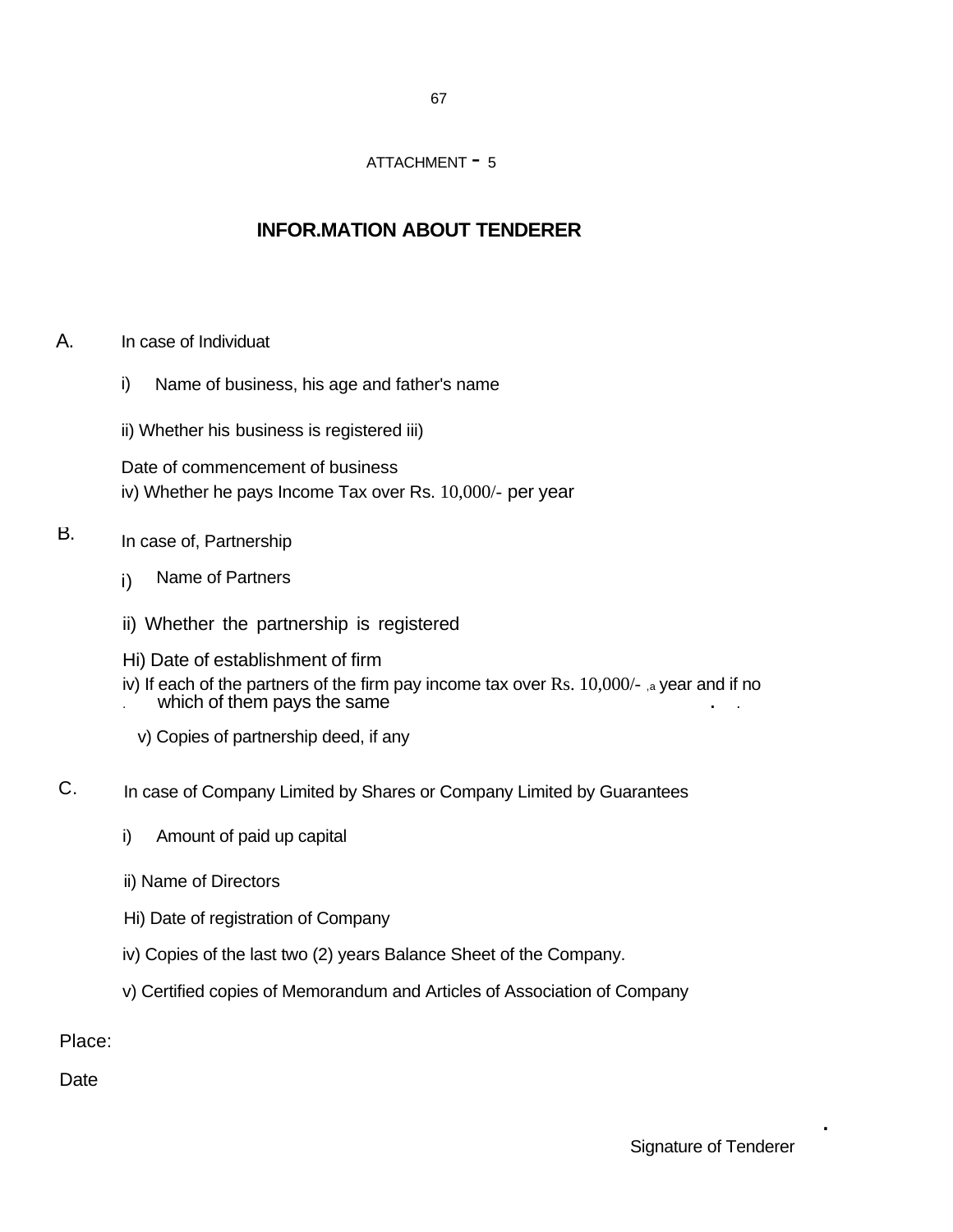## ATTACHMENT. 6

# **DETAILS OF EXPERIENCE**

Tenderer shall give information of similar Works done during past five (5) years strictly . - as per the proforma given below:

| SI. | <b>Full Particulars of</b><br>similar work carried | Value of | Completion time<br>as stated in Tender | <b>Actual Completion time</b><br>(months) with date 6f. | Year of    | Name & Postal Address<br>of Client with Telex! |
|-----|----------------------------------------------------|----------|----------------------------------------|---------------------------------------------------------|------------|------------------------------------------------|
| No. | out by Tenderer                                    | Contract | (months)                               | Commencement of work                                    | Completion | Telephone No.                                  |
|     |                                                    |          |                                        |                                                         |            |                                                |

Certified that the above information is correct.

........................... .......... SIGNATURE OF TENDERER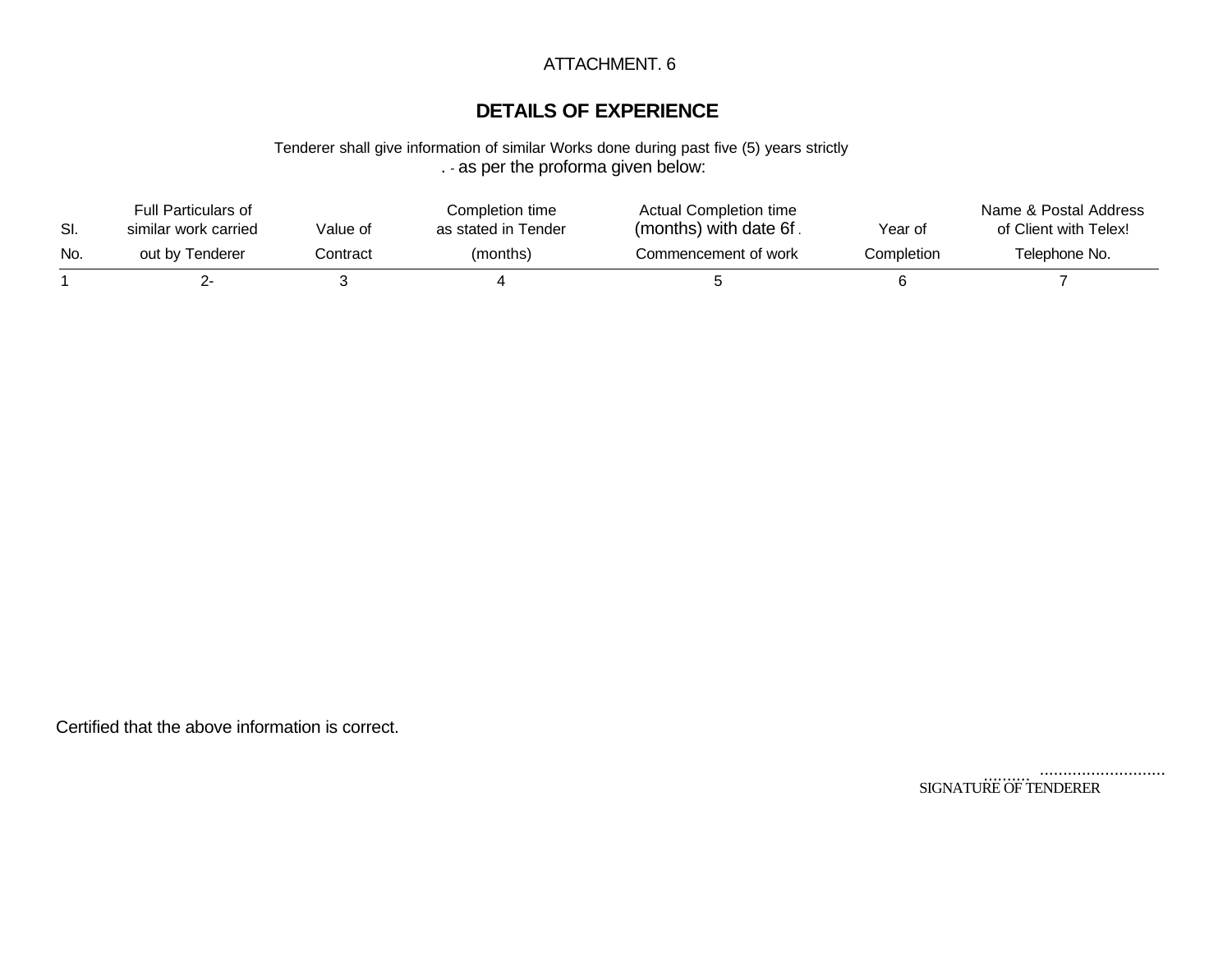### ATTACHMENT - 7 **.**

# **CONCURRENT COMMITMENTS**

# Tenderer shall give information about his present commitments as per Proforma

| - 51. | Full Postal address of Client<br>& Name of Officer-in-Charge | Descrip<br>tion of | Value of | Date of<br>Commencement | Scheduled<br>completion | %age<br>completion | Expected<br>date on | Remarks |
|-------|--------------------------------------------------------------|--------------------|----------|-------------------------|-------------------------|--------------------|---------------------|---------|
| No.   | with telex telephone No.                                     | the work           | Contract | of work                 | period (months)         | as on date         | completion          | if anv  |
|       |                                                              |                    |          |                         |                         |                    |                     |         |

Certified that the above information is correct.

SIGNATURE OF TENDERER

....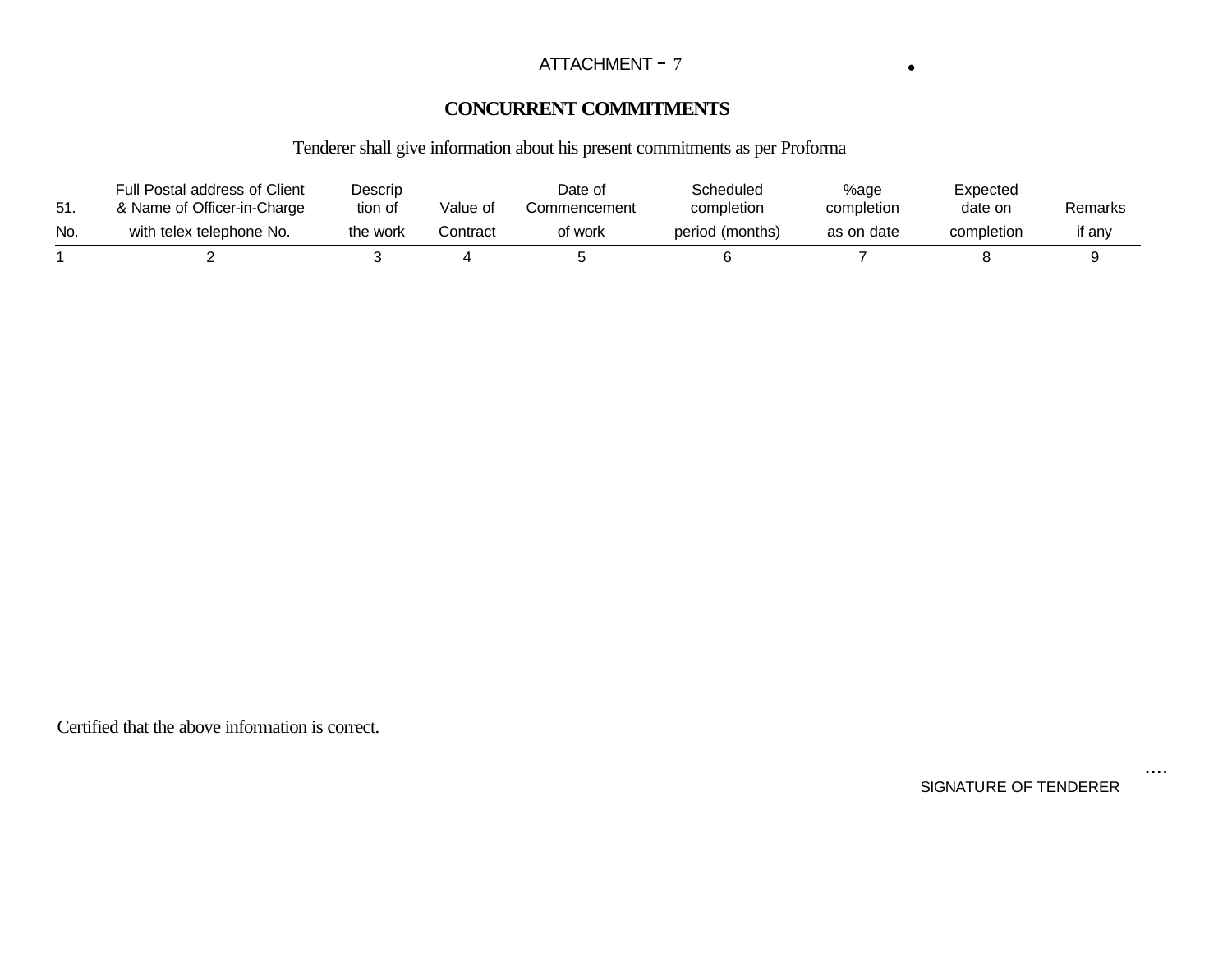# **DETAILS OF EXPERIENCE**

#### Tenderer shall give information of similar Works done during past five (5) years strictly . as per the proforma given below:

| SI. | <b>Full Particulars of</b><br>similar work carried | Value of | Completion time<br>as stated in Tender | Actual Completion time<br>(months) with date 61 | Year of    | Name & Postal Address<br>of Client with Telex! |
|-----|----------------------------------------------------|----------|----------------------------------------|-------------------------------------------------|------------|------------------------------------------------|
| No. | out by Tenderer                                    | Contract | (months)                               | Commencement of work                            | Completion | Telephone No.                                  |
|     |                                                    |          |                                        |                                                 |            |                                                |

Certified that the above information is correct.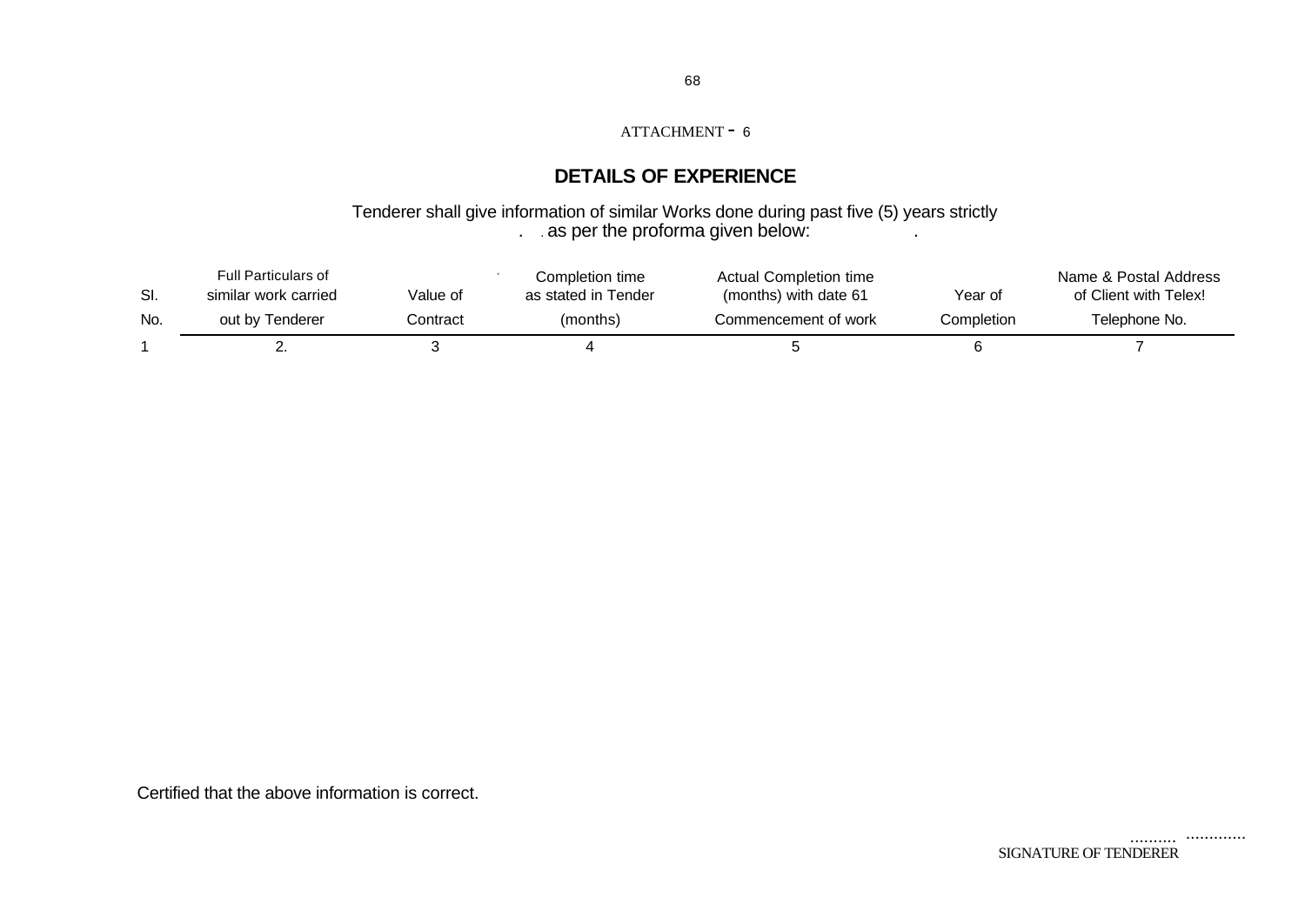#### ATTACHMENT - <sup>7</sup> .

# **CONCURRENT COMMITMENTS**

# Tenderer shall give information about his present commitments as per Proforma

| SI. | Full Postal address of Client<br>& Name of Officer-in-Charge | Descrip<br>tion of | Value of | Date of<br>Commencement | Scheduled<br>completion | % age<br>completion | Expected<br>date on | Remarks |
|-----|--------------------------------------------------------------|--------------------|----------|-------------------------|-------------------------|---------------------|---------------------|---------|
| No. | with telex telephone No.                                     | the work           | Contract | of work                 | period (months)         | as on date          | completion          | if any  |
|     |                                                              |                    |          |                         |                         |                     |                     |         |

Certified that the above information is correct.

SIGNATURE OF TENDERER

.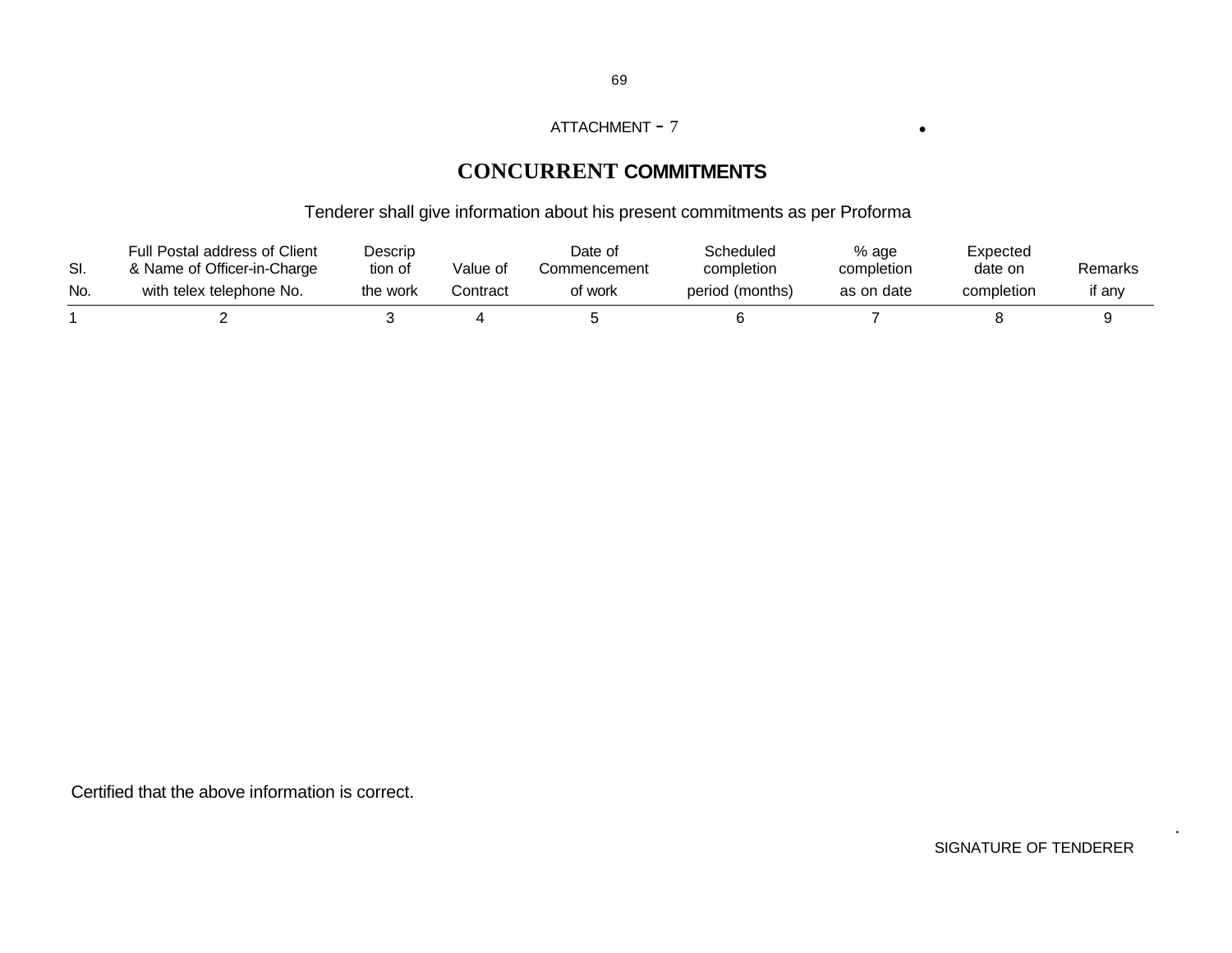# **INFORMATION REGARDING EQUIPMENT WHICH THE TENDERER PROPOSES TO USE FOR THIS WORK**

| Sf. No. | Description | Number Make | Capacity | <b>Owner</b> | Approximate date when. it<br>will be deproyed at SITE | Period of retention<br>at \$ITE |
|---------|-------------|-------------|----------|--------------|-------------------------------------------------------|---------------------------------|
|         |             |             |          |              |                                                       |                                 |

Certified that the above information is correct

SIGNATURE OF TENDERER

>

.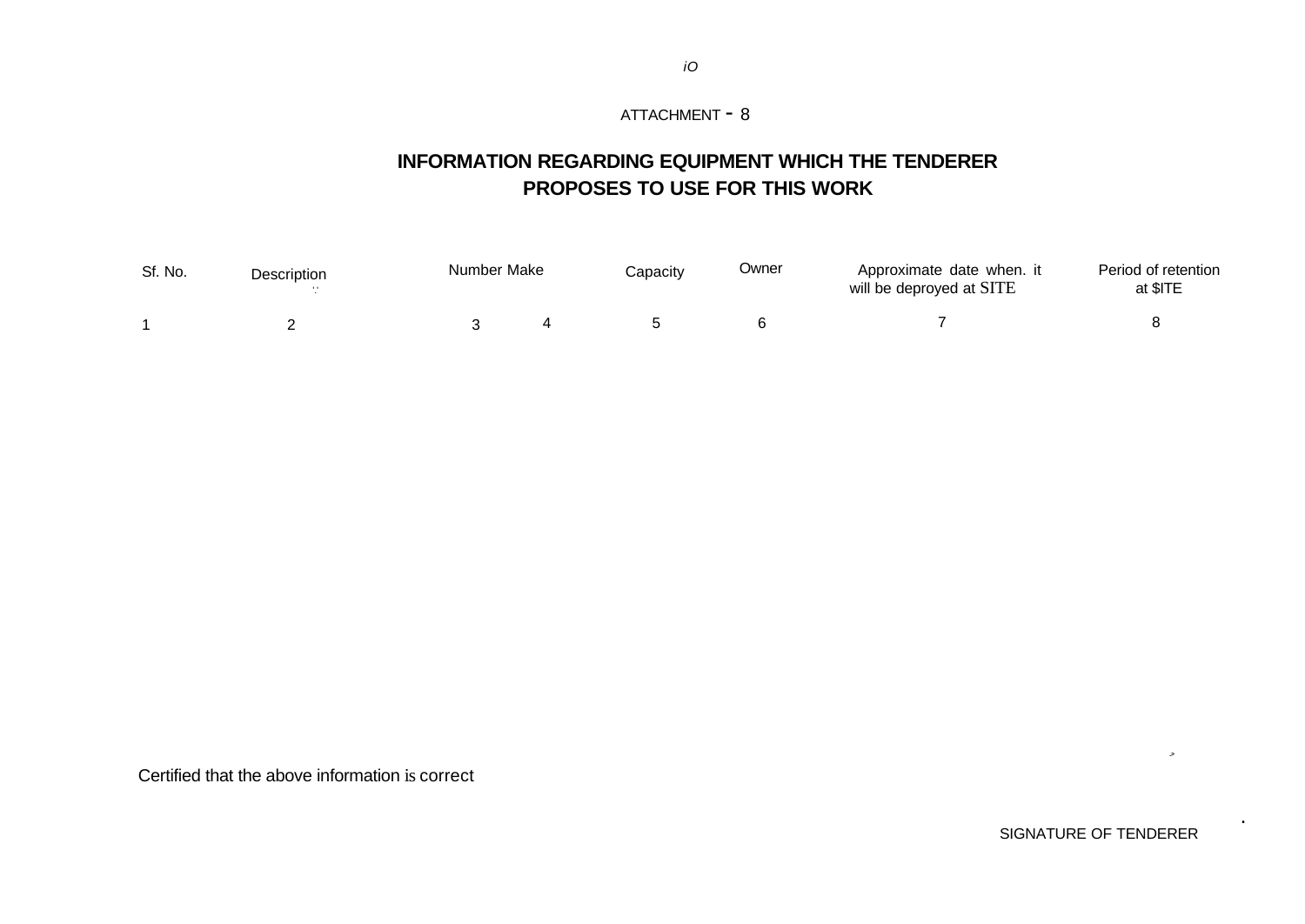## **SCHEDULE OF LABOUR RATES**

|            |                |                               | Rate              |                         |  |  |
|------------|----------------|-------------------------------|-------------------|-------------------------|--|--|
| SI.<br>No. | Description    | Unit                          | in figures<br>Rs. | in<br>words<br>Rupee(s) |  |  |
| 1          | $\overline{2}$ | 3                             | 4                 | 5                       |  |  |
|            |                | Each per<br>day of 8<br>hours |                   |                         |  |  |

- 1. Skilled worker/Works Supervisor
- 2. Senior Electrical
- 3. Steel erector (Chargehand) **III** III
- 4. Steel erector (Tender) **III** III
- 5. Mill wright Fitter **III** and the III and III and III and III and III and III and III and III and III and III and III and III and III and III and III and III and III and III and III and III and III and III and III and II
- 6. Fitter Gr. I
- 7. Fitter Gr. II
- 8. Welder Gr. I
- 9. Welder Gr. II
- 10. Gas cutter
- 11. Electrician
- 12. Wire men
- 13. Cable Jointer **III** and the *III* and *II* and *II* and *II* and *II* and *II* and *II* and *II* and *II* and *II* and *II* and *II* and *II* and *II* and *II* and *II* and *II* and *II* and *II* and *II* and *II* and
- 14. Rigger and the state of the state of the state of the state of the state of the state of the state of the state of the state of the state of the state of the state of the state of the state of the state of the state of
- 15. Instrument Technician  $\sqrt{u}$
- 16. Insulator
- 17. Rivetter
- 18. Black Smith
- 19. Mason Gr.1  $\blacksquare$
- 20. Mason Gr. II
- 21. Mason (mosaic & tile work)
- 22. Carpenter Gr. I
- 23. Carpenter Gr. II
- 24. Wood work polisher
- 25. Painter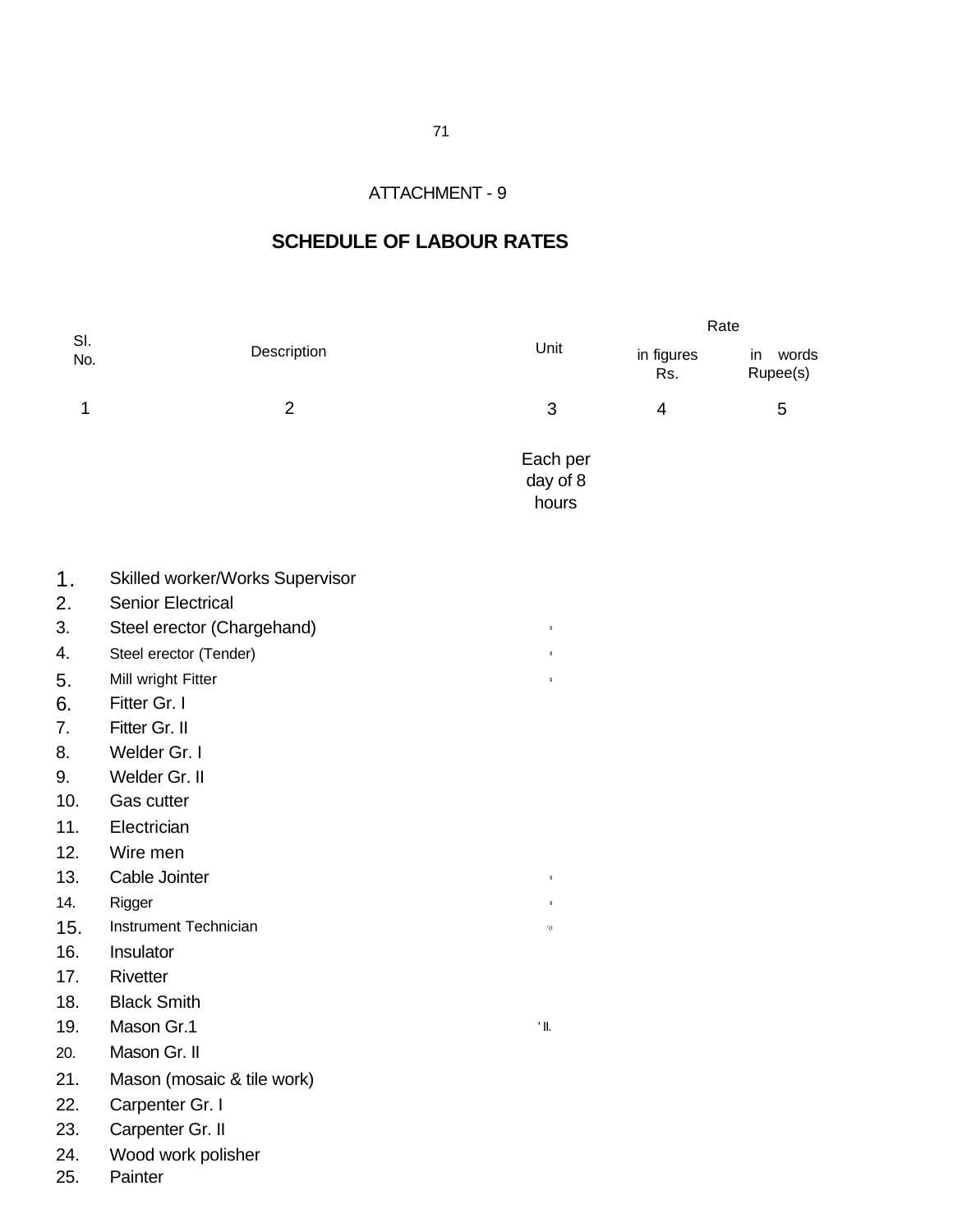|            |                                  |                               | Rate              |                         |
|------------|----------------------------------|-------------------------------|-------------------|-------------------------|
| SI.<br>No. | Description                      | Unit                          | in figures<br>Rs. | words<br>in<br>Rupee(s) |
| 1          | $\overline{2}$                   | 3                             | 4                 | 5                       |
|            |                                  | Each per<br>day of 8<br>hours |                   |                         |
| 26.        | Plumber Gr. I                    | $\mathbb{I}$                  |                   |                         |
| 27.        | Plumber Gr. II                   |                               |                   |                         |
| 28.        | Pipe Jointer                     | $\mathbf I$                   |                   |                         |
| 29.        | Tin Smith                        |                               |                   |                         |
| 30.        | Bhisti (waterman)                | $\mathbb{I}$                  |                   |                         |
| 31.        | Mazdoor (ordinary)               | $\mathbb{I}$                  |                   |                         |
| 32.        | Khalasi/helper                   | $\mathbb{I}$                  |                   |                         |
| 33.        | Crane Operator(mobite).1         | $\mathbb{I}$                  |                   |                         |
| 34.        | Crane Operator (mpbile) II       |                               |                   |                         |
| 35.        | Crane Operator (steam)           | $\mathbb{I}$                  |                   |                         |
| 36.        | <b>Tractor Driver</b>            |                               |                   |                         |
| 37.        | Concrete mixer operator          |                               |                   |                         |
| 38.        | Diesel or petrol engine operator |                               |                   |                         |
| 39.        | Dozer opert:: I.lur              |                               |                   |                         |
| 40.        | Road roller driv0r               |                               |                   |                         |
| 41.        | <b>Truck Driver</b>              |                               |                   |                         |
| 42.        | <b>Pump Operatur</b>             | $\mathbb{I}$                  |                   |                         |
| 43.        | Lathe Operator                   | $\mathbb{I}$                  |                   |                         |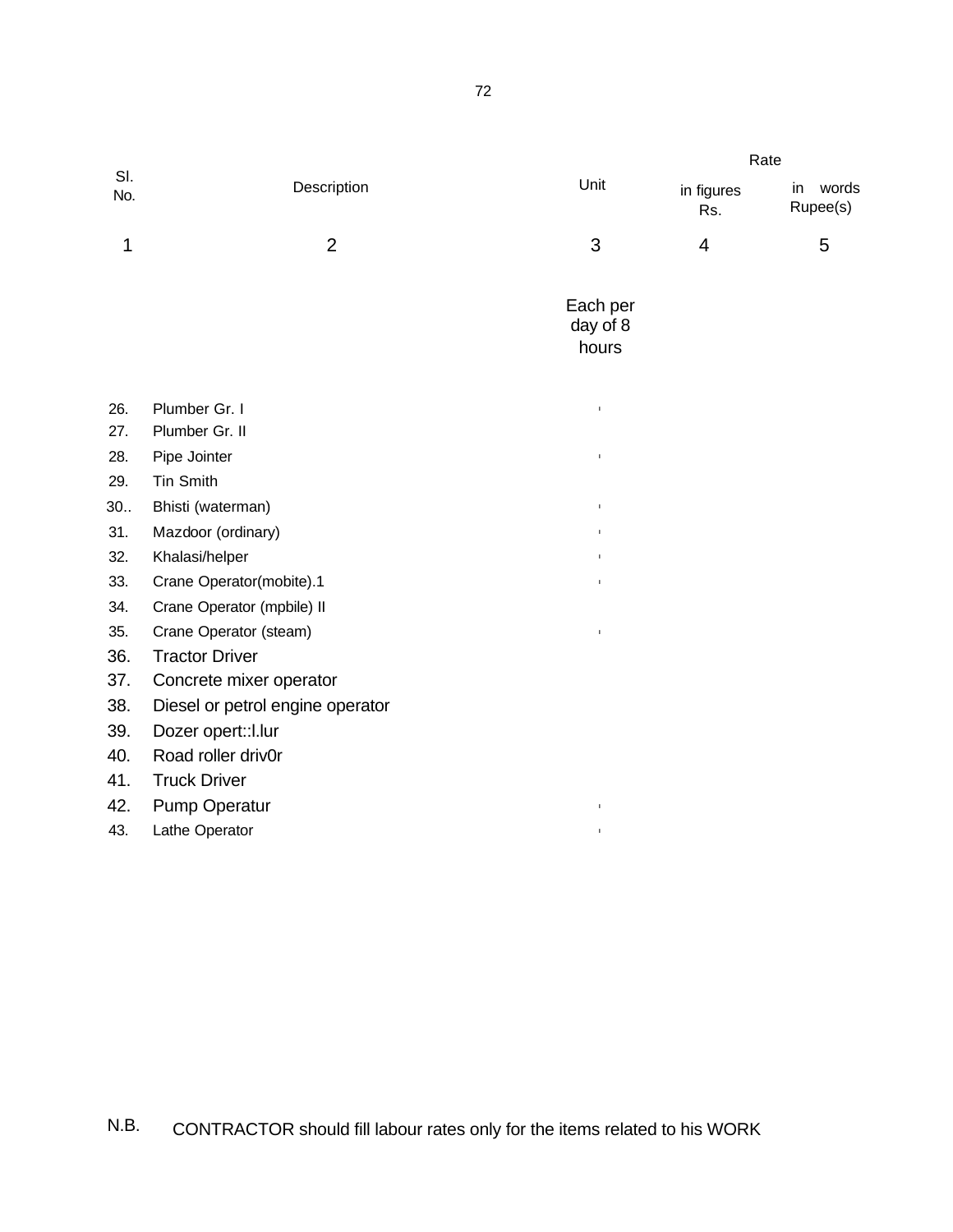#### **DECLARATION**

I/We............................................................................................................hereby undertake to make an ex-gratia payments of Rs. 500/- (Rs. Five Hundred Only) over and above the compensation payable by me/us under the Workmen's Compensation Act. 1923, or any other applicable statute, to the worker, whose details are given below, engaged by me/us or by.......................................................... ...........................................................................sub-contractor on my/our behalf in connection with the

...................................................................... ......

for Hindustan Organic Chemicals Ltd., Ambalamugal, in the' event of the death of the worker arising out of and in the course of his above employment.

| Place                 |
|-----------------------|
| <b>Date Witness</b>   |
| <b>Signature Full</b> |
| Name:                 |
| Occupation:           |
| Address               |

Signature & Name of the Contractor

Details of the workman

Name....................................................................................................................Age............................... Address

### **NOMINATION**

I, Sri. / Smt. / Kum .......................................................................................................................... hereby nominate Shri. / Smt. / Kum................................................................................................. my (indicate relationship)...................................................................................aged ......................years to receive the ex-gratia payment of Rs. 500/- (Rs, Five Hundred only) payable by.............................. ...............................................................................................................................................;..................(name of the contractor) in the event of my, death arising out and in the course of my employment in connection with the work of , ....................,................. ...................................................................................... ................................... ,...................,............................. ....

| for Hindustan Organic Chemicals Ltd. |                    |                          |
|--------------------------------------|--------------------|--------------------------|
| Place                                |                    | Signature of the workman |
| Date                                 |                    |                          |
| Witness                              |                    |                          |
| Signature                            | Name of the person |                          |
| Full Name:                           | nominated:         |                          |
| Occupation:                          |                    |                          |
| Address                              | Address:           |                          |